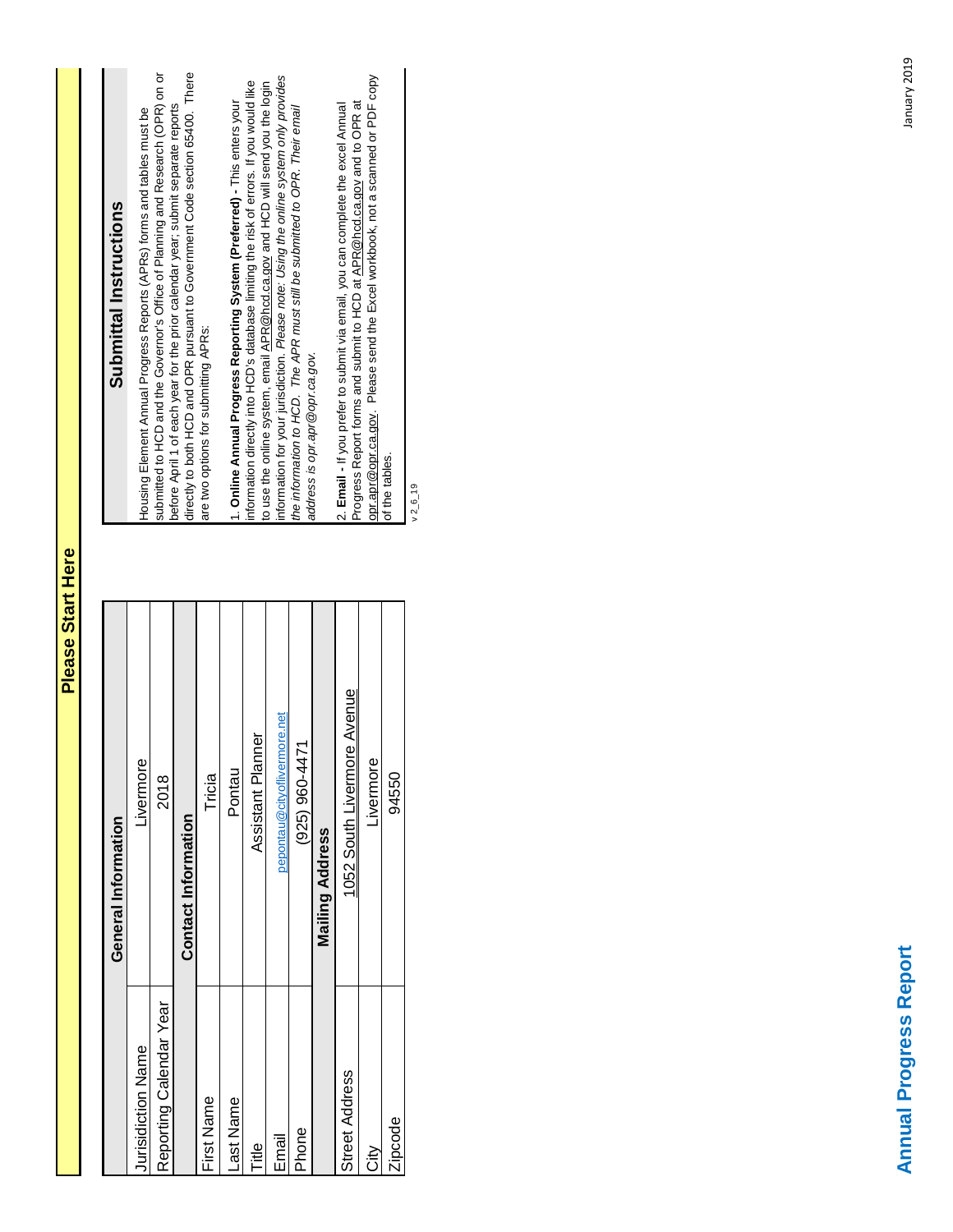| Unit Types                                                                                       |
|--------------------------------------------------------------------------------------------------|
| $\mathbf{\tilde{z}}$                                                                             |
| Unit Category<br>(SFA,SFD,2 to<br>4,5+,ADU,MH)<br>Local Jurisdiction<br>Tracking ID <sup>+</sup> |
|                                                                                                  |
|                                                                                                  |
|                                                                                                  |
|                                                                                                  |
|                                                                                                  |
|                                                                                                  |
|                                                                                                  |
|                                                                                                  |
|                                                                                                  |
|                                                                                                  |
|                                                                                                  |
|                                                                                                  |
|                                                                                                  |
|                                                                                                  |
|                                                                                                  |
|                                                                                                  |
|                                                                                                  |
|                                                                                                  |
|                                                                                                  |
|                                                                                                  |
|                                                                                                  |
|                                                                                                  |
|                                                                                                  |
|                                                                                                  |
|                                                                                                  |
| nd                                                                                               |
| nav                                                                                              |
| <b>UOK</b>                                                                                       |
|                                                                                                  |
|                                                                                                  |
|                                                                                                  |
|                                                                                                  |
|                                                                                                  |
|                                                                                                  |
|                                                                                                  |
|                                                                                                  |
|                                                                                                  |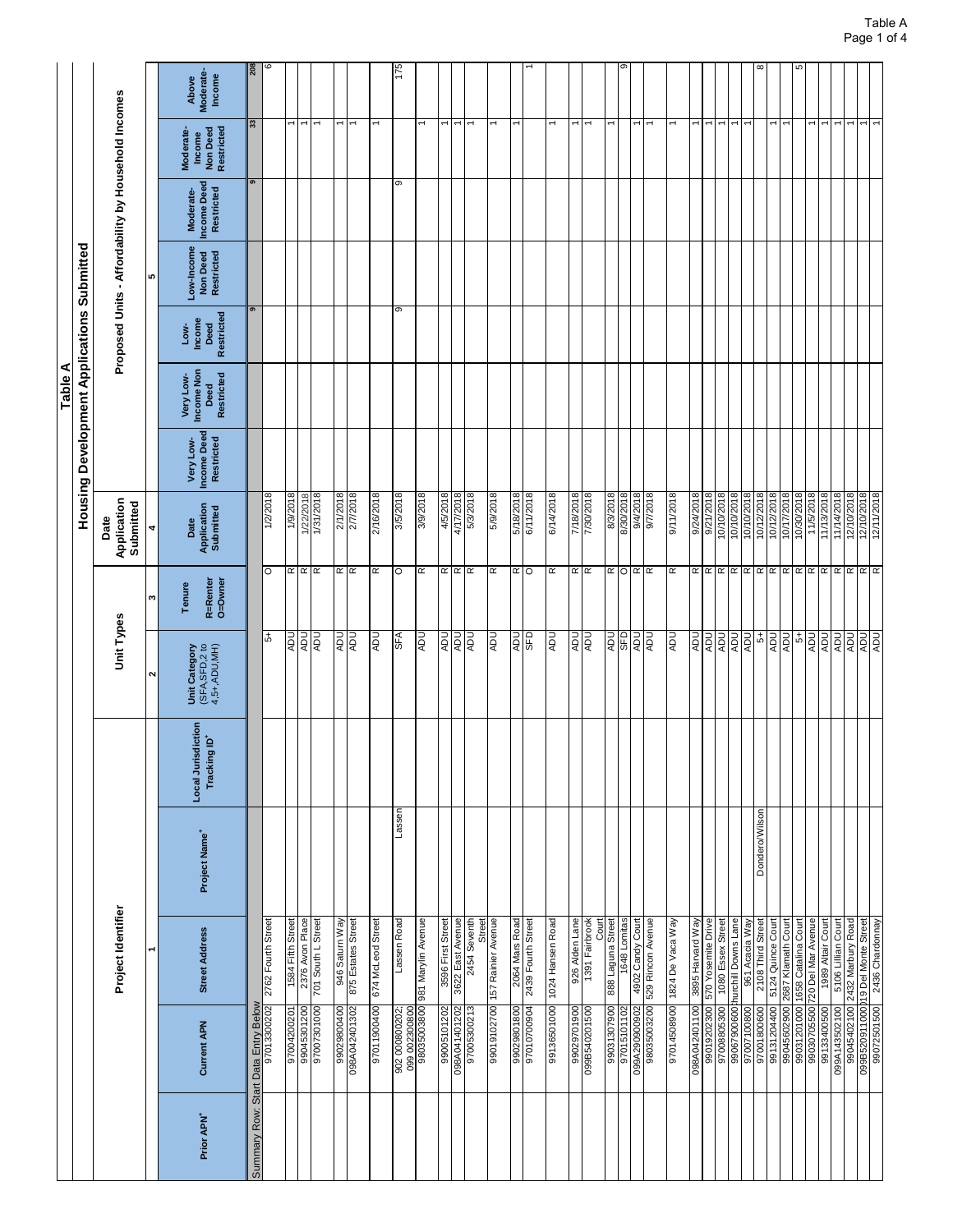|         |                                                   |                                                     |   | Moderate-<br>Income<br>Above                        |                               | 4                                |  |  |  |  |
|---------|---------------------------------------------------|-----------------------------------------------------|---|-----------------------------------------------------|-------------------------------|----------------------------------|--|--|--|--|
|         |                                                   |                                                     |   | Moderate-<br>Income<br>Non Deed<br>Restricted       |                               |                                  |  |  |  |  |
|         |                                                   |                                                     |   | <b>Income Deed</b><br>Moderate-<br>Restricted       |                               |                                  |  |  |  |  |
|         |                                                   | Proposed Units - Affordability by Household Incomes | 5 | Low-Income<br><b>Non Deed</b><br>Restricted         |                               |                                  |  |  |  |  |
|         |                                                   |                                                     |   | <b>Restricted</b><br>Low-<br>Income<br>Deed         |                               |                                  |  |  |  |  |
| Table A | <b>Housing Development Applications Submitted</b> |                                                     |   | Income Non<br>Deed<br>Restricted<br>Very Low-       |                               |                                  |  |  |  |  |
|         |                                                   |                                                     |   | <b>Income Deed</b><br>Very Low-<br>Restricted       |                               |                                  |  |  |  |  |
|         |                                                   | Application<br>Submitted<br>Date                    | 4 | Application<br>Submitted<br>Date                    | 12/21/2018                    | 12/27/2018                       |  |  |  |  |
|         |                                                   |                                                     | m | R=Renter<br>O=Owner<br>Tenure                       | Œ                             | O                                |  |  |  |  |
|         |                                                   | Unit Types                                          | Ν | (SFA, SFD, 2 to<br>4, 5+, ADU, MH)<br>Unit Category | <b>ADU</b>                    | SFD                              |  |  |  |  |
|         |                                                   |                                                     |   | isdiction<br>Tracking ID*<br>Local Juri             |                               |                                  |  |  |  |  |
|         |                                                   |                                                     |   | Project Name <sup>+</sup>                           |                               |                                  |  |  |  |  |
|         |                                                   | Project Identifier                                  |   | <b>Street Address</b>                               | 99067902700 Bay Meadows Court | 099B510000500 080 Central Avenue |  |  |  |  |
|         |                                                   |                                                     |   | <b>Current APN</b>                                  |                               |                                  |  |  |  |  |
|         |                                                   |                                                     |   | Prior APN <sup>+</sup>                              |                               |                                  |  |  |  |  |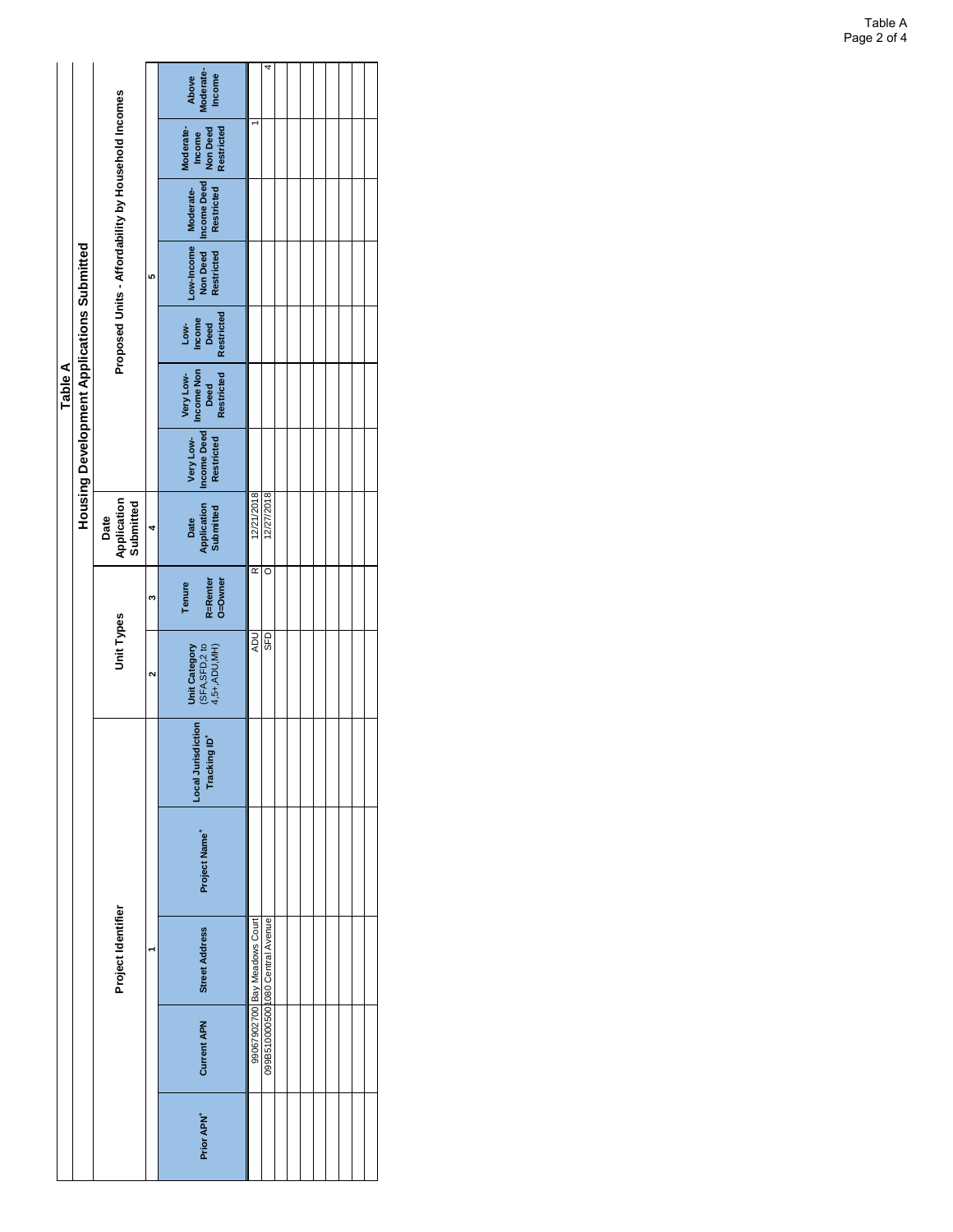|                                     |                                                             |                                           |                           |                                    | Total                                | Total                                                                                         |                                                                                                        |                                   |
|-------------------------------------|-------------------------------------------------------------|-------------------------------------------|---------------------------|------------------------------------|--------------------------------------|-----------------------------------------------------------------------------------------------|--------------------------------------------------------------------------------------------------------|-----------------------------------|
|                                     |                                                             | Project Identifier                        |                           |                                    | Approved<br>Units by<br>Project      | Disapproved<br>Units by<br>Proiect                                                            | Streamlining                                                                                           | Notes                             |
|                                     |                                                             |                                           |                           | ဖ                                  |                                      | ∞                                                                                             | თ                                                                                                      | Ş                                 |
| Prior APN <sup>+</sup>              | Current APN                                                 | <b>Street Address</b>                     | Project Name <sup>+</sup> | Total PROPOSED<br>Units by Project | Units by project<br>Total<br>APROVED | Units by Project<br>(Auto-calculated<br><b>DISAPPROVED</b><br>Overwritten)<br>Can Be<br>Total | <b>Was APPLICATION</b><br>Pursuant to GC<br>Streamlining)<br><b>SUBMITTED</b><br>65913.4(b)?<br>(SB 35 | Notes <sup>+</sup>                |
| Summary Row: Start Data Entry Below |                                                             |                                           |                           | 259                                | 2                                    |                                                                                               |                                                                                                        |                                   |
|                                     | 97013300202                                                 | 2762 Fourth Street                        |                           | ဖ                                  |                                      |                                                                                               | ş                                                                                                      | application still under review    |
|                                     | 97004200201                                                 | 1584 Fifth Street                         |                           |                                    |                                      |                                                                                               | $\frac{1}{2}$                                                                                          |                                   |
|                                     | 99045301200                                                 | 2376 Avon Place<br>701 South L Street     |                           |                                    |                                      |                                                                                               | Ρō<br>ş                                                                                                |                                   |
|                                     |                                                             |                                           |                           |                                    |                                      |                                                                                               |                                                                                                        |                                   |
|                                     | 99029800400                                                 | 946 Saturn Way                            |                           |                                    |                                      |                                                                                               | No.                                                                                                    |                                   |
|                                     | 098A042401302                                               | 875 Estates Street                        |                           |                                    |                                      |                                                                                               | ş                                                                                                      |                                   |
|                                     | 97011900400                                                 | 674 McLeod Street                         |                           |                                    |                                      |                                                                                               | $\frac{1}{2}$                                                                                          |                                   |
|                                     | 202:<br>902 000800                                          | Lassen Road                               | Lassen                    | 193                                |                                      |                                                                                               | ş                                                                                                      | application still under review    |
|                                     | 099 002300800                                               | 981 Marylin Avenue                        |                           |                                    |                                      |                                                                                               | <b>P</b>                                                                                               |                                   |
|                                     |                                                             | 3596 First Street                         |                           |                                    |                                      |                                                                                               | ş                                                                                                      |                                   |
|                                     | 98A041401202<br>97005300213<br>99005101202<br>098A041401202 | 3622 East Avenue                          |                           |                                    |                                      |                                                                                               | $\frac{1}{2}$                                                                                          |                                   |
|                                     |                                                             | 2454 Seventh<br>Street                    |                           |                                    |                                      |                                                                                               | <b>SV</b>                                                                                              |                                   |
|                                     | 700<br>99019102                                             | 157 Rainier Avenue                        |                           |                                    |                                      |                                                                                               | <b>SV</b>                                                                                              |                                   |
|                                     |                                                             | 2064 Mars Road                            |                           |                                    |                                      |                                                                                               | $\frac{1}{2}$                                                                                          |                                   |
|                                     | 90229801800                                                 | 2439 Fourth Street                        |                           |                                    |                                      |                                                                                               | <b>ON</b>                                                                                              |                                   |
|                                     | 99136501000                                                 | 1024 Hansen Road                          |                           |                                    |                                      |                                                                                               | ş                                                                                                      |                                   |
|                                     | 00910Z0 <del>VSB660</del><br>00610Z6Z066                    | 926 Alden Lane                            |                           |                                    |                                      |                                                                                               | 22                                                                                                     |                                   |
|                                     |                                                             | Court                                     |                           |                                    |                                      |                                                                                               |                                                                                                        |                                   |
|                                     | 00620818066                                                 | 888 Laguna Street                         |                           |                                    |                                      |                                                                                               |                                                                                                        | No application still under review |
|                                     | $\frac{2}{2}$<br>97015101                                   | 1648 Lomitas                              |                           | $\sigma$                           |                                      |                                                                                               | Σo<br>$\frac{1}{2}$                                                                                    | application still under review    |
|                                     | 099A290900902                                               | 529 Rincon Avenue<br>4902 Candy Court     |                           |                                    |                                      |                                                                                               | ş                                                                                                      | application still under review    |
|                                     | 00680911026                                                 | 1824 De Vaca Way                          |                           |                                    |                                      |                                                                                               | $\frac{1}{2}$                                                                                          |                                   |
|                                     | 00<br>098A042401                                            | 3895 Harvard Way                          |                           |                                    |                                      |                                                                                               | $\frac{1}{2}$                                                                                          |                                   |
|                                     | 00620280026<br>00620261066                                  | Yosemite Drive<br>570                     |                           |                                    |                                      |                                                                                               | $\epsilon$                                                                                             |                                   |
|                                     | 00900629066                                                 | 1080 Essex Street                         |                           |                                    |                                      |                                                                                               | ş                                                                                                      |                                   |
|                                     | 97007100800                                                 | hurchill Downs Lane<br>Acacia Way<br>961  |                           |                                    |                                      |                                                                                               | $\ensuremath{\mathsf{S}}$<br>$\epsilon$                                                                |                                   |
|                                     | 97001800600                                                 | 2108 Third Street                         | Dondero/Wilson            | $\infty$                           |                                      |                                                                                               | $\frac{1}{2}$                                                                                          | application still under review    |
|                                     | 99131204400                                                 | 5124 Quince Court                         |                           |                                    |                                      |                                                                                               | ş                                                                                                      |                                   |
|                                     | 99045602900                                                 | Klamath Court<br>2687                     |                           |                                    |                                      |                                                                                               | £                                                                                                      |                                   |
|                                     | 99030705500<br>000<br>99031201                              | 1658 Catalina Court<br>720 Del Mar Avenue |                           | 5                                  |                                      |                                                                                               | $\frac{1}{2}$<br>$\frac{9}{2}$                                                                         | application is still under review |
|                                     | 00500082166                                                 | 1989 Altair Court                         |                           |                                    |                                      |                                                                                               | No                                                                                                     | application still under review    |
|                                     | 098A143502100                                               | 5106 Lillian Court                        |                           |                                    | $\overline{ }$                       |                                                                                               | ş                                                                                                      |                                   |
|                                     | 99045402100<br>000                                          | 2432 Marbury Road<br>19 Del Monte Street  |                           |                                    |                                      |                                                                                               | $\geq$                                                                                                 |                                   |
|                                     | 500<br>099B520911<br>990725019                              | 2436 Chardonnay                           |                           |                                    |                                      |                                                                                               | NO <sub>N</sub>                                                                                        |                                   |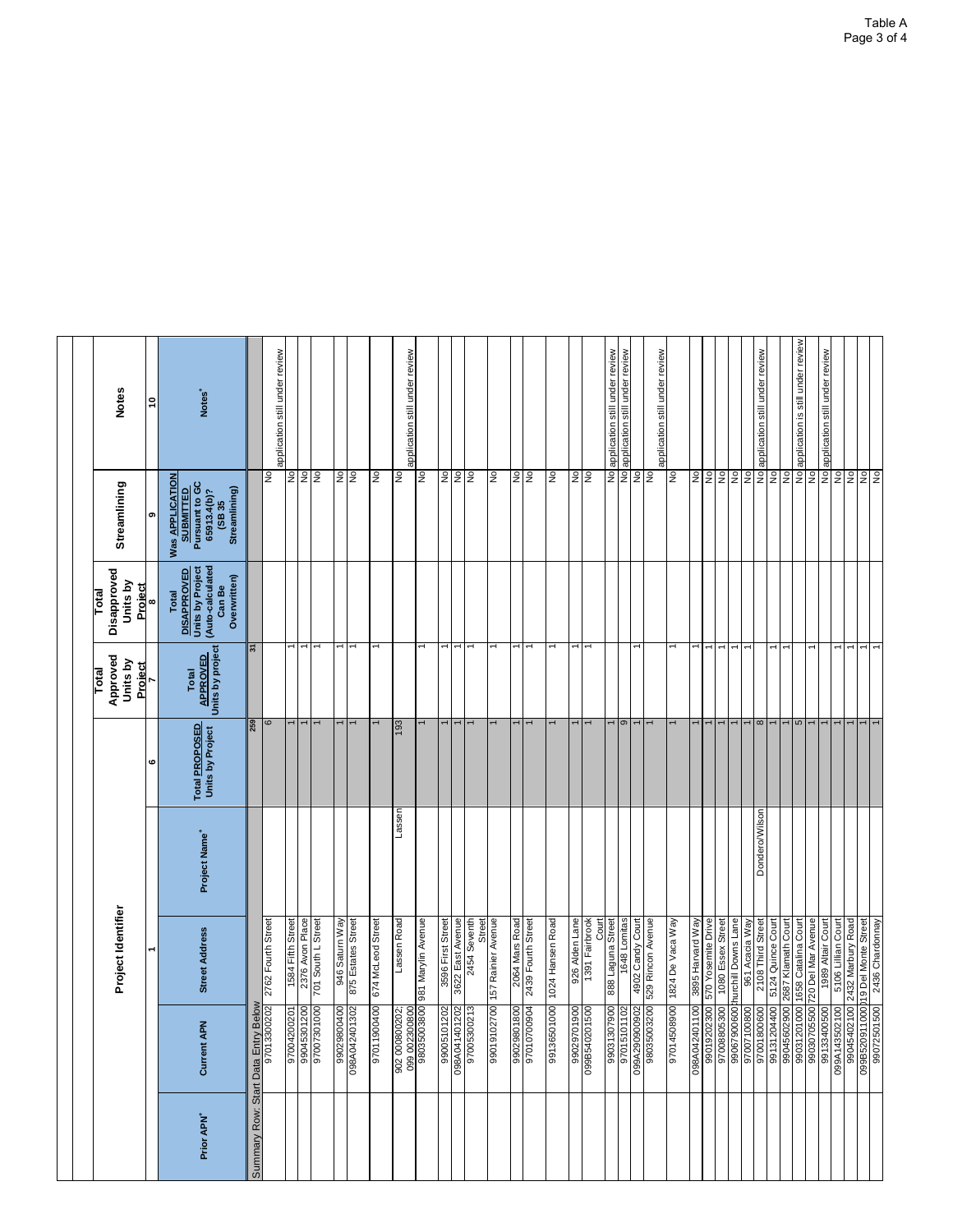|  | <b>Notes</b>                                | Ş            | Notes <sup>+</sup>                                                                       |                               | No application still under review |  |  |  |  |
|--|---------------------------------------------|--------------|------------------------------------------------------------------------------------------|-------------------------------|-----------------------------------|--|--|--|--|
|  | Streamlining                                | G)           | Was APPLICATION<br>SUBMITTED<br>Pursuant to GC<br>65913.4(b)?<br>(SB 35<br>Streamlining) | $\frac{1}{2}$                 |                                   |  |  |  |  |
|  | Disapproved<br>Units by<br>Project<br>Total | $\bullet$    | DISAPROVED<br>Units by Project<br>(Auto-calculated<br>Can Be<br>Overwritten)<br>Total    |                               |                                   |  |  |  |  |
|  | Approved<br>Units by<br>Total               | Project<br>7 | Units by project<br>Total<br>APPROVED                                                    |                               |                                   |  |  |  |  |
|  |                                             | O            | Units by Project<br>Total PROPOSED                                                       |                               | 4                                 |  |  |  |  |
|  |                                             |              | Project Name <sup>+</sup>                                                                |                               |                                   |  |  |  |  |
|  | Project Identifier                          |              | <b>Street Address</b>                                                                    | 99067902700 Bay Meadows Court | 099B510000500 080 Central Avenue  |  |  |  |  |
|  |                                             |              | Z,<br><b>Current A</b>                                                                   |                               |                                   |  |  |  |  |
|  |                                             |              | Prior APN <sup>+</sup>                                                                   |                               |                                   |  |  |  |  |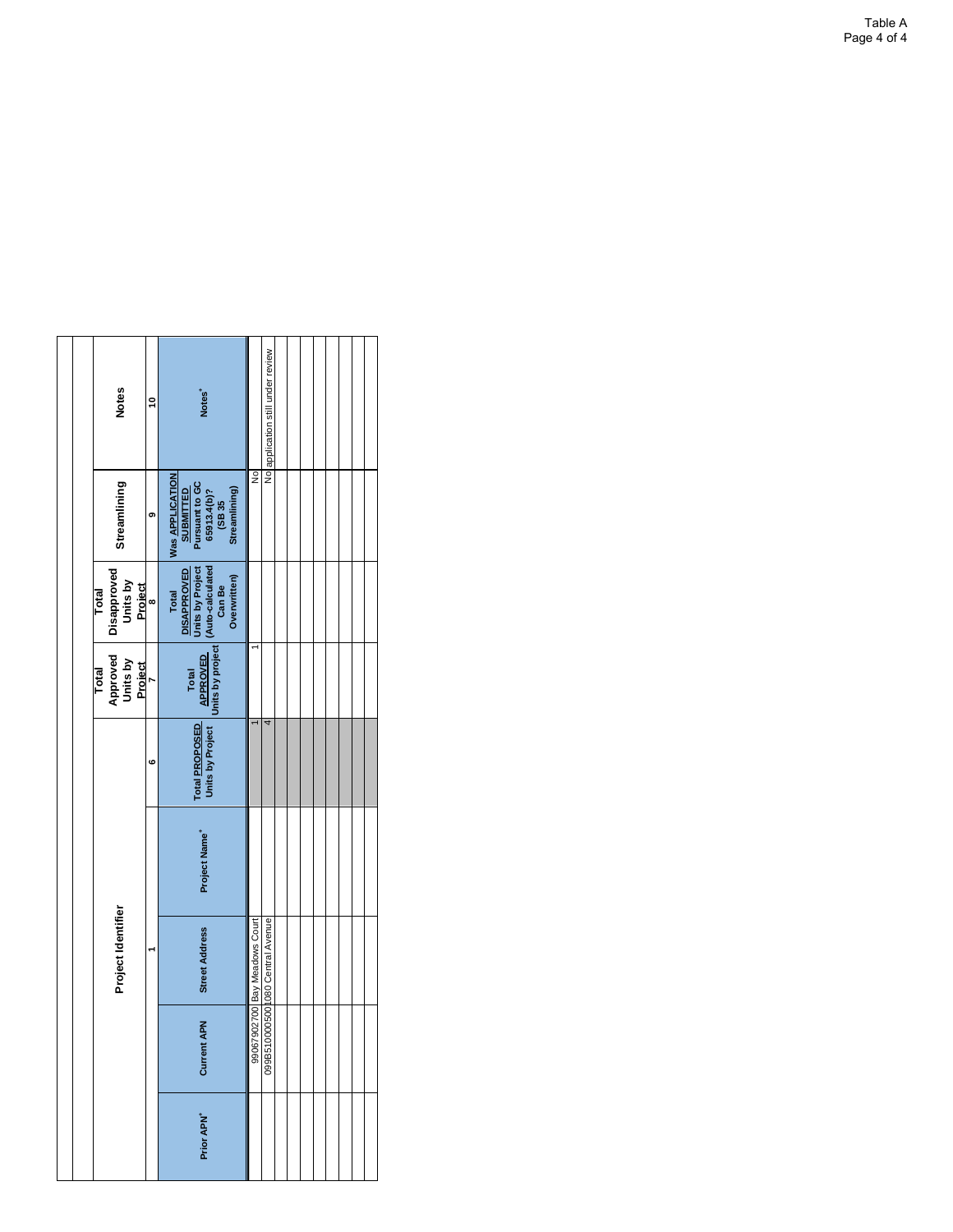|                                                                                 |                                                                                                                                                             |                                                                                     |                                    |                                                                    | Annual Building               |                                               | ctivity Report Summary - New Construction, Entitled, Permits and Completed Units |                                                            |                                      |                                               |                                                   |                              |                              |                                          |                                               |
|---------------------------------------------------------------------------------|-------------------------------------------------------------------------------------------------------------------------------------------------------------|-------------------------------------------------------------------------------------|------------------------------------|--------------------------------------------------------------------|-------------------------------|-----------------------------------------------|----------------------------------------------------------------------------------|------------------------------------------------------------|--------------------------------------|-----------------------------------------------|---------------------------------------------------|------------------------------|------------------------------|------------------------------------------|-----------------------------------------------|
|                                                                                 | Project Identifier                                                                                                                                          |                                                                                     |                                    | Unit Types<br>$\boldsymbol{\sim}$                                  |                               |                                               |                                                                                  | Affordability by Household Incomes - Completed Entitlement |                                      |                                               |                                                   |                              | LO.                          | ¢                                        |                                               |
| <b>Current APN</b>                                                              | <b>Street Address</b>                                                                                                                                       | Project Name <sup>+</sup>                                                           | Local Jurisdiction<br>Tracking ID* | Unit Category<br>(SFA,SFD,2 to<br>4,5+,ADU,MH)                     | R=Renter<br>O=Owner<br>Tenure | <b>Income Deed</b><br>Restricted<br>Very Low- | Very Low-<br>Income Non<br>Restricted<br>Deed                                    | Low-Income<br>Restricted<br>Deed                           | Low-Income<br>Non Deed<br>Restricted | <b>Income Deed</b><br>Restricted<br>Moderate- | <b>Deed Restricted</b><br>Income Non<br>Moderate- | Above<br>Moderate-<br>Income | Date Approved<br>Entitlement | # of Units issued<br><b>Entitlements</b> | <b>Income Deed</b><br>Restricted<br>Very Low- |
| Data Entry                                                                      |                                                                                                                                                             |                                                                                     |                                    |                                                                    |                               |                                               |                                                                                  |                                                            |                                      |                                               | ని                                                | 226                          |                              | 255                                      |                                               |
| ႜၟ႞ႜ<br>031301<br>031301                                                        | UWAYLAND<br>QNAJYAWU<br>513                                                                                                                                 | Sonoma Scool<br>Sonoma Scool                                                        |                                    | 운임원임임임임임임                                                          |                               |                                               |                                                                                  |                                                            |                                      |                                               |                                                   |                              |                              |                                          |                                               |
| 099031301300                                                                    | 521 WAYLAND                                                                                                                                                 | Sonoma Scool<br>Sonoma Scool<br>Sonoma Scool<br>Sonoma Scool<br>Sonoma Scool        |                                    |                                                                    |                               |                                               |                                                                                  |                                                            |                                      |                                               |                                                   |                              |                              |                                          |                                               |
| 099 031301300<br>099 031301300<br>099 031301300<br>099 031301300                |                                                                                                                                                             |                                                                                     |                                    |                                                                    |                               |                                               |                                                                                  |                                                            |                                      |                                               |                                                   |                              |                              |                                          |                                               |
|                                                                                 |                                                                                                                                                             |                                                                                     |                                    |                                                                    |                               |                                               |                                                                                  |                                                            |                                      |                                               |                                                   |                              |                              |                                          |                                               |
| 31311800<br>031301300                                                           | <b>GINATAN M 085<br/>CINATAN M 269<br/>CINATAN M 269<br/>CINATAN M 259<br/>CINATAN M 279<br/>CINATAN M 279 M 279 M 279 M 279</b>                            |                                                                                     |                                    |                                                                    |                               |                                               |                                                                                  |                                                            |                                      |                                               |                                                   |                              |                              |                                          |                                               |
|                                                                                 |                                                                                                                                                             |                                                                                     |                                    |                                                                    |                               |                                               |                                                                                  |                                                            |                                      |                                               |                                                   |                              |                              |                                          |                                               |
|                                                                                 |                                                                                                                                                             | Somoma Scool<br>Sonoma Scool<br>Sonoma Scool<br>Sonoma Scool<br>Sonoma Scool        |                                    |                                                                    |                               |                                               |                                                                                  |                                                            |                                      |                                               |                                                   |                              |                              |                                          |                                               |
|                                                                                 |                                                                                                                                                             |                                                                                     |                                    |                                                                    |                               |                                               |                                                                                  |                                                            |                                      |                                               |                                                   |                              |                              |                                          |                                               |
|                                                                                 | THE WAYLAND<br>QNATAM 664<br>QNATAM 649 WAYLAND                                                                                                             |                                                                                     |                                    |                                                                    |                               |                                               |                                                                                  |                                                            |                                      |                                               |                                                   |                              |                              |                                          |                                               |
| 099 031301300                                                                   | 422 WAYLAND                                                                                                                                                 |                                                                                     |                                    |                                                                    |                               |                                               |                                                                                  |                                                            |                                      |                                               |                                                   |                              |                              |                                          |                                               |
| 099A294401000<br>09104401100<br>000104404300                                    | 2075 ROVELLO<br>2079 ROVELLO<br>2076 ROVELLO                                                                                                                | ≝<br>The \                                                                          |                                    |                                                                    |                               |                                               |                                                                                  |                                                            |                                      |                                               |                                                   |                              |                              |                                          |                                               |
|                                                                                 |                                                                                                                                                             | The Vines<br>The Vines<br>Sonoma Scool<br>Sonoma Scool<br>Sonoma Scool<br>The Vines |                                    |                                                                    |                               |                                               |                                                                                  |                                                            |                                      |                                               |                                                   |                              |                              |                                          |                                               |
|                                                                                 |                                                                                                                                                             |                                                                                     |                                    |                                                                    |                               |                                               |                                                                                  |                                                            |                                      |                                               |                                                   |                              |                              |                                          |                                               |
|                                                                                 |                                                                                                                                                             |                                                                                     |                                    |                                                                    |                               |                                               |                                                                                  |                                                            |                                      |                                               |                                                   |                              |                              |                                          |                                               |
| 09031311700<br>099 031301300<br>09031311600                                     | <b>433 WAYLAND<br/>425 WAYLAND<br/>423 WAYLAND<br/>421 WAYLAND<br/>2080 ROVELLO</b>                                                                         |                                                                                     |                                    |                                                                    |                               |                                               |                                                                                  |                                                            |                                      |                                               |                                                   |                              |                              |                                          |                                               |
|                                                                                 |                                                                                                                                                             |                                                                                     |                                    |                                                                    |                               |                                               |                                                                                  |                                                            |                                      |                                               |                                                   |                              |                              |                                          |                                               |
| 099029404400                                                                    |                                                                                                                                                             |                                                                                     |                                    |                                                                    |                               |                                               |                                                                                  |                                                            |                                      |                                               |                                                   |                              |                              |                                          |                                               |
|                                                                                 |                                                                                                                                                             |                                                                                     |                                    |                                                                    |                               |                                               |                                                                                  |                                                            |                                      |                                               |                                                   |                              |                              |                                          |                                               |
| 006L06LE066<br>006L06LE066<br>006L06LE066                                       | 401 WAYLAND<br>405 WAYLAND<br>409 WAYLAND                                                                                                                   | Sonoma Scool<br>Sonoma Scool<br>Sonoma Scool                                        |                                    |                                                                    |                               |                                               |                                                                                  |                                                            |                                      |                                               |                                                   |                              |                              |                                          |                                               |
|                                                                                 |                                                                                                                                                             |                                                                                     |                                    |                                                                    |                               |                                               |                                                                                  |                                                            |                                      |                                               |                                                   |                              |                              |                                          |                                               |
|                                                                                 |                                                                                                                                                             |                                                                                     |                                    |                                                                    |                               |                                               |                                                                                  |                                                            |                                      |                                               |                                                   |                              |                              |                                          |                                               |
|                                                                                 |                                                                                                                                                             | Sonoma Scoo                                                                         |                                    |                                                                    |                               |                                               |                                                                                  |                                                            |                                      |                                               |                                                   |                              |                              |                                          |                                               |
| 0081.081.80<br>0081.081.80<br>0081.081.80<br>0081.081.80 660<br>0081.081.80 660 |                                                                                                                                                             | Sonoma Scool<br>Sonoma Scool                                                        |                                    |                                                                    |                               |                                               |                                                                                  |                                                            |                                      |                                               |                                                   |                              |                              |                                          |                                               |
|                                                                                 |                                                                                                                                                             |                                                                                     |                                    |                                                                    |                               |                                               |                                                                                  |                                                            |                                      |                                               |                                                   |                              |                              |                                          |                                               |
|                                                                                 |                                                                                                                                                             |                                                                                     |                                    |                                                                    |                               |                                               |                                                                                  |                                                            |                                      |                                               |                                                   |                              |                              |                                          |                                               |
|                                                                                 | 417 WAYLAND<br>537 SONOMA<br>531 SONOMA<br>567 SONOMA<br>567 SONOMA                                                                                         | Sonoma Scool<br>Sonoma Scool<br>Sonoma Scool                                        |                                    |                                                                    |                               |                                               |                                                                                  |                                                            |                                      |                                               |                                                   |                              |                              |                                          |                                               |
|                                                                                 |                                                                                                                                                             |                                                                                     |                                    |                                                                    |                               |                                               |                                                                                  |                                                            |                                      |                                               |                                                   |                              |                              |                                          |                                               |
|                                                                                 |                                                                                                                                                             |                                                                                     |                                    |                                                                    |                               |                                               |                                                                                  |                                                            |                                      |                                               |                                                   |                              |                              |                                          |                                               |
|                                                                                 |                                                                                                                                                             | <u>Sani</u><br>-<br>Fhe                                                             |                                    |                                                                    |                               |                                               |                                                                                  |                                                            |                                      |                                               |                                                   |                              |                              |                                          |                                               |
| 006001167V660<br>008001167V660                                                  | 2067 ROVELLO<br>2071 ROVELLO                                                                                                                                |                                                                                     |                                    |                                                                    |                               |                                               |                                                                                  |                                                            |                                      |                                               |                                                   |                              |                              |                                          |                                               |
|                                                                                 |                                                                                                                                                             | The Vines<br>The Vines                                                              |                                    |                                                                    |                               |                                               |                                                                                  |                                                            |                                      |                                               |                                                   |                              |                              |                                          |                                               |
| 099040105200                                                                    | 2117 TERRA BEI                                                                                                                                              |                                                                                     |                                    |                                                                    |                               |                                               |                                                                                  |                                                            |                                      |                                               |                                                   |                              |                              |                                          |                                               |
| 099A29440320C                                                                   | 2063 ROVELLO                                                                                                                                                | Lomitas<br>The Vines                                                                |                                    |                                                                    |                               |                                               |                                                                                  |                                                            |                                      |                                               |                                                   |                              |                              |                                          |                                               |
|                                                                                 | 2206 SHIRAZ                                                                                                                                                 | The Vines                                                                           |                                    |                                                                    |                               |                                               |                                                                                  |                                                            |                                      |                                               |                                                   |                              |                              |                                          |                                               |
| 099A294403300<br>099 031301300                                                  |                                                                                                                                                             |                                                                                     |                                    |                                                                    |                               |                                               |                                                                                  |                                                            |                                      |                                               |                                                   |                              |                              |                                          |                                               |
|                                                                                 | 575 SONOMA                                                                                                                                                  | Sonoma Scool                                                                        |                                    |                                                                    |                               |                                               |                                                                                  |                                                            |                                      |                                               |                                                   |                              |                              |                                          |                                               |
| 099040105200                                                                    | 2157 TERRA BELLA                                                                                                                                            | Lomitas                                                                             |                                    |                                                                    |                               |                                               |                                                                                  |                                                            |                                      |                                               |                                                   |                              |                              |                                          |                                               |
| 099B50500110C                                                                   |                                                                                                                                                             | Central Crossings<br>Central Crossings<br>Central Crossings<br>Central Crossings    |                                    |                                                                    |                               |                                               |                                                                                  |                                                            |                                      |                                               |                                                   |                              |                              |                                          |                                               |
|                                                                                 |                                                                                                                                                             |                                                                                     |                                    |                                                                    |                               |                                               |                                                                                  |                                                            |                                      |                                               |                                                   |                              |                              |                                          |                                               |
|                                                                                 |                                                                                                                                                             |                                                                                     |                                    |                                                                    |                               |                                               |                                                                                  |                                                            |                                      |                                               |                                                   |                              |                              |                                          |                                               |
| uvariout100<br> 099B505001100<br> 099B505001100                                 |                                                                                                                                                             |                                                                                     |                                    |                                                                    |                               |                                               |                                                                                  |                                                            |                                      |                                               |                                                   |                              |                              |                                          |                                               |
| 099040105200                                                                    | 843 BARNEY<br>  847 BARNEY<br>  849 BARNEY<br>  2135 TERRA BELLA                                                                                            | Lomitas                                                                             |                                    | <b>a</b>                                                           |                               |                                               |                                                                                  |                                                            |                                      |                                               |                                                   |                              |                              |                                          |                                               |
|                                                                                 |                                                                                                                                                             |                                                                                     |                                    |                                                                    |                               |                                               |                                                                                  |                                                            |                                      |                                               |                                                   |                              |                              |                                          |                                               |
|                                                                                 |                                                                                                                                                             |                                                                                     |                                    |                                                                    |                               |                                               |                                                                                  |                                                            |                                      |                                               |                                                   |                              |                              |                                          |                                               |
| 099B576001300                                                                   |                                                                                                                                                             |                                                                                     |                                    | 4                                                                  | $\propto$                     |                                               |                                                                                  |                                                            |                                      |                                               |                                                   |                              |                              |                                          | $\infty$                                      |
|                                                                                 |                                                                                                                                                             | Ageno                                                                               |                                    |                                                                    |                               |                                               |                                                                                  |                                                            |                                      |                                               |                                                   |                              |                              |                                          |                                               |
|                                                                                 | 1097 Westwind                                                                                                                                               |                                                                                     |                                    |                                                                    |                               |                                               |                                                                                  |                                                            |                                      |                                               |                                                   |                              |                              |                                          |                                               |
|                                                                                 |                                                                                                                                                             | Ageno                                                                               |                                    |                                                                    |                               |                                               |                                                                                  |                                                            |                                      |                                               |                                                   |                              |                              |                                          | $\circ$                                       |
|                                                                                 | 1055 Westwind<br>1023 Westwind<br>1001 Westwind<br>235 S. P                                                                                                 |                                                                                     |                                    | <sub>휴</sub> 위성성 이 이 이 일                                           |                               |                                               |                                                                                  |                                                            |                                      |                                               |                                                   |                              |                              |                                          |                                               |
|                                                                                 |                                                                                                                                                             | Ageno<br>Ageno                                                                      |                                    |                                                                    |                               |                                               |                                                                                  |                                                            |                                      |                                               |                                                   |                              |                              |                                          | ⊑ ത                                           |
|                                                                                 |                                                                                                                                                             |                                                                                     |                                    |                                                                    |                               |                                               |                                                                                  |                                                            |                                      |                                               |                                                   |                              |                              |                                          |                                               |
| 099B576001300<br>099B576001300<br>097 002400101<br>097 002400101                |                                                                                                                                                             |                                                                                     |                                    |                                                                    |                               |                                               |                                                                                  |                                                            |                                      |                                               |                                                   |                              |                              |                                          |                                               |
|                                                                                 |                                                                                                                                                             |                                                                                     |                                    |                                                                    |                               |                                               |                                                                                  |                                                            |                                      |                                               |                                                   |                              |                              |                                          |                                               |
| <br> 098 021800600<br> 098 021800600<br> 099 031301300                          | 235 S. P<br>2125 Walnut<br>736 P                                                                                                                            |                                                                                     |                                    |                                                                    |                               |                                               |                                                                                  |                                                            |                                      |                                               |                                                   |                              |                              |                                          |                                               |
|                                                                                 | 738 P                                                                                                                                                       |                                                                                     |                                    |                                                                    |                               |                                               |                                                                                  |                                                            |                                      |                                               |                                                   |                              |                              |                                          |                                               |
|                                                                                 | 501 WAYLAND                                                                                                                                                 | Sonoma Scool                                                                        |                                    |                                                                    |                               |                                               |                                                                                  |                                                            |                                      |                                               |                                                   |                              |                              |                                          |                                               |
|                                                                                 |                                                                                                                                                             |                                                                                     |                                    |                                                                    |                               |                                               |                                                                                  |                                                            |                                      |                                               |                                                   |                              |                              |                                          |                                               |
| 099 031301300                                                                   | 509 WAYLAND                                                                                                                                                 | Sonoma Scool                                                                        |                                    |                                                                    |                               |                                               |                                                                                  |                                                            |                                      |                                               |                                                   |                              |                              |                                          |                                               |
| 008108180 660                                                                   |                                                                                                                                                             |                                                                                     |                                    |                                                                    |                               |                                               |                                                                                  |                                                            |                                      |                                               |                                                   |                              |                              |                                          |                                               |
|                                                                                 | 508 WAYLAND<br>512 WAYLAND                                                                                                                                  | Sonoma Scool<br>Sonoma Scool                                                        |                                    |                                                                    |                               |                                               |                                                                                  |                                                            |                                      |                                               |                                                   |                              |                              |                                          |                                               |
|                                                                                 | 346 K                                                                                                                                                       |                                                                                     |                                    |                                                                    |                               |                                               |                                                                                  |                                                            |                                      |                                               |                                                   |                              |                              |                                          |                                               |
|                                                                                 |                                                                                                                                                             |                                                                                     |                                    | ျှေးမှုပွဲမှုမှုမှုမှုမှုမှုမှု<br>မြို့မျှန်မှုမှုမှုမှုမှုမှုမှု |                               |                                               |                                                                                  |                                                            |                                      |                                               |                                                   |                              |                              |                                          |                                               |
|                                                                                 |                                                                                                                                                             |                                                                                     |                                    |                                                                    |                               |                                               |                                                                                  |                                                            |                                      |                                               |                                                   |                              |                              |                                          |                                               |
|                                                                                 |                                                                                                                                                             |                                                                                     |                                    |                                                                    |                               |                                               |                                                                                  |                                                            |                                      |                                               |                                                   |                              |                              |                                          |                                               |
| 099B505                                                                         |                                                                                                                                                             |                                                                                     |                                    |                                                                    |                               |                                               |                                                                                  |                                                            |                                      |                                               |                                                   |                              |                              |                                          |                                               |
|                                                                                 |                                                                                                                                                             | Central Crossings<br>Central Crossings                                              |                                    |                                                                    |                               |                                               |                                                                                  |                                                            |                                      |                                               |                                                   |                              |                              |                                          |                                               |
|                                                                                 |                                                                                                                                                             |                                                                                     |                                    |                                                                    |                               |                                               |                                                                                  |                                                            |                                      |                                               |                                                   |                              |                              |                                          |                                               |
| <b>BOO2500</b><br>BOO1100                                                       |                                                                                                                                                             | Central Crossings<br>Central Crossings                                              |                                    |                                                                    |                               |                                               |                                                                                  |                                                            |                                      |                                               |                                                   |                              |                              |                                          |                                               |
|                                                                                 |                                                                                                                                                             |                                                                                     |                                    |                                                                    |                               |                                               |                                                                                  |                                                            |                                      |                                               |                                                   |                              |                              |                                          |                                               |
|                                                                                 |                                                                                                                                                             |                                                                                     |                                    |                                                                    |                               |                                               |                                                                                  |                                                            |                                      |                                               |                                                   |                              |                              |                                          |                                               |
|                                                                                 |                                                                                                                                                             | Central Crossings<br>Central Crossings                                              |                                    |                                                                    |                               |                                               |                                                                                  |                                                            |                                      |                                               |                                                   |                              |                              |                                          |                                               |
| 099B505001100<br>099B505001100<br>097 002400101<br>097 002400101                |                                                                                                                                                             |                                                                                     |                                    |                                                                    |                               |                                               |                                                                                  |                                                            |                                      |                                               |                                                   |                              |                              |                                          |                                               |
|                                                                                 | 348 NALTHOFF<br>2156 TERRA BELL<br>2156 TERRA BELL<br>2014 BARNEY<br>2020 BARNEY<br>2020 BARNEY<br>2020 BARNEY<br>2020 BARNEY<br>2020 BARNEY<br>2020 BARNEY |                                                                                     |                                    | $rac{\text{SED}}{2 \text{ to } 4}$                                 |                               |                                               |                                                                                  |                                                            |                                      |                                               |                                                   |                              |                              |                                          |                                               |
|                                                                                 |                                                                                                                                                             |                                                                                     |                                    |                                                                    |                               |                                               |                                                                                  |                                                            |                                      |                                               |                                                   |                              |                              |                                          |                                               |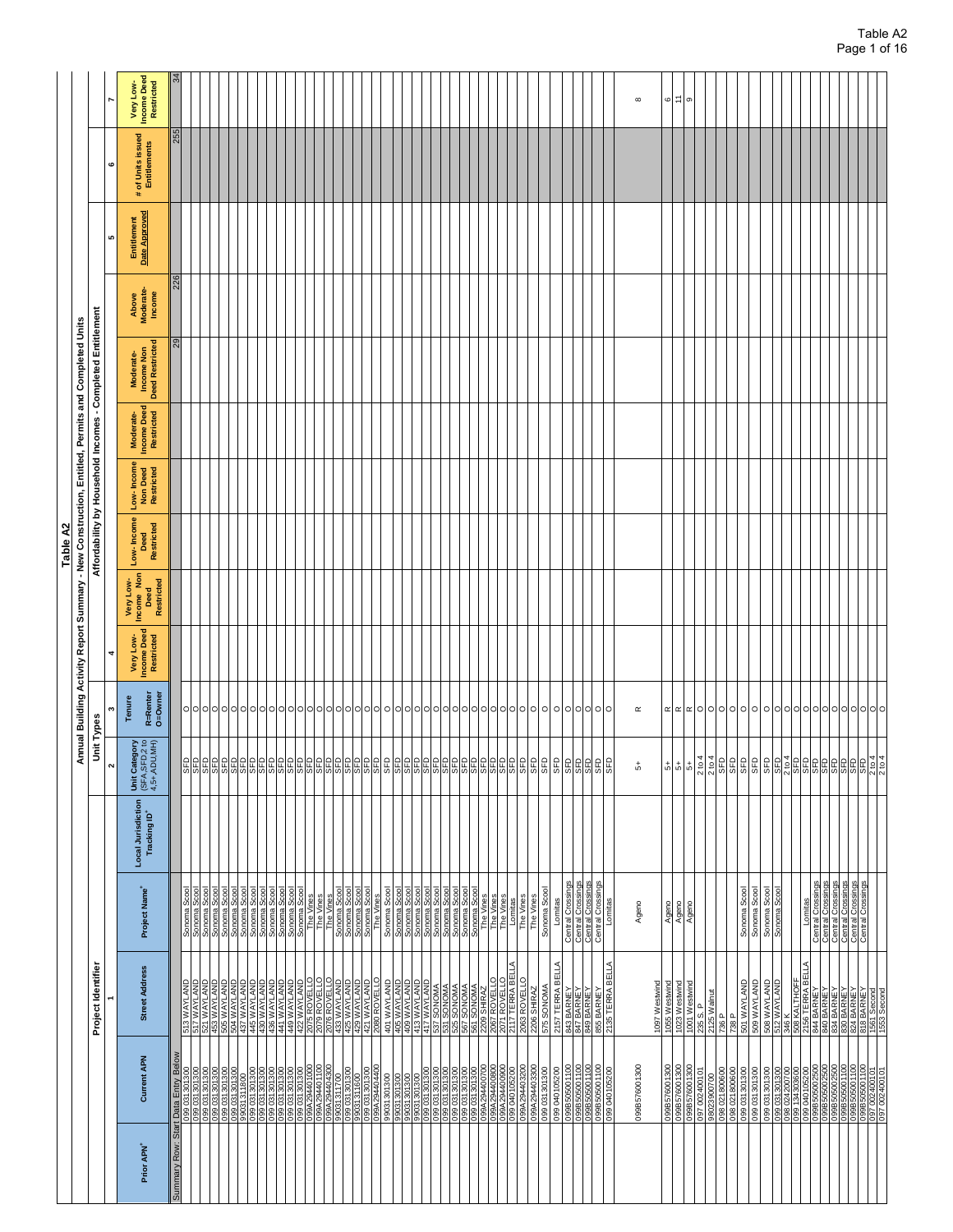|                        |                                                                                                            |                                                                                                                      |                                                                           |                                    |                                                                                                                                                                                                       |                               |                                        |                                               | Table A2                                                                                                                                       |                                      |                                        |                                            |                              |                              |                                      |                                        |
|------------------------|------------------------------------------------------------------------------------------------------------|----------------------------------------------------------------------------------------------------------------------|---------------------------------------------------------------------------|------------------------------------|-------------------------------------------------------------------------------------------------------------------------------------------------------------------------------------------------------|-------------------------------|----------------------------------------|-----------------------------------------------|------------------------------------------------------------------------------------------------------------------------------------------------|--------------------------------------|----------------------------------------|--------------------------------------------|------------------------------|------------------------------|--------------------------------------|----------------------------------------|
|                        |                                                                                                            |                                                                                                                      |                                                                           |                                    | Unit Types                                                                                                                                                                                            | Annual Building A             |                                        |                                               | Affordability by Household Incomes - Completed Entitlement<br>ctivity Report Summary - New Construction, Entitled, Permits and Completed Units |                                      |                                        |                                            |                              |                              |                                      |                                        |
|                        |                                                                                                            | Project Identifier                                                                                                   |                                                                           |                                    |                                                                                                                                                                                                       |                               |                                        |                                               |                                                                                                                                                |                                      |                                        |                                            |                              | LO <sub>1</sub>              |                                      |                                        |
| Prior APN <sup>*</sup> | <b>Current APN</b>                                                                                         | <b>Street Address</b>                                                                                                | Project Name <sup>+</sup>                                                 | Local Jurisdiction<br>Tracking ID* | Unit Category<br>(SFA,SFD,2 to<br>4,5+,ADU,MH)                                                                                                                                                        | R=Renter<br>O=Owner<br>Tenure | Very Low-<br>Income Deed<br>Restricted | Very Low-<br>Income Non<br>Restricted<br>Deed | Low-Income<br>Restricted<br>Deed                                                                                                               | Low-Income<br>Non Deed<br>Restricted | Moderate-<br>Income Deed<br>Restricted | Moderate-<br>Income Non<br>Deed Restricted | Above<br>Moderate-<br>Income | Entitlement<br>Date Approved | of Units issued<br>Entitlements<br># | Very Low-<br>Income Deed<br>Restricted |
|                        | 0024001<br>097                                                                                             | 1545 Second                                                                                                          |                                                                           |                                    | 2 to 4                                                                                                                                                                                                |                               |                                        |                                               |                                                                                                                                                |                                      |                                        |                                            |                              |                              |                                      |                                        |
|                        | 099A29440040                                                                                               | 2231 SHIRAZ                                                                                                          | The Vines                                                                 |                                    |                                                                                                                                                                                                       | 00000000000                   |                                        |                                               |                                                                                                                                                |                                      |                                        |                                            |                              |                              |                                      |                                        |
|                        |                                                                                                            |                                                                                                                      | The Vines<br>The Vines<br>The Vines<br>Lomitas<br>Lomitas                 |                                    |                                                                                                                                                                                                       |                               |                                        |                                               |                                                                                                                                                |                                      |                                        |                                            |                              |                              |                                      |                                        |
|                        | 099A294400500<br>099A294400600<br>099A294403400                                                            |                                                                                                                      |                                                                           |                                    |                                                                                                                                                                                                       |                               |                                        |                                               |                                                                                                                                                |                                      |                                        |                                            |                              |                              |                                      |                                        |
|                        |                                                                                                            | 2223 SHIRAZ<br>2217 SHIRAZ<br>2220 SHIRAZ<br>2220 SHIRAZ<br>2131 TERRA BELLA<br>2170 TERRA BELLA<br>2170 TERRA BELLA |                                                                           |                                    |                                                                                                                                                                                                       |                               |                                        |                                               |                                                                                                                                                |                                      |                                        |                                            |                              |                              |                                      |                                        |
|                        | 099A294403500<br>099 040105200                                                                             |                                                                                                                      |                                                                           |                                    |                                                                                                                                                                                                       |                               |                                        |                                               |                                                                                                                                                |                                      |                                        |                                            |                              |                              |                                      |                                        |
|                        | 099040105200                                                                                               |                                                                                                                      |                                                                           |                                    |                                                                                                                                                                                                       |                               |                                        |                                               |                                                                                                                                                |                                      |                                        |                                            |                              |                              |                                      |                                        |
|                        | 099040105200                                                                                               |                                                                                                                      | Lomitas                                                                   |                                    |                                                                                                                                                                                                       |                               |                                        |                                               |                                                                                                                                                |                                      |                                        |                                            |                              |                              |                                      |                                        |
|                        | 099040105200                                                                                               |                                                                                                                      | Lomitas                                                                   |                                    |                                                                                                                                                                                                       |                               |                                        |                                               |                                                                                                                                                |                                      |                                        |                                            |                              |                              |                                      |                                        |
|                        | 099B813303200                                                                                              | 857 BARNEY                                                                                                           | Central Crossings                                                         |                                    |                                                                                                                                                                                                       |                               |                                        |                                               |                                                                                                                                                |                                      |                                        |                                            |                              |                              |                                      |                                        |
|                        | 099B813303300<br>099B813303400                                                                             | 861 BARNEY<br>865 BARNEY                                                                                             | Central Crossings<br>Central Crossings                                    |                                    |                                                                                                                                                                                                       | 0000000000000000              |                                        |                                               |                                                                                                                                                |                                      |                                        |                                            |                              |                              |                                      |                                        |
|                        |                                                                                                            | 886 BAKNEY<br>867 BARNEY<br>875 BARNEY<br>8758 SHIRAZ<br>2260 SHIRAZ<br>2260 SHIRAZ<br>2260 SHIRAZ                   |                                                                           |                                    |                                                                                                                                                                                                       |                               |                                        |                                               |                                                                                                                                                |                                      |                                        |                                            |                              |                              |                                      |                                        |
|                        | 09803303600                                                                                                |                                                                                                                      | Central Crossings<br>The Vines<br>The Vines<br>The Vines<br>Auburn Grove  |                                    |                                                                                                                                                                                                       |                               |                                        |                                               |                                                                                                                                                |                                      |                                        |                                            |                              |                              |                                      |                                        |
|                        | 099A29440360C                                                                                              |                                                                                                                      |                                                                           |                                    |                                                                                                                                                                                                       |                               |                                        |                                               |                                                                                                                                                |                                      |                                        |                                            |                              |                              |                                      |                                        |
|                        | 00860 <del>11</del> 67V660<br>00260 <del>11</del> 67V660                                                   |                                                                                                                      |                                                                           |                                    |                                                                                                                                                                                                       |                               |                                        |                                               |                                                                                                                                                |                                      |                                        |                                            |                              |                              |                                      |                                        |
|                        |                                                                                                            |                                                                                                                      |                                                                           |                                    |                                                                                                                                                                                                       |                               |                                        |                                               |                                                                                                                                                |                                      |                                        |                                            |                              |                              |                                      |                                        |
|                        | 099A294403900<br>099 005600901                                                                             |                                                                                                                      |                                                                           |                                    |                                                                                                                                                                                                       |                               |                                        |                                               |                                                                                                                                                |                                      |                                        |                                            |                              |                              |                                      |                                        |
|                        |                                                                                                            |                                                                                                                      | Lomitas                                                                   |                                    |                                                                                                                                                                                                       |                               |                                        |                                               |                                                                                                                                                |                                      |                                        |                                            |                              |                              |                                      |                                        |
|                        |                                                                                                            |                                                                                                                      |                                                                           |                                    |                                                                                                                                                                                                       |                               |                                        |                                               |                                                                                                                                                |                                      |                                        |                                            |                              |                              |                                      |                                        |
|                        | 20109500 660<br>200109500 660<br>200100500 660                                                             | 2122 TERRA BELLA<br>3703 FIRST<br>3711 FIRST                                                                         |                                                                           |                                    | $2 to 4$<br>2 to 4                                                                                                                                                                                    |                               |                                        |                                               |                                                                                                                                                |                                      |                                        |                                            |                              |                              |                                      |                                        |
|                        | 099005601002                                                                                               | 101 APRICOT<br>3719 FIRST                                                                                            | Auburn Grove                                                              |                                    | 4                                                                                                                                                                                                     |                               |                                        |                                               |                                                                                                                                                |                                      |                                        |                                            |                              |                              |                                      |                                        |
|                        | 099005601002                                                                                               |                                                                                                                      |                                                                           |                                    | 2 to 4                                                                                                                                                                                                |                               |                                        |                                               |                                                                                                                                                |                                      |                                        |                                            |                              |                              |                                      |                                        |
|                        | 099005600901                                                                                               | 3727 FIRST                                                                                                           |                                                                           |                                    | 2 to 4                                                                                                                                                                                                |                               |                                        |                                               |                                                                                                                                                |                                      |                                        |                                            |                              |                              |                                      |                                        |
|                        | 097 005401200                                                                                              | 2317 SIXTH<br>1497 MORNING                                                                                           |                                                                           |                                    | <b>GED</b>                                                                                                                                                                                            | $\circ$                       |                                        |                                               |                                                                                                                                                |                                      |                                        |                                            |                              |                              |                                      |                                        |
|                        | 99130906200                                                                                                | 149,<br><u> GLORY</u><br><sup>-----</sup> 1 THUNDE!                                                                  |                                                                           |                                    | SFD                                                                                                                                                                                                   | $\circ$                       |                                        |                                               |                                                                                                                                                |                                      |                                        |                                            |                              |                              |                                      |                                        |
|                        |                                                                                                            |                                                                                                                      | <b>Brist</b>                                                              |                                    |                                                                                                                                                                                                       |                               |                                        |                                               |                                                                                                                                                |                                      |                                        |                                            |                              |                              |                                      |                                        |
|                        |                                                                                                            |                                                                                                                      |                                                                           |                                    | <u>២1968 ដូចដែល</u> ក្នុងក្នុង ក្នុងក្នុងក្នុង<br>ក្នុងក្នុងក្នុងក្នុង ក្នុងក្នុងក្នុងក្នុងក្នុង                                                                                                      | 이어어어어어어어어어어어어어어               |                                        |                                               |                                                                                                                                                |                                      |                                        |                                            |                              |                              |                                      |                                        |
|                        | $\frac{1}{69}$                                                                                             | Σ                                                                                                                    | Brisa                                                                     |                                    |                                                                                                                                                                                                       |                               |                                        |                                               |                                                                                                                                                |                                      |                                        |                                            |                              |                              |                                      |                                        |
|                        | 009500100 606<br>POSO07700 660                                                                             | GOO<br>784 CAMDEI<br>361 BASSW                                                                                       |                                                                           |                                    |                                                                                                                                                                                                       |                               |                                        |                                               |                                                                                                                                                |                                      |                                        |                                            |                              |                              |                                      |                                        |
|                        |                                                                                                            |                                                                                                                      |                                                                           |                                    |                                                                                                                                                                                                       |                               |                                        |                                               |                                                                                                                                                |                                      |                                        |                                            |                              |                              |                                      |                                        |
|                        | 1503800<br>1503800<br>$rac{5}{8}$                                                                          |                                                                                                                      |                                                                           |                                    |                                                                                                                                                                                                       |                               |                                        |                                               |                                                                                                                                                |                                      |                                        |                                            |                              |                              |                                      |                                        |
|                        | 903001503800                                                                                               |                                                                                                                      |                                                                           |                                    |                                                                                                                                                                                                       |                               |                                        |                                               |                                                                                                                                                |                                      |                                        |                                            |                              |                              |                                      |                                        |
|                        |                                                                                                            | 270 FENNEL<br>274 FENNEL<br>280 FENNEL<br>280 FENNEL<br>280 FENNEL<br>290 FENNEL                                     | Mea Sage<br>Shea Sage<br>Shea Sage<br>Shea Sage<br>Shea Sage<br>Shea Sage |                                    |                                                                                                                                                                                                       |                               |                                        |                                               |                                                                                                                                                |                                      |                                        |                                            |                              |                              |                                      |                                        |
|                        |                                                                                                            |                                                                                                                      |                                                                           |                                    |                                                                                                                                                                                                       |                               |                                        |                                               |                                                                                                                                                |                                      |                                        |                                            |                              |                              |                                      |                                        |
|                        |                                                                                                            |                                                                                                                      |                                                                           |                                    |                                                                                                                                                                                                       |                               |                                        |                                               |                                                                                                                                                |                                      |                                        |                                            |                              |                              |                                      |                                        |
|                        | 008001603800<br>003 001503800<br>00802520800<br>00802520900<br>003 001400800                               |                                                                                                                      |                                                                           |                                    |                                                                                                                                                                                                       |                               |                                        |                                               |                                                                                                                                                |                                      |                                        |                                            |                              |                              |                                      |                                        |
|                        |                                                                                                            | 2289 VINT AGE<br>586 SANDALWOOD                                                                                      | Shea Sage                                                                 |                                    |                                                                                                                                                                                                       |                               |                                        |                                               |                                                                                                                                                |                                      |                                        |                                            |                              |                              |                                      |                                        |
|                        | 903001400900                                                                                               | <b>TRANQUILI</b><br>796                                                                                              | Shea Sage                                                                 |                                    |                                                                                                                                                                                                       |                               |                                        |                                               |                                                                                                                                                |                                      |                                        |                                            |                              |                              |                                      |                                        |
|                        |                                                                                                            |                                                                                                                      |                                                                           |                                    |                                                                                                                                                                                                       |                               |                                        |                                               |                                                                                                                                                |                                      |                                        |                                            |                              |                              |                                      |                                        |
|                        | 098026400401                                                                                               | 101 GANESHA<br>107 GANESHA                                                                                           | Gardella<br>Gardella                                                      |                                    |                                                                                                                                                                                                       |                               |                                        |                                               |                                                                                                                                                |                                      |                                        |                                            |                              |                              |                                      |                                        |
|                        | 098026400401                                                                                               |                                                                                                                      |                                                                           |                                    |                                                                                                                                                                                                       |                               |                                        |                                               |                                                                                                                                                |                                      |                                        |                                            |                              |                              |                                      |                                        |
|                        | 903001400900                                                                                               | 113 GANESHA<br>732 TRANQUILITY                                                                                       | Gardella<br>Shea Sage<br>Shea Sage<br>Shea Sage                           |                                    |                                                                                                                                                                                                       | $\circ$                       |                                        |                                               |                                                                                                                                                |                                      |                                        |                                            |                              |                              |                                      |                                        |
|                        | 903001400900                                                                                               | 740 TRANQUILITY<br>748 TRANQUILITY                                                                                   |                                                                           |                                    |                                                                                                                                                                                                       | $\circ \circ \circ$           |                                        |                                               |                                                                                                                                                |                                      |                                        |                                            |                              |                              |                                      |                                        |
|                        | 903001400900                                                                                               |                                                                                                                      |                                                                           |                                    |                                                                                                                                                                                                       |                               |                                        |                                               |                                                                                                                                                |                                      |                                        |                                            |                              |                              |                                      |                                        |
|                        | 09802640040                                                                                                | 174 GANESHA<br>1720 CATALINA<br>167 GANESHA                                                                          | Gardella                                                                  |                                    |                                                                                                                                                                                                       |                               |                                        |                                               |                                                                                                                                                |                                      |                                        |                                            |                              |                              |                                      |                                        |
|                        | 099031200303                                                                                               |                                                                                                                      |                                                                           |                                    |                                                                                                                                                                                                       |                               |                                        |                                               |                                                                                                                                                |                                      |                                        |                                            |                              |                              |                                      |                                        |
|                        |                                                                                                            |                                                                                                                      | Gardella                                                                  |                                    |                                                                                                                                                                                                       |                               |                                        |                                               |                                                                                                                                                |                                      |                                        |                                            |                              |                              |                                      |                                        |
|                        |                                                                                                            |                                                                                                                      |                                                                           |                                    |                                                                                                                                                                                                       |                               |                                        |                                               |                                                                                                                                                |                                      |                                        |                                            |                              |                              |                                      |                                        |
|                        |                                                                                                            |                                                                                                                      |                                                                           |                                    |                                                                                                                                                                                                       |                               |                                        |                                               |                                                                                                                                                |                                      |                                        |                                            |                              |                              |                                      |                                        |
|                        | 008 026400401<br>009 022800104<br>009 022800104<br>009 03130404000<br>008 038404100<br>008 009 008 0001700 | <b>BAB G<br/>2165 LINDEN<br/>253 SONOMA</b><br>2037 ROVELLIC<br>2105 MALBEC<br>871 BARNEY<br>883 BARNEY              | \$<br>Sonoma                                                              |                                    | <u>န္ကို နဲ့ နဲ့ နဲ့ နဲ့ နဲ့ နဲ့ မိုးမြို့များ မြို့များ မြို့များ မြို့များ မြို့များ မြို့</u><br>နဲ့ နဲ့ နဲ့ နဲ့ နဲ့ နဲ့ နဲ့ နဲ့ မြို့များ မြို့များ မြို့များ မြို့များ မြို့များ မြို့များ မြို့ | 0000000000000000000           |                                        |                                               |                                                                                                                                                |                                      |                                        |                                            |                              |                              |                                      |                                        |
|                        |                                                                                                            |                                                                                                                      | The Vines                                                                 |                                    |                                                                                                                                                                                                       |                               |                                        |                                               |                                                                                                                                                |                                      |                                        |                                            |                              |                              |                                      |                                        |
|                        |                                                                                                            |                                                                                                                      | The Vines<br>Central Crossings<br>Central Crossings                       |                                    |                                                                                                                                                                                                       |                               |                                        |                                               |                                                                                                                                                |                                      |                                        |                                            |                              |                              |                                      |                                        |
|                        |                                                                                                            |                                                                                                                      |                                                                           |                                    |                                                                                                                                                                                                       |                               |                                        |                                               |                                                                                                                                                |                                      |                                        |                                            |                              |                              |                                      |                                        |
|                        | 0071009099660                                                                                              |                                                                                                                      |                                                                           |                                    |                                                                                                                                                                                                       |                               |                                        |                                               |                                                                                                                                                |                                      |                                        |                                            |                              |                              |                                      |                                        |
|                        | 099B505001700                                                                                              | 885 BARNEY                                                                                                           | Central Crossings                                                         |                                    |                                                                                                                                                                                                       |                               |                                        |                                               |                                                                                                                                                |                                      |                                        |                                            |                              |                              |                                      |                                        |
|                        | 099A294404200                                                                                              | 2111 MALBEC                                                                                                          | The Vines                                                                 |                                    |                                                                                                                                                                                                       |                               |                                        |                                               |                                                                                                                                                |                                      |                                        |                                            |                              |                              |                                      |                                        |
|                        | 099A294404600                                                                                              | 2108 MALBEC                                                                                                          | The Vines                                                                 |                                    |                                                                                                                                                                                                       |                               |                                        |                                               |                                                                                                                                                |                                      |                                        |                                            |                              |                              |                                      |                                        |
|                        | 099A294404700                                                                                              | 2102 MALBEC                                                                                                          | The Vines                                                                 |                                    |                                                                                                                                                                                                       |                               |                                        |                                               |                                                                                                                                                |                                      |                                        |                                            |                              |                              |                                      |                                        |
|                        | 099A294404800                                                                                              | 2031 ROVELL                                                                                                          | The Vines                                                                 |                                    |                                                                                                                                                                                                       |                               |                                        |                                               |                                                                                                                                                |                                      |                                        |                                            |                              |                              |                                      |                                        |
|                        | 099B505001100                                                                                              | 803 BARNEY                                                                                                           | Central Crossings                                                         |                                    |                                                                                                                                                                                                       |                               |                                        |                                               |                                                                                                                                                |                                      |                                        |                                            |                              |                              |                                      |                                        |
|                        |                                                                                                            |                                                                                                                      |                                                                           |                                    |                                                                                                                                                                                                       |                               |                                        |                                               |                                                                                                                                                |                                      |                                        |                                            |                              |                              |                                      |                                        |
|                        | 0998505001100                                                                                              | 805 BARNEY                                                                                                           | Central Crossings<br>Central Crossings                                    |                                    |                                                                                                                                                                                                       |                               |                                        |                                               |                                                                                                                                                |                                      |                                        |                                            |                              |                              |                                      |                                        |
|                        |                                                                                                            |                                                                                                                      |                                                                           |                                    |                                                                                                                                                                                                       |                               |                                        |                                               |                                                                                                                                                |                                      |                                        |                                            |                              |                              |                                      |                                        |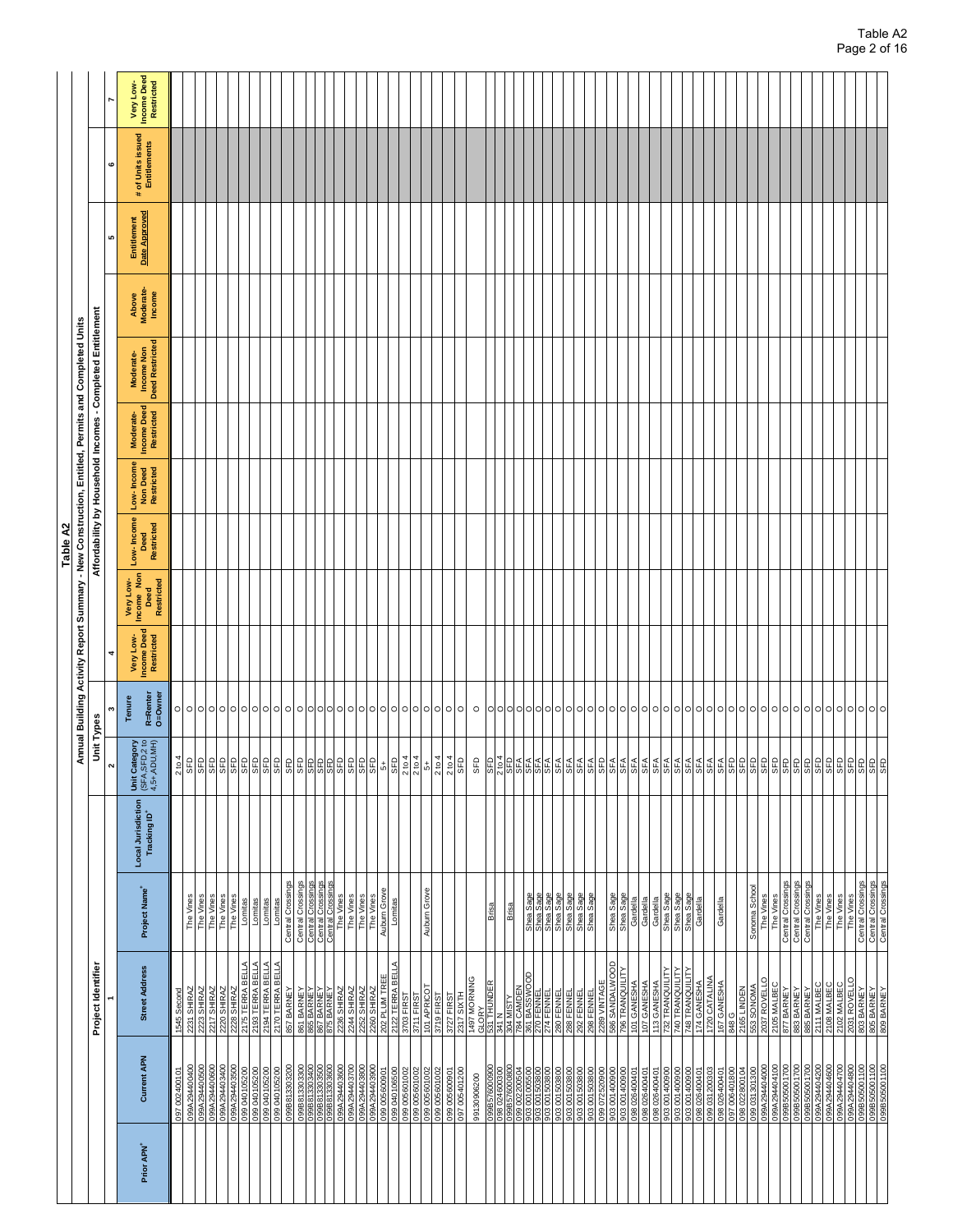|                                                                                                  |                                                                                           |                                                                                                       |                                    |                                                |                                                                                                                                                                                          |                                               |                                                                                  | Table A2                                                   |                                      |                                        |                                                   |                              |                                                                                                                      |                                   |                                               |
|--------------------------------------------------------------------------------------------------|-------------------------------------------------------------------------------------------|-------------------------------------------------------------------------------------------------------|------------------------------------|------------------------------------------------|------------------------------------------------------------------------------------------------------------------------------------------------------------------------------------------|-----------------------------------------------|----------------------------------------------------------------------------------|------------------------------------------------------------|--------------------------------------|----------------------------------------|---------------------------------------------------|------------------------------|----------------------------------------------------------------------------------------------------------------------|-----------------------------------|-----------------------------------------------|
|                                                                                                  |                                                                                           |                                                                                                       |                                    |                                                | Annual Building A                                                                                                                                                                        |                                               | ctivity Report Summary - New Construction, Entitled, Permits and Completed Units |                                                            |                                      |                                        |                                                   |                              |                                                                                                                      |                                   |                                               |
|                                                                                                  | Project Identifier                                                                        |                                                                                                       |                                    | Unit Types<br>N                                |                                                                                                                                                                                          |                                               |                                                                                  | Affordability by Household Incomes - Completed Entitlement |                                      |                                        |                                                   |                              | မာ                                                                                                                   | c                                 |                                               |
| <b>Current APN</b>                                                                               | <b>Street Address</b>                                                                     | Project Name <sup>+</sup>                                                                             | Local Jurisdiction<br>Tracking ID* | Unit Category<br>(SFA,SFD,2 to<br>4,5+,ADU,MH) | R=Renter<br>O=Owner<br>Tenure                                                                                                                                                            | <b>Income Deed</b><br>Very Low-<br>Restricted | Very Low-<br>Income Non<br>Restricted<br>Deed                                    | Low-Income<br>Restricted<br>Deed                           | Low-Income<br>Non Deed<br>Restricted | Income Deed<br>Restricted<br>Moderate- | <b>Deed Restricted</b><br>Income Non<br>Moderate- | Above<br>Moderate-<br>Income | Entitlement<br>Date Approved                                                                                         | # of Units issued<br>Entitlements | <b>Income Deed</b><br>Restricted<br>Very Low- |
|                                                                                                  |                                                                                           |                                                                                                       |                                    |                                                |                                                                                                                                                                                          |                                               |                                                                                  |                                                            |                                      |                                        |                                                   |                              |                                                                                                                      |                                   |                                               |
| 099B505001100<br>099B505001100                                                                   | 811 BARNEY<br>806 BARNEY                                                                  | Central Crossings<br>Central Crossings<br>Central Crossings                                           |                                    | BBBBBBBBBBB                                    | 이이이이이이이이이이이이이이이이이이이이이이이이이이이                                                                                                                                                              |                                               |                                                                                  |                                                            |                                      |                                        |                                                   |                              |                                                                                                                      |                                   |                                               |
| 099B505001100                                                                                    | 802 BARNEY                                                                                |                                                                                                       |                                    |                                                |                                                                                                                                                                                          |                                               |                                                                                  |                                                            |                                      |                                        |                                                   |                              |                                                                                                                      |                                   |                                               |
| 0098505001100<br>0098505001100<br>0098505001100<br>009651306000<br>0096505001100<br>009505001100 | 815 BARNEY                                                                                | Central Crossings<br>Central Crossings<br>Central Crossings<br>Central Crossings<br>Central Crossings |                                    |                                                |                                                                                                                                                                                          |                                               |                                                                                  |                                                            |                                      |                                        |                                                   |                              |                                                                                                                      |                                   |                                               |
|                                                                                                  | 817 BARNEY<br>821 BARNEY<br>823 BARNEY<br>814 BARNEY<br>810 BARNEY<br>857 WAYLAND         |                                                                                                       |                                    |                                                |                                                                                                                                                                                          |                                               |                                                                                  |                                                            |                                      |                                        |                                                   |                              |                                                                                                                      |                                   |                                               |
|                                                                                                  |                                                                                           |                                                                                                       |                                    |                                                |                                                                                                                                                                                          |                                               |                                                                                  |                                                            |                                      |                                        |                                                   |                              |                                                                                                                      |                                   |                                               |
|                                                                                                  |                                                                                           |                                                                                                       |                                    |                                                |                                                                                                                                                                                          |                                               |                                                                                  |                                                            |                                      |                                        |                                                   |                              |                                                                                                                      |                                   |                                               |
|                                                                                                  |                                                                                           |                                                                                                       |                                    |                                                |                                                                                                                                                                                          |                                               |                                                                                  |                                                            |                                      |                                        |                                                   |                              |                                                                                                                      |                                   |                                               |
|                                                                                                  |                                                                                           |                                                                                                       |                                    |                                                |                                                                                                                                                                                          |                                               |                                                                                  |                                                            |                                      |                                        |                                                   |                              |                                                                                                                      |                                   |                                               |
| 006106180660                                                                                     |                                                                                           | Sonoma Scool                                                                                          |                                    |                                                |                                                                                                                                                                                          |                                               |                                                                                  |                                                            |                                      |                                        |                                                   |                              |                                                                                                                      |                                   |                                               |
| 099 031301300                                                                                    | 561 WAYLAND                                                                               | Sonoma Scoo                                                                                           |                                    | <b>GED</b>                                     |                                                                                                                                                                                          |                                               |                                                                                  |                                                            |                                      |                                        |                                                   |                              |                                                                                                                      |                                   |                                               |
| 099031301300                                                                                     | 565 WAYLAND                                                                               | Sonoma Scoo                                                                                           |                                    |                                                |                                                                                                                                                                                          |                                               |                                                                                  |                                                            |                                      |                                        |                                                   |                              |                                                                                                                      |                                   |                                               |
| 0061061800<br>006106180 660<br>006106180 660                                                     | GNYIAVM 625                                                                               | Sonoma Scoo                                                                                           |                                    |                                                |                                                                                                                                                                                          |                                               |                                                                                  |                                                            |                                      |                                        |                                                   |                              |                                                                                                                      |                                   |                                               |
|                                                                                                  |                                                                                           | Sonoma Scool<br>Sonoma Scool<br>Sonoma Scool                                                          |                                    |                                                |                                                                                                                                                                                          |                                               |                                                                                  |                                                            |                                      |                                        |                                                   |                              |                                                                                                                      |                                   |                                               |
|                                                                                                  | 577 WAYLAND                                                                               |                                                                                                       |                                    |                                                |                                                                                                                                                                                          |                                               |                                                                                  |                                                            |                                      |                                        |                                                   |                              |                                                                                                                      |                                   |                                               |
| 099 031301300                                                                                    | 581 WAYLAND                                                                               |                                                                                                       |                                    |                                                |                                                                                                                                                                                          |                                               |                                                                                  |                                                            |                                      |                                        |                                                   |                              |                                                                                                                      |                                   |                                               |
| 099031301300                                                                                     | 560 WAYLAND                                                                               | Sonoma Scool<br>Central Crossings<br>Central Crossings<br>Central Crossings<br>Central Crossings      |                                    |                                                |                                                                                                                                                                                          |                                               |                                                                                  |                                                            |                                      |                                        |                                                   |                              |                                                                                                                      |                                   |                                               |
|                                                                                                  |                                                                                           |                                                                                                       |                                    |                                                |                                                                                                                                                                                          |                                               |                                                                                  |                                                            |                                      |                                        |                                                   |                              |                                                                                                                      |                                   |                                               |
|                                                                                                  | 568 WAYLAND<br>827 BARNEY<br>829 BARNEY<br>835 BARNEY<br>837 BARNEY<br>841 BARNEY         |                                                                                                       |                                    |                                                |                                                                                                                                                                                          |                                               |                                                                                  |                                                            |                                      |                                        |                                                   |                              |                                                                                                                      |                                   |                                               |
|                                                                                                  |                                                                                           |                                                                                                       |                                    |                                                |                                                                                                                                                                                          |                                               |                                                                                  |                                                            |                                      |                                        |                                                   |                              |                                                                                                                      |                                   |                                               |
|                                                                                                  |                                                                                           |                                                                                                       |                                    |                                                |                                                                                                                                                                                          |                                               |                                                                                  |                                                            |                                      |                                        |                                                   |                              |                                                                                                                      |                                   |                                               |
|                                                                                                  |                                                                                           |                                                                                                       |                                    |                                                |                                                                                                                                                                                          |                                               |                                                                                  |                                                            |                                      |                                        |                                                   |                              |                                                                                                                      |                                   |                                               |
|                                                                                                  |                                                                                           |                                                                                                       |                                    |                                                |                                                                                                                                                                                          |                                               |                                                                                  |                                                            |                                      |                                        |                                                   |                              |                                                                                                                      |                                   |                                               |
| 903001704300                                                                                     | 764 TRANQUILITY                                                                           | Shea Sage                                                                                             |                                    |                                                |                                                                                                                                                                                          |                                               |                                                                                  |                                                            |                                      |                                        |                                                   |                              |                                                                                                                      |                                   |                                               |
| 099 031301300                                                                                    | 525 WAYLAND                                                                               | Sonoma Scoo                                                                                           |                                    |                                                |                                                                                                                                                                                          |                                               |                                                                                  |                                                            |                                      |                                        |                                                   |                              |                                                                                                                      |                                   |                                               |
| 099031301300                                                                                     |                                                                                           | Sonoma Scoo                                                                                           |                                    |                                                |                                                                                                                                                                                          |                                               |                                                                                  |                                                            |                                      |                                        |                                                   |                              |                                                                                                                      |                                   |                                               |
|                                                                                                  | 529 WAYLAND<br>533 WAYLAND                                                                | Sonoma Scool                                                                                          |                                    |                                                |                                                                                                                                                                                          |                                               |                                                                                  |                                                            |                                      |                                        |                                                   |                              |                                                                                                                      |                                   |                                               |
| 099 031301300<br>099 031301300                                                                   | 537 WAYLAND                                                                               | Sonoma Scoo                                                                                           |                                    |                                                |                                                                                                                                                                                          |                                               |                                                                                  |                                                            |                                      |                                        |                                                   |                              |                                                                                                                      |                                   |                                               |
|                                                                                                  |                                                                                           |                                                                                                       |                                    |                                                |                                                                                                                                                                                          |                                               |                                                                                  |                                                            |                                      |                                        |                                                   |                              |                                                                                                                      |                                   |                                               |
| 099 031301300                                                                                    | 541 WAYLAND                                                                               | Sonoma Scool<br>Sonoma Scool                                                                          |                                    |                                                |                                                                                                                                                                                          |                                               |                                                                                  |                                                            |                                      |                                        |                                                   |                              |                                                                                                                      |                                   |                                               |
| 099 031301300                                                                                    | 545 WAYLAND                                                                               |                                                                                                       |                                    |                                                |                                                                                                                                                                                          |                                               |                                                                                  |                                                            |                                      |                                        |                                                   |                              |                                                                                                                      |                                   |                                               |
|                                                                                                  |                                                                                           |                                                                                                       |                                    |                                                |                                                                                                                                                                                          |                                               |                                                                                  |                                                            |                                      |                                        |                                                   |                              |                                                                                                                      |                                   |                                               |
|                                                                                                  |                                                                                           |                                                                                                       |                                    |                                                |                                                                                                                                                                                          |                                               |                                                                                  |                                                            |                                      |                                        |                                                   |                              |                                                                                                                      |                                   |                                               |
|                                                                                                  |                                                                                           |                                                                                                       |                                    |                                                |                                                                                                                                                                                          |                                               |                                                                                  |                                                            |                                      |                                        |                                                   |                              |                                                                                                                      |                                   |                                               |
|                                                                                                  |                                                                                           |                                                                                                       |                                    |                                                |                                                                                                                                                                                          |                                               |                                                                                  |                                                            |                                      |                                        |                                                   |                              |                                                                                                                      |                                   |                                               |
|                                                                                                  | 648 WAYLAND<br>553 WAYLAND<br>516 WAYLAND<br>5083 ROVELLO<br>2087 ROVELLO<br>2087 ROVELLO | Sonoma Scool<br>Sonoma Scool<br>Sonoma Scool<br>Sonoma Scool<br>The Vines                             |                                    |                                                |                                                                                                                                                                                          |                                               |                                                                                  |                                                            |                                      |                                        |                                                   |                              |                                                                                                                      |                                   |                                               |
| 099A294401300                                                                                    |                                                                                           | The Vines                                                                                             |                                    |                                                |                                                                                                                                                                                          |                                               |                                                                                  |                                                            |                                      |                                        |                                                   |                              |                                                                                                                      |                                   |                                               |
| 099A294402900                                                                                    | 2051 ROVELLO                                                                              | The Vines                                                                                             |                                    |                                                | 00000000000000000                                                                                                                                                                        |                                               |                                                                                  |                                                            |                                      |                                        |                                                   |                              |                                                                                                                      |                                   |                                               |
|                                                                                                  |                                                                                           | The Vines                                                                                             |                                    |                                                |                                                                                                                                                                                          |                                               |                                                                                  |                                                            |                                      |                                        |                                                   |                              |                                                                                                                      |                                   |                                               |
| 099A294403000<br>099A294403100                                                                   | 2055 ROVELLO<br>2059 ROVELLO                                                              | The Vines                                                                                             |                                    |                                                |                                                                                                                                                                                          |                                               |                                                                                  |                                                            |                                      |                                        |                                                   |                              |                                                                                                                      |                                   |                                               |
|                                                                                                  |                                                                                           |                                                                                                       |                                    |                                                |                                                                                                                                                                                          |                                               |                                                                                  |                                                            |                                      |                                        |                                                   |                              |                                                                                                                      |                                   |                                               |
| 97000300701                                                                                      | 1934 First                                                                                |                                                                                                       |                                    |                                                |                                                                                                                                                                                          |                                               |                                                                                  |                                                            |                                      |                                        |                                                   | $\widetilde{\alpha}$         | 6/11/2018                                                                                                            | 222                               |                                               |
| 98024200700                                                                                      | 346 N K                                                                                   |                                                                                                       |                                    | $rac{5+}{2 \text{ to } 4}$                     |                                                                                                                                                                                          |                                               |                                                                                  |                                                            |                                      |                                        |                                                   |                              | 10/4/2018                                                                                                            |                                   |                                               |
| 0000201026                                                                                       | 2493 Fourth                                                                               |                                                                                                       |                                    |                                                |                                                                                                                                                                                          |                                               |                                                                                  |                                                            |                                      |                                        |                                                   |                              |                                                                                                                      |                                   |                                               |
|                                                                                                  |                                                                                           |                                                                                                       |                                    |                                                |                                                                                                                                                                                          |                                               |                                                                                  |                                                            |                                      |                                        |                                                   |                              |                                                                                                                      |                                   |                                               |
|                                                                                                  |                                                                                           |                                                                                                       |                                    |                                                | $\simeq$                                                                                                                                                                                 |                                               |                                                                                  |                                                            |                                      |                                        |                                                   |                              |                                                                                                                      |                                   |                                               |
| 99007500402                                                                                      | 2458 Portola                                                                              |                                                                                                       |                                    | $\frac{1}{2}$                                  |                                                                                                                                                                                          |                                               |                                                                                  |                                                            |                                      |                                        |                                                   |                              | 1/8/2018                                                                                                             |                                   |                                               |
| 099A14350210C                                                                                    | 5106 Lillian                                                                              |                                                                                                       |                                    |                                                |                                                                                                                                                                                          |                                               |                                                                                  |                                                            |                                      |                                        |                                                   |                              | 12/14/2018                                                                                                           |                                   |                                               |
|                                                                                                  | <sup>r</sup> 20 Del Ma                                                                    |                                                                                                       |                                    |                                                |                                                                                                                                                                                          |                                               |                                                                                  |                                                            |                                      |                                        |                                                   |                              |                                                                                                                      |                                   |                                               |
| 99045602900                                                                                      | 2687 Klamath                                                                              |                                                                                                       |                                    | 회회회회                                           | $\mathbb{\alpha} \mathbb{\alpha} \mathbb{\alpha} \mathbb{\alpha}$                                                                                                                        |                                               |                                                                                  |                                                            |                                      |                                        |                                                   |                              | 12/27/2018                                                                                                           |                                   |                                               |
|                                                                                                  |                                                                                           |                                                                                                       |                                    |                                                |                                                                                                                                                                                          |                                               |                                                                                  |                                                            |                                      |                                        |                                                   |                              |                                                                                                                      |                                   |                                               |
| 99131204400<br>97008805300                                                                       | 5124 Quince<br>1080 Essex                                                                 |                                                                                                       |                                    |                                                |                                                                                                                                                                                          |                                               |                                                                                  |                                                            |                                      |                                        |                                                   |                              | 10/31/2018                                                                                                           |                                   |                                               |
|                                                                                                  |                                                                                           |                                                                                                       |                                    |                                                |                                                                                                                                                                                          |                                               |                                                                                  |                                                            |                                      |                                        |                                                   |                              |                                                                                                                      |                                   |                                               |
| 99067900600                                                                                      | 3152 Churchill Downs                                                                      |                                                                                                       |                                    | RDU                                            | $\propto$                                                                                                                                                                                |                                               |                                                                                  |                                                            |                                      |                                        |                                                   |                              | 10/31/2018                                                                                                           |                                   |                                               |
|                                                                                                  |                                                                                           |                                                                                                       |                                    |                                                |                                                                                                                                                                                          |                                               |                                                                                  |                                                            |                                      |                                        |                                                   |                              |                                                                                                                      |                                   |                                               |
| 99019202300                                                                                      | 570 Yosemite                                                                              |                                                                                                       |                                    | वैर्वडीडीडीडीडीडीडीडीडीडीडीडी                  | $\alpha$   $\alpha$   $\alpha$   $\alpha$   $\alpha$   $\alpha$   $\alpha$   $\alpha$   $\alpha$   $\alpha$   $\alpha$   $\alpha$   $\alpha$   $\alpha$   $\alpha$   $\alpha$   $\alpha$ |                                               |                                                                                  |                                                            |                                      |                                        |                                                   |                              | 12/5/2018                                                                                                            |                                   |                                               |
| 098A0424001100                                                                                   | 3895 Harvard                                                                              |                                                                                                       |                                    |                                                |                                                                                                                                                                                          |                                               |                                                                                  |                                                            |                                      |                                        |                                                   |                              | 10/17/2018                                                                                                           |                                   |                                               |
| 099A290900902                                                                                    | 4902 Candy                                                                                |                                                                                                       |                                    |                                                |                                                                                                                                                                                          |                                               |                                                                                  |                                                            |                                      |                                        |                                                   |                              | $\begin{array}{r} 11/9/2018 \\ 8/24/2018 \\ \hline 10/29/2018 \\ 8/8/2018 \\ \hline 8/16/2018 \\ \hline \end{array}$ |                                   |                                               |
|                                                                                                  |                                                                                           |                                                                                                       |                                    |                                                |                                                                                                                                                                                          |                                               |                                                                                  |                                                            |                                      |                                        |                                                   |                              |                                                                                                                      |                                   |                                               |
|                                                                                                  | 2136 Westbrook<br>1391 Fairbrook<br>926 Alden<br>1024 Mars<br>2064 Mars                   |                                                                                                       |                                    |                                                |                                                                                                                                                                                          |                                               |                                                                                  |                                                            |                                      |                                        |                                                   |                              |                                                                                                                      |                                   |                                               |
| 099B54020150C                                                                                    |                                                                                           |                                                                                                       |                                    |                                                |                                                                                                                                                                                          |                                               |                                                                                  |                                                            |                                      |                                        |                                                   |                              |                                                                                                                      |                                   |                                               |
| 99029701900<br>99136501000<br>99029801800                                                        |                                                                                           |                                                                                                       |                                    |                                                |                                                                                                                                                                                          |                                               |                                                                                  |                                                            |                                      |                                        |                                                   |                              | $\frac{72018}{72018}$                                                                                                |                                   |                                               |
|                                                                                                  |                                                                                           |                                                                                                       |                                    |                                                |                                                                                                                                                                                          |                                               |                                                                                  |                                                            |                                      |                                        |                                                   |                              |                                                                                                                      |                                   |                                               |
|                                                                                                  |                                                                                           |                                                                                                       |                                    |                                                |                                                                                                                                                                                          |                                               |                                                                                  |                                                            |                                      |                                        |                                                   |                              |                                                                                                                      |                                   |                                               |
|                                                                                                  |                                                                                           |                                                                                                       |                                    |                                                |                                                                                                                                                                                          |                                               |                                                                                  |                                                            |                                      |                                        |                                                   |                              |                                                                                                                      |                                   |                                               |
| £12006900.26                                                                                     |                                                                                           |                                                                                                       |                                    |                                                |                                                                                                                                                                                          |                                               |                                                                                  |                                                            |                                      |                                        |                                                   |                              |                                                                                                                      |                                   |                                               |
|                                                                                                  | 157 Rainier<br>2454 Seventh                                                               |                                                                                                       |                                    |                                                |                                                                                                                                                                                          |                                               |                                                                                  |                                                            |                                      |                                        |                                                   |                              | 6/19/2018                                                                                                            |                                   |                                               |
|                                                                                                  |                                                                                           |                                                                                                       |                                    |                                                |                                                                                                                                                                                          |                                               |                                                                                  |                                                            |                                      |                                        |                                                   |                              |                                                                                                                      |                                   |                                               |
| 99098500500<br> 99005101101<br> 098A041401203                                                    | 2834 Carmen<br>3580 First                                                                 |                                                                                                       |                                    |                                                |                                                                                                                                                                                          |                                               |                                                                                  |                                                            |                                      |                                        |                                                   |                              | 5/31/2018                                                                                                            |                                   |                                               |
|                                                                                                  |                                                                                           |                                                                                                       |                                    |                                                |                                                                                                                                                                                          |                                               |                                                                                  |                                                            |                                      |                                        |                                                   |                              |                                                                                                                      |                                   |                                               |
|                                                                                                  | 3622 East                                                                                 |                                                                                                       |                                    |                                                |                                                                                                                                                                                          |                                               |                                                                                  |                                                            |                                      |                                        |                                                   |                              |                                                                                                                      |                                   |                                               |
|                                                                                                  |                                                                                           |                                                                                                       |                                    |                                                |                                                                                                                                                                                          |                                               |                                                                                  |                                                            |                                      |                                        |                                                   |                              |                                                                                                                      |                                   |                                               |
|                                                                                                  |                                                                                           |                                                                                                       |                                    |                                                |                                                                                                                                                                                          |                                               |                                                                                  |                                                            |                                      |                                        |                                                   |                              |                                                                                                                      | $\overline{\phantom{0}}$          |                                               |
| 00860050088                                                                                      | 3596 First<br>981 Marylin                                                                 |                                                                                                       |                                    |                                                |                                                                                                                                                                                          |                                               |                                                                                  |                                                            |                                      |                                        |                                                   |                              | 8/27/2018<br>11/28/2018<br>12/14/2018<br>5/4/2018                                                                    | $\overline{\phantom{0}}$          |                                               |
|                                                                                                  |                                                                                           |                                                                                                       |                                    |                                                |                                                                                                                                                                                          |                                               |                                                                                  |                                                            |                                      |                                        |                                                   |                              |                                                                                                                      |                                   |                                               |
|                                                                                                  |                                                                                           |                                                                                                       |                                    |                                                |                                                                                                                                                                                          |                                               |                                                                                  |                                                            |                                      |                                        |                                                   |                              |                                                                                                                      |                                   |                                               |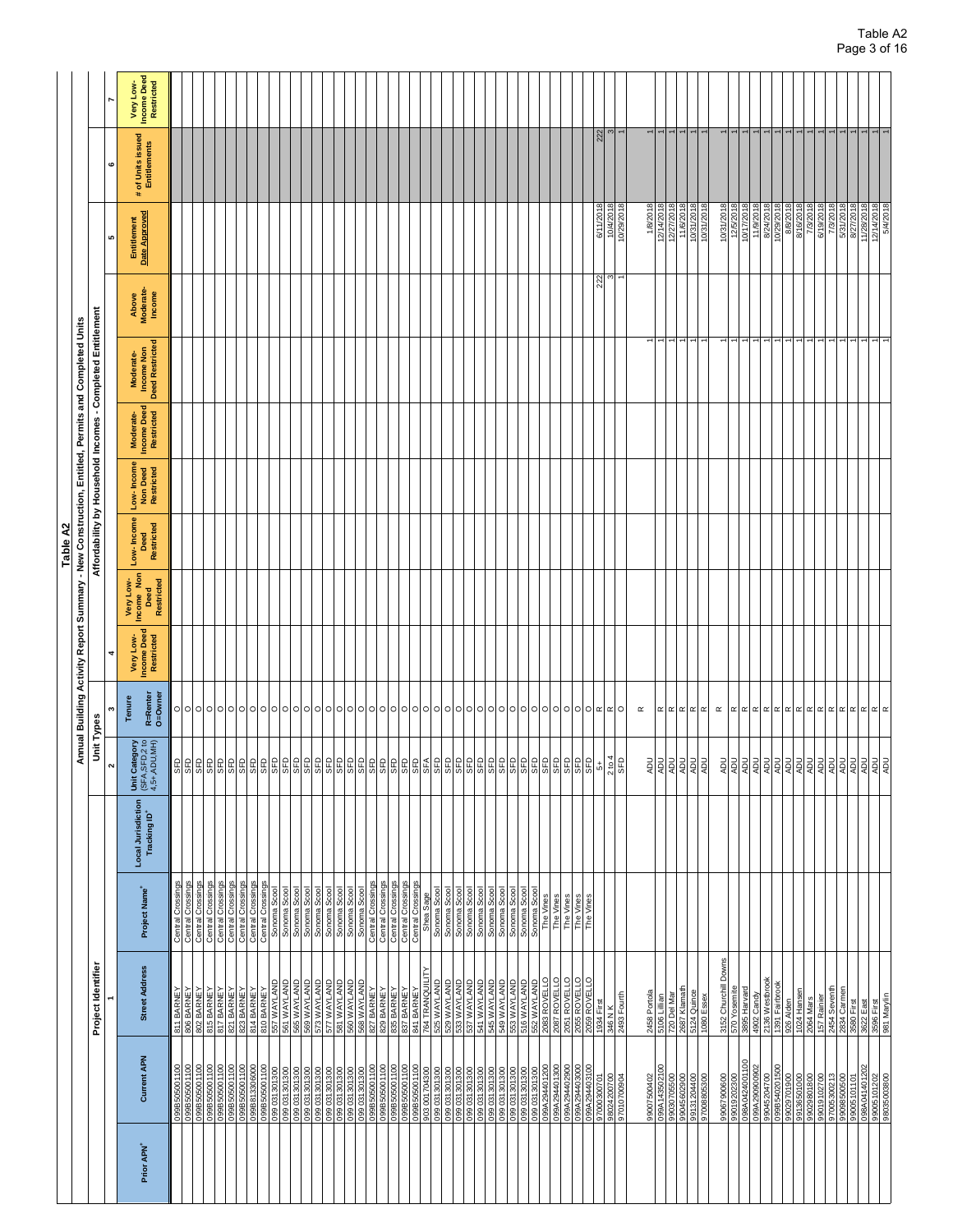|                        |                    |                       |                           |                                    |                                                   |                               |                                               |                                               | Table A2                                    |                               |                                                      |                                                                                                   |                                     |                              |                                          |                                               |
|------------------------|--------------------|-----------------------|---------------------------|------------------------------------|---------------------------------------------------|-------------------------------|-----------------------------------------------|-----------------------------------------------|---------------------------------------------|-------------------------------|------------------------------------------------------|---------------------------------------------------------------------------------------------------|-------------------------------------|------------------------------|------------------------------------------|-----------------------------------------------|
|                        |                    |                       |                           |                                    |                                                   |                               |                                               |                                               |                                             |                               |                                                      | Annual Building Activity Report Summary - New Construction, Entitled, Permits and Completed Units |                                     |                              |                                          |                                               |
|                        |                    | Project Identifier    |                           |                                    | <b>Unit Types</b>                                 |                               |                                               |                                               |                                             |                               |                                                      | Affordability by Household Incomes - Completed Entitlement                                        |                                     |                              |                                          |                                               |
|                        |                    |                       |                           |                                    | $\sim$                                            | m                             | 4                                             |                                               |                                             |                               |                                                      |                                                                                                   |                                     | LO.                          | 6                                        |                                               |
| Prior APN <sup>+</sup> | <b>Current APN</b> | <b>Street Address</b> | Project Name <sup>+</sup> | Local Jurisdiction<br>Tracking ID* | (SFA, SFD, 2 to<br>Unit Category<br>$4,5+,ADU,WH$ | R=Renter<br>0=0wner<br>Tenure | <b>Income Deed</b><br>Very Low-<br>Restricted | Income Non<br>Very Low-<br>Restricted<br>Deed | Low-Income Low-Income<br>Restricted<br>Deed | <b>Non Deed</b><br>Restricted | <b>Income Deed</b><br><b>Restricted</b><br>Moderate- | <b>Deed Restricted</b><br>Income Non<br>Moderate-                                                 | Moderate-<br>Income<br><b>Above</b> | Date Approved<br>Entitlement | # of Units issued<br><b>Entitlements</b> | <b>Income Deed</b><br>Very Low-<br>Restricted |
|                        | 97011900400        | 674 Mdeod             |                           |                                    | <b>ADU</b>                                        |                               |                                               |                                               |                                             |                               |                                                      |                                                                                                   |                                     | 3/16/2018                    |                                          |                                               |
|                        | 098A042401302      | 875 Estates           |                           |                                    | <b>ADU</b>                                        | $\propto \propto$             |                                               |                                               |                                             |                               |                                                      |                                                                                                   |                                     | 4/5/2018                     |                                          |                                               |
|                        | 99029800400        | 946 Saturn            |                           |                                    | <b>ADU</b>                                        | $\propto$                     |                                               |                                               |                                             |                               |                                                      |                                                                                                   |                                     | 4/13/2018                    |                                          |                                               |
|                        | 97007301000        | 701 S L               |                           |                                    | NDU                                               | $\propto$                     |                                               |                                               |                                             |                               |                                                      |                                                                                                   |                                     | 3/6/2018                     |                                          |                                               |
|                        | 99045301200        | 2376 Avon             |                           |                                    | <b>ADU</b>                                        | $\propto$                     |                                               |                                               |                                             |                               |                                                      |                                                                                                   |                                     | 3/8/2018                     |                                          |                                               |
|                        | 97004200201        | 1584 Fifth            |                           |                                    | RDU                                               |                               |                                               |                                               |                                             |                               |                                                      |                                                                                                   |                                     | 2/9/2018                     |                                          |                                               |
|                        | 99070010900        | 2362 Tuscany          |                           |                                    | <b>ADU</b>                                        | $\propto \propto \propto$     |                                               |                                               |                                             |                               |                                                      |                                                                                                   |                                     | 1/23/2018                    |                                          |                                               |
|                        | 99137801400        | 4039 Sonia            |                           |                                    | NDU                                               |                               |                                               |                                               |                                             |                               |                                                      |                                                                                                   |                                     |                              |                                          |                                               |
|                        | 98034906900        | 1270 Elm              |                           |                                    | RDU                                               | $\propto$                     |                                               |                                               |                                             |                               |                                                      |                                                                                                   |                                     |                              |                                          |                                               |
|                        | 98035610301        | 809 El Rancho         |                           |                                    | RDU                                               | $\propto$                     |                                               |                                               |                                             |                               |                                                      |                                                                                                   |                                     |                              |                                          |                                               |
|                        | 97010200703        | 788 S Livernore       |                           |                                    | RDU                                               | $\simeq$                      |                                               |                                               |                                             |                               |                                                      |                                                                                                   |                                     |                              |                                          |                                               |
|                        | 99032600200        | 182 Amber             |                           |                                    | NDU                                               | $\propto$                     |                                               |                                               |                                             |                               |                                                      |                                                                                                   |                                     |                              |                                          |                                               |
|                        | 98025601100        | 404 N I St            |                           |                                    | YDU                                               | $\propto$                     |                                               |                                               |                                             |                               |                                                      |                                                                                                   |                                     |                              |                                          |                                               |
|                        | 00910808166        | 2350 Palomino         |                           |                                    | RDU                                               | $\propto$                     |                                               |                                               |                                             |                               |                                                      |                                                                                                   |                                     |                              |                                          |                                               |
|                        | 99040103700        | 2468 Calderon         |                           |                                    | NDU                                               | $\simeq$                      |                                               |                                               |                                             |                               |                                                      |                                                                                                   |                                     |                              |                                          |                                               |
|                        | 98021603300        | 751 N M               |                           |                                    | <b>ADU</b>                                        | $\simeq$                      |                                               |                                               |                                             |                               |                                                      |                                                                                                   |                                     |                              |                                          |                                               |
|                        | 098A041401102      | 3646 East             |                           |                                    | NDU                                               | $\propto$                     |                                               |                                               |                                             |                               |                                                      |                                                                                                   |                                     |                              |                                          |                                               |
|                        | 99070107100        | 2795 Vintage          |                           |                                    | NDU                                               | $\propto$                     |                                               |                                               |                                             |                               |                                                      |                                                                                                   |                                     |                              |                                          |                                               |
|                        | 099B540307500      | 1108 Meadow           |                           |                                    | PDN                                               | $\propto$                     |                                               |                                               |                                             |                               |                                                      |                                                                                                   |                                     |                              |                                          |                                               |
|                        | 099B540503100      | 6942 Bear Creek       |                           |                                    | RDU                                               | $\simeq$                      |                                               |                                               |                                             |                               |                                                      |                                                                                                   |                                     |                              |                                          |                                               |
|                        | 98030201600        | 574 James             |                           |                                    | <b>ADU</b>                                        | $\propto$                     |                                               |                                               |                                             |                               |                                                      |                                                                                                   |                                     |                              |                                          |                                               |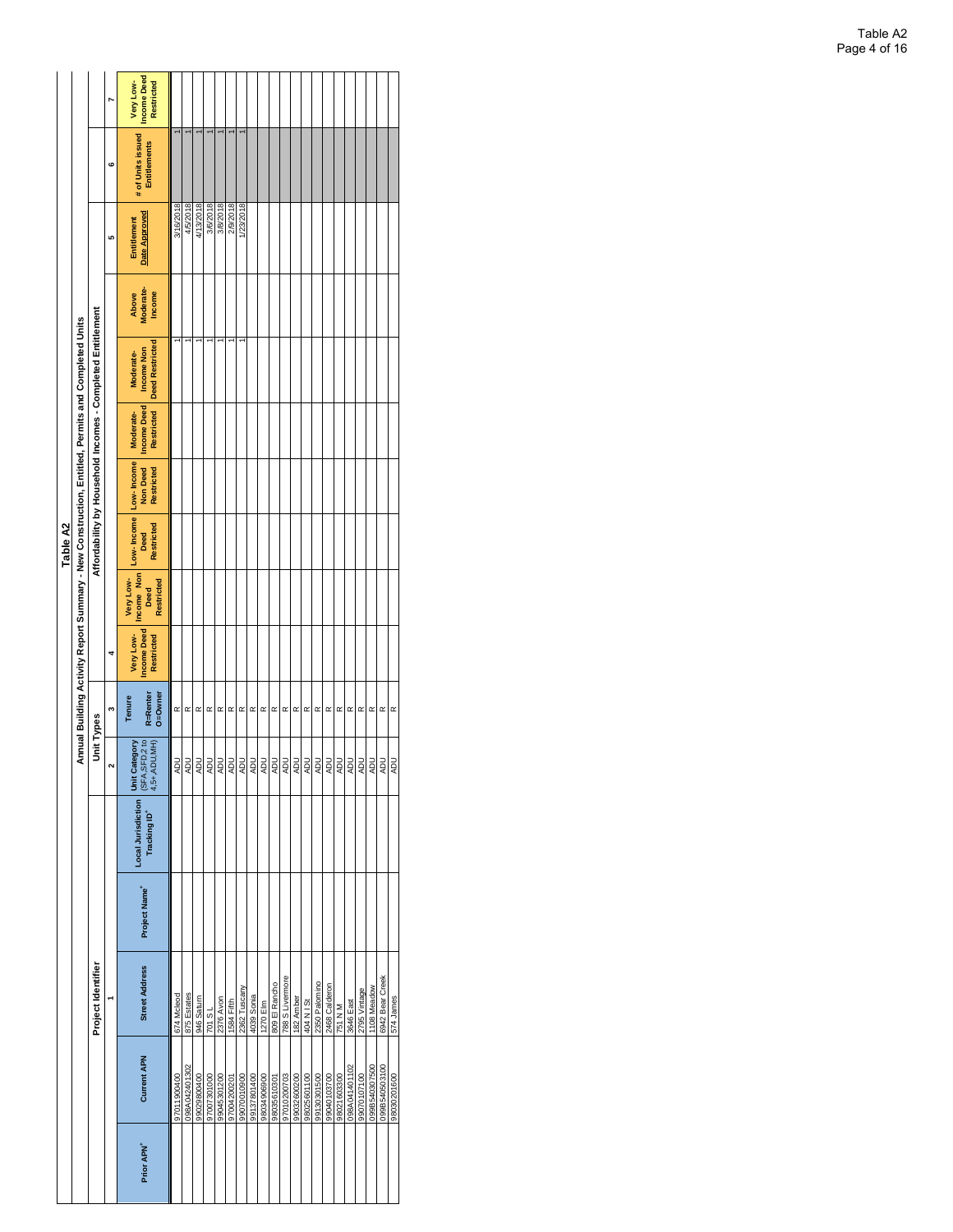| Project Name <sup>+</sup><br>Sonoma Scool<br>Sonoma Scool<br>Sonoma Scool<br>Sonoma Scool<br>Sonoma Scool<br>Sonoma Scool<br>Sonoma Scool<br>Sonoma Scool<br>Sonoma Scool<br>Sonoma Scool<br>Sonoma Scool<br>Sonoma Scool<br>Sonoma Scool<br>Sonoma Scoo<br>Sonoma Scool<br>Sonoma Scool<br>Sonoma Scool<br>The Vines<br>The Vines<br>Sonoma Scool<br>The Vines<br>The Vines<br><b>Street Address</b><br>2079 ROVELLO<br>2076 ROVELLO<br>433 WAYLAND<br>423 WAYLAND<br>421 WAYLAND<br>2080 ROVELLO<br>401 WAYLAND<br><b>SOURNAMENT SAN CONTROL</b><br><b>437 WAYLAND<br/>437 WAYLAND<br/>438 WAYLAND<br/>438 WAYLAND<br/>449 WAYLAND<br/>449 WAYLAND</b><br><b>S13 WAYLAND</b><br>S17 WAYLAND<br>QNATKW TR<br>453 WAYLAND<br>Data Entry Below<br><b>Current APN</b><br>39A2344U11UU<br>99A294404300<br>080 031 301 300<br>080 031 301 300<br>080 031 301 300<br>099 031301300<br>99031311600<br>099 031301300<br>099 294 404 400<br>301300<br>006 LOC LEO 66<br>006 LOC LEO 66<br>006 LOC LEO 66<br>006 LOC LEO 66<br>006 LOC LEO 66<br>099 031301300<br>099 031301300<br>99031311800<br>99031301300<br>9031311700<br>1301300 | Low-Income<br>Restricted<br>Deed<br>Very Low-<br>Income Non<br>Deed<br><b>Restricted</b> | Low-Income<br>Non Deed<br>Restricted<br>$\overline{10}$ | Moderate-<br>Income Deed<br>Restricted |                                            |                                            |                                                                                                                                                                                                                                      |                                       |                                        |                                                      | Low-Income         |                                       |                                        |                                            |                                 |
|-------------------------------------------------------------------------------------------------------------------------------------------------------------------------------------------------------------------------------------------------------------------------------------------------------------------------------------------------------------------------------------------------------------------------------------------------------------------------------------------------------------------------------------------------------------------------------------------------------------------------------------------------------------------------------------------------------------------------------------------------------------------------------------------------------------------------------------------------------------------------------------------------------------------------------------------------------------------------------------------------------------------------------------------------------------------------------------------------------------------------------|------------------------------------------------------------------------------------------|---------------------------------------------------------|----------------------------------------|--------------------------------------------|--------------------------------------------|--------------------------------------------------------------------------------------------------------------------------------------------------------------------------------------------------------------------------------------|---------------------------------------|----------------------------------------|------------------------------------------------------|--------------------|---------------------------------------|----------------------------------------|--------------------------------------------|---------------------------------|
|                                                                                                                                                                                                                                                                                                                                                                                                                                                                                                                                                                                                                                                                                                                                                                                                                                                                                                                                                                                                                                                                                                                               |                                                                                          |                                                         | $\mathbf \omega$                       | Moderate-<br>Income Non<br>Deed Restricted | Above<br>Moderate-<br>Income               | <b>Building Permits</b><br>Date Issued                                                                                                                                                                                               | # of Units Issued<br>Building Permits | Very Low-<br>Income Deed<br>Restricted | Very Low-<br>Income Non<br>Deed<br><b>Restricted</b> | Restricted<br>Deed | Low- Income<br>Non Deed<br>Restricted | Moderate-<br>Income Deed<br>Restricted | Moderate-<br>Income Non<br>Deed Restricted | Above<br>Moderate-<br>Income    |
|                                                                                                                                                                                                                                                                                                                                                                                                                                                                                                                                                                                                                                                                                                                                                                                                                                                                                                                                                                                                                                                                                                                               |                                                                                          |                                                         | 8                                      | $\frac{8}{2}$                              | 235                                        |                                                                                                                                                                                                                                      | 305                                   |                                        |                                                      | 8                  |                                       | 3                                      |                                            | $\overline{21}$                 |
|                                                                                                                                                                                                                                                                                                                                                                                                                                                                                                                                                                                                                                                                                                                                                                                                                                                                                                                                                                                                                                                                                                                               |                                                                                          |                                                         |                                        |                                            |                                            |                                                                                                                                                                                                                                      |                                       |                                        |                                                      |                    |                                       |                                        |                                            |                                 |
|                                                                                                                                                                                                                                                                                                                                                                                                                                                                                                                                                                                                                                                                                                                                                                                                                                                                                                                                                                                                                                                                                                                               |                                                                                          |                                                         |                                        |                                            |                                            | 1/18/2018<br>1/18/2018<br>1/18/2018                                                                                                                                                                                                  |                                       |                                        |                                                      |                    |                                       |                                        |                                            |                                 |
|                                                                                                                                                                                                                                                                                                                                                                                                                                                                                                                                                                                                                                                                                                                                                                                                                                                                                                                                                                                                                                                                                                                               |                                                                                          |                                                         |                                        |                                            | $\overline{\phantom{0}}$<br>$\overline{ }$ | 1/18/2018                                                                                                                                                                                                                            |                                       |                                        |                                                      |                    |                                       |                                        |                                            |                                 |
|                                                                                                                                                                                                                                                                                                                                                                                                                                                                                                                                                                                                                                                                                                                                                                                                                                                                                                                                                                                                                                                                                                                               |                                                                                          |                                                         |                                        |                                            |                                            |                                                                                                                                                                                                                                      |                                       |                                        |                                                      |                    |                                       |                                        |                                            |                                 |
|                                                                                                                                                                                                                                                                                                                                                                                                                                                                                                                                                                                                                                                                                                                                                                                                                                                                                                                                                                                                                                                                                                                               |                                                                                          |                                                         |                                        |                                            |                                            |                                                                                                                                                                                                                                      |                                       |                                        |                                                      |                    |                                       |                                        |                                            |                                 |
|                                                                                                                                                                                                                                                                                                                                                                                                                                                                                                                                                                                                                                                                                                                                                                                                                                                                                                                                                                                                                                                                                                                               |                                                                                          |                                                         |                                        |                                            | $\overline{ }$                             | 1/18/2018<br>1/18/2018<br>2/21/2018<br>2/21/2018<br>2/21/2018                                                                                                                                                                        |                                       |                                        |                                                      |                    |                                       |                                        |                                            | F                               |
|                                                                                                                                                                                                                                                                                                                                                                                                                                                                                                                                                                                                                                                                                                                                                                                                                                                                                                                                                                                                                                                                                                                               |                                                                                          |                                                         |                                        |                                            |                                            |                                                                                                                                                                                                                                      |                                       |                                        |                                                      |                    |                                       |                                        |                                            |                                 |
|                                                                                                                                                                                                                                                                                                                                                                                                                                                                                                                                                                                                                                                                                                                                                                                                                                                                                                                                                                                                                                                                                                                               |                                                                                          |                                                         |                                        |                                            |                                            |                                                                                                                                                                                                                                      |                                       |                                        |                                                      |                    |                                       |                                        |                                            |                                 |
|                                                                                                                                                                                                                                                                                                                                                                                                                                                                                                                                                                                                                                                                                                                                                                                                                                                                                                                                                                                                                                                                                                                               |                                                                                          |                                                         |                                        |                                            |                                            |                                                                                                                                                                                                                                      |                                       |                                        |                                                      |                    |                                       |                                        |                                            |                                 |
|                                                                                                                                                                                                                                                                                                                                                                                                                                                                                                                                                                                                                                                                                                                                                                                                                                                                                                                                                                                                                                                                                                                               |                                                                                          |                                                         |                                        |                                            |                                            | 2/21/2018<br>2/21/2018                                                                                                                                                                                                               |                                       |                                        |                                                      |                    |                                       |                                        |                                            |                                 |
|                                                                                                                                                                                                                                                                                                                                                                                                                                                                                                                                                                                                                                                                                                                                                                                                                                                                                                                                                                                                                                                                                                                               |                                                                                          |                                                         |                                        |                                            |                                            |                                                                                                                                                                                                                                      |                                       |                                        |                                                      |                    |                                       |                                        |                                            |                                 |
|                                                                                                                                                                                                                                                                                                                                                                                                                                                                                                                                                                                                                                                                                                                                                                                                                                                                                                                                                                                                                                                                                                                               |                                                                                          |                                                         |                                        |                                            |                                            | 3/9/2018                                                                                                                                                                                                                             |                                       |                                        |                                                      |                    |                                       |                                        |                                            |                                 |
|                                                                                                                                                                                                                                                                                                                                                                                                                                                                                                                                                                                                                                                                                                                                                                                                                                                                                                                                                                                                                                                                                                                               |                                                                                          |                                                         |                                        |                                            |                                            | 3/9/2018<br>3/9/2018<br>2/21/2018<br>2/21/2018<br>2/21/2018                                                                                                                                                                          |                                       |                                        |                                                      |                    |                                       |                                        |                                            |                                 |
|                                                                                                                                                                                                                                                                                                                                                                                                                                                                                                                                                                                                                                                                                                                                                                                                                                                                                                                                                                                                                                                                                                                               |                                                                                          |                                                         |                                        |                                            |                                            |                                                                                                                                                                                                                                      |                                       |                                        |                                                      |                    |                                       |                                        |                                            |                                 |
|                                                                                                                                                                                                                                                                                                                                                                                                                                                                                                                                                                                                                                                                                                                                                                                                                                                                                                                                                                                                                                                                                                                               |                                                                                          |                                                         |                                        |                                            |                                            |                                                                                                                                                                                                                                      |                                       |                                        |                                                      |                    |                                       |                                        |                                            |                                 |
|                                                                                                                                                                                                                                                                                                                                                                                                                                                                                                                                                                                                                                                                                                                                                                                                                                                                                                                                                                                                                                                                                                                               |                                                                                          |                                                         |                                        |                                            |                                            |                                                                                                                                                                                                                                      |                                       |                                        |                                                      |                    |                                       |                                        |                                            |                                 |
|                                                                                                                                                                                                                                                                                                                                                                                                                                                                                                                                                                                                                                                                                                                                                                                                                                                                                                                                                                                                                                                                                                                               |                                                                                          |                                                         |                                        |                                            |                                            |                                                                                                                                                                                                                                      |                                       |                                        |                                                      |                    |                                       |                                        |                                            |                                 |
|                                                                                                                                                                                                                                                                                                                                                                                                                                                                                                                                                                                                                                                                                                                                                                                                                                                                                                                                                                                                                                                                                                                               |                                                                                          |                                                         |                                        |                                            |                                            |                                                                                                                                                                                                                                      |                                       |                                        |                                                      |                    |                                       |                                        |                                            |                                 |
|                                                                                                                                                                                                                                                                                                                                                                                                                                                                                                                                                                                                                                                                                                                                                                                                                                                                                                                                                                                                                                                                                                                               |                                                                                          |                                                         |                                        |                                            |                                            | 3/9/2018                                                                                                                                                                                                                             |                                       |                                        |                                                      |                    |                                       |                                        |                                            |                                 |
|                                                                                                                                                                                                                                                                                                                                                                                                                                                                                                                                                                                                                                                                                                                                                                                                                                                                                                                                                                                                                                                                                                                               |                                                                                          |                                                         |                                        |                                            | ÷                                          | 4/3/2018                                                                                                                                                                                                                             |                                       |                                        |                                                      |                    |                                       |                                        |                                            |                                 |
| Sonoma Scoo                                                                                                                                                                                                                                                                                                                                                                                                                                                                                                                                                                                                                                                                                                                                                                                                                                                                                                                                                                                                                                                                                                                   |                                                                                          |                                                         |                                        |                                            | -1                                         |                                                                                                                                                                                                                                      |                                       |                                        |                                                      |                    |                                       |                                        |                                            |                                 |
| Sonoma Scool<br>Sonoma Scool<br>A05 WAYLAND<br>  413 WAYLAND<br>  417 WAYLAND<br>  537 SONOMA<br>  531 SONOMA                                                                                                                                                                                                                                                                                                                                                                                                                                                                                                                                                                                                                                                                                                                                                                                                                                                                                                                                                                                                                 |                                                                                          |                                                         |                                        |                                            |                                            | 4/3/2018<br>4/3/2018<br>4/3/2018                                                                                                                                                                                                     |                                       |                                        |                                                      |                    |                                       |                                        |                                            |                                 |
|                                                                                                                                                                                                                                                                                                                                                                                                                                                                                                                                                                                                                                                                                                                                                                                                                                                                                                                                                                                                                                                                                                                               |                                                                                          |                                                         |                                        |                                            | $\overline{\phantom{0}}$                   |                                                                                                                                                                                                                                      |                                       |                                        |                                                      |                    |                                       |                                        |                                            |                                 |
|                                                                                                                                                                                                                                                                                                                                                                                                                                                                                                                                                                                                                                                                                                                                                                                                                                                                                                                                                                                                                                                                                                                               |                                                                                          |                                                         |                                        |                                            |                                            |                                                                                                                                                                                                                                      |                                       |                                        |                                                      |                    |                                       |                                        |                                            |                                 |
| Sonoma Scool<br>Sonoma Scool<br>Sonoma Scool                                                                                                                                                                                                                                                                                                                                                                                                                                                                                                                                                                                                                                                                                                                                                                                                                                                                                                                                                                                                                                                                                  |                                                                                          |                                                         |                                        |                                            | l۳                                         | 43/2018<br>4/3/2018<br>4/3/2018                                                                                                                                                                                                      |                                       |                                        |                                                      |                    |                                       |                                        |                                            |                                 |
|                                                                                                                                                                                                                                                                                                                                                                                                                                                                                                                                                                                                                                                                                                                                                                                                                                                                                                                                                                                                                                                                                                                               |                                                                                          |                                                         |                                        |                                            |                                            |                                                                                                                                                                                                                                      |                                       |                                        |                                                      |                    |                                       |                                        |                                            |                                 |
| Sonoma Scoo<br><b>IOMA</b><br>Š<br>S                                                                                                                                                                                                                                                                                                                                                                                                                                                                                                                                                                                                                                                                                                                                                                                                                                                                                                                                                                                                                                                                                          |                                                                                          |                                                         |                                        |                                            |                                            | 4/3/2018                                                                                                                                                                                                                             |                                       |                                        |                                                      |                    |                                       |                                        |                                            |                                 |
|                                                                                                                                                                                                                                                                                                                                                                                                                                                                                                                                                                                                                                                                                                                                                                                                                                                                                                                                                                                                                                                                                                                               |                                                                                          |                                                         |                                        |                                            |                                            |                                                                                                                                                                                                                                      |                                       |                                        |                                                      |                    |                                       |                                        |                                            |                                 |
| Sonoma Scool<br>Sonoma Scool<br>The Vines<br>307 SONOMA<br>561 SONOMA<br>2209 SHIRAZ<br>002041301300<br>00204400700                                                                                                                                                                                                                                                                                                                                                                                                                                                                                                                                                                                                                                                                                                                                                                                                                                                                                                                                                                                                           |                                                                                          |                                                         |                                        |                                            | $\overline{\phantom{0}}$                   | 4/3/2018<br>4/3/2018<br>5/14/2018<br>5/14/2018<br>5/14/2018                                                                                                                                                                          |                                       |                                        |                                                      |                    |                                       |                                        |                                            |                                 |
|                                                                                                                                                                                                                                                                                                                                                                                                                                                                                                                                                                                                                                                                                                                                                                                                                                                                                                                                                                                                                                                                                                                               |                                                                                          |                                                         |                                        |                                            |                                            |                                                                                                                                                                                                                                      |                                       |                                        |                                                      |                    |                                       |                                        |                                            |                                 |
|                                                                                                                                                                                                                                                                                                                                                                                                                                                                                                                                                                                                                                                                                                                                                                                                                                                                                                                                                                                                                                                                                                                               |                                                                                          |                                                         |                                        |                                            |                                            |                                                                                                                                                                                                                                      |                                       |                                        |                                                      |                    |                                       |                                        |                                            |                                 |
| The Vines<br>The Vines<br>Lomitas<br>의岡<br>2007 ROVELL<br>2071 ROVELL<br>2117 TERRA I                                                                                                                                                                                                                                                                                                                                                                                                                                                                                                                                                                                                                                                                                                                                                                                                                                                                                                                                                                                                                                         |                                                                                          |                                                         |                                        |                                            |                                            |                                                                                                                                                                                                                                      |                                       |                                        |                                                      |                    |                                       |                                        |                                            |                                 |
| The Vines<br>2063 ROVELLO                                                                                                                                                                                                                                                                                                                                                                                                                                                                                                                                                                                                                                                                                                                                                                                                                                                                                                                                                                                                                                                                                                     |                                                                                          |                                                         |                                        |                                            | $\overline{ }$                             | 5/14/2018                                                                                                                                                                                                                            |                                       |                                        |                                                      |                    |                                       |                                        |                                            |                                 |
| The Vines<br>2206 SHIRAZ                                                                                                                                                                                                                                                                                                                                                                                                                                                                                                                                                                                                                                                                                                                                                                                                                                                                                                                                                                                                                                                                                                      |                                                                                          |                                                         |                                        |                                            | $\overline{\phantom{0}}$                   | 5/14/2018                                                                                                                                                                                                                            |                                       |                                        |                                                      |                    |                                       |                                        |                                            |                                 |
|                                                                                                                                                                                                                                                                                                                                                                                                                                                                                                                                                                                                                                                                                                                                                                                                                                                                                                                                                                                                                                                                                                                               |                                                                                          |                                                         |                                        |                                            |                                            |                                                                                                                                                                                                                                      |                                       |                                        |                                                      |                    |                                       |                                        |                                            |                                 |
| Sonoma Scool<br>575 SONOMA                                                                                                                                                                                                                                                                                                                                                                                                                                                                                                                                                                                                                                                                                                                                                                                                                                                                                                                                                                                                                                                                                                    |                                                                                          |                                                         |                                        |                                            | ÷                                          | 4/3/2018                                                                                                                                                                                                                             |                                       |                                        |                                                      |                    |                                       |                                        |                                            |                                 |
| Lomitas<br>2157 TERRA BELLA                                                                                                                                                                                                                                                                                                                                                                                                                                                                                                                                                                                                                                                                                                                                                                                                                                                                                                                                                                                                                                                                                                   |                                                                                          |                                                         |                                        |                                            | $\overline{\phantom{a}}$                   | 3/23/2018<br>5/10/2018                                                                                                                                                                                                               |                                       |                                        |                                                      |                    |                                       |                                        |                                            | $\overline{ }$                  |
| Central Crossings<br>843 BARNEY                                                                                                                                                                                                                                                                                                                                                                                                                                                                                                                                                                                                                                                                                                                                                                                                                                                                                                                                                                                                                                                                                               |                                                                                          |                                                         |                                        |                                            | $\overline{ }$                             |                                                                                                                                                                                                                                      |                                       |                                        |                                                      |                    |                                       |                                        |                                            |                                 |
|                                                                                                                                                                                                                                                                                                                                                                                                                                                                                                                                                                                                                                                                                                                                                                                                                                                                                                                                                                                                                                                                                                                               |                                                                                          |                                                         |                                        |                                            | $\overline{\phantom{a}}$                   |                                                                                                                                                                                                                                      |                                       |                                        |                                                      |                    |                                       |                                        |                                            |                                 |
|                                                                                                                                                                                                                                                                                                                                                                                                                                                                                                                                                                                                                                                                                                                                                                                                                                                                                                                                                                                                                                                                                                                               |                                                                                          |                                                         |                                        |                                            | ⊣                                          |                                                                                                                                                                                                                                      |                                       |                                        |                                                      |                    |                                       |                                        |                                            |                                 |
| Central Crossings<br>Central Crossings<br>Central Crossings<br>Lomitas<br>847 BARNEY<br>849 BARNEY<br>855 BARNEY<br>2135 TERRA BELLA                                                                                                                                                                                                                                                                                                                                                                                                                                                                                                                                                                                                                                                                                                                                                                                                                                                                                                                                                                                          |                                                                                          |                                                         |                                        |                                            |                                            | 5/10/2018<br>5/10/2018<br>5/10/2018<br>3/23/2018                                                                                                                                                                                     |                                       |                                        |                                                      |                    |                                       |                                        |                                            |                                 |
| 099B505001100<br>099B505001100<br>099 040105200                                                                                                                                                                                                                                                                                                                                                                                                                                                                                                                                                                                                                                                                                                                                                                                                                                                                                                                                                                                                                                                                               |                                                                                          |                                                         |                                        |                                            |                                            |                                                                                                                                                                                                                                      |                                       |                                        |                                                      |                    |                                       |                                        |                                            |                                 |
|                                                                                                                                                                                                                                                                                                                                                                                                                                                                                                                                                                                                                                                                                                                                                                                                                                                                                                                                                                                                                                                                                                                               |                                                                                          |                                                         |                                        |                                            |                                            |                                                                                                                                                                                                                                      |                                       |                                        |                                                      |                    |                                       |                                        |                                            |                                 |
| Ageno                                                                                                                                                                                                                                                                                                                                                                                                                                                                                                                                                                                                                                                                                                                                                                                                                                                                                                                                                                                                                                                                                                                         |                                                                                          |                                                         |                                        |                                            | 8                                          | 2/12/2018                                                                                                                                                                                                                            | $38\,$                                |                                        |                                                      |                    |                                       |                                        |                                            |                                 |
|                                                                                                                                                                                                                                                                                                                                                                                                                                                                                                                                                                                                                                                                                                                                                                                                                                                                                                                                                                                                                                                                                                                               |                                                                                          |                                                         |                                        |                                            |                                            |                                                                                                                                                                                                                                      |                                       |                                        |                                                      |                    |                                       |                                        |                                            |                                 |
| 1097 Westwind                                                                                                                                                                                                                                                                                                                                                                                                                                                                                                                                                                                                                                                                                                                                                                                                                                                                                                                                                                                                                                                                                                                 |                                                                                          |                                                         |                                        |                                            |                                            |                                                                                                                                                                                                                                      |                                       |                                        |                                                      |                    |                                       |                                        |                                            |                                 |
| Ageno<br>1055 Westwind                                                                                                                                                                                                                                                                                                                                                                                                                                                                                                                                                                                                                                                                                                                                                                                                                                                                                                                                                                                                                                                                                                        |                                                                                          |                                                         |                                        |                                            |                                            | 2/12/2018                                                                                                                                                                                                                            |                                       |                                        |                                                      |                    |                                       |                                        |                                            |                                 |
| Ageno<br>1023 Westwind                                                                                                                                                                                                                                                                                                                                                                                                                                                                                                                                                                                                                                                                                                                                                                                                                                                                                                                                                                                                                                                                                                        |                                                                                          |                                                         |                                        |                                            | $39300 - -$                                | 2/12/2018                                                                                                                                                                                                                            | 589                                   |                                        |                                                      |                    |                                       |                                        |                                            |                                 |
| Ageno<br>1001 Westwind                                                                                                                                                                                                                                                                                                                                                                                                                                                                                                                                                                                                                                                                                                                                                                                                                                                                                                                                                                                                                                                                                                        |                                                                                          |                                                         |                                        |                                            |                                            |                                                                                                                                                                                                                                      |                                       |                                        |                                                      |                    |                                       |                                        |                                            |                                 |
|                                                                                                                                                                                                                                                                                                                                                                                                                                                                                                                                                                                                                                                                                                                                                                                                                                                                                                                                                                                                                                                                                                                               |                                                                                          |                                                         |                                        |                                            |                                            |                                                                                                                                                                                                                                      | $\frac{2}{2}$                         |                                        |                                                      |                    |                                       |                                        |                                            |                                 |
|                                                                                                                                                                                                                                                                                                                                                                                                                                                                                                                                                                                                                                                                                                                                                                                                                                                                                                                                                                                                                                                                                                                               |                                                                                          |                                                         |                                        |                                            |                                            |                                                                                                                                                                                                                                      |                                       |                                        |                                                      |                    |                                       |                                        |                                            |                                 |
| 006 105 10600<br>006 106 130 1300<br>006 106 1300                                                                                                                                                                                                                                                                                                                                                                                                                                                                                                                                                                                                                                                                                                                                                                                                                                                                                                                                                                                                                                                                             |                                                                                          |                                                         |                                        |                                            |                                            |                                                                                                                                                                                                                                      |                                       |                                        |                                                      |                    |                                       |                                        |                                            |                                 |
|                                                                                                                                                                                                                                                                                                                                                                                                                                                                                                                                                                                                                                                                                                                                                                                                                                                                                                                                                                                                                                                                                                                               |                                                                                          |                                                         |                                        |                                            |                                            |                                                                                                                                                                                                                                      |                                       |                                        |                                                      |                    |                                       |                                        |                                            |                                 |
| Sonoma Scool<br>Sonoma Scool<br>235 S. P<br>2125 Walnut<br>736 P<br>501 WAYLAND<br>509 WAYLAND<br>509 WAYLAND                                                                                                                                                                                                                                                                                                                                                                                                                                                                                                                                                                                                                                                                                                                                                                                                                                                                                                                                                                                                                 |                                                                                          |                                                         |                                        |                                            |                                            | $\begin{array}{r l} 2/12/2018 \\ \hline 7/25/2018 \\ \hline 7/19/2018 \\ \hline 3/20/2018 \\ \hline 3/20/2018 \\ \hline 1/18/2018 \\ \hline 1/18/2018 \\ \hline 1/18/2018 \\ \hline \end{array}$                                     |                                       |                                        |                                                      |                    |                                       |                                        |                                            |                                 |
|                                                                                                                                                                                                                                                                                                                                                                                                                                                                                                                                                                                                                                                                                                                                                                                                                                                                                                                                                                                                                                                                                                                               |                                                                                          |                                                         |                                        |                                            | 1                                          |                                                                                                                                                                                                                                      |                                       |                                        |                                                      |                    |                                       |                                        |                                            |                                 |
| Sonoma Scool<br>Sonoma Scool<br>508 WAYLAND<br>512 WAYLAND                                                                                                                                                                                                                                                                                                                                                                                                                                                                                                                                                                                                                                                                                                                                                                                                                                                                                                                                                                                                                                                                    |                                                                                          |                                                         |                                        |                                            | $\overline{ }$                             | 1/18/2018                                                                                                                                                                                                                            |                                       |                                        |                                                      |                    |                                       |                                        |                                            |                                 |
| <b>ARK</b>                                                                                                                                                                                                                                                                                                                                                                                                                                                                                                                                                                                                                                                                                                                                                                                                                                                                                                                                                                                                                                                                                                                    |                                                                                          |                                                         |                                        |                                            |                                            |                                                                                                                                                                                                                                      |                                       |                                        |                                                      |                    |                                       |                                        |                                            |                                 |
|                                                                                                                                                                                                                                                                                                                                                                                                                                                                                                                                                                                                                                                                                                                                                                                                                                                                                                                                                                                                                                                                                                                               |                                                                                          |                                                         |                                        |                                            | $ \infty$ $-$                              | 1/18/2018<br>4/25/2018<br>6/8/2018                                                                                                                                                                                                   |                                       |                                        |                                                      |                    |                                       |                                        |                                            |                                 |
| 4<br>508 KALTHOF                                                                                                                                                                                                                                                                                                                                                                                                                                                                                                                                                                                                                                                                                                                                                                                                                                                                                                                                                                                                                                                                                                              |                                                                                          |                                                         |                                        |                                            |                                            |                                                                                                                                                                                                                                      |                                       |                                        |                                                      |                    |                                       |                                        |                                            |                                 |
| Lomitas<br>2156 TERRA I<br>B44 BARNEY<br>B43 BARNEY<br>B34 BARNEY<br>B33 BARNEY<br>IS53 Second<br>1553 Second<br>1553 Second                                                                                                                                                                                                                                                                                                                                                                                                                                                                                                                                                                                                                                                                                                                                                                                                                                                                                                                                                                                                  |                                                                                          |                                                         |                                        |                                            |                                            | $\begin{array}{r}\n 3/23/2018 \\  \hline\n 3/28/2018 \\  \hline\n 6/28/2018 \\  \hline\n 8/28/2018 \\  \hline\n 9/28/2018 \\  \hline\n 9/28/2018 \\  \hline\n 9/28/2018 \\  \hline\n 9/28/2018 \\  \hline\n 9/28/2018\n \end{array}$ |                                       |                                        |                                                      |                    |                                       |                                        |                                            |                                 |
|                                                                                                                                                                                                                                                                                                                                                                                                                                                                                                                                                                                                                                                                                                                                                                                                                                                                                                                                                                                                                                                                                                                               |                                                                                          |                                                         |                                        |                                            |                                            |                                                                                                                                                                                                                                      |                                       |                                        |                                                      |                    |                                       |                                        |                                            |                                 |
| Gentral Crossings<br>Central Crossings<br>Central Crossings<br>Central Crossings<br>Central Crossings                                                                                                                                                                                                                                                                                                                                                                                                                                                                                                                                                                                                                                                                                                                                                                                                                                                                                                                                                                                                                         |                                                                                          |                                                         |                                        |                                            |                                            |                                                                                                                                                                                                                                      |                                       |                                        |                                                      |                    |                                       |                                        |                                            |                                 |
|                                                                                                                                                                                                                                                                                                                                                                                                                                                                                                                                                                                                                                                                                                                                                                                                                                                                                                                                                                                                                                                                                                                               |                                                                                          |                                                         |                                        |                                            |                                            |                                                                                                                                                                                                                                      |                                       |                                        |                                                      |                    |                                       |                                        |                                            | <b>Table</b> A2<br>Page 5 of 16 |
|                                                                                                                                                                                                                                                                                                                                                                                                                                                                                                                                                                                                                                                                                                                                                                                                                                                                                                                                                                                                                                                                                                                               |                                                                                          |                                                         |                                        |                                            |                                            |                                                                                                                                                                                                                                      |                                       |                                        |                                                      |                    |                                       |                                        |                                            |                                 |
|                                                                                                                                                                                                                                                                                                                                                                                                                                                                                                                                                                                                                                                                                                                                                                                                                                                                                                                                                                                                                                                                                                                               |                                                                                          |                                                         |                                        |                                            | $-20$                                      |                                                                                                                                                                                                                                      |                                       |                                        |                                                      |                    |                                       |                                        |                                            |                                 |
|                                                                                                                                                                                                                                                                                                                                                                                                                                                                                                                                                                                                                                                                                                                                                                                                                                                                                                                                                                                                                                                                                                                               |                                                                                          |                                                         |                                        |                                            |                                            | 7/25/2018                                                                                                                                                                                                                            | $\sim$                                |                                        |                                                      |                    |                                       |                                        |                                            |                                 |
|                                                                                                                                                                                                                                                                                                                                                                                                                                                                                                                                                                                                                                                                                                                                                                                                                                                                                                                                                                                                                                                                                                                               |                                                                                          |                                                         |                                        |                                            |                                            |                                                                                                                                                                                                                                      |                                       |                                        |                                                      |                    |                                       |                                        |                                            |                                 |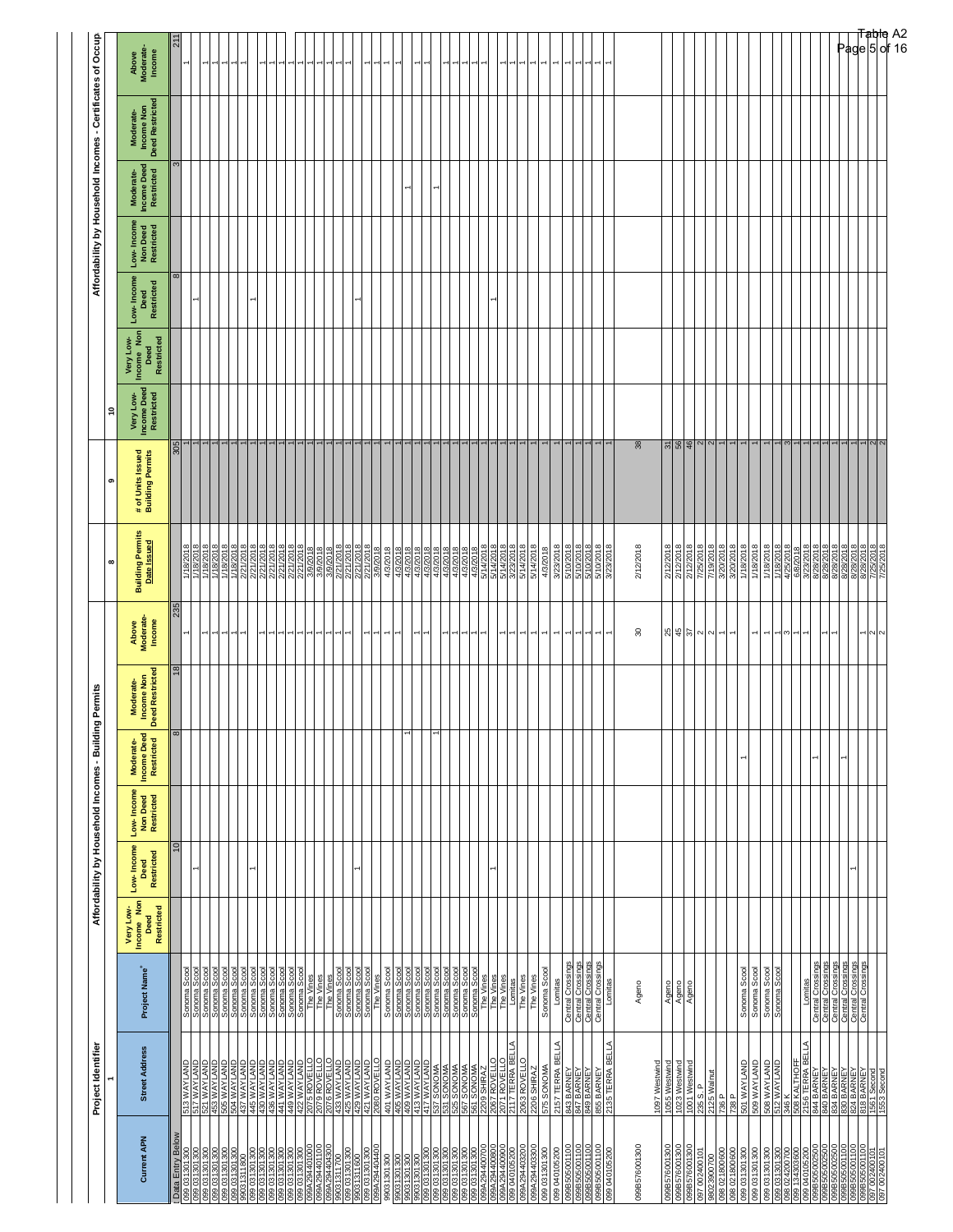|                                                                                                | Project Identifier                                                                                                                                                                       |                                                                                       |                                                      |                                  | Affordability by Household Incomes - Building Permits |                                        |                                                 |                              |                                                                                                                                                                                     | ၜ                                     | $\tilde{ }$                            |                                               |                                  |                                       |                                        | Affordability by Household Incomes - Certificates of Occupa |                                 |
|------------------------------------------------------------------------------------------------|------------------------------------------------------------------------------------------------------------------------------------------------------------------------------------------|---------------------------------------------------------------------------------------|------------------------------------------------------|----------------------------------|-------------------------------------------------------|----------------------------------------|-------------------------------------------------|------------------------------|-------------------------------------------------------------------------------------------------------------------------------------------------------------------------------------|---------------------------------------|----------------------------------------|-----------------------------------------------|----------------------------------|---------------------------------------|----------------------------------------|-------------------------------------------------------------|---------------------------------|
| <b>Current APN</b>                                                                             | <b>Street Address</b>                                                                                                                                                                    | Project Name <sup>+</sup>                                                             | Very Low-<br>Income Non<br>Deed<br><b>Restricted</b> | Low-Income<br>Restricted<br>Deed | Low-Income<br>Non Deed<br>Restricted                  | Moderate-<br>Income Deed<br>Restricted | Moderate-<br>Income Non<br>Deed Restricted<br>o | Above<br>Moderate-<br>Income | <b>Building Permits</b><br>Date Issued<br>$\infty$                                                                                                                                  | # of Units Issued<br>Building Permits | Very Low-<br>Income Deed<br>Restricted | Very Low-<br>Income Non<br>Deed<br>Restricted | Low-Income<br>Restricted<br>Deed | Low- Income<br>Non Deed<br>Restricted | Moderate-<br>Income Deed<br>Restricted | Moderate-<br>Income Non<br>Deed Restricted                  | Above<br>Moderate-<br>Income    |
| 002400<br>097                                                                                  | တိ<br>1545                                                                                                                                                                               |                                                                                       |                                                      |                                  |                                                       |                                        |                                                 | $\sim$                       | 2018<br>725                                                                                                                                                                         |                                       |                                        |                                               |                                  |                                       |                                        |                                                             |                                 |
| 099A294400400                                                                                  | 2231 SHIRAZ                                                                                                                                                                              | The Vines                                                                             |                                                      |                                  |                                                       |                                        |                                                 |                              | 7/6/2018<br>7/6/2018<br>7/6/2018<br>7/6/2018<br>7/30/2018<br>7/30/2018                                                                                                              |                                       |                                        |                                               |                                  |                                       |                                        |                                                             |                                 |
| 099A294400500<br>099A294400600                                                                 | <b>ZANIHS 2122</b><br>ZANIHS 2222                                                                                                                                                        | Vines<br>$\overline{I}$                                                               |                                                      |                                  |                                                       |                                        |                                                 |                              |                                                                                                                                                                                     |                                       |                                        |                                               |                                  |                                       |                                        |                                                             |                                 |
|                                                                                                |                                                                                                                                                                                          |                                                                                       |                                                      |                                  |                                                       |                                        |                                                 |                              |                                                                                                                                                                                     |                                       |                                        |                                               |                                  |                                       |                                        |                                                             |                                 |
| 099A294403400<br>099A294403500<br>099 040105200<br>09 040105200                                | $\begin{tabular}{ l l l l } \hline 2220 & SHLRAZ \\ \hline 2228 & SHLRAZ \\ \hline 2175 & TERRA BELLA \\ \hline 2193 & TERRA BELLA \\ \hline 2194 & TERRA BELLA \\ \hline \end{tabular}$ | The Vines<br>The Vines<br>The Vines<br>Lomitas                                        |                                                      |                                  |                                                       |                                        |                                                 |                              |                                                                                                                                                                                     |                                       |                                        |                                               |                                  |                                       |                                        |                                                             |                                 |
|                                                                                                |                                                                                                                                                                                          |                                                                                       |                                                      |                                  |                                                       |                                        |                                                 |                              |                                                                                                                                                                                     |                                       |                                        |                                               |                                  |                                       |                                        |                                                             |                                 |
| 099 040 105200                                                                                 |                                                                                                                                                                                          | Lomitas                                                                               |                                                      |                                  |                                                       |                                        |                                                 |                              |                                                                                                                                                                                     |                                       |                                        |                                               |                                  |                                       |                                        |                                                             |                                 |
| 040105200<br>099                                                                               | 2170 TERRA BELLA                                                                                                                                                                         | Lomitas                                                                               |                                                      |                                  |                                                       |                                        |                                                 |                              | 1/30/2018                                                                                                                                                                           |                                       |                                        |                                               |                                  |                                       |                                        |                                                             |                                 |
| 099B813303200                                                                                  | 857 BARNEY                                                                                                                                                                               | Central Crossings                                                                     |                                                      |                                  |                                                       |                                        |                                                 |                              | 11/13/2018                                                                                                                                                                          |                                       |                                        |                                               |                                  |                                       |                                        |                                                             |                                 |
| 099B813303300<br>099B813303400                                                                 | 861 BARNEY<br>865 BARNEY<br>867 BARNEY<br>8736 SHIRAZ<br>2236 SHIRAZ<br>2260 SHIRAZ<br>2260 SHIRAZ                                                                                       | Central Crossings                                                                     |                                                      | ۳                                |                                                       |                                        |                                                 |                              | $\frac{11}{1113/2018}$                                                                                                                                                              |                                       |                                        |                                               |                                  |                                       |                                        |                                                             |                                 |
|                                                                                                |                                                                                                                                                                                          | Central Crossings<br>Central Crossings<br>Central Crossings<br>The Vines<br>The Vines |                                                      |                                  |                                                       |                                        |                                                 |                              |                                                                                                                                                                                     |                                       |                                        |                                               |                                  |                                       |                                        |                                                             |                                 |
|                                                                                                |                                                                                                                                                                                          |                                                                                       |                                                      |                                  |                                                       |                                        |                                                 |                              |                                                                                                                                                                                     |                                       |                                        |                                               |                                  |                                       |                                        |                                                             |                                 |
| 099B813303600<br>09A294403600<br>09A294403700<br>09A294403800<br>09A294403900                  |                                                                                                                                                                                          |                                                                                       |                                                      |                                  |                                                       |                                        |                                                 |                              | $\begin{array}{r l} \hline 1113/2018 \\ \hline 1113/2018 \\ \hline 9128/2018 \\ \hline 9128/2018 \\ \hline 9128/2018 \\ \hline 9128/2018 \\ \hline 9128/2018 \\ \hline \end{array}$ |                                       |                                        |                                               |                                  |                                       |                                        |                                                             |                                 |
|                                                                                                |                                                                                                                                                                                          |                                                                                       |                                                      |                                  |                                                       |                                        |                                                 |                              |                                                                                                                                                                                     |                                       |                                        |                                               |                                  |                                       |                                        |                                                             |                                 |
|                                                                                                |                                                                                                                                                                                          | The Vines                                                                             |                                                      |                                  |                                                       |                                        |                                                 | $\overline{\phantom{0}}$     |                                                                                                                                                                                     |                                       |                                        |                                               |                                  |                                       |                                        |                                                             |                                 |
| 099005600901                                                                                   | 202 PLUM TREE                                                                                                                                                                            | Auburn Grov                                                                           |                                                      | $\overline{\phantom{0}}$         |                                                       |                                        |                                                 | 4                            |                                                                                                                                                                                     | L                                     |                                        |                                               |                                  |                                       |                                        |                                                             |                                 |
| 099040106500                                                                                   | 2122 TERRA BELLA                                                                                                                                                                         | Lomitas                                                                               |                                                      |                                  |                                                       |                                        |                                                 | $\overline{ }$               | 9/27/2018                                                                                                                                                                           |                                       |                                        |                                               |                                  |                                       |                                        |                                                             |                                 |
| 099 005601002                                                                                  | 3703 FIRST                                                                                                                                                                               |                                                                                       |                                                      |                                  |                                                       |                                        |                                                 | $\mathfrak{S}$               | 10/24/2018                                                                                                                                                                          |                                       |                                        |                                               |                                  |                                       |                                        |                                                             |                                 |
| 099 005601002                                                                                  | 3711 FIRS                                                                                                                                                                                |                                                                                       |                                                      |                                  |                                                       |                                        |                                                 | $\infty$                     | 10/24/2018                                                                                                                                                                          | $\frac{4}{5}$                         |                                        |                                               |                                  |                                       |                                        |                                                             |                                 |
| 099 005601002<br>005601002<br>099                                                              | 101 APRICO<br>3719 FIRST                                                                                                                                                                 | Auburn Grove                                                                          |                                                      |                                  |                                                       |                                        |                                                 | 4 <sub>o</sub>               | 10/24/2018<br>11/14/2018                                                                                                                                                            | 4                                     |                                        |                                               |                                  |                                       |                                        |                                                             |                                 |
| 099005600901                                                                                   | 3727 FIRST                                                                                                                                                                               |                                                                                       |                                                      |                                  |                                                       |                                        |                                                 | S                            | 11/7/2018                                                                                                                                                                           | 4                                     |                                        |                                               |                                  |                                       |                                        |                                                             |                                 |
| 097 005401200                                                                                  |                                                                                                                                                                                          |                                                                                       |                                                      |                                  |                                                       |                                        |                                                 |                              |                                                                                                                                                                                     |                                       |                                        |                                               |                                  |                                       |                                        |                                                             | $\overline{ }$                  |
| 99130906200                                                                                    | 2317 SIXTH<br>1497 MORNING<br>SI THUNDER<br>531 N                                                                                                                                        |                                                                                       |                                                      |                                  |                                                       |                                        |                                                 |                              |                                                                                                                                                                                     |                                       |                                        |                                               |                                  |                                       |                                        |                                                             |                                 |
|                                                                                                |                                                                                                                                                                                          | Brisa                                                                                 |                                                      |                                  |                                                       |                                        |                                                 |                              |                                                                                                                                                                                     |                                       |                                        |                                               |                                  |                                       |                                        |                                                             |                                 |
| 99B576000900<br>98 024600300                                                                   |                                                                                                                                                                                          |                                                                                       |                                                      |                                  |                                                       |                                        |                                                 |                              |                                                                                                                                                                                     |                                       |                                        |                                               |                                  |                                       |                                        |                                                             |                                 |
|                                                                                                | 304 MISTY<br>784 CAMDEN<br>361 BASSWOOD<br>270 FENNEL<br>274 FENNEL                                                                                                                      | Brisa                                                                                 |                                                      |                                  |                                                       |                                        |                                                 |                              |                                                                                                                                                                                     |                                       |                                        |                                               |                                  |                                       |                                        |                                                             |                                 |
|                                                                                                |                                                                                                                                                                                          |                                                                                       |                                                      |                                  |                                                       |                                        |                                                 |                              |                                                                                                                                                                                     |                                       |                                        |                                               |                                  |                                       |                                        |                                                             | 15<br>$\circ$                   |
| 001503800                                                                                      |                                                                                                                                                                                          |                                                                                       |                                                      |                                  |                                                       |                                        |                                                 |                              |                                                                                                                                                                                     |                                       |                                        |                                               |                                  |                                       |                                        |                                                             |                                 |
|                                                                                                |                                                                                                                                                                                          |                                                                                       |                                                      |                                  |                                                       |                                        |                                                 |                              |                                                                                                                                                                                     |                                       |                                        |                                               |                                  |                                       |                                        |                                                             |                                 |
|                                                                                                |                                                                                                                                                                                          | Shea Sage<br>Shea Sage<br>Shea Sage<br>Shea Sage<br>Shea Sage                         |                                                      |                                  |                                                       |                                        |                                                 |                              |                                                                                                                                                                                     |                                       |                                        |                                               |                                  |                                       |                                        |                                                             | ဖ ဖ ဖ ဖ                         |
|                                                                                                |                                                                                                                                                                                          |                                                                                       |                                                      |                                  |                                                       |                                        |                                                 |                              |                                                                                                                                                                                     |                                       |                                        |                                               |                                  |                                       |                                        |                                                             |                                 |
| 008003 001 50800<br>003 001 50800<br>008 003 001 50800<br>008 021 503 000<br>008 07 25 000 000 | 280 FENNEL<br>288 FENNEL<br>292 FENNEL<br>298 FENNEL                                                                                                                                     | Shea Sage                                                                             |                                                      |                                  |                                                       |                                        |                                                 |                              |                                                                                                                                                                                     |                                       |                                        |                                               |                                  |                                       |                                        |                                                             | $\circ$                         |
|                                                                                                | 2289 VINTAG                                                                                                                                                                              |                                                                                       |                                                      |                                  |                                                       |                                        |                                                 |                              |                                                                                                                                                                                     |                                       |                                        |                                               |                                  |                                       |                                        |                                                             |                                 |
| 903 001400900<br>903 001400900                                                                 | 586 SANDALWOOD<br>796 TRANQUILITY                                                                                                                                                        | Shea Sage<br>Shea Sage                                                                |                                                      |                                  |                                                       |                                        |                                                 |                              |                                                                                                                                                                                     |                                       |                                        |                                               |                                  |                                       |                                        |                                                             |                                 |
| 098 026400401                                                                                  | 101 GANESHA                                                                                                                                                                              |                                                                                       |                                                      |                                  |                                                       |                                        |                                                 |                              |                                                                                                                                                                                     |                                       |                                        |                                               |                                  |                                       |                                        |                                                             | S                               |
| 098026400401                                                                                   |                                                                                                                                                                                          |                                                                                       |                                                      |                                  |                                                       |                                        |                                                 |                              |                                                                                                                                                                                     |                                       |                                        |                                               |                                  |                                       |                                        |                                                             |                                 |
| 098026400401                                                                                   |                                                                                                                                                                                          | Gardella<br>Gardella<br>Gardella<br>Shea Sage                                         |                                                      |                                  |                                                       |                                        |                                                 |                              |                                                                                                                                                                                     |                                       |                                        |                                               |                                  |                                       |                                        |                                                             | ოო                              |
| 006004100 606<br>006004100 606                                                                 | 107 GANESHA<br>113 GANESHA<br>732 TRANQUILITY<br>740 TRANQUILITY                                                                                                                         |                                                                                       |                                                      |                                  |                                                       |                                        |                                                 |                              |                                                                                                                                                                                     |                                       |                                        |                                               |                                  |                                       |                                        |                                                             | 4                               |
| 903001400900                                                                                   | 748 TRANQUILITY                                                                                                                                                                          | Shea Sage<br>Shea Sage                                                                |                                                      |                                  |                                                       |                                        |                                                 |                              |                                                                                                                                                                                     |                                       |                                        |                                               |                                  |                                       |                                        |                                                             | $\rightarrow$<br>4              |
| $\frac{88}{1}$                                                                                 |                                                                                                                                                                                          | Gardella                                                                              |                                                      |                                  |                                                       |                                        |                                                 |                              |                                                                                                                                                                                     |                                       |                                        |                                               |                                  |                                       |                                        |                                                             |                                 |
| 026400401<br>031200303<br>026400401<br>80                                                      | 174 GANESHA<br>1720 CATALINA<br>167 GANESHA                                                                                                                                              |                                                                                       |                                                      |                                  |                                                       |                                        |                                                 |                              |                                                                                                                                                                                     |                                       |                                        |                                               |                                  |                                       |                                        |                                                             | $\sim$ 10 10                    |
| 098                                                                                            |                                                                                                                                                                                          | Gardella                                                                              |                                                      |                                  |                                                       |                                        |                                                 |                              |                                                                                                                                                                                     |                                       |                                        |                                               |                                  |                                       |                                        |                                                             |                                 |
| 097 006401800<br>088 022800104<br>099 031 301 300<br>099 A294 404 000<br>099 A294 404 100      | <b>848 G<br/>2165 LINDEN<br/>553 SONOMA<br/>2037 ROVELLO</b><br>2105 MALBEC                                                                                                              |                                                                                       |                                                      |                                  |                                                       |                                        |                                                 |                              |                                                                                                                                                                                     |                                       |                                        |                                               |                                  |                                       |                                        |                                                             |                                 |
|                                                                                                |                                                                                                                                                                                          | Sonoma School                                                                         |                                                      |                                  |                                                       |                                        |                                                 |                              |                                                                                                                                                                                     |                                       |                                        |                                               |                                  |                                       |                                        |                                                             |                                 |
|                                                                                                |                                                                                                                                                                                          | The Vines                                                                             |                                                      |                                  |                                                       |                                        |                                                 |                              |                                                                                                                                                                                     |                                       |                                        |                                               |                                  |                                       |                                        |                                                             |                                 |
|                                                                                                |                                                                                                                                                                                          | The Vines                                                                             |                                                      |                                  |                                                       |                                        |                                                 |                              |                                                                                                                                                                                     |                                       |                                        |                                               |                                  |                                       |                                        |                                                             |                                 |
| 9B505001700<br>9B505001700                                                                     | 877 BARNEY<br>883 BARNEY                                                                                                                                                                 | Central Crossings<br>Central Crossings                                                |                                                      |                                  |                                                       |                                        |                                                 |                              |                                                                                                                                                                                     |                                       |                                        |                                               |                                  |                                       |                                        |                                                             |                                 |
| 099B505001700                                                                                  | 885 BARNEY                                                                                                                                                                               |                                                                                       |                                                      |                                  |                                                       |                                        |                                                 |                              |                                                                                                                                                                                     |                                       |                                        |                                               |                                  |                                       |                                        |                                                             |                                 |
| 099A294404200                                                                                  | 2111 MALBEC                                                                                                                                                                              | Central Crossings<br>The Vines                                                        |                                                      |                                  |                                                       |                                        |                                                 |                              |                                                                                                                                                                                     |                                       |                                        |                                               |                                  |                                       |                                        |                                                             |                                 |
| 099A294404600                                                                                  | 2108 MALBEC                                                                                                                                                                              | The Vines                                                                             |                                                      |                                  |                                                       |                                        |                                                 |                              |                                                                                                                                                                                     |                                       |                                        |                                               |                                  |                                       |                                        |                                                             |                                 |
| 099A294404700                                                                                  | 2102 MALBEC                                                                                                                                                                              | The Vines                                                                             |                                                      |                                  |                                                       |                                        |                                                 |                              |                                                                                                                                                                                     |                                       |                                        |                                               |                                  |                                       |                                        |                                                             |                                 |
| 099B505001100<br>A294404800<br>്                                                               | 2031 ROVELLO<br>803 BARNEY                                                                                                                                                               | Central Crossings<br>The Vines                                                        |                                                      |                                  |                                                       |                                        |                                                 |                              |                                                                                                                                                                                     |                                       |                                        |                                               |                                  |                                       |                                        |                                                             |                                 |
|                                                                                                | A SINNE 608                                                                                                                                                                              | Central Crossings<br>Central Crossings                                                |                                                      |                                  |                                                       |                                        |                                                 |                              |                                                                                                                                                                                     |                                       |                                        |                                               |                                  |                                       |                                        |                                                             |                                 |
| 099B505001100<br>099B505001100                                                                 |                                                                                                                                                                                          |                                                                                       |                                                      |                                  |                                                       |                                        |                                                 |                              |                                                                                                                                                                                     |                                       |                                        |                                               |                                  |                                       |                                        |                                                             |                                 |
|                                                                                                |                                                                                                                                                                                          |                                                                                       |                                                      |                                  |                                                       |                                        |                                                 |                              |                                                                                                                                                                                     |                                       |                                        |                                               |                                  |                                       |                                        |                                                             | <b>Table</b> A2<br>Page 6 of 16 |
|                                                                                                |                                                                                                                                                                                          |                                                                                       |                                                      |                                  |                                                       |                                        |                                                 |                              |                                                                                                                                                                                     |                                       |                                        |                                               |                                  |                                       |                                        |                                                             |                                 |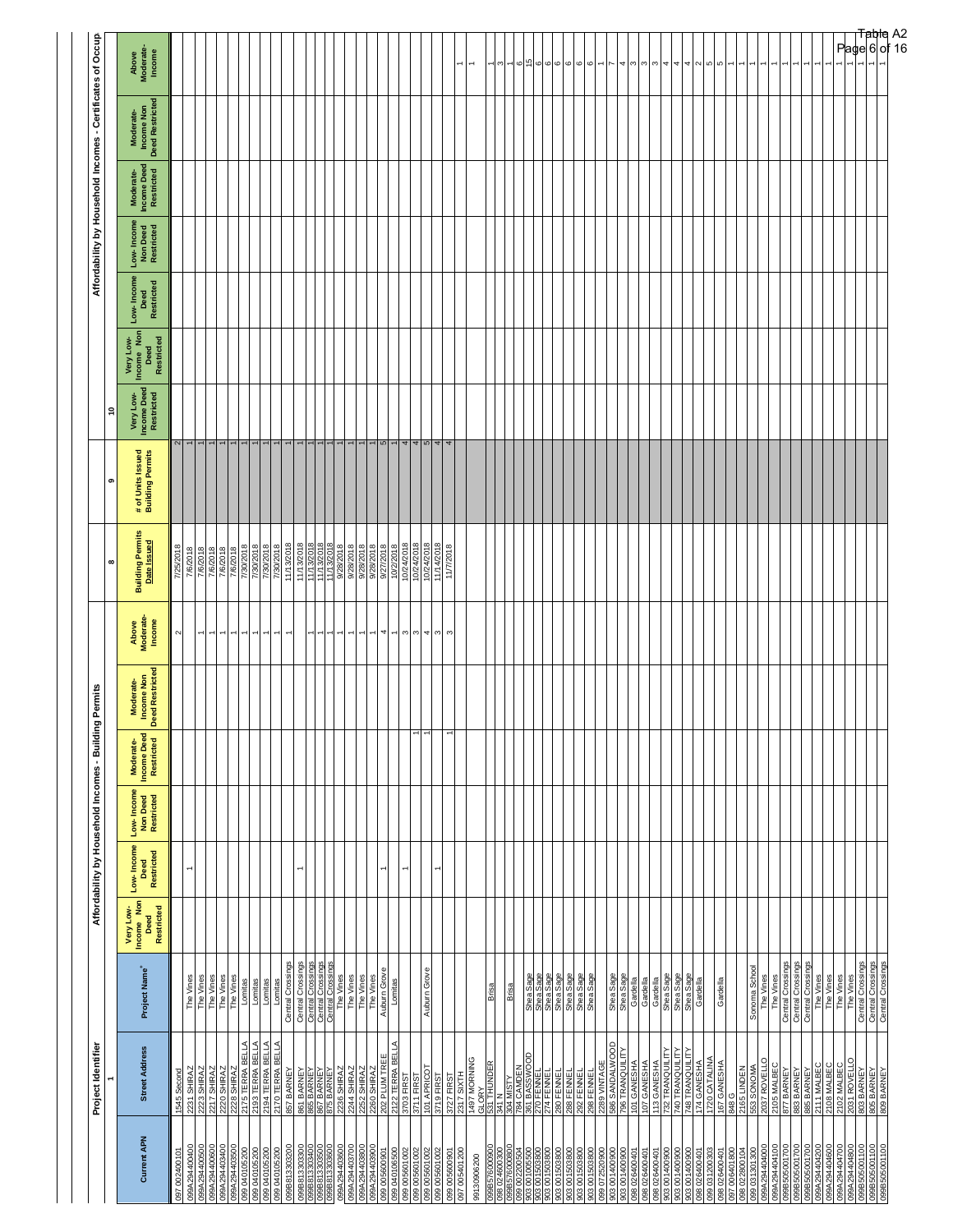| Project Identifier    |                                                                                                                                                                                                                                                                                                                                                                                                                                                                                                                                                                                                                                                                                                                                                                                                                                                   |                                                                                                                                                                                                                                                                                                                                                                                                                                                                                                                                                 | Affordability by Household Incomes - Building |                                      |                                        | Permits                                    |                              |                                                    |                                                 |                                              |                         |                    |                                       |                                        | Affordability by Household Incomes - Certificates of Occupa |                                   |
|-----------------------|---------------------------------------------------------------------------------------------------------------------------------------------------------------------------------------------------------------------------------------------------------------------------------------------------------------------------------------------------------------------------------------------------------------------------------------------------------------------------------------------------------------------------------------------------------------------------------------------------------------------------------------------------------------------------------------------------------------------------------------------------------------------------------------------------------------------------------------------------|-------------------------------------------------------------------------------------------------------------------------------------------------------------------------------------------------------------------------------------------------------------------------------------------------------------------------------------------------------------------------------------------------------------------------------------------------------------------------------------------------------------------------------------------------|-----------------------------------------------|--------------------------------------|----------------------------------------|--------------------------------------------|------------------------------|----------------------------------------------------|-------------------------------------------------|----------------------------------------------|-------------------------|--------------------|---------------------------------------|----------------------------------------|-------------------------------------------------------------|-----------------------------------|
| <b>Street Address</b> | Project Name <sup>+</sup>                                                                                                                                                                                                                                                                                                                                                                                                                                                                                                                                                                                                                                                                                                                                                                                                                         | Very Low-<br>Income Non<br>Deed                                                                                                                                                                                                                                                                                                                                                                                                                                                                                                                 | Low-Income                                    | Low-Income<br>Non Deed<br>Restricted | Moderate-<br>Income Deed<br>Restricted | Moderate-<br>Income Non<br>Deed Restricted | Above<br>Moderate-<br>Income | <b>Building Permits</b><br>Date Issued<br>$\infty$ | # of Units Issued<br>Building Permits<br>ၜ      | Very Low-<br>Income Deed<br>Restricted<br>ុិ | Very Low-<br>Income Non | Low-Income<br>Deed | Low- Income<br>Non Deed<br>Restricted | Moderate-<br>Income Deed<br>Restricted | Moderate-<br>Income Non<br>Deed Restricted                  | Above<br>Moderate-<br>Income      |
|                       |                                                                                                                                                                                                                                                                                                                                                                                                                                                                                                                                                                                                                                                                                                                                                                                                                                                   | Restricted                                                                                                                                                                                                                                                                                                                                                                                                                                                                                                                                      | Restricted                                    |                                      |                                        | o                                          |                              |                                                    |                                                 |                                              | Restricted<br>Deed      | Restricted         |                                       |                                        |                                                             |                                   |
| 811 BARN              | ŏ<br>Central                                                                                                                                                                                                                                                                                                                                                                                                                                                                                                                                                                                                                                                                                                                                                                                                                                      |                                                                                                                                                                                                                                                                                                                                                                                                                                                                                                                                                 |                                               |                                      |                                        |                                            |                              |                                                    |                                                 |                                              |                         |                    |                                       |                                        |                                                             |                                   |
|                       |                                                                                                                                                                                                                                                                                                                                                                                                                                                                                                                                                                                                                                                                                                                                                                                                                                                   |                                                                                                                                                                                                                                                                                                                                                                                                                                                                                                                                                 |                                               |                                      |                                        |                                            |                              |                                                    |                                                 |                                              |                         |                    |                                       |                                        |                                                             |                                   |
|                       |                                                                                                                                                                                                                                                                                                                                                                                                                                                                                                                                                                                                                                                                                                                                                                                                                                                   |                                                                                                                                                                                                                                                                                                                                                                                                                                                                                                                                                 |                                               |                                      |                                        |                                            |                              |                                                    |                                                 |                                              |                         |                    |                                       |                                        |                                                             |                                   |
|                       |                                                                                                                                                                                                                                                                                                                                                                                                                                                                                                                                                                                                                                                                                                                                                                                                                                                   |                                                                                                                                                                                                                                                                                                                                                                                                                                                                                                                                                 |                                               |                                      |                                        |                                            |                              |                                                    |                                                 |                                              |                         |                    |                                       |                                        |                                                             |                                   |
|                       | Central Crossings                                                                                                                                                                                                                                                                                                                                                                                                                                                                                                                                                                                                                                                                                                                                                                                                                                 |                                                                                                                                                                                                                                                                                                                                                                                                                                                                                                                                                 |                                               |                                      |                                        |                                            |                              |                                                    |                                                 |                                              |                         |                    |                                       |                                        |                                                             |                                   |
|                       |                                                                                                                                                                                                                                                                                                                                                                                                                                                                                                                                                                                                                                                                                                                                                                                                                                                   |                                                                                                                                                                                                                                                                                                                                                                                                                                                                                                                                                 |                                               |                                      |                                        |                                            |                              |                                                    |                                                 |                                              |                         |                    |                                       |                                        |                                                             |                                   |
|                       |                                                                                                                                                                                                                                                                                                                                                                                                                                                                                                                                                                                                                                                                                                                                                                                                                                                   |                                                                                                                                                                                                                                                                                                                                                                                                                                                                                                                                                 |                                               |                                      |                                        |                                            |                              |                                                    |                                                 |                                              |                         |                    |                                       |                                        |                                                             |                                   |
|                       |                                                                                                                                                                                                                                                                                                                                                                                                                                                                                                                                                                                                                                                                                                                                                                                                                                                   |                                                                                                                                                                                                                                                                                                                                                                                                                                                                                                                                                 |                                               |                                      |                                        |                                            |                              |                                                    |                                                 |                                              |                         |                    |                                       |                                        |                                                             |                                   |
|                       |                                                                                                                                                                                                                                                                                                                                                                                                                                                                                                                                                                                                                                                                                                                                                                                                                                                   |                                                                                                                                                                                                                                                                                                                                                                                                                                                                                                                                                 |                                               |                                      |                                        |                                            |                              |                                                    |                                                 |                                              |                         |                    |                                       |                                        |                                                             |                                   |
|                       |                                                                                                                                                                                                                                                                                                                                                                                                                                                                                                                                                                                                                                                                                                                                                                                                                                                   |                                                                                                                                                                                                                                                                                                                                                                                                                                                                                                                                                 |                                               |                                      |                                        |                                            |                              |                                                    |                                                 |                                              |                         |                    |                                       |                                        |                                                             |                                   |
|                       |                                                                                                                                                                                                                                                                                                                                                                                                                                                                                                                                                                                                                                                                                                                                                                                                                                                   |                                                                                                                                                                                                                                                                                                                                                                                                                                                                                                                                                 |                                               |                                      |                                        |                                            |                              |                                                    |                                                 |                                              |                         |                    |                                       |                                        |                                                             |                                   |
|                       |                                                                                                                                                                                                                                                                                                                                                                                                                                                                                                                                                                                                                                                                                                                                                                                                                                                   |                                                                                                                                                                                                                                                                                                                                                                                                                                                                                                                                                 |                                               |                                      |                                        |                                            |                              |                                                    |                                                 |                                              |                         |                    |                                       |                                        |                                                             |                                   |
|                       |                                                                                                                                                                                                                                                                                                                                                                                                                                                                                                                                                                                                                                                                                                                                                                                                                                                   |                                                                                                                                                                                                                                                                                                                                                                                                                                                                                                                                                 |                                               |                                      |                                        |                                            |                              |                                                    |                                                 |                                              |                         |                    |                                       |                                        |                                                             |                                   |
|                       | Central Crossings                                                                                                                                                                                                                                                                                                                                                                                                                                                                                                                                                                                                                                                                                                                                                                                                                                 |                                                                                                                                                                                                                                                                                                                                                                                                                                                                                                                                                 |                                               |                                      |                                        |                                            |                              |                                                    |                                                 |                                              |                         |                    |                                       |                                        |                                                             |                                   |
|                       |                                                                                                                                                                                                                                                                                                                                                                                                                                                                                                                                                                                                                                                                                                                                                                                                                                                   |                                                                                                                                                                                                                                                                                                                                                                                                                                                                                                                                                 |                                               |                                      |                                        |                                            |                              |                                                    |                                                 |                                              |                         |                    |                                       |                                        |                                                             |                                   |
|                       |                                                                                                                                                                                                                                                                                                                                                                                                                                                                                                                                                                                                                                                                                                                                                                                                                                                   |                                                                                                                                                                                                                                                                                                                                                                                                                                                                                                                                                 |                                               |                                      |                                        |                                            |                              |                                                    |                                                 |                                              |                         |                    |                                       |                                        |                                                             |                                   |
|                       |                                                                                                                                                                                                                                                                                                                                                                                                                                                                                                                                                                                                                                                                                                                                                                                                                                                   |                                                                                                                                                                                                                                                                                                                                                                                                                                                                                                                                                 |                                               |                                      |                                        |                                            |                              |                                                    |                                                 |                                              |                         |                    |                                       |                                        |                                                             |                                   |
|                       |                                                                                                                                                                                                                                                                                                                                                                                                                                                                                                                                                                                                                                                                                                                                                                                                                                                   |                                                                                                                                                                                                                                                                                                                                                                                                                                                                                                                                                 |                                               |                                      |                                        |                                            |                              |                                                    |                                                 |                                              |                         |                    |                                       |                                        |                                                             | 4                                 |
| 525 WAYLAND           | Sonoma Scoo                                                                                                                                                                                                                                                                                                                                                                                                                                                                                                                                                                                                                                                                                                                                                                                                                                       |                                                                                                                                                                                                                                                                                                                                                                                                                                                                                                                                                 |                                               |                                      |                                        |                                            |                              |                                                    |                                                 |                                              |                         |                    |                                       |                                        |                                                             |                                   |
|                       |                                                                                                                                                                                                                                                                                                                                                                                                                                                                                                                                                                                                                                                                                                                                                                                                                                                   |                                                                                                                                                                                                                                                                                                                                                                                                                                                                                                                                                 |                                               |                                      |                                        |                                            |                              |                                                    |                                                 |                                              |                         |                    |                                       |                                        |                                                             |                                   |
|                       |                                                                                                                                                                                                                                                                                                                                                                                                                                                                                                                                                                                                                                                                                                                                                                                                                                                   |                                                                                                                                                                                                                                                                                                                                                                                                                                                                                                                                                 |                                               |                                      |                                        |                                            |                              |                                                    |                                                 |                                              |                         |                    |                                       |                                        |                                                             |                                   |
|                       |                                                                                                                                                                                                                                                                                                                                                                                                                                                                                                                                                                                                                                                                                                                                                                                                                                                   |                                                                                                                                                                                                                                                                                                                                                                                                                                                                                                                                                 |                                               |                                      |                                        |                                            |                              |                                                    |                                                 |                                              |                         |                    |                                       |                                        |                                                             |                                   |
|                       |                                                                                                                                                                                                                                                                                                                                                                                                                                                                                                                                                                                                                                                                                                                                                                                                                                                   |                                                                                                                                                                                                                                                                                                                                                                                                                                                                                                                                                 |                                               |                                      |                                        |                                            |                              |                                                    |                                                 |                                              |                         |                    |                                       |                                        |                                                             |                                   |
|                       |                                                                                                                                                                                                                                                                                                                                                                                                                                                                                                                                                                                                                                                                                                                                                                                                                                                   |                                                                                                                                                                                                                                                                                                                                                                                                                                                                                                                                                 |                                               |                                      |                                        |                                            |                              |                                                    |                                                 |                                              |                         |                    |                                       |                                        |                                                             |                                   |
|                       |                                                                                                                                                                                                                                                                                                                                                                                                                                                                                                                                                                                                                                                                                                                                                                                                                                                   |                                                                                                                                                                                                                                                                                                                                                                                                                                                                                                                                                 |                                               |                                      |                                        |                                            |                              |                                                    |                                                 |                                              |                         |                    |                                       |                                        |                                                             |                                   |
|                       |                                                                                                                                                                                                                                                                                                                                                                                                                                                                                                                                                                                                                                                                                                                                                                                                                                                   |                                                                                                                                                                                                                                                                                                                                                                                                                                                                                                                                                 |                                               |                                      |                                        |                                            |                              |                                                    |                                                 |                                              |                         |                    |                                       |                                        |                                                             |                                   |
|                       |                                                                                                                                                                                                                                                                                                                                                                                                                                                                                                                                                                                                                                                                                                                                                                                                                                                   |                                                                                                                                                                                                                                                                                                                                                                                                                                                                                                                                                 |                                               |                                      |                                        |                                            |                              |                                                    |                                                 |                                              |                         |                    |                                       |                                        |                                                             |                                   |
|                       |                                                                                                                                                                                                                                                                                                                                                                                                                                                                                                                                                                                                                                                                                                                                                                                                                                                   |                                                                                                                                                                                                                                                                                                                                                                                                                                                                                                                                                 |                                               |                                      |                                        |                                            |                              |                                                    |                                                 |                                              |                         |                    |                                       |                                        |                                                             |                                   |
|                       |                                                                                                                                                                                                                                                                                                                                                                                                                                                                                                                                                                                                                                                                                                                                                                                                                                                   |                                                                                                                                                                                                                                                                                                                                                                                                                                                                                                                                                 |                                               |                                      |                                        |                                            |                              |                                                    |                                                 |                                              |                         | $\overline{ }$     |                                       |                                        |                                                             |                                   |
|                       |                                                                                                                                                                                                                                                                                                                                                                                                                                                                                                                                                                                                                                                                                                                                                                                                                                                   |                                                                                                                                                                                                                                                                                                                                                                                                                                                                                                                                                 |                                               |                                      |                                        |                                            |                              |                                                    |                                                 |                                              |                         |                    |                                       |                                        |                                                             |                                   |
|                       |                                                                                                                                                                                                                                                                                                                                                                                                                                                                                                                                                                                                                                                                                                                                                                                                                                                   |                                                                                                                                                                                                                                                                                                                                                                                                                                                                                                                                                 |                                               |                                      |                                        |                                            |                              |                                                    |                                                 |                                              |                         |                    |                                       |                                        |                                                             |                                   |
| 2493 Fourth           |                                                                                                                                                                                                                                                                                                                                                                                                                                                                                                                                                                                                                                                                                                                                                                                                                                                   |                                                                                                                                                                                                                                                                                                                                                                                                                                                                                                                                                 |                                               |                                      |                                        |                                            |                              |                                                    |                                                 |                                              |                         |                    |                                       |                                        |                                                             |                                   |
|                       |                                                                                                                                                                                                                                                                                                                                                                                                                                                                                                                                                                                                                                                                                                                                                                                                                                                   |                                                                                                                                                                                                                                                                                                                                                                                                                                                                                                                                                 |                                               |                                      |                                        |                                            |                              |                                                    |                                                 |                                              |                         |                    |                                       |                                        |                                                             |                                   |
| 2458 Portola          |                                                                                                                                                                                                                                                                                                                                                                                                                                                                                                                                                                                                                                                                                                                                                                                                                                                   |                                                                                                                                                                                                                                                                                                                                                                                                                                                                                                                                                 |                                               |                                      |                                        |                                            |                              |                                                    |                                                 |                                              |                         |                    |                                       |                                        |                                                             |                                   |
|                       |                                                                                                                                                                                                                                                                                                                                                                                                                                                                                                                                                                                                                                                                                                                                                                                                                                                   |                                                                                                                                                                                                                                                                                                                                                                                                                                                                                                                                                 |                                               |                                      |                                        |                                            |                              |                                                    |                                                 |                                              |                         |                    |                                       |                                        |                                                             |                                   |
|                       |                                                                                                                                                                                                                                                                                                                                                                                                                                                                                                                                                                                                                                                                                                                                                                                                                                                   |                                                                                                                                                                                                                                                                                                                                                                                                                                                                                                                                                 |                                               |                                      |                                        |                                            |                              |                                                    |                                                 |                                              |                         |                    |                                       |                                        |                                                             |                                   |
|                       |                                                                                                                                                                                                                                                                                                                                                                                                                                                                                                                                                                                                                                                                                                                                                                                                                                                   |                                                                                                                                                                                                                                                                                                                                                                                                                                                                                                                                                 |                                               |                                      |                                        |                                            |                              |                                                    |                                                 |                                              |                         |                    |                                       |                                        |                                                             |                                   |
|                       |                                                                                                                                                                                                                                                                                                                                                                                                                                                                                                                                                                                                                                                                                                                                                                                                                                                   |                                                                                                                                                                                                                                                                                                                                                                                                                                                                                                                                                 |                                               |                                      |                                        |                                            |                              |                                                    |                                                 |                                              |                         |                    |                                       |                                        |                                                             |                                   |
|                       |                                                                                                                                                                                                                                                                                                                                                                                                                                                                                                                                                                                                                                                                                                                                                                                                                                                   |                                                                                                                                                                                                                                                                                                                                                                                                                                                                                                                                                 |                                               |                                      |                                        |                                            |                              |                                                    |                                                 |                                              |                         |                    |                                       |                                        |                                                             |                                   |
|                       |                                                                                                                                                                                                                                                                                                                                                                                                                                                                                                                                                                                                                                                                                                                                                                                                                                                   |                                                                                                                                                                                                                                                                                                                                                                                                                                                                                                                                                 |                                               |                                      |                                        |                                            |                              |                                                    |                                                 |                                              |                         |                    |                                       |                                        |                                                             |                                   |
| 4902 Candy            |                                                                                                                                                                                                                                                                                                                                                                                                                                                                                                                                                                                                                                                                                                                                                                                                                                                   |                                                                                                                                                                                                                                                                                                                                                                                                                                                                                                                                                 |                                               |                                      |                                        |                                            |                              |                                                    |                                                 |                                              |                         |                    |                                       |                                        |                                                             |                                   |
| 2136 Westbroo         |                                                                                                                                                                                                                                                                                                                                                                                                                                                                                                                                                                                                                                                                                                                                                                                                                                                   |                                                                                                                                                                                                                                                                                                                                                                                                                                                                                                                                                 |                                               |                                      |                                        |                                            |                              |                                                    |                                                 |                                              |                         |                    |                                       |                                        |                                                             |                                   |
|                       |                                                                                                                                                                                                                                                                                                                                                                                                                                                                                                                                                                                                                                                                                                                                                                                                                                                   |                                                                                                                                                                                                                                                                                                                                                                                                                                                                                                                                                 |                                               |                                      |                                        |                                            |                              |                                                    |                                                 |                                              |                         |                    |                                       |                                        |                                                             |                                   |
|                       |                                                                                                                                                                                                                                                                                                                                                                                                                                                                                                                                                                                                                                                                                                                                                                                                                                                   |                                                                                                                                                                                                                                                                                                                                                                                                                                                                                                                                                 |                                               |                                      |                                        |                                            |                              |                                                    |                                                 |                                              |                         |                    |                                       |                                        |                                                             |                                   |
|                       |                                                                                                                                                                                                                                                                                                                                                                                                                                                                                                                                                                                                                                                                                                                                                                                                                                                   |                                                                                                                                                                                                                                                                                                                                                                                                                                                                                                                                                 |                                               |                                      |                                        |                                            |                              |                                                    |                                                 |                                              |                         |                    |                                       |                                        |                                                             |                                   |
|                       |                                                                                                                                                                                                                                                                                                                                                                                                                                                                                                                                                                                                                                                                                                                                                                                                                                                   |                                                                                                                                                                                                                                                                                                                                                                                                                                                                                                                                                 |                                               |                                      |                                        |                                            |                              |                                                    |                                                 |                                              |                         |                    |                                       |                                        |                                                             |                                   |
|                       |                                                                                                                                                                                                                                                                                                                                                                                                                                                                                                                                                                                                                                                                                                                                                                                                                                                   |                                                                                                                                                                                                                                                                                                                                                                                                                                                                                                                                                 |                                               |                                      |                                        |                                            |                              |                                                    |                                                 |                                              |                         |                    |                                       |                                        |                                                             |                                   |
|                       |                                                                                                                                                                                                                                                                                                                                                                                                                                                                                                                                                                                                                                                                                                                                                                                                                                                   |                                                                                                                                                                                                                                                                                                                                                                                                                                                                                                                                                 |                                               |                                      |                                        |                                            |                              |                                                    |                                                 |                                              |                         |                    |                                       |                                        |                                                             | Page                              |
|                       |                                                                                                                                                                                                                                                                                                                                                                                                                                                                                                                                                                                                                                                                                                                                                                                                                                                   |                                                                                                                                                                                                                                                                                                                                                                                                                                                                                                                                                 |                                               |                                      |                                        |                                            |                              |                                                    |                                                 |                                              |                         |                    |                                       |                                        |                                                             |                                   |
|                       |                                                                                                                                                                                                                                                                                                                                                                                                                                                                                                                                                                                                                                                                                                                                                                                                                                                   |                                                                                                                                                                                                                                                                                                                                                                                                                                                                                                                                                 |                                               |                                      |                                        |                                            |                              | 11/2/2018                                          |                                                 |                                              |                         |                    |                                       |                                        |                                                             |                                   |
|                       |                                                                                                                                                                                                                                                                                                                                                                                                                                                                                                                                                                                                                                                                                                                                                                                                                                                   |                                                                                                                                                                                                                                                                                                                                                                                                                                                                                                                                                 |                                               |                                      |                                        |                                            |                              |                                                    |                                                 |                                              |                         |                    |                                       |                                        |                                                             | <del>Tab e</del> ]A2<br>e 7 pf∣16 |
|                       | 3152 Churchill Downs<br>2051 ROVELLO<br>2055 ROVELLO<br>2083 ROVELLO<br>2087 ROVELLO<br>2059 ROVELLO<br>837 BARNEY<br>841 BARNEY<br>764 TRANQUILIT<br><b>GS3 WAYLAND<br/>S37 WAYLAND<br/>S45 WAYLAND S58 NAYLAND</b><br>S53 WAYLAND S58 NAYLAND<br>S52 WAYLAND S52<br>561 WAYLAND<br>565 WAYLAND<br>573 WAYLAND<br>577 WAYLAND<br>568 WAYLAND<br>568 WAYLAND<br>529 WAYLAND<br>557 WAYLAND<br>1391 Fairbrook<br>570 Yosemite<br>3895 Harvard<br>926 Alden<br>1024 Hansen<br>2064 Mars<br>157 Rainier<br>2454 Seventh<br>2830 First<br>821 BARNEY<br>823 BARNEY<br>814 BARNEY<br>827 BARNEY<br>829 BARNEY<br>835 BARNEY<br>2687 Klamath<br>5124 Quince<br>1080 Essex<br>802 BARNEY<br>815 BARNEY<br>817 BARNEY<br>810 BARNEY<br>١Ļ<br>806 BARNEY<br>720 Del Mar<br>5106 Lillian<br>3622 East<br>3596 First<br>981 Marylin<br>1934 First<br>346 N K | Central Crossings<br>Central Crossings<br>Central Crossings<br>Central Crossings<br>Central Crossings<br>Central Crossings<br>Central Crossings<br>Central Crossings<br>Shea Sage<br>Central Crossings<br>Central Crossings<br>Sonoma Scool<br>Sonoma Scool<br>Sonoma Scool<br>Sonoma Scool<br>Sonoma Scool<br>Sonoma Scool<br>Sonoma Scool<br>Sonoma Scool<br>Sonoma Scool<br>Sonoma Scool<br>Sonoma Scool<br>Sonoma Scool<br>Sonoma Scool<br>Sonoma Scool<br>Sonoma Scool<br>Sonoma Scool<br>The Vines<br>The Vines<br>The Vines<br>The Vines |                                               |                                      |                                        |                                            |                              |                                                    | 8/22/2018<br>9/20/2018<br>11/5/2018<br>9/4/2018 |                                              |                         |                    |                                       |                                        |                                                             |                                   |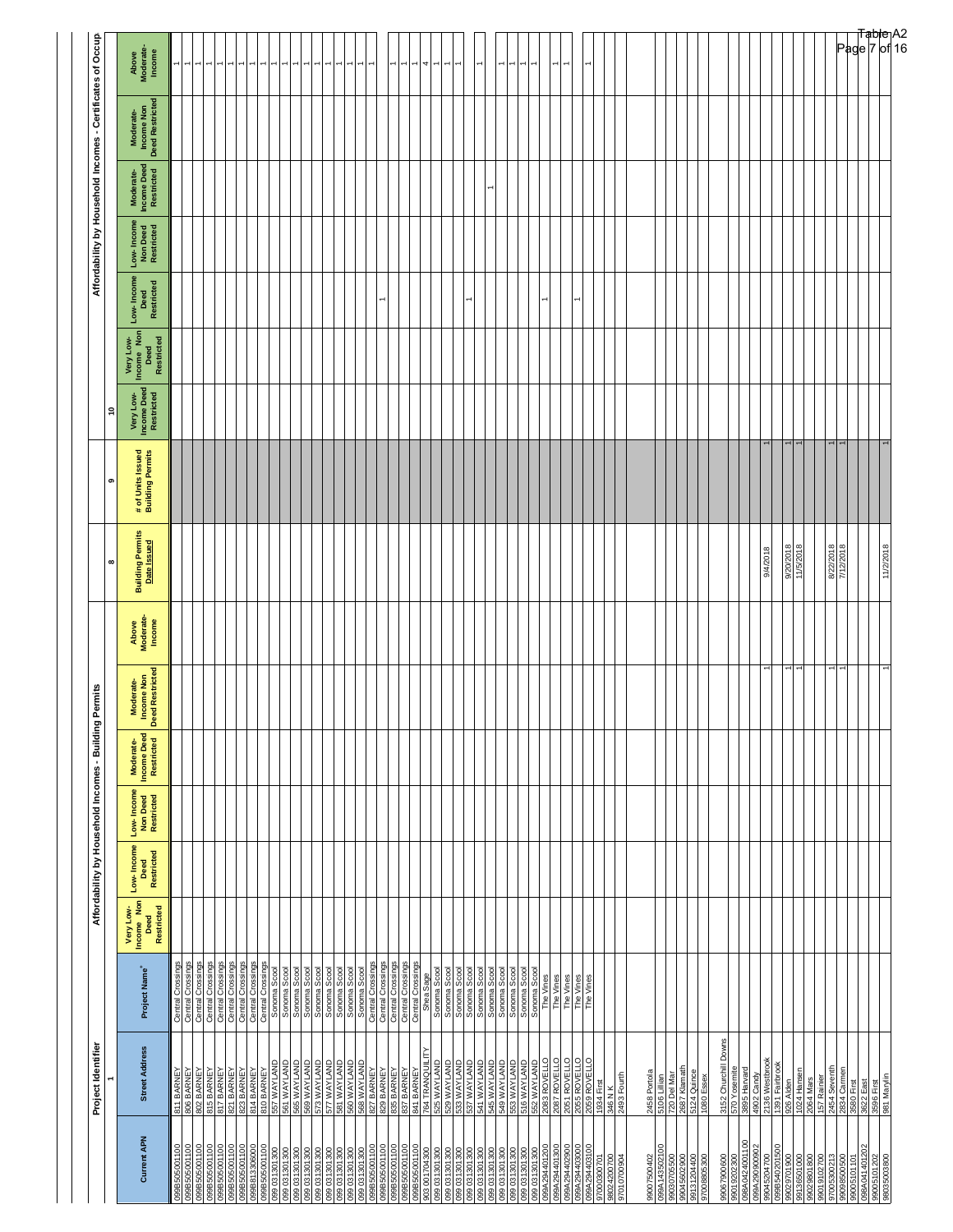|                    | Project Identifier    |               |                                               | Affordability by Household Incomes - Building |                                      |                                 | Permits                                                |                              |                                               |                                              |                                               |                                               |                                             |                               |                                                      | Affordability by Household Incomes - Certificates of Occupa |                                     |
|--------------------|-----------------------|---------------|-----------------------------------------------|-----------------------------------------------|--------------------------------------|---------------------------------|--------------------------------------------------------|------------------------------|-----------------------------------------------|----------------------------------------------|-----------------------------------------------|-----------------------------------------------|---------------------------------------------|-------------------------------|------------------------------------------------------|-------------------------------------------------------------|-------------------------------------|
|                    |                       |               |                                               |                                               |                                      |                                 |                                                        |                              | œ                                             | თ                                            | ş                                             |                                               |                                             |                               |                                                      |                                                             |                                     |
| <b>Current APN</b> | <b>Street Address</b> | Project Name* | Income Non<br>Very Low-<br>Restricted<br>Deed | Low-Income Low-Income<br>Restricted<br>Deed   | <b>Restricted</b><br><b>Non Deed</b> | <b>Income Deed</b><br>Moderate- | Restricted   Deed Restricted<br>ncome Non<br>Moderate- | Above<br>Moderate-<br>Income | <b>Building Permits</b><br><b>Date Issued</b> | # of Units Issued<br><b>Building Permits</b> | <b>Income Deed</b><br>Very Low-<br>Restricted | Very Low-<br>Income Non<br>Restricted<br>Deed | Low-Income Low-Income<br>Restricted<br>Deed | Non Deed<br><b>Restricted</b> | <b>Income Deed</b><br><b>Restricted</b><br>Moderate- | <b>Deed Restricted</b><br>Income Non<br>Moderate-           | Moderate-<br>Income<br><b>Above</b> |
| 00400611076        | 674 Mcleod            |               |                                               |                                               |                                      |                                 |                                                        |                              |                                               |                                              |                                               |                                               |                                             |                               |                                                      |                                                             |                                     |
| 98A042401302       | 875 Estates           |               |                                               |                                               |                                      |                                 |                                                        |                              | 6/7/2018                                      |                                              |                                               |                                               |                                             |                               |                                                      |                                                             |                                     |
| 99029800400        | 946 Saturn            |               |                                               |                                               |                                      |                                 |                                                        |                              | 5/29/2018                                     |                                              |                                               |                                               |                                             |                               |                                                      |                                                             |                                     |
| 00010620026        | 18 IOZ                |               |                                               |                                               |                                      |                                 |                                                        |                              | 5/4/2018                                      |                                              |                                               |                                               |                                             |                               |                                                      |                                                             |                                     |
| 99045301200        | 2376 Avon             |               |                                               |                                               |                                      |                                 |                                                        |                              | 4/16/2018                                     |                                              |                                               |                                               |                                             |                               |                                                      |                                                             |                                     |
| 17004200201        | 1584 Fifth            |               |                                               |                                               |                                      |                                 |                                                        |                              | 2/16/2018                                     |                                              |                                               |                                               |                                             |                               |                                                      |                                                             |                                     |
| 00601007066        | 2362 Tuscany          |               |                                               |                                               |                                      |                                 |                                                        |                              | 3/2/2018                                      |                                              |                                               |                                               |                                             |                               |                                                      |                                                             |                                     |
| 99137801400        | 4039 Sonia            |               |                                               |                                               |                                      |                                 |                                                        |                              | 1/3/2018                                      |                                              |                                               |                                               |                                             |                               |                                                      |                                                             |                                     |
| 00690695086        | 1270 Elm              |               |                                               |                                               |                                      |                                 |                                                        |                              | 6/12/2018                                     |                                              |                                               |                                               |                                             |                               |                                                      |                                                             |                                     |
| 10501956086        | 809 El Rancho         |               |                                               |                                               |                                      |                                 |                                                        |                              | 6/11/2018                                     |                                              |                                               |                                               |                                             |                               |                                                      |                                                             |                                     |
| 80700201076        | 788 S Livermore       |               |                                               |                                               |                                      |                                 |                                                        |                              | 1/19/2018                                     |                                              |                                               |                                               |                                             |                               |                                                      |                                                             |                                     |
| 99032600200        | 182 Amber             |               |                                               |                                               |                                      |                                 |                                                        |                              |                                               |                                              |                                               |                                               |                                             |                               |                                                      |                                                             |                                     |
| 98025601100        | 404 N I St            |               |                                               |                                               |                                      |                                 |                                                        |                              |                                               |                                              |                                               |                                               |                                             |                               |                                                      |                                                             |                                     |
| 9130301500         | 2350 Palomino         |               |                                               |                                               |                                      |                                 |                                                        |                              |                                               |                                              |                                               |                                               |                                             |                               |                                                      |                                                             |                                     |
| 00780109066        | 2468 Calderon         |               |                                               |                                               |                                      |                                 |                                                        |                              |                                               |                                              |                                               |                                               |                                             |                               |                                                      |                                                             |                                     |
| 98021603300        | 751 N M               |               |                                               |                                               |                                      |                                 |                                                        |                              | 6/18/2018                                     |                                              |                                               |                                               |                                             |                               |                                                      |                                                             |                                     |
| 98A041401102       | 3646 East             |               |                                               |                                               |                                      |                                 |                                                        |                              | 4/16/2018                                     |                                              |                                               |                                               |                                             |                               |                                                      |                                                             |                                     |
| 9070107100         | 2795 Vintage          |               |                                               |                                               |                                      |                                 |                                                        |                              |                                               |                                              |                                               |                                               |                                             |                               |                                                      |                                                             |                                     |
| 0051060340307500   | 1108 Meadow           |               |                                               |                                               |                                      |                                 |                                                        |                              |                                               |                                              |                                               |                                               |                                             |                               |                                                      |                                                             |                                     |
| 00185540503100     | 6942 Bear Creek       |               |                                               |                                               |                                      |                                 |                                                        |                              |                                               |                                              |                                               |                                               |                                             |                               |                                                      |                                                             |                                     |
| 98030201600        | 574 James             |               |                                               |                                               |                                      |                                 |                                                        |                              |                                               |                                              |                                               |                                               |                                             |                               |                                                      |                                                             |                                     |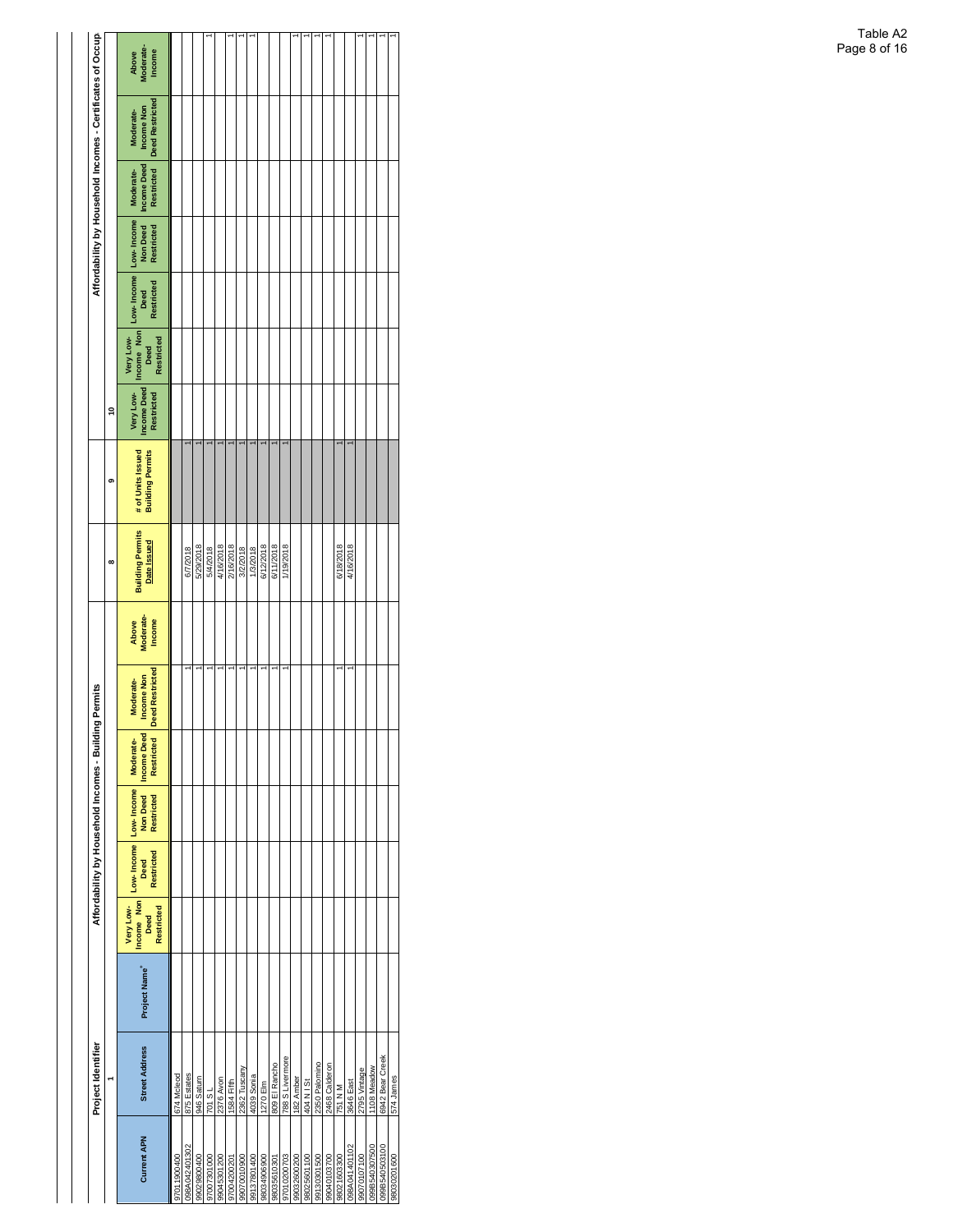| Project Identifier                                                                                                           | Ξ<br>ηcy                                                                                                |                                                             | ူ                                                                                                   | Streamlining<br>$\frac{4}{3}$                                                                                                                                               | Ē<br>۴,                     | Housing with Financial Assistance<br>and/or Deed Restrictions     |                                                       | <b>Housing without Financial</b><br>Assistance or Deed                                                               | <b>Term of Affordability</b><br>Lor Deed Restriction                                                 |                                                             | <b>Demolished/Destroy</b>                        |
|------------------------------------------------------------------------------------------------------------------------------|---------------------------------------------------------------------------------------------------------|-------------------------------------------------------------|-----------------------------------------------------------------------------------------------------|-----------------------------------------------------------------------------------------------------------------------------------------------------------------------------|-----------------------------|-------------------------------------------------------------------|-------------------------------------------------------|----------------------------------------------------------------------------------------------------------------------|------------------------------------------------------------------------------------------------------|-------------------------------------------------------------|--------------------------------------------------|
|                                                                                                                              |                                                                                                         | $\frac{12}{\pi}$ or $\frac{12}{\pi}$                        |                                                                                                     |                                                                                                                                                                             |                             |                                                                   |                                                       |                                                                                                                      |                                                                                                      |                                                             | 20                                               |
| Project Name <sup>+</sup>                                                                                                    | Occupancy or other<br>forms of readiness<br>(see instructions)<br><b>Certificates of</b><br>Date Issued | Occupancy or<br>other forms of<br>Certificates of<br>issued | $\mathfrak{g}$<br>units were<br>Extremely Low<br>$Income 2+$<br>$\overline{\mathsf{o}}$<br>How many | $\begin{array}{c} \mathsf{Was\, Project} \\ \mathsf{A} \mathsf{PPROVED\, using} \\ \mathsf{GG\, 65913.4(b)?} \\ \mathsf{GB\, 35\, Streamlining)} \\ \mathsf{M} \end{array}$ | Infill Units?<br><b>KWA</b> | Assistance Programs<br>for Each Development<br>(see instructions) | (see instructions)<br><b>Deed Restriction</b><br>Type | locality determined the units<br>financial assistance or deed<br>restrictions, explain how the<br>(see instructions) | Term of Affordability or<br>Deed Restriction (years)<br>(if affordable in perpetuity<br>enter 1000)* | Number of<br>Demolished/<br>Destroyed<br>Units <sup>+</sup> | or Destroyed<br>Demolished<br>Units <sup>+</sup> |
|                                                                                                                              |                                                                                                         | 222                                                         |                                                                                                     |                                                                                                                                                                             |                             |                                                                   |                                                       |                                                                                                                      |                                                                                                      |                                                             |                                                  |
| Sonoma Sco                                                                                                                   | 6/1                                                                                                     |                                                             |                                                                                                     |                                                                                                                                                                             |                             |                                                                   | 윜                                                     |                                                                                                                      | 55                                                                                                   |                                                             |                                                  |
|                                                                                                                              | 6/18/2018<br>6/18/2018<br>6/22/2018                                                                     |                                                             |                                                                                                     | $z$ z $z$ z $z$                                                                                                                                                             |                             |                                                                   |                                                       |                                                                                                                      |                                                                                                      |                                                             |                                                  |
| Sonoma Scool<br>Sonoma Scool                                                                                                 |                                                                                                         |                                                             |                                                                                                     |                                                                                                                                                                             |                             |                                                                   |                                                       |                                                                                                                      |                                                                                                      |                                                             |                                                  |
|                                                                                                                              | (2018)<br>6/22                                                                                          |                                                             |                                                                                                     |                                                                                                                                                                             |                             |                                                                   |                                                       |                                                                                                                      |                                                                                                      |                                                             |                                                  |
|                                                                                                                              | <b>bi22/2018</b><br>8/16/2018<br>8/16/2018                                                              |                                                             |                                                                                                     | zzz                                                                                                                                                                         |                             |                                                                   |                                                       |                                                                                                                      |                                                                                                      |                                                             |                                                  |
|                                                                                                                              |                                                                                                         |                                                             |                                                                                                     |                                                                                                                                                                             |                             |                                                                   |                                                       |                                                                                                                      | ŭ                                                                                                    |                                                             |                                                  |
|                                                                                                                              |                                                                                                         |                                                             |                                                                                                     |                                                                                                                                                                             |                             |                                                                   |                                                       |                                                                                                                      |                                                                                                      |                                                             |                                                  |
| Sonoma Scool<br>Sonoma Scool<br>Sonoma Scool<br>Sonoma Scool<br>Sonoma Scool<br>Sonoma Scool<br>Sonoma Scool<br>Sonoma Scool | <u>anazaria</u><br>  alberta 1870<br>  alberta 1870/2018<br>  alberta 1970/2018<br>  alberta 1970/2018  |                                                             |                                                                                                     |                                                                                                                                                                             |                             |                                                                   |                                                       |                                                                                                                      |                                                                                                      |                                                             |                                                  |
|                                                                                                                              |                                                                                                         |                                                             |                                                                                                     |                                                                                                                                                                             |                             |                                                                   |                                                       |                                                                                                                      |                                                                                                      |                                                             |                                                  |
|                                                                                                                              |                                                                                                         |                                                             |                                                                                                     |                                                                                                                                                                             |                             |                                                                   |                                                       |                                                                                                                      |                                                                                                      |                                                             |                                                  |
|                                                                                                                              |                                                                                                         |                                                             |                                                                                                     |                                                                                                                                                                             | ≻⊵                          |                                                                   |                                                       |                                                                                                                      |                                                                                                      |                                                             |                                                  |
| The Vines<br>The Vines<br>The Vines                                                                                          |                                                                                                         |                                                             |                                                                                                     |                                                                                                                                                                             |                             |                                                                   |                                                       |                                                                                                                      |                                                                                                      |                                                             |                                                  |
|                                                                                                                              |                                                                                                         |                                                             |                                                                                                     |                                                                                                                                                                             |                             |                                                                   |                                                       |                                                                                                                      |                                                                                                      |                                                             |                                                  |
|                                                                                                                              |                                                                                                         |                                                             |                                                                                                     |                                                                                                                                                                             |                             |                                                                   |                                                       |                                                                                                                      |                                                                                                      |                                                             |                                                  |
|                                                                                                                              | 9/17/2018<br>9/20/2018<br>9/20/2018<br>9/24/2018                                                        |                                                             |                                                                                                     |                                                                                                                                                                             | ≻ ≻ ≻                       |                                                                   |                                                       |                                                                                                                      |                                                                                                      |                                                             |                                                  |
| Sonoma Scool<br>Sonoma Scool<br>Sonoma Scool<br>Sonoma Scool                                                                 |                                                                                                         |                                                             |                                                                                                     |                                                                                                                                                                             |                             |                                                                   |                                                       |                                                                                                                      |                                                                                                      |                                                             |                                                  |
|                                                                                                                              |                                                                                                         |                                                             |                                                                                                     |                                                                                                                                                                             | ⊳                           |                                                                   |                                                       |                                                                                                                      |                                                                                                      |                                                             |                                                  |
|                                                                                                                              |                                                                                                         |                                                             |                                                                                                     |                                                                                                                                                                             |                             |                                                                   |                                                       |                                                                                                                      |                                                                                                      |                                                             |                                                  |
| Sonoma Scool                                                                                                                 | 9/25/2018<br>9/25/2018<br>9/25/2018<br>9/25/2018                                                        |                                                             |                                                                                                     |                                                                                                                                                                             | $\succ$                     |                                                                   |                                                       |                                                                                                                      |                                                                                                      |                                                             |                                                  |
| Sonoma Scool<br>Sonoma Scool<br>Sonoma Scool                                                                                 |                                                                                                         |                                                             |                                                                                                     |                                                                                                                                                                             | ≻⊦≻                         |                                                                   |                                                       |                                                                                                                      |                                                                                                      |                                                             |                                                  |
|                                                                                                                              |                                                                                                         |                                                             |                                                                                                     |                                                                                                                                                                             |                             |                                                                   |                                                       |                                                                                                                      |                                                                                                      |                                                             |                                                  |
| Sonoma Scoo                                                                                                                  | న                                                                                                       |                                                             |                                                                                                     |                                                                                                                                                                             | ≻                           |                                                                   |                                                       |                                                                                                                      |                                                                                                      |                                                             |                                                  |
|                                                                                                                              |                                                                                                         |                                                             |                                                                                                     |                                                                                                                                                                             |                             |                                                                   | ≧                                                     |                                                                                                                      | 55                                                                                                   |                                                             |                                                  |
|                                                                                                                              |                                                                                                         |                                                             |                                                                                                     |                                                                                                                                                                             |                             |                                                                   |                                                       |                                                                                                                      |                                                                                                      |                                                             |                                                  |
| Sonoma Scool<br>Sonoma Scool<br>Sonoma Scool                                                                                 | 10/19/2018<br>10/19/2018<br>10/19/2018<br>10/25/2018                                                    |                                                             |                                                                                                     | zzz                                                                                                                                                                         | ≻l≻                         |                                                                   |                                                       |                                                                                                                      |                                                                                                      |                                                             |                                                  |
| Sonoma Scoo                                                                                                                  |                                                                                                         |                                                             |                                                                                                     |                                                                                                                                                                             |                             |                                                                   |                                                       |                                                                                                                      |                                                                                                      |                                                             |                                                  |
| Sonoma Scoo                                                                                                                  |                                                                                                         |                                                             |                                                                                                     |                                                                                                                                                                             |                             |                                                                   |                                                       |                                                                                                                      |                                                                                                      |                                                             |                                                  |
| The Vines<br>The Vines                                                                                                       | 10/25/2018<br>11/14/2018<br>11/14/2018                                                                  |                                                             |                                                                                                     |                                                                                                                                                                             |                             |                                                                   |                                                       |                                                                                                                      |                                                                                                      |                                                             |                                                  |
|                                                                                                                              |                                                                                                         |                                                             |                                                                                                     |                                                                                                                                                                             | ≻l≻                         |                                                                   |                                                       |                                                                                                                      | 55                                                                                                   |                                                             |                                                  |
| The Vines                                                                                                                    | 11/19/2018                                                                                              |                                                             |                                                                                                     |                                                                                                                                                                             |                             |                                                                   |                                                       |                                                                                                                      |                                                                                                      |                                                             |                                                  |
| Lomitas                                                                                                                      | /2018                                                                                                   |                                                             |                                                                                                     |                                                                                                                                                                             |                             |                                                                   |                                                       |                                                                                                                      |                                                                                                      |                                                             |                                                  |
| The Vines                                                                                                                    | 11/28/2018                                                                                              |                                                             |                                                                                                     | z z z z z z z                                                                                                                                                               | ≻⊦≻                         |                                                                   |                                                       |                                                                                                                      |                                                                                                      |                                                             |                                                  |
| The Vines                                                                                                                    | 11/28/2018                                                                                              |                                                             |                                                                                                     |                                                                                                                                                                             |                             |                                                                   |                                                       |                                                                                                                      |                                                                                                      |                                                             |                                                  |
| Sonoma Scool                                                                                                                 | 11/30/2018                                                                                              |                                                             |                                                                                                     |                                                                                                                                                                             | $\succ$                     |                                                                   |                                                       |                                                                                                                      |                                                                                                      |                                                             |                                                  |
| Lomitas                                                                                                                      | 12/3/2018                                                                                               |                                                             |                                                                                                     |                                                                                                                                                                             | $\succ$                     |                                                                   |                                                       |                                                                                                                      |                                                                                                      |                                                             |                                                  |
|                                                                                                                              | 12/10/2018                                                                                              |                                                             |                                                                                                     |                                                                                                                                                                             | ≻                           |                                                                   |                                                       |                                                                                                                      |                                                                                                      |                                                             |                                                  |
|                                                                                                                              |                                                                                                         |                                                             |                                                                                                     |                                                                                                                                                                             |                             |                                                                   |                                                       |                                                                                                                      |                                                                                                      |                                                             |                                                  |
|                                                                                                                              |                                                                                                         |                                                             |                                                                                                     |                                                                                                                                                                             |                             |                                                                   |                                                       |                                                                                                                      |                                                                                                      |                                                             |                                                  |
|                                                                                                                              |                                                                                                         |                                                             |                                                                                                     |                                                                                                                                                                             |                             |                                                                   |                                                       |                                                                                                                      |                                                                                                      |                                                             |                                                  |
| Central Crossings<br>Central Crossings<br>Central Crossings<br>Central Crossings                                             | 12/10/2018<br>12/13/2018<br>12/13/2018<br>12/19/2018                                                    |                                                             |                                                                                                     | z z z z z z                                                                                                                                                                 | ≺ו≺ו≺                       |                                                                   |                                                       |                                                                                                                      |                                                                                                      |                                                             |                                                  |
|                                                                                                                              |                                                                                                         |                                                             |                                                                                                     |                                                                                                                                                                             |                             |                                                                   |                                                       |                                                                                                                      |                                                                                                      |                                                             |                                                  |
|                                                                                                                              |                                                                                                         |                                                             |                                                                                                     |                                                                                                                                                                             |                             |                                                                   |                                                       |                                                                                                                      |                                                                                                      |                                                             |                                                  |
| Ageno                                                                                                                        |                                                                                                         |                                                             |                                                                                                     | z                                                                                                                                                                           | $\succ$                     |                                                                   |                                                       |                                                                                                                      | 55                                                                                                   |                                                             |                                                  |
|                                                                                                                              |                                                                                                         |                                                             |                                                                                                     |                                                                                                                                                                             |                             | CDLAC                                                             |                                                       |                                                                                                                      |                                                                                                      |                                                             |                                                  |
| Ageno                                                                                                                        |                                                                                                         |                                                             |                                                                                                     | $\mathbb Z$                                                                                                                                                                 | ≻                           | CDLAC                                                             |                                                       |                                                                                                                      |                                                                                                      |                                                             |                                                  |
| Ageno                                                                                                                        |                                                                                                         |                                                             |                                                                                                     |                                                                                                                                                                             |                             | CDLAC                                                             |                                                       |                                                                                                                      | 888                                                                                                  |                                                             |                                                  |
| Ageno                                                                                                                        |                                                                                                         |                                                             |                                                                                                     |                                                                                                                                                                             |                             | CDLAC                                                             |                                                       |                                                                                                                      |                                                                                                      |                                                             |                                                  |
|                                                                                                                              |                                                                                                         |                                                             |                                                                                                     |                                                                                                                                                                             |                             |                                                                   |                                                       |                                                                                                                      |                                                                                                      |                                                             |                                                  |
|                                                                                                                              |                                                                                                         |                                                             |                                                                                                     |                                                                                                                                                                             |                             |                                                                   |                                                       |                                                                                                                      |                                                                                                      |                                                             |                                                  |
|                                                                                                                              |                                                                                                         |                                                             |                                                                                                     |                                                                                                                                                                             |                             |                                                                   |                                                       |                                                                                                                      |                                                                                                      |                                                             |                                                  |
|                                                                                                                              |                                                                                                         |                                                             |                                                                                                     |                                                                                                                                                                             |                             |                                                                   |                                                       |                                                                                                                      |                                                                                                      |                                                             |                                                  |
| Sonoma Scool                                                                                                                 |                                                                                                         |                                                             |                                                                                                     |                                                                                                                                                                             | ≻ ≻ ≻ ≻ ≻ ≻                 |                                                                   | $\frac{0}{2}$                                         |                                                                                                                      | 55                                                                                                   |                                                             |                                                  |
|                                                                                                                              |                                                                                                         |                                                             |                                                                                                     |                                                                                                                                                                             |                             |                                                                   |                                                       |                                                                                                                      |                                                                                                      |                                                             |                                                  |
|                                                                                                                              |                                                                                                         |                                                             |                                                                                                     |                                                                                                                                                                             |                             |                                                                   |                                                       |                                                                                                                      |                                                                                                      |                                                             |                                                  |
| Sonoma Scool<br>Sonoma Scool<br>Sonoma Scool                                                                                 |                                                                                                         |                                                             |                                                                                                     |                                                                                                                                                                             | $>$ $>$ $>$ $>$             |                                                                   |                                                       |                                                                                                                      |                                                                                                      |                                                             |                                                  |
|                                                                                                                              |                                                                                                         |                                                             |                                                                                                     |                                                                                                                                                                             |                             |                                                                   |                                                       |                                                                                                                      |                                                                                                      |                                                             |                                                  |
|                                                                                                                              |                                                                                                         |                                                             |                                                                                                     |                                                                                                                                                                             |                             |                                                                   |                                                       |                                                                                                                      |                                                                                                      |                                                             |                                                  |
|                                                                                                                              |                                                                                                         |                                                             |                                                                                                     |                                                                                                                                                                             |                             |                                                                   |                                                       |                                                                                                                      |                                                                                                      |                                                             |                                                  |
|                                                                                                                              |                                                                                                         |                                                             |                                                                                                     |                                                                                                                                                                             | z ≻ ≻ ≻                     |                                                                   |                                                       |                                                                                                                      |                                                                                                      |                                                             |                                                  |
|                                                                                                                              |                                                                                                         |                                                             |                                                                                                     |                                                                                                                                                                             |                             |                                                                   |                                                       |                                                                                                                      |                                                                                                      |                                                             |                                                  |
|                                                                                                                              |                                                                                                         |                                                             |                                                                                                     |                                                                                                                                                                             |                             |                                                                   |                                                       |                                                                                                                      |                                                                                                      |                                                             |                                                  |
|                                                                                                                              |                                                                                                         |                                                             |                                                                                                     |                                                                                                                                                                             |                             |                                                                   |                                                       |                                                                                                                      |                                                                                                      |                                                             |                                                  |
|                                                                                                                              |                                                                                                         |                                                             |                                                                                                     |                                                                                                                                                                             |                             |                                                                   | SE                                                    |                                                                                                                      | ងន្រ                                                                                                 |                                                             |                                                  |
| Lomitas<br>Central Crossings<br>Central Crossings<br>Central Crossings<br>Central Crossings                                  |                                                                                                         |                                                             |                                                                                                     |                                                                                                                                                                             | ≻≻≻≻                        |                                                                   |                                                       |                                                                                                                      |                                                                                                      |                                                             |                                                  |
|                                                                                                                              |                                                                                                         |                                                             |                                                                                                     |                                                                                                                                                                             |                             |                                                                   |                                                       |                                                                                                                      |                                                                                                      |                                                             |                                                  |
|                                                                                                                              |                                                                                                         |                                                             |                                                                                                     |                                                                                                                                                                             |                             |                                                                   |                                                       |                                                                                                                      |                                                                                                      |                                                             |                                                  |
|                                                                                                                              |                                                                                                         |                                                             |                                                                                                     |                                                                                                                                                                             |                             |                                                                   |                                                       |                                                                                                                      |                                                                                                      |                                                             |                                                  |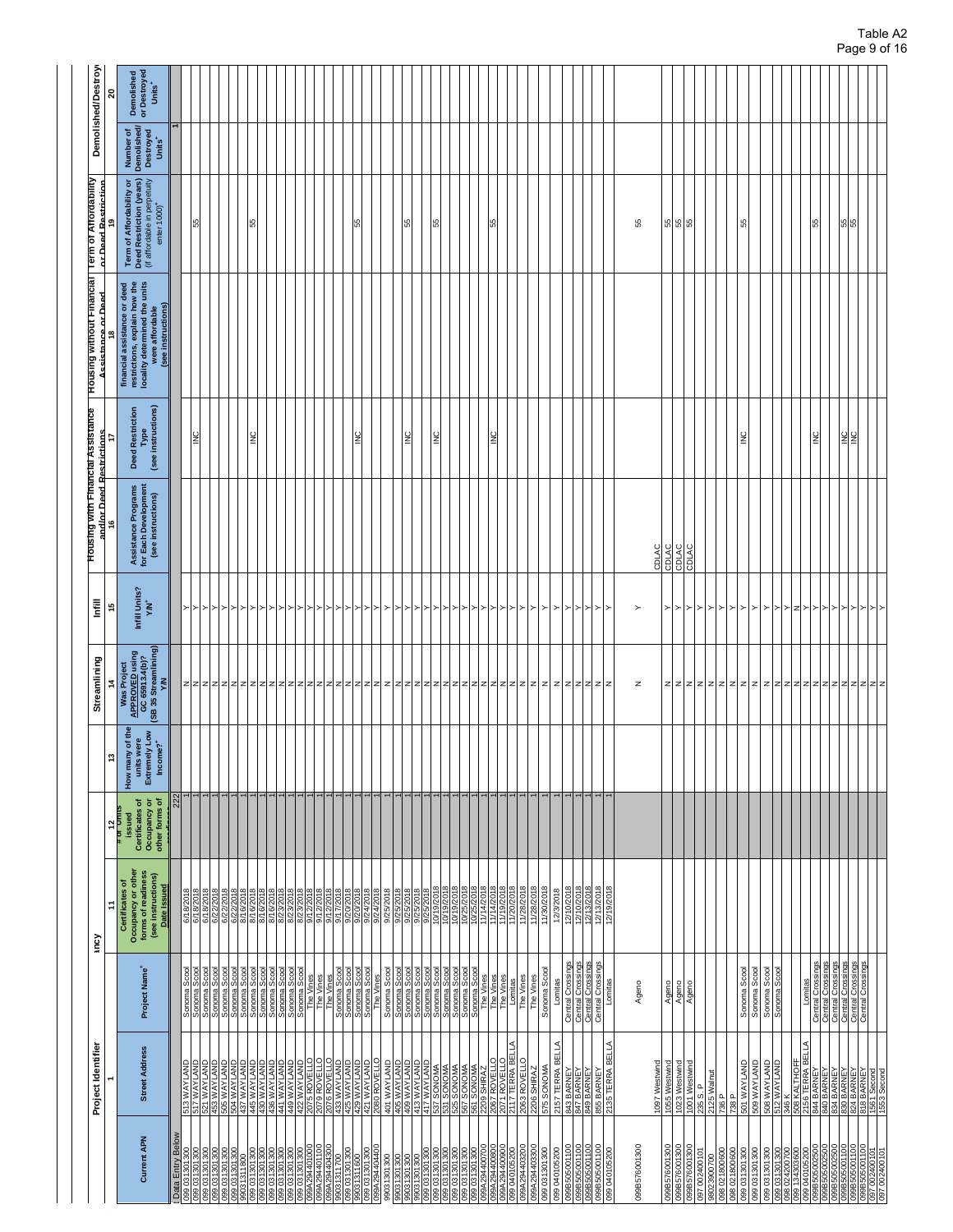|                                                                                           | Project Identifier                                                                                |                                                                                       | ηcy                                                                                              |                                                             |                                                                     | Streamlining                                                                                    | Ē                         | Housing with Financial Assistance<br>and/or Deed Restrictions     |                                                       | <b>Housing without Financial</b><br>Assistance or Deed                                                                  | ∏erm of Affordability<br>or Deed Restriction                                                                      |                                                             | <b>Demolished/Destroy</b>                        |
|-------------------------------------------------------------------------------------------|---------------------------------------------------------------------------------------------------|---------------------------------------------------------------------------------------|--------------------------------------------------------------------------------------------------|-------------------------------------------------------------|---------------------------------------------------------------------|-------------------------------------------------------------------------------------------------|---------------------------|-------------------------------------------------------------------|-------------------------------------------------------|-------------------------------------------------------------------------------------------------------------------------|-------------------------------------------------------------------------------------------------------------------|-------------------------------------------------------------|--------------------------------------------------|
|                                                                                           |                                                                                                   |                                                                                       | Ξ                                                                                                | $\frac{12}{\pi}$ or Units                                   | ÷,                                                                  | $\frac{4}{3}$                                                                                   | پ                         |                                                                   |                                                       |                                                                                                                         |                                                                                                                   |                                                             | ຊ                                                |
| <b>Current APN</b>                                                                        | <b>Street Address</b>                                                                             | Project Name <sup>+</sup>                                                             | Occupancy or other<br>forms of readiness<br>(see instructions)<br>Certificates of<br>Date Issued | Occupancy or<br>other forms of<br>Certificates of<br>issued | the<br>units were<br>Extremely Low<br>đ<br>Income? $^*$<br>How many | (SB 35 Streamlining)<br>Was Project<br>APPROVED using<br>GC 65913.4(b)?<br>$\tilde{\mathbf{z}}$ | Infill Units?<br>'NY      | Assistance Programs<br>for Each Development<br>(see instructions) | (see instructions)<br><b>Deed Restriction</b><br>Type | how the<br>locality determined the units<br>financial assistance or deed<br>(see instructions)<br>restrictions, explain | Term of Affordability or<br>Deed Restriction (years)<br>(if affordable in perpetuity<br>enter $1000$ <sup>+</sup> | Number of<br>Demolished/<br>Destroyed<br>Units <sup>+</sup> | or Destroyed<br>Demolished<br>Units <sup>+</sup> |
| 002400101<br>097                                                                          | Second<br>1545                                                                                    |                                                                                       |                                                                                                  |                                                             |                                                                     | $\mathsf z$                                                                                     | $\succ$                   |                                                                   |                                                       |                                                                                                                         |                                                                                                                   |                                                             |                                                  |
| 099A294400400                                                                             | 231 SHIRAZ                                                                                        | The Vines                                                                             |                                                                                                  |                                                             |                                                                     |                                                                                                 | ≻ ≻ ≻ ≻ ≻                 |                                                                   | $\geq$                                                |                                                                                                                         | S5                                                                                                                |                                                             |                                                  |
| 099A294400500                                                                             | 2223 SHIRAZ                                                                                       |                                                                                       |                                                                                                  |                                                             |                                                                     |                                                                                                 |                           |                                                                   |                                                       |                                                                                                                         |                                                                                                                   |                                                             |                                                  |
| 099A294400600                                                                             | 2217 SHIRAZ                                                                                       |                                                                                       |                                                                                                  |                                                             |                                                                     |                                                                                                 |                           |                                                                   |                                                       |                                                                                                                         |                                                                                                                   |                                                             |                                                  |
|                                                                                           |                                                                                                   |                                                                                       |                                                                                                  |                                                             |                                                                     |                                                                                                 |                           |                                                                   |                                                       |                                                                                                                         |                                                                                                                   |                                                             |                                                  |
| 0029010401660<br>096044029660<br>004604050660                                             | 2220 SHIRAZ<br>2228 SHIRAZ<br>2175 TERRA BELLA<br>2130 TERRA BELLA<br>2170 TERRA BELLA            | The Vines<br>The Vines<br>The Vines<br>Lomitas<br>Lomitas                             |                                                                                                  |                                                             |                                                                     |                                                                                                 |                           |                                                                   |                                                       |                                                                                                                         |                                                                                                                   |                                                             |                                                  |
| 099 040 105 200                                                                           |                                                                                                   |                                                                                       |                                                                                                  |                                                             |                                                                     |                                                                                                 | ⊩≻ ⊵                      |                                                                   |                                                       |                                                                                                                         |                                                                                                                   |                                                             |                                                  |
| 099 040105200<br>099 040105200                                                            |                                                                                                   | Lomitas                                                                               |                                                                                                  |                                                             |                                                                     |                                                                                                 | ▸                         |                                                                   |                                                       |                                                                                                                         |                                                                                                                   |                                                             |                                                  |
| 099B813303200                                                                             | 857 BARNEY                                                                                        | Central Crossings<br>ě                                                                |                                                                                                  |                                                             |                                                                     | z z z z z z z z z z z                                                                           | '≻                        |                                                                   |                                                       |                                                                                                                         |                                                                                                                   |                                                             |                                                  |
| 099B813303300                                                                             |                                                                                                   | Central Crossings                                                                     |                                                                                                  |                                                             |                                                                     |                                                                                                 | ≻                         |                                                                   | $\geq$                                                |                                                                                                                         | 55                                                                                                                |                                                             |                                                  |
|                                                                                           | 861 BARNEY<br>865 BARNEY<br>867 BARNEY<br>875 BARNEY                                              |                                                                                       |                                                                                                  |                                                             |                                                                     |                                                                                                 | ≻l≻                       |                                                                   |                                                       |                                                                                                                         |                                                                                                                   |                                                             |                                                  |
| 099B813303400<br>099B813303500<br>099B813303600                                           |                                                                                                   | Central Crossings<br>Central Crossings<br>Central Crossings                           |                                                                                                  |                                                             |                                                                     | z z z z z                                                                                       |                           |                                                                   |                                                       |                                                                                                                         |                                                                                                                   |                                                             |                                                  |
| 099A29440360C                                                                             | 2236 SHIRAZ                                                                                       | The Vines                                                                             |                                                                                                  |                                                             |                                                                     |                                                                                                 | 1≻                        |                                                                   |                                                       |                                                                                                                         |                                                                                                                   |                                                             |                                                  |
| 099A294403700<br>099A294403800                                                            | 2244 SHIRAZ                                                                                       | The Vines                                                                             |                                                                                                  |                                                             |                                                                     |                                                                                                 | ▸                         |                                                                   |                                                       |                                                                                                                         |                                                                                                                   |                                                             |                                                  |
|                                                                                           | 2252 SHIRAZ                                                                                       | The Vines                                                                             |                                                                                                  |                                                             |                                                                     |                                                                                                 | ▸                         |                                                                   |                                                       |                                                                                                                         |                                                                                                                   |                                                             |                                                  |
| 099A294403900                                                                             | 2260 SHIRAZ                                                                                       | The Vines                                                                             |                                                                                                  |                                                             |                                                                     |                                                                                                 | ≻                         |                                                                   |                                                       |                                                                                                                         |                                                                                                                   |                                                             |                                                  |
| 099 005600901                                                                             | 202 PLUM TREE<br>2122 TERRA BELLA                                                                 | Aubum Grove<br>Lomitas                                                                |                                                                                                  |                                                             |                                                                     | zzz                                                                                             | $\succ$<br>≻              |                                                                   | SNI                                                   |                                                                                                                         | 55                                                                                                                |                                                             |                                                  |
| 099 040106500<br>099 005601002                                                            | 3703 FIRST                                                                                        |                                                                                       |                                                                                                  |                                                             |                                                                     | z                                                                                               | $\succ$                   |                                                                   | <b>SNI</b>                                            |                                                                                                                         |                                                                                                                   |                                                             |                                                  |
|                                                                                           | 3711 FIRST                                                                                        |                                                                                       |                                                                                                  |                                                             |                                                                     |                                                                                                 | $\succ$                   |                                                                   |                                                       |                                                                                                                         |                                                                                                                   |                                                             |                                                  |
| 099 005601002<br>099 005601002<br>099 005601002                                           | 101 APRICOT                                                                                       | Auburn Grove                                                                          |                                                                                                  |                                                             |                                                                     | zz                                                                                              | $\succ$                   |                                                                   |                                                       |                                                                                                                         | 8888                                                                                                              |                                                             |                                                  |
|                                                                                           | 3719 FIRST                                                                                        |                                                                                       |                                                                                                  |                                                             |                                                                     |                                                                                                 | $\succ$                   |                                                                   | 일일일일                                                  |                                                                                                                         |                                                                                                                   |                                                             |                                                  |
| 099005600901                                                                              | 3727 FIRST                                                                                        |                                                                                       |                                                                                                  |                                                             |                                                                     | $z \overline{z}$                                                                                | $\succ$<br>≻              |                                                                   |                                                       |                                                                                                                         | 55                                                                                                                |                                                             |                                                  |
| 097 005401200                                                                             |                                                                                                   |                                                                                       | 1/30/2018                                                                                        |                                                             |                                                                     |                                                                                                 |                           |                                                                   |                                                       |                                                                                                                         |                                                                                                                   |                                                             |                                                  |
| 99130906200                                                                               | 2317 SIXTH<br>1497 MORNING<br>S31 THUNDER<br>341 N                                                |                                                                                       | 4/27/2018                                                                                        |                                                             |                                                                     | $\mathbf{z}$                                                                                    | $\,>\,$                   |                                                                   |                                                       |                                                                                                                         |                                                                                                                   |                                                             |                                                  |
|                                                                                           |                                                                                                   | Brisa                                                                                 | $rac{2}{\sqrt{6}}$                                                                               |                                                             |                                                                     |                                                                                                 |                           |                                                                   |                                                       |                                                                                                                         |                                                                                                                   |                                                             |                                                  |
| 1024600300                                                                                |                                                                                                   | Brisa                                                                                 | 4/26                                                                                             |                                                             |                                                                     | zzz                                                                                             | ≻l≻l≻                     |                                                                   |                                                       |                                                                                                                         |                                                                                                                   |                                                             |                                                  |
|                                                                                           |                                                                                                   |                                                                                       |                                                                                                  |                                                             |                                                                     |                                                                                                 |                           |                                                                   |                                                       |                                                                                                                         |                                                                                                                   |                                                             |                                                  |
| 099 0022005604<br>903 001 005500<br>903 001 503800<br>903 001 503800                      | 784 CAMDEN<br>361 BASSWOOD<br>270 FENNEL<br>274 FENNEL                                            | Shea Sage<br>Shea Sage<br>Shea Sage                                                   | 10/23/2018<br>4/30/2018                                                                          |                                                             |                                                                     | z z z z z                                                                                       | ≻ z z z                   |                                                                   |                                                       |                                                                                                                         |                                                                                                                   |                                                             |                                                  |
|                                                                                           |                                                                                                   |                                                                                       | 4/30/2018                                                                                        |                                                             |                                                                     |                                                                                                 |                           |                                                                   |                                                       |                                                                                                                         |                                                                                                                   |                                                             |                                                  |
|                                                                                           | 280 FENNEL<br>288 FENNEL                                                                          |                                                                                       | 4/30/2018                                                                                        | $\circ$ $\circ$ $\circ$ $\circ$ $\circ$ $\circ$ $\circ$     |                                                                     |                                                                                                 |                           |                                                                   |                                                       |                                                                                                                         |                                                                                                                   |                                                             |                                                  |
| 903 001503800<br>903 001503800                                                            |                                                                                                   | Shea Sage<br>Shea Sage                                                                | 4/30/2018                                                                                        |                                                             |                                                                     | $\mathbf{z}$                                                                                    | z                         |                                                                   |                                                       |                                                                                                                         |                                                                                                                   |                                                             |                                                  |
| 903001503800                                                                              | 292 FENNEI                                                                                        | Shea Sage                                                                             | 4/30/2018                                                                                        |                                                             |                                                                     | zz                                                                                              | z z                       |                                                                   |                                                       |                                                                                                                         |                                                                                                                   |                                                             |                                                  |
|                                                                                           | 298 FENNEI                                                                                        | Shea Sage                                                                             | 4/30/2018                                                                                        |                                                             |                                                                     |                                                                                                 |                           |                                                                   |                                                       |                                                                                                                         |                                                                                                                   |                                                             |                                                  |
| 903 001503800<br>099 072520900<br>903 001400900                                           | 2289 VINTAGE<br>586 SANDALWOOD                                                                    | Shea Sage                                                                             | 6/21/2018<br>6/19/2018                                                                           | r                                                           |                                                                     | z z z z                                                                                         | ≻ z z ≻ ≻ ≻ z z z ≻ ≻ ≻ ≻ |                                                                   |                                                       |                                                                                                                         |                                                                                                                   |                                                             |                                                  |
|                                                                                           |                                                                                                   |                                                                                       | 12/14/2018                                                                                       | 4                                                           |                                                                     |                                                                                                 |                           |                                                                   |                                                       |                                                                                                                         |                                                                                                                   |                                                             |                                                  |
| 903 001400900<br>098 026400401<br>098 026400401                                           | 796 TRANQUILITY<br>101 GANESHA<br>107 GANESHA                                                     | Shea Sage<br>Gardella<br>Gardella<br>Gardella                                         | 3/22/2018                                                                                        | 333                                                         |                                                                     |                                                                                                 |                           |                                                                   |                                                       |                                                                                                                         |                                                                                                                   |                                                             |                                                  |
| 098 026400401                                                                             | 113 GANESHA                                                                                       |                                                                                       | 3/22/2018<br>3/22/2018                                                                           |                                                             |                                                                     |                                                                                                 |                           |                                                                   |                                                       |                                                                                                                         |                                                                                                                   |                                                             |                                                  |
|                                                                                           |                                                                                                   | Shea Sage                                                                             | 3/12/2018                                                                                        | $\boldsymbol{4}$                                            |                                                                     |                                                                                                 |                           |                                                                   |                                                       |                                                                                                                         |                                                                                                                   |                                                             |                                                  |
| 903 001400900<br>903 001400900<br>903 001400900                                           | 732 TRANQUILITY<br>740 TRANQUILITY<br>748 TRANQUILITY                                             | Shea Sage<br>Shea Sage                                                                | 5/1/2018                                                                                         | $\overline{4}$                                              |                                                                     |                                                                                                 |                           |                                                                   |                                                       |                                                                                                                         |                                                                                                                   |                                                             |                                                  |
|                                                                                           |                                                                                                   |                                                                                       | 6/7/2018                                                                                         | $\boldsymbol{4}$                                            |                                                                     |                                                                                                 |                           |                                                                   |                                                       |                                                                                                                         |                                                                                                                   |                                                             |                                                  |
| 098026400401                                                                              | 174 GANESHA                                                                                       | Gardella                                                                              | 1/10/2018<br>2/12/2018                                                                           | $\sim$<br>$\overline{5}$                                    |                                                                     |                                                                                                 |                           |                                                                   |                                                       |                                                                                                                         |                                                                                                                   |                                                             |                                                  |
| 099 031 200303<br>098 026400401                                                           | 1720 CATALINA<br>167 GANESHA                                                                      | Gardella                                                                              | 4/9/2018                                                                                         | မာ                                                          |                                                                     |                                                                                                 |                           |                                                                   |                                                       |                                                                                                                         |                                                                                                                   |                                                             |                                                  |
| 097 006401800                                                                             | 848 G                                                                                             |                                                                                       | 5/18/2018                                                                                        |                                                             |                                                                     |                                                                                                 |                           |                                                                   |                                                       |                                                                                                                         |                                                                                                                   |                                                             |                                                  |
| 098 022800104                                                                             | 2165 LINDEN                                                                                       |                                                                                       | 12/17/2018                                                                                       |                                                             |                                                                     |                                                                                                 |                           |                                                                   |                                                       |                                                                                                                         |                                                                                                                   |                                                             |                                                  |
|                                                                                           | 553 SONOMA<br>2037 ROVELLO                                                                        | Sonoma School<br>The Vines                                                            | 10/19/2018<br>1/8/2018                                                                           |                                                             |                                                                     |                                                                                                 | ≻ ≻ ≻ ≻ ≻ ≻ ≻ ≻           |                                                                   |                                                       |                                                                                                                         |                                                                                                                   |                                                             |                                                  |
|                                                                                           |                                                                                                   | The Vines<br>Central Crossings<br>Central Crossings                                   |                                                                                                  |                                                             |                                                                     |                                                                                                 |                           |                                                                   |                                                       |                                                                                                                         |                                                                                                                   |                                                             |                                                  |
|                                                                                           | YISNAME S88<br>R77 BARNEY<br>S47 BARNEY                                                           |                                                                                       | 1/8/2018<br>1/22/2018<br>1/22/2018                                                               |                                                             |                                                                     |                                                                                                 |                           |                                                                   |                                                       |                                                                                                                         |                                                                                                                   |                                                             |                                                  |
| 009<br>0021009099660<br>0021009099660<br>0021009099660<br>0011009099660<br>00110010507060 |                                                                                                   |                                                                                       |                                                                                                  |                                                             |                                                                     |                                                                                                 |                           |                                                                   |                                                       |                                                                                                                         |                                                                                                                   |                                                             |                                                  |
|                                                                                           |                                                                                                   | Central Crossings<br>The Vines<br>The Vines                                           | 1/22/2018<br>1/18/2018<br>1/18/2018                                                              |                                                             |                                                                     |                                                                                                 |                           |                                                                   |                                                       |                                                                                                                         |                                                                                                                   |                                                             |                                                  |
|                                                                                           |                                                                                                   |                                                                                       |                                                                                                  |                                                             |                                                                     |                                                                                                 | '≻                        |                                                                   |                                                       |                                                                                                                         |                                                                                                                   |                                                             |                                                  |
|                                                                                           |                                                                                                   |                                                                                       | 1/18/2018                                                                                        |                                                             |                                                                     |                                                                                                 |                           |                                                                   |                                                       |                                                                                                                         |                                                                                                                   |                                                             |                                                  |
|                                                                                           |                                                                                                   |                                                                                       |                                                                                                  |                                                             |                                                                     |                                                                                                 | ।≻।≻⊦≻                    |                                                                   |                                                       |                                                                                                                         |                                                                                                                   |                                                             |                                                  |
|                                                                                           |                                                                                                   |                                                                                       |                                                                                                  |                                                             |                                                                     |                                                                                                 |                           |                                                                   |                                                       |                                                                                                                         |                                                                                                                   |                                                             |                                                  |
| 099A294404700<br>099A294404800<br>099B505001100<br>099B505001100<br>099B505001100         | 885 BARNEY<br>  2111 MALBEC<br>  2108 MALBEC<br>  2003 ROVELLIC<br>  2003 BARNEY<br>  2003 BARNEY | The Vines<br>The Vines<br>Central Crossings<br>Central Crossings<br>Central Crossings | 1/8/2018<br>5/8/2018<br>5/8/2018                                                                 |                                                             |                                                                     |                                                                                                 |                           |                                                                   |                                                       |                                                                                                                         |                                                                                                                   |                                                             |                                                  |
|                                                                                           |                                                                                                   |                                                                                       |                                                                                                  |                                                             |                                                                     |                                                                                                 |                           |                                                                   |                                                       |                                                                                                                         |                                                                                                                   |                                                             |                                                  |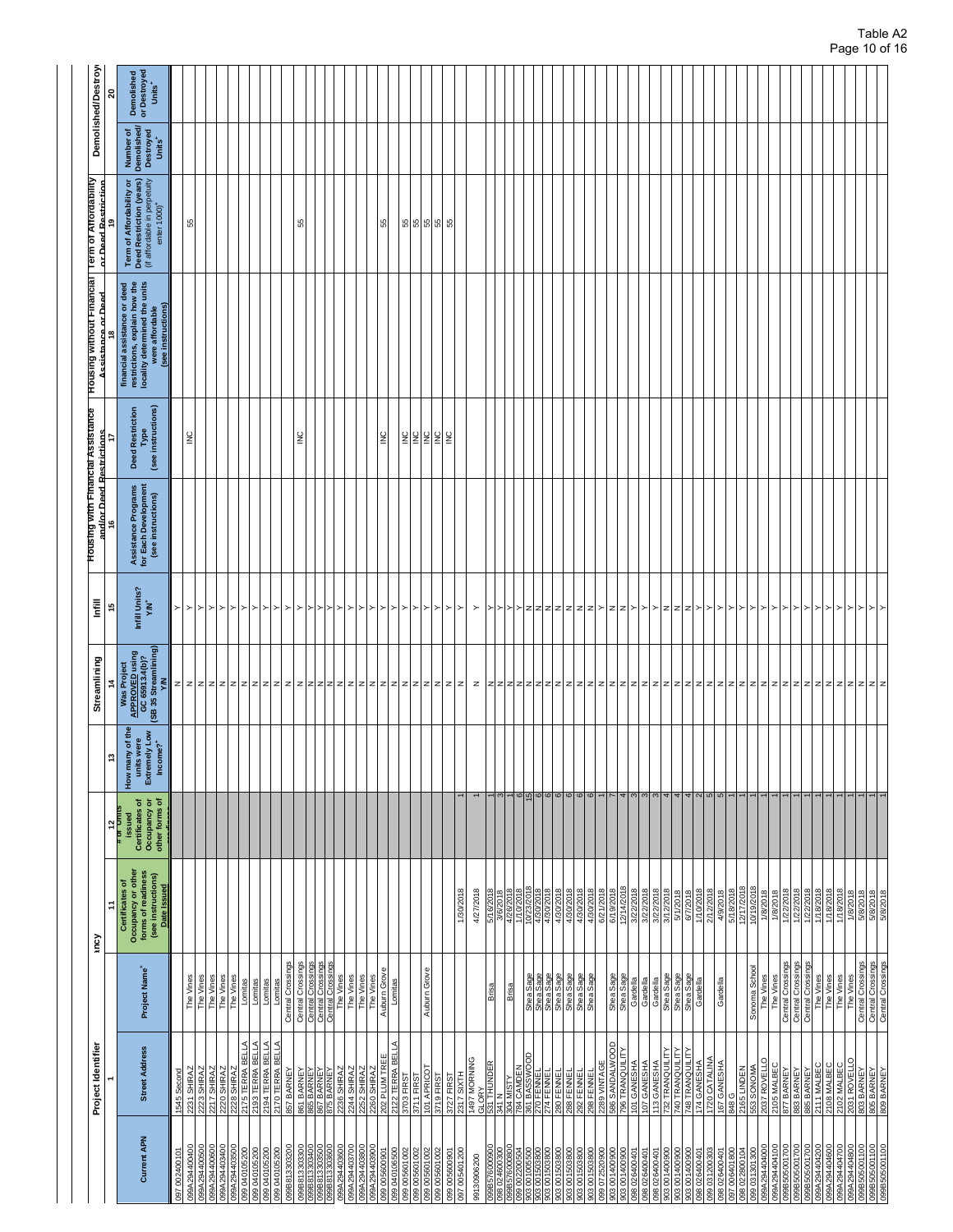|                                                                                                           | Project Identifier                                         |                                                                  | ξ                                                                                                |                                                             |                                                                                  | Streamlining                                                                              | linfill                               | Housing with Financial Assistance<br>and/or Deed Restrictions     |                                                       | Housing without Financial   Term of Affordability<br>Assistance or Deed                                                                 | or Deed Restriction                                                                                               |                                                             | Demolished/Destroy                               |
|-----------------------------------------------------------------------------------------------------------|------------------------------------------------------------|------------------------------------------------------------------|--------------------------------------------------------------------------------------------------|-------------------------------------------------------------|----------------------------------------------------------------------------------|-------------------------------------------------------------------------------------------|---------------------------------------|-------------------------------------------------------------------|-------------------------------------------------------|-----------------------------------------------------------------------------------------------------------------------------------------|-------------------------------------------------------------------------------------------------------------------|-------------------------------------------------------------|--------------------------------------------------|
|                                                                                                           |                                                            |                                                                  | ÷,                                                                                               | $\frac{12}{\pi}$ or Units                                   | ူ                                                                                |                                                                                           |                                       |                                                                   |                                                       |                                                                                                                                         |                                                                                                                   |                                                             | ຊ                                                |
| <b>Current APN</b>                                                                                        | <b>Street Address</b>                                      | Project Name <sup>+</sup>                                        | Occupancy or other<br>forms of readiness<br>(see instructions)<br>Certificates of<br>Date Issued | issued<br>Certificates of<br>Occupancy or<br>other forms of | the<br>How many of the<br>units were<br>Extremely Low<br>$Income$ ?*<br>How many | Mas Project<br>  <u>APPROVED</u> using<br>  GC 65913.4(b)?<br>  (SB 35 Streamlining)<br>Š | Infill Units?<br>$\mathbf{\dot{M}^*}$ | Assistance Programs<br>for Each Development<br>(see instructions) | Type<br>(see instructions)<br><b>Deed Restriction</b> | financial assistance or deed<br>restrictions, explain how the<br>locality determined the units<br>were affordable<br>(see instructions) | Term of Affordability or<br>Deed Restriction (years)<br>(if affordable in perpetuity<br>$enter 1000$ <sup>+</sup> | Number of<br>Demolished/<br>Destroyed<br>Units <sup>+</sup> | Demolished<br>or Destroyed<br>Units <sup>+</sup> |
| ğ<br><b>ARG</b>                                                                                           | 811 BARN                                                   | g<br>Cross<br>Central                                            | <b>5/8/2018</b>                                                                                  |                                                             |                                                                                  | z                                                                                         |                                       |                                                                   |                                                       |                                                                                                                                         |                                                                                                                   |                                                             |                                                  |
|                                                                                                           | 806 BARNE                                                  | Crossings<br>Central Crossings<br>Central                        | 5/8/2018<br>5/24/2018                                                                            |                                                             |                                                                                  | z z z z z z z                                                                             | $>$ $>$                               |                                                                   |                                                       |                                                                                                                                         |                                                                                                                   |                                                             |                                                  |
|                                                                                                           | 802 BARNEY<br>815 BARNEY<br>817 BARNEY                     | Central Crossings<br>Central Crossings                           | 6/22/2018                                                                                        |                                                             |                                                                                  |                                                                                           | ∣≻ı≻                                  |                                                                   |                                                       |                                                                                                                                         |                                                                                                                   |                                                             |                                                  |
|                                                                                                           |                                                            |                                                                  |                                                                                                  |                                                             |                                                                                  |                                                                                           |                                       |                                                                   |                                                       |                                                                                                                                         |                                                                                                                   |                                                             |                                                  |
|                                                                                                           | 821 BARNEY<br>823 BARNEY<br>814 BARNEY<br>810 BARNEY       | Central Crossings<br>Central Crossings                           | 6/22/2018<br>6/29/2018                                                                           |                                                             |                                                                                  |                                                                                           | ≻<br>▸                                |                                                                   |                                                       |                                                                                                                                         |                                                                                                                   |                                                             |                                                  |
|                                                                                                           |                                                            | Central Crossings                                                |                                                                                                  |                                                             |                                                                                  |                                                                                           | ≻                                     |                                                                   |                                                       |                                                                                                                                         |                                                                                                                   |                                                             |                                                  |
|                                                                                                           |                                                            | Central Crossings                                                | 6/29/2018<br>6/29/2018                                                                           |                                                             |                                                                                  |                                                                                           | ≻                                     |                                                                   |                                                       |                                                                                                                                         |                                                                                                                   |                                                             |                                                  |
| 0081031301300                                                                                             | 557 WAYLAND                                                | Sonoma Scool                                                     | 4/20/2018                                                                                        |                                                             |                                                                                  | z z z z                                                                                   | $\succ$                               |                                                                   |                                                       |                                                                                                                                         |                                                                                                                   |                                                             |                                                  |
| 006 LOC LEO 660<br>006 LOC LEO 660                                                                        | B61 WAYLAND<br>B65 WAYLAND                                 |                                                                  | 4/19/2018                                                                                        |                                                             |                                                                                  |                                                                                           | ≻<br>'≻                               |                                                                   |                                                       |                                                                                                                                         |                                                                                                                   |                                                             |                                                  |
|                                                                                                           | 569 WAYLAND                                                | Sonoma Scool<br>Sonoma Scool<br>Sonoma Scool                     | 4/12/2018<br>4/19/2018                                                                           |                                                             |                                                                                  |                                                                                           | ≻                                     |                                                                   |                                                       |                                                                                                                                         |                                                                                                                   |                                                             |                                                  |
| 099 031 301 300<br>099 031 301 300<br>099 031 301 300<br>099 031 301 300                                  |                                                            |                                                                  |                                                                                                  |                                                             |                                                                                  |                                                                                           | ≻                                     |                                                                   |                                                       |                                                                                                                                         |                                                                                                                   |                                                             |                                                  |
|                                                                                                           | 573 WAYLAND<br>577 WAYLAND<br>581 WAYLAND                  | Sonoma Scool<br>Sonoma Scool                                     | 4/12/2018<br>4/12/2018                                                                           |                                                             |                                                                                  | zz                                                                                        | ▸                                     |                                                                   |                                                       |                                                                                                                                         |                                                                                                                   |                                                             |                                                  |
|                                                                                                           |                                                            | Sonoma Scoo                                                      | 4/12/2018                                                                                        |                                                             |                                                                                  | 1z                                                                                        | ⊳                                     |                                                                   |                                                       |                                                                                                                                         |                                                                                                                   |                                                             |                                                  |
| 099 031 301 300                                                                                           | 560 WAYLAND                                                | Sonoma Scoo                                                      | 4/20/2018                                                                                        |                                                             |                                                                                  |                                                                                           | ≻<br>≻                                |                                                                   |                                                       |                                                                                                                                         |                                                                                                                   |                                                             |                                                  |
| 0 <u>390 031301300</u><br>039B505001100<br>039B505001100<br>039B505001100<br>039031301300<br>039031301300 | S68 WAYLAND<br>827 BARNEY                                  | Sonoma Scoo                                                      | 4/19/2018<br>8/10/2018                                                                           |                                                             |                                                                                  | z z z                                                                                     | ≻                                     |                                                                   |                                                       |                                                                                                                                         |                                                                                                                   |                                                             |                                                  |
|                                                                                                           | 829 BARNEY                                                 | Central Crossings<br>Central Crossings                           | 8/10/2018                                                                                        |                                                             |                                                                                  | z                                                                                         | ≻                                     |                                                                   | $\frac{0}{2}$                                         |                                                                                                                                         | 55                                                                                                                |                                                             |                                                  |
|                                                                                                           | 835 BARNEY                                                 | Central Crossings                                                | 8/10/2018                                                                                        |                                                             |                                                                                  |                                                                                           | $\succ$                               |                                                                   |                                                       |                                                                                                                                         |                                                                                                                   |                                                             |                                                  |
|                                                                                                           | 837 BARNEY                                                 | Central Crossings                                                | 8/21/2018                                                                                        |                                                             |                                                                                  |                                                                                           | ≻                                     |                                                                   |                                                       |                                                                                                                                         |                                                                                                                   |                                                             |                                                  |
|                                                                                                           | 841 BARNEY                                                 | Central Crossings<br>Shea Sage                                   | 8/21/2018<br>8/13/2018                                                                           |                                                             |                                                                                  |                                                                                           | ≻                                     |                                                                   |                                                       |                                                                                                                                         |                                                                                                                   |                                                             |                                                  |
|                                                                                                           | <b>764 TRANQUIL</b>                                        |                                                                  |                                                                                                  | 4                                                           |                                                                                  |                                                                                           | ≻                                     |                                                                   |                                                       |                                                                                                                                         |                                                                                                                   |                                                             |                                                  |
|                                                                                                           | 525 WAYLAND                                                | Sonoma Scoo                                                      | 5/24/2018                                                                                        |                                                             |                                                                                  |                                                                                           | ≻                                     |                                                                   |                                                       |                                                                                                                                         |                                                                                                                   |                                                             |                                                  |
| 099 031 301 300                                                                                           | 529 WAYLAND                                                | Sonoma Scool                                                     | 5/24/2019                                                                                        |                                                             |                                                                                  |                                                                                           |                                       |                                                                   |                                                       |                                                                                                                                         |                                                                                                                   |                                                             |                                                  |
|                                                                                                           |                                                            |                                                                  | 5/22/2018<br>5/22/2018                                                                           |                                                             |                                                                                  |                                                                                           |                                       |                                                                   | $\frac{1}{2}$                                         |                                                                                                                                         | 55                                                                                                                |                                                             |                                                  |
|                                                                                                           |                                                            |                                                                  | 5/17/2018                                                                                        |                                                             |                                                                                  |                                                                                           |                                       |                                                                   |                                                       |                                                                                                                                         |                                                                                                                   |                                                             |                                                  |
| 099 031301300<br>099 031301300<br>099 031301300<br>099 031301300                                          | S33 WAYLAND<br>S37 WAYLAND<br>S45 WAYLAND                  | Sonoma Scool<br>Sonoma Scool<br>Sonoma Scool<br>Sonoma Scool     | 5/17/2018                                                                                        |                                                             |                                                                                  |                                                                                           |                                       |                                                                   | $\geq$                                                |                                                                                                                                         |                                                                                                                   |                                                             |                                                  |
| 0061061300                                                                                                | 549 WAYLAND                                                | Sonoma Scoo                                                      | 5/17/2018                                                                                        |                                                             |                                                                                  |                                                                                           |                                       |                                                                   |                                                       |                                                                                                                                         | ß                                                                                                                 |                                                             |                                                  |
| 0061061301300                                                                                             | 553 WAYLAND                                                | Sonoma Scool<br>Sonoma Scool                                     |                                                                                                  |                                                             |                                                                                  |                                                                                           |                                       |                                                                   |                                                       |                                                                                                                                         |                                                                                                                   |                                                             |                                                  |
| 0081031301300                                                                                             | 516 WAYLAND                                                |                                                                  | 5/17/2018<br>5/24/2018<br>5/24/2018<br>5/11/2018<br>5/11/2018<br>5/10/2018                       |                                                             |                                                                                  |                                                                                           |                                       |                                                                   |                                                       |                                                                                                                                         |                                                                                                                   |                                                             |                                                  |
|                                                                                                           |                                                            |                                                                  |                                                                                                  |                                                             |                                                                                  |                                                                                           |                                       |                                                                   | $\frac{1}{2}$                                         |                                                                                                                                         | 55                                                                                                                |                                                             |                                                  |
|                                                                                                           | 552 WAYLAND<br>2083 ROVELLO<br>2087 ROVELLO                |                                                                  |                                                                                                  |                                                             |                                                                                  |                                                                                           |                                       |                                                                   |                                                       |                                                                                                                                         |                                                                                                                   |                                                             |                                                  |
|                                                                                                           |                                                            |                                                                  |                                                                                                  |                                                             |                                                                                  |                                                                                           |                                       |                                                                   |                                                       |                                                                                                                                         |                                                                                                                   |                                                             |                                                  |
| 099 031301300<br>099A294401300<br>099A294402900<br>099A294403000<br>07000300701                           | 2051 ROVELLO<br>2055 ROVELLO<br>2059 ROVELLO<br>1934 First | Sonoma Scool<br>The Vines<br>The Vines<br>The Vines<br>The Vines |                                                                                                  |                                                             |                                                                                  |                                                                                           |                                       |                                                                   |                                                       |                                                                                                                                         |                                                                                                                   |                                                             |                                                  |
|                                                                                                           |                                                            |                                                                  |                                                                                                  |                                                             |                                                                                  |                                                                                           |                                       |                                                                   |                                                       |                                                                                                                                         |                                                                                                                   |                                                             |                                                  |
|                                                                                                           |                                                            |                                                                  |                                                                                                  |                                                             |                                                                                  |                                                                                           | 케키치케키케키케키케키케키케키                       |                                                                   |                                                       |                                                                                                                                         |                                                                                                                   |                                                             | Demolished                                       |
| 8024200700<br>P0600701026                                                                                 | 346 N K<br>2493 Fourth                                     |                                                                  |                                                                                                  |                                                             |                                                                                  |                                                                                           | < ا                                   |                                                                   |                                                       |                                                                                                                                         |                                                                                                                   |                                                             |                                                  |
|                                                                                                           |                                                            |                                                                  |                                                                                                  |                                                             |                                                                                  |                                                                                           |                                       |                                                                   |                                                       |                                                                                                                                         |                                                                                                                   |                                                             |                                                  |
| 99007500402                                                                                               | 2458 Portola                                               |                                                                  |                                                                                                  |                                                             |                                                                                  | $\mathbb Z$                                                                               | $\succ$                               |                                                                   |                                                       | affordable by design - ADUs in<br>Livermore are rented out at<br>moderate income prices                                                 |                                                                                                                   |                                                             |                                                  |
| 00130502100                                                                                               | 5106 Lillian                                               |                                                                  |                                                                                                  |                                                             |                                                                                  |                                                                                           |                                       |                                                                   |                                                       |                                                                                                                                         |                                                                                                                   |                                                             |                                                  |
| 0705500                                                                                                   | 720 Del Mar<br>2687 Klamath<br>5124 Quince<br>1080 Essex   |                                                                  |                                                                                                  |                                                             |                                                                                  | z z z z z                                                                                 | ≻⊵⊵⊵⊵                                 |                                                                   |                                                       |                                                                                                                                         |                                                                                                                   |                                                             |                                                  |
| 99045602900<br>99131204400                                                                                |                                                            |                                                                  |                                                                                                  |                                                             |                                                                                  |                                                                                           |                                       |                                                                   |                                                       |                                                                                                                                         |                                                                                                                   |                                                             |                                                  |
| 97008805300                                                                                               |                                                            |                                                                  |                                                                                                  |                                                             |                                                                                  |                                                                                           |                                       |                                                                   |                                                       |                                                                                                                                         |                                                                                                                   |                                                             |                                                  |
|                                                                                                           |                                                            |                                                                  |                                                                                                  |                                                             |                                                                                  | z                                                                                         | $\succ$                               |                                                                   |                                                       |                                                                                                                                         |                                                                                                                   |                                                             |                                                  |
| 99067900600                                                                                               | 3152 Churchill Downs                                       |                                                                  |                                                                                                  |                                                             |                                                                                  | z                                                                                         | ≻                                     |                                                                   |                                                       |                                                                                                                                         |                                                                                                                   |                                                             |                                                  |
| 098A0424001100<br>99019202300                                                                             | 570 Yosemite<br>3895 Harvard                               |                                                                  |                                                                                                  |                                                             |                                                                                  | $\vert z \vert$                                                                           | ≻                                     |                                                                   |                                                       |                                                                                                                                         |                                                                                                                   |                                                             |                                                  |
| 099A290900902                                                                                             | 4902 Candy                                                 |                                                                  |                                                                                                  |                                                             |                                                                                  |                                                                                           | $\succ$                               |                                                                   |                                                       |                                                                                                                                         |                                                                                                                   |                                                             |                                                  |
|                                                                                                           | 2136 Westbrook                                             |                                                                  |                                                                                                  |                                                             |                                                                                  | z z z                                                                                     | $\succ$                               |                                                                   |                                                       |                                                                                                                                         |                                                                                                                   |                                                             |                                                  |
| 99045204700<br>099B540201500                                                                              | 1391 Fairbrook                                             |                                                                  |                                                                                                  |                                                             |                                                                                  |                                                                                           | $\succ$                               |                                                                   |                                                       |                                                                                                                                         |                                                                                                                   |                                                             |                                                  |
| 99029701900                                                                                               | 926 Alden                                                  |                                                                  |                                                                                                  |                                                             |                                                                                  |                                                                                           | $\succ$                               |                                                                   |                                                       |                                                                                                                                         |                                                                                                                   |                                                             |                                                  |
| 99136501000                                                                                               | 1024 Hanser                                                |                                                                  |                                                                                                  |                                                             |                                                                                  |                                                                                           | $\succ$<br>≻                          |                                                                   |                                                       |                                                                                                                                         |                                                                                                                   |                                                             |                                                  |
| 99019102700<br>99029801800                                                                                | 2064 Mars                                                  |                                                                  |                                                                                                  |                                                             |                                                                                  |                                                                                           | $\succ$                               |                                                                   |                                                       |                                                                                                                                         |                                                                                                                   |                                                             |                                                  |
| 05300213                                                                                                  | 157 Rainier<br>2454 Seventh                                |                                                                  |                                                                                                  |                                                             |                                                                                  |                                                                                           |                                       |                                                                   |                                                       |                                                                                                                                         |                                                                                                                   |                                                             |                                                  |
| 99098500500                                                                                               | 2834 Carmen                                                |                                                                  |                                                                                                  |                                                             |                                                                                  |                                                                                           |                                       |                                                                   |                                                       |                                                                                                                                         |                                                                                                                   |                                                             |                                                  |
| 99005101101                                                                                               | 3580 First                                                 |                                                                  |                                                                                                  |                                                             |                                                                                  |                                                                                           |                                       |                                                                   |                                                       |                                                                                                                                         |                                                                                                                   |                                                             |                                                  |
| 088A0414012                                                                                               | 8622 East                                                  |                                                                  |                                                                                                  |                                                             |                                                                                  |                                                                                           | ≻⊵⊵⊵⊵                                 |                                                                   |                                                       |                                                                                                                                         |                                                                                                                   |                                                             |                                                  |
| 99005101202<br>98035003800                                                                                | 3596 First<br>981 Marylin                                  |                                                                  |                                                                                                  |                                                             |                                                                                  | z z z z z z z z z z                                                                       |                                       |                                                                   |                                                       |                                                                                                                                         |                                                                                                                   |                                                             |                                                  |
|                                                                                                           |                                                            |                                                                  |                                                                                                  |                                                             |                                                                                  |                                                                                           |                                       |                                                                   |                                                       |                                                                                                                                         |                                                                                                                   |                                                             |                                                  |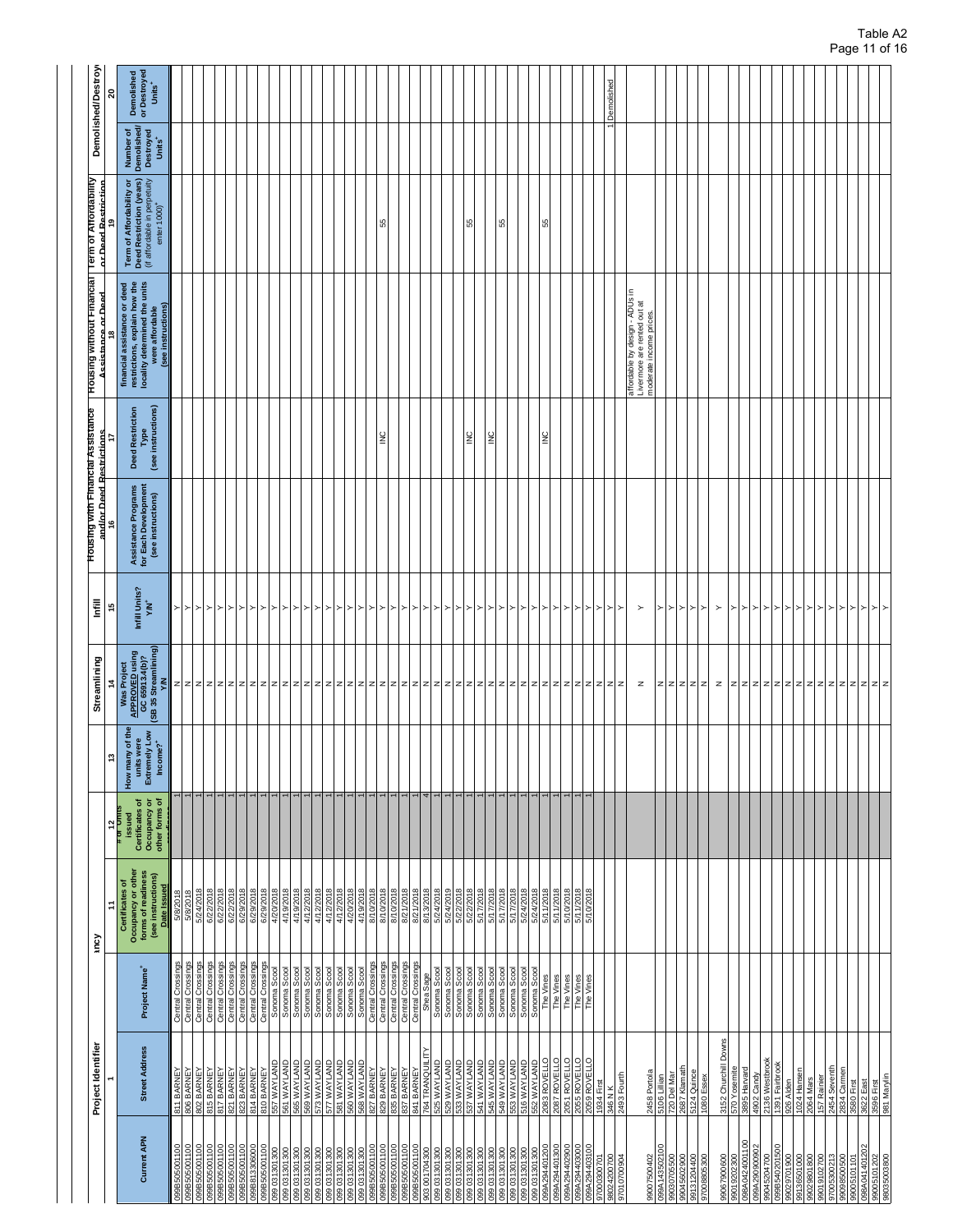|                    | Project Identifier    |                           | mcy                                                                                                     |                                                             |                                                                               | Streamlining                                                                 | Ē                           | Housing with Financial Assistance<br>and/or Deed Restrictions     |                                                       | <b>IBIOURNE TROUGH WEIGHT</b><br><b>Assistance or Deed</b>                                                                              | Term of Affordability<br>or Deed Restriction                                                                     |                                                       | Demolished/Destroy                               |
|--------------------|-----------------------|---------------------------|---------------------------------------------------------------------------------------------------------|-------------------------------------------------------------|-------------------------------------------------------------------------------|------------------------------------------------------------------------------|-----------------------------|-------------------------------------------------------------------|-------------------------------------------------------|-----------------------------------------------------------------------------------------------------------------------------------------|------------------------------------------------------------------------------------------------------------------|-------------------------------------------------------|--------------------------------------------------|
|                    |                       |                           | ÷                                                                                                       | $\frac{12}{\pi}$ or Units                                   | ÷,                                                                            | $\frac{4}{3}$                                                                | 45                          | ۴                                                                 | t,                                                    | e,                                                                                                                                      | ë,                                                                                                               |                                                       | ຊ                                                |
| <b>Current APN</b> | <b>Street Address</b> | Project Name <sup>+</sup> | Occupancy or other<br>forms of readiness<br>(see instructions)<br><b>Certificates of</b><br>Date Issued | other forms of<br>Certificates of<br>Occupancy or<br>issued | <b>How many of the</b><br>Extremely Low<br>units were<br>Income? <sup>+</sup> | (SB 35 Streamlining)<br>APPROVED using<br>GC 65913.4(b)?<br>Was Project<br>Š | Infill Units?<br><b>YAY</b> | Assistance Programs<br>for Each Development<br>(see instructions) | (see instructions)<br><b>Deed Restriction</b><br>Type | restrictions, explain how the<br>locality determined the units<br>financial assistance or deed<br>(see instructions)<br>were affordable | Deed Restriction (years)<br>(if affordable in perpetuity<br>Term of Affordability or<br>enter 1000) <sup>+</sup> | <b>Demolished</b><br>Destroyed<br>Number of<br>Units' | or Destroyed<br>Demolished<br>Units <sup>+</sup> |
| 00400611076        | 674 Mcleod            |                           |                                                                                                         |                                                             |                                                                               | z                                                                            | $\overline{ }$              |                                                                   |                                                       |                                                                                                                                         |                                                                                                                  |                                                       |                                                  |
| 98A042401302       | 875 Estates           |                           |                                                                                                         |                                                             |                                                                               | z                                                                            | $\overline{ }$              |                                                                   |                                                       |                                                                                                                                         |                                                                                                                  |                                                       |                                                  |
| 99029800400        | 946 Saturn            |                           |                                                                                                         |                                                             |                                                                               | z                                                                            | >                           |                                                                   |                                                       |                                                                                                                                         |                                                                                                                  |                                                       |                                                  |
| 97007301000        | 18 poz                |                           | 10/31/2018                                                                                              |                                                             |                                                                               | z                                                                            | >                           |                                                                   |                                                       |                                                                                                                                         |                                                                                                                  |                                                       |                                                  |
| 99045301200        | 2376 Avon             |                           |                                                                                                         |                                                             |                                                                               | z                                                                            | >                           |                                                                   |                                                       |                                                                                                                                         |                                                                                                                  |                                                       |                                                  |
| 97004200201        | 1584 Fifth            |                           | 5/1/2018                                                                                                |                                                             |                                                                               | z                                                                            | >                           |                                                                   |                                                       |                                                                                                                                         |                                                                                                                  |                                                       |                                                  |
| 99070010900        | 2362 Tuscany          |                           | 12/5/2018                                                                                               |                                                             |                                                                               | z                                                                            | $\overline{ }$              |                                                                   |                                                       |                                                                                                                                         |                                                                                                                  |                                                       |                                                  |
| 99137801400        | 4039 Sonia            |                           | 3/27/2018                                                                                               |                                                             |                                                                               | z                                                                            | >                           |                                                                   |                                                       |                                                                                                                                         |                                                                                                                  |                                                       |                                                  |
| 98034906900        | 1270 Elm              |                           |                                                                                                         |                                                             |                                                                               | z                                                                            | $\overline{ }$              |                                                                   |                                                       |                                                                                                                                         |                                                                                                                  |                                                       |                                                  |
| 98035610301        | 809 El Rancho         |                           |                                                                                                         |                                                             |                                                                               | z                                                                            | >                           |                                                                   |                                                       |                                                                                                                                         |                                                                                                                  |                                                       |                                                  |
| 97010200703        | 788 S Livermore       |                           |                                                                                                         |                                                             |                                                                               | z                                                                            | $\overline{ }$              |                                                                   |                                                       |                                                                                                                                         |                                                                                                                  |                                                       |                                                  |
| 99032600200        | 182 Amber             |                           | 4/10/2018                                                                                               |                                                             |                                                                               | z                                                                            | >                           |                                                                   |                                                       |                                                                                                                                         |                                                                                                                  |                                                       |                                                  |
| 98025601100        | 404 N I St            |                           | 7/5/2018                                                                                                |                                                             |                                                                               | z                                                                            | $\overline{ }$              |                                                                   |                                                       |                                                                                                                                         |                                                                                                                  |                                                       |                                                  |
| 99130301500        | 2350 Palomino         |                           | 5/10/2018                                                                                               |                                                             |                                                                               | z                                                                            | >                           |                                                                   |                                                       |                                                                                                                                         |                                                                                                                  |                                                       |                                                  |
| 99040103700        | 2468 Calderon         |                           | 8/15/2018                                                                                               |                                                             |                                                                               | z                                                                            | $\overline{ }$              |                                                                   |                                                       |                                                                                                                                         |                                                                                                                  |                                                       |                                                  |
| 98021603300        | 751 N M               |                           |                                                                                                         |                                                             |                                                                               | z                                                                            | >                           |                                                                   |                                                       |                                                                                                                                         |                                                                                                                  |                                                       |                                                  |
| 098A041401102      | 3646 East             |                           |                                                                                                         |                                                             |                                                                               | z                                                                            | $\overline{ }$              |                                                                   |                                                       |                                                                                                                                         |                                                                                                                  |                                                       |                                                  |
| 99070107100        | 2795 Vintage          |                           | 5/16/2018                                                                                               |                                                             |                                                                               | z                                                                            | >                           |                                                                   |                                                       |                                                                                                                                         |                                                                                                                  |                                                       |                                                  |
| 0051060340307500   | 1108 Meadow           |                           | 3/9/2018                                                                                                |                                                             |                                                                               | z                                                                            | $\overline{ }$              |                                                                   |                                                       |                                                                                                                                         |                                                                                                                  |                                                       |                                                  |
| 099B540503100      | 6942 Bear Creek       |                           | 2/6/2018                                                                                                |                                                             |                                                                               | z                                                                            | >                           |                                                                   |                                                       |                                                                                                                                         |                                                                                                                  |                                                       |                                                  |
| 98030201600        | 574 James             |                           | 1/17/2018                                                                                               |                                                             |                                                                               | z                                                                            | >                           |                                                                   |                                                       |                                                                                                                                         |                                                                                                                  |                                                       |                                                  |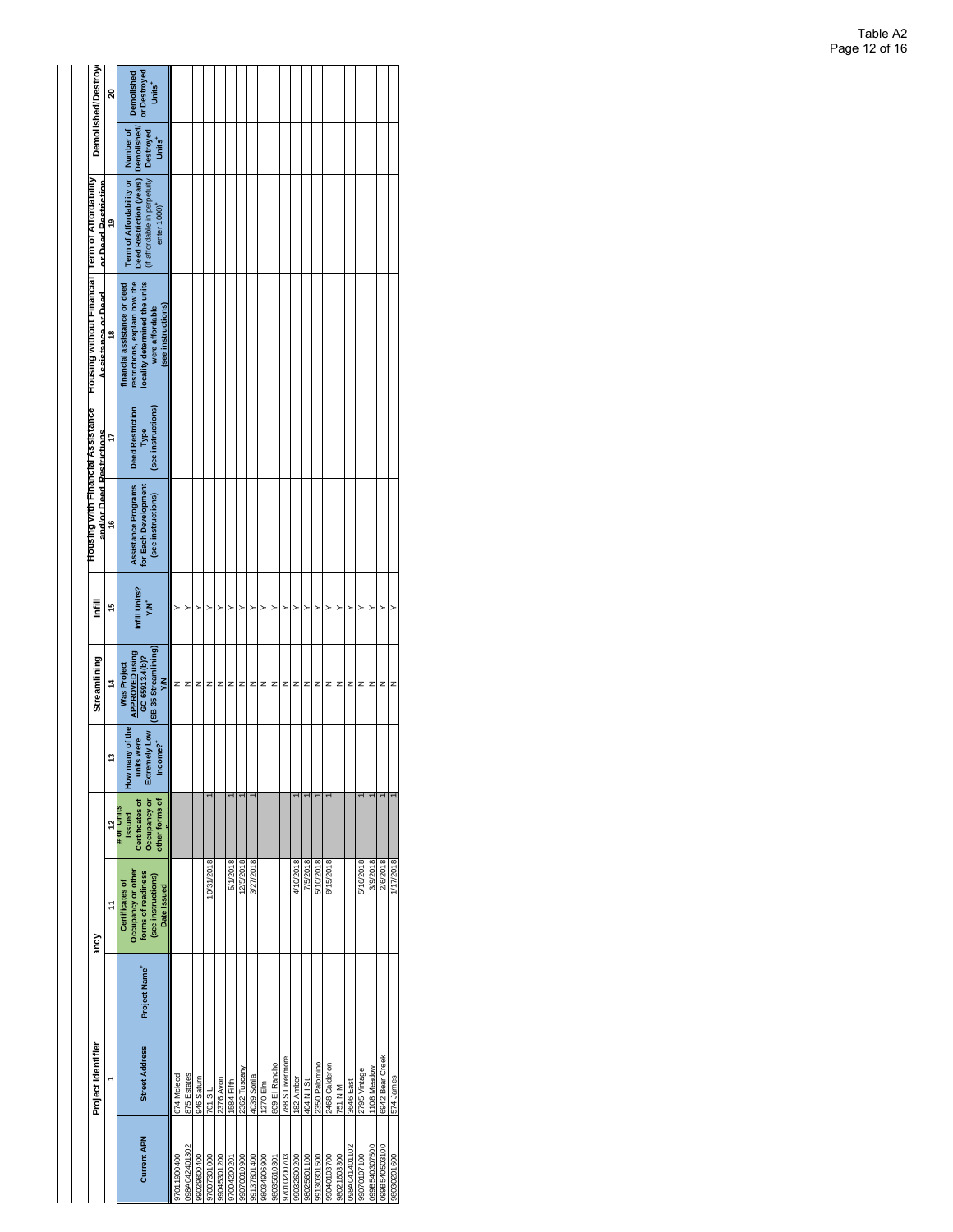| 34 affordable units<br>Notes <sup>+</sup><br>Demolished/<br>Destroyed<br>Owner or<br>Renter <sup>+</sup><br>Units<br>Central Crossings<br>Central Crossings<br>Central Crossings<br>Central Crossings<br>Central Crossings<br>Central Crossings<br>Central Crossings<br>Central Crossings<br>Central Crossings<br>Central Crossings<br>Project Name <sup>+</sup><br>Sonoma Scool<br>Sonoma Scool<br>Sonoma Scool<br>Sonoma Scool<br>Sonoma Scool<br>Sonoma Scool<br>Sonoma Scool<br>Sonoma Scool<br>Sonoma Scool<br>Sonoma Scool<br>Sonoma Scool<br>Sonomia Scool<br>Sonomia Scool<br>Sonomia Scool<br>Sonomia Scool<br>Sonomia Scool<br>Sonomia Scool<br>Sonomia Scool<br>Sonomia Scool<br>Sonomia Scool<br>Sonoma Scool<br>Sonoma Scool<br>Sonoma Scool<br>Sonoma Scool<br>Sonoma Scool<br>Sonoma Scool<br>Sonoma Scool<br>The Vines<br>Sonoma Scool<br>Sonoma Scool<br>The Vines<br>The Vines<br>The Vines<br>Lomitas<br>The Vines<br>The Vines<br>The Vines<br>The Vines<br>Lomitas<br>Lomitas<br>Lomitas<br>Ageno<br>Ageno<br>Ageno<br>Ageno<br>2157 TERRA BELLA<br>SOCI INSTITUTI<br>2071 ROVELLO<br>2117 TERRA BELLA<br>855 BARNEY<br>2135 TERRA BELLA<br>  508 WAYLAND<br>  512 WAYLAND<br>  508 KALTHOFF<br>  2156 TERRA BELLA<br><b>Street Address</b><br>422 WAYLAND<br>2075 ROVELLO<br>2079 ROVELLO<br>2076 ROVELLO<br>2063 ROVELLO<br>509 WAYLAND<br><b>GINATAWER</b><br>GINATAWER<br><b>BOA WAYLAND<br/>437 WAYLAND<br/>445 WAYLAND</b><br>430 WAYLAND<br>AND<br>501 WAYLAND<br><b>ONVTAVM</b><br>ONVTAVM<br>ONVTAVM<br>23<br>421 WAYLAND<br>2080 ROVELLO<br>1097 Westwind<br>1055 Westwind<br>1023 Westwind<br><b>ONATA</b><br><b>ONATA</b><br>436 WAYLAND<br>441 WAYLAND<br><b>AND</b><br>1001 Westwind<br><b>GNYTAYM ZIP</b><br>GNYTAYM EIF<br>575 SONOMA<br>2206 SHIRAZ<br><b>SHIRAZ</b><br><b>RA3 BARNEY</b><br>MO BARNEY<br>830 BARNEY<br>830 BARNEY<br>84 BARNEY<br>850 Second<br>1553 Second<br>1553 Second<br>2125 Walnut<br>847 BARNEY<br>849 BARNEY<br>401 WAYL<br>AOS WAYLA<br>AOS WAYLA<br>235 S. P<br><b>SIE</b><br>736 P<br>738 P<br>208<br>8441<br>Data Entry Below<br>Current APN<br>099B576001300<br>099A294403300<br>0001100998909590<br>099B576001300<br>099 031301300<br>099 031301300<br>099 0329 4401100<br>099 039 039 404300<br>099A294400900<br>099040405200<br>099A294403200<br>0011009098660<br>0011009098660<br>00290100660<br>0011009098660<br>099B576001300<br>099B576001300<br>$\begin{array}{l} 0.99 \, \text{B}505002500 \\ \hline 0.99 \, \text{B}505002500 \\ \hline 0.99 \, \text{B}505001100 \\ \hline 0.99 \, \text{B}505001100 \\ \hline 0.99 \, \text{B}505001100 \\ \hline 0.97 \, \, 0.02400101 \\ \hline 0.97 \, \, 0.02400101 \\ \hline \end{array}$<br>002004400700<br>099 031 301 300<br>099040105200<br>099 031 301 300<br>$\frac{8}{300}$<br>099 031 301 300<br>099 031 301 300<br>099 031 301 300<br>099 A294 404 400<br>990 31 301 300<br>099 031 301 300<br>099 031 301 300<br>099 031 301 300<br>098 021800600<br>098 021800600<br>099 031301300<br>099 031 301 300<br>002901.000 660<br>002002120 860<br>002002120 860<br>006 106 150 660<br>099 031 301 300<br>300<br>080 031 301 300<br>090 031 301 300<br>090 031 301 300<br>09031301300<br>09031301300<br>0061031301300<br>0061301300<br>0061301300<br>0081301300<br>099 031 301 300<br>131311700<br>1031301300<br>097 002400101<br>98023900700<br>099 031 3013<br>099 031 3013<br>0<br>ဒ္ဓိခြ<br>8 |  |   |
|-----------------------------------------------------------------------------------------------------------------------------------------------------------------------------------------------------------------------------------------------------------------------------------------------------------------------------------------------------------------------------------------------------------------------------------------------------------------------------------------------------------------------------------------------------------------------------------------------------------------------------------------------------------------------------------------------------------------------------------------------------------------------------------------------------------------------------------------------------------------------------------------------------------------------------------------------------------------------------------------------------------------------------------------------------------------------------------------------------------------------------------------------------------------------------------------------------------------------------------------------------------------------------------------------------------------------------------------------------------------------------------------------------------------------------------------------------------------------------------------------------------------------------------------------------------------------------------------------------------------------------------------------------------------------------------------------------------------------------------------------------------------------------------------------------------------------------------------------------------------------------------------------------------------------------------------------------------------------------------------------------------------------------------------------------------------------------------------------------------------------------------------------------------------------------------------------------------------------------------------------------------------------------------------------------------------------------------------------------------------------------------------------------------------------------------------------------------------------------------------------------------------------------------------------------------------------------------------------------------------------------------------------------------------------------------------------------------------------------------------------------------------------------------------------------------------------------------------------------------------------------------------------------------------------------------------------------------------------------------------------------------------------------------------------------------------------------------------------------------------------------------------------------------------------------------------------------------------------------------------------------------------------------------------------------------------------------------------------------------------------------------------------------------------------------|--|---|
|                                                                                                                                                                                                                                                                                                                                                                                                                                                                                                                                                                                                                                                                                                                                                                                                                                                                                                                                                                                                                                                                                                                                                                                                                                                                                                                                                                                                                                                                                                                                                                                                                                                                                                                                                                                                                                                                                                                                                                                                                                                                                                                                                                                                                                                                                                                                                                                                                                                                                                                                                                                                                                                                                                                                                                                                                                                                                                                                                                                                                                                                                                                                                                                                                                                                                                                                                                                                                             |  | ដ |
|                                                                                                                                                                                                                                                                                                                                                                                                                                                                                                                                                                                                                                                                                                                                                                                                                                                                                                                                                                                                                                                                                                                                                                                                                                                                                                                                                                                                                                                                                                                                                                                                                                                                                                                                                                                                                                                                                                                                                                                                                                                                                                                                                                                                                                                                                                                                                                                                                                                                                                                                                                                                                                                                                                                                                                                                                                                                                                                                                                                                                                                                                                                                                                                                                                                                                                                                                                                                                             |  |   |
|                                                                                                                                                                                                                                                                                                                                                                                                                                                                                                                                                                                                                                                                                                                                                                                                                                                                                                                                                                                                                                                                                                                                                                                                                                                                                                                                                                                                                                                                                                                                                                                                                                                                                                                                                                                                                                                                                                                                                                                                                                                                                                                                                                                                                                                                                                                                                                                                                                                                                                                                                                                                                                                                                                                                                                                                                                                                                                                                                                                                                                                                                                                                                                                                                                                                                                                                                                                                                             |  |   |
|                                                                                                                                                                                                                                                                                                                                                                                                                                                                                                                                                                                                                                                                                                                                                                                                                                                                                                                                                                                                                                                                                                                                                                                                                                                                                                                                                                                                                                                                                                                                                                                                                                                                                                                                                                                                                                                                                                                                                                                                                                                                                                                                                                                                                                                                                                                                                                                                                                                                                                                                                                                                                                                                                                                                                                                                                                                                                                                                                                                                                                                                                                                                                                                                                                                                                                                                                                                                                             |  |   |
| Actual distribution of the                                                                                                                                                                                                                                                                                                                                                                                                                                                                                                                                                                                                                                                                                                                                                                                                                                                                                                                                                                                                                                                                                                                                                                                                                                                                                                                                                                                                                                                                                                                                                                                                                                                                                                                                                                                                                                                                                                                                                                                                                                                                                                                                                                                                                                                                                                                                                                                                                                                                                                                                                                                                                                                                                                                                                                                                                                                                                                                                                                                                                                                                                                                                                                                                                                                                                                                                                                                                  |  |   |
|                                                                                                                                                                                                                                                                                                                                                                                                                                                                                                                                                                                                                                                                                                                                                                                                                                                                                                                                                                                                                                                                                                                                                                                                                                                                                                                                                                                                                                                                                                                                                                                                                                                                                                                                                                                                                                                                                                                                                                                                                                                                                                                                                                                                                                                                                                                                                                                                                                                                                                                                                                                                                                                                                                                                                                                                                                                                                                                                                                                                                                                                                                                                                                                                                                                                                                                                                                                                                             |  |   |
|                                                                                                                                                                                                                                                                                                                                                                                                                                                                                                                                                                                                                                                                                                                                                                                                                                                                                                                                                                                                                                                                                                                                                                                                                                                                                                                                                                                                                                                                                                                                                                                                                                                                                                                                                                                                                                                                                                                                                                                                                                                                                                                                                                                                                                                                                                                                                                                                                                                                                                                                                                                                                                                                                                                                                                                                                                                                                                                                                                                                                                                                                                                                                                                                                                                                                                                                                                                                                             |  |   |
|                                                                                                                                                                                                                                                                                                                                                                                                                                                                                                                                                                                                                                                                                                                                                                                                                                                                                                                                                                                                                                                                                                                                                                                                                                                                                                                                                                                                                                                                                                                                                                                                                                                                                                                                                                                                                                                                                                                                                                                                                                                                                                                                                                                                                                                                                                                                                                                                                                                                                                                                                                                                                                                                                                                                                                                                                                                                                                                                                                                                                                                                                                                                                                                                                                                                                                                                                                                                                             |  |   |
|                                                                                                                                                                                                                                                                                                                                                                                                                                                                                                                                                                                                                                                                                                                                                                                                                                                                                                                                                                                                                                                                                                                                                                                                                                                                                                                                                                                                                                                                                                                                                                                                                                                                                                                                                                                                                                                                                                                                                                                                                                                                                                                                                                                                                                                                                                                                                                                                                                                                                                                                                                                                                                                                                                                                                                                                                                                                                                                                                                                                                                                                                                                                                                                                                                                                                                                                                                                                                             |  |   |
|                                                                                                                                                                                                                                                                                                                                                                                                                                                                                                                                                                                                                                                                                                                                                                                                                                                                                                                                                                                                                                                                                                                                                                                                                                                                                                                                                                                                                                                                                                                                                                                                                                                                                                                                                                                                                                                                                                                                                                                                                                                                                                                                                                                                                                                                                                                                                                                                                                                                                                                                                                                                                                                                                                                                                                                                                                                                                                                                                                                                                                                                                                                                                                                                                                                                                                                                                                                                                             |  |   |
|                                                                                                                                                                                                                                                                                                                                                                                                                                                                                                                                                                                                                                                                                                                                                                                                                                                                                                                                                                                                                                                                                                                                                                                                                                                                                                                                                                                                                                                                                                                                                                                                                                                                                                                                                                                                                                                                                                                                                                                                                                                                                                                                                                                                                                                                                                                                                                                                                                                                                                                                                                                                                                                                                                                                                                                                                                                                                                                                                                                                                                                                                                                                                                                                                                                                                                                                                                                                                             |  |   |
|                                                                                                                                                                                                                                                                                                                                                                                                                                                                                                                                                                                                                                                                                                                                                                                                                                                                                                                                                                                                                                                                                                                                                                                                                                                                                                                                                                                                                                                                                                                                                                                                                                                                                                                                                                                                                                                                                                                                                                                                                                                                                                                                                                                                                                                                                                                                                                                                                                                                                                                                                                                                                                                                                                                                                                                                                                                                                                                                                                                                                                                                                                                                                                                                                                                                                                                                                                                                                             |  |   |
|                                                                                                                                                                                                                                                                                                                                                                                                                                                                                                                                                                                                                                                                                                                                                                                                                                                                                                                                                                                                                                                                                                                                                                                                                                                                                                                                                                                                                                                                                                                                                                                                                                                                                                                                                                                                                                                                                                                                                                                                                                                                                                                                                                                                                                                                                                                                                                                                                                                                                                                                                                                                                                                                                                                                                                                                                                                                                                                                                                                                                                                                                                                                                                                                                                                                                                                                                                                                                             |  |   |
|                                                                                                                                                                                                                                                                                                                                                                                                                                                                                                                                                                                                                                                                                                                                                                                                                                                                                                                                                                                                                                                                                                                                                                                                                                                                                                                                                                                                                                                                                                                                                                                                                                                                                                                                                                                                                                                                                                                                                                                                                                                                                                                                                                                                                                                                                                                                                                                                                                                                                                                                                                                                                                                                                                                                                                                                                                                                                                                                                                                                                                                                                                                                                                                                                                                                                                                                                                                                                             |  |   |
|                                                                                                                                                                                                                                                                                                                                                                                                                                                                                                                                                                                                                                                                                                                                                                                                                                                                                                                                                                                                                                                                                                                                                                                                                                                                                                                                                                                                                                                                                                                                                                                                                                                                                                                                                                                                                                                                                                                                                                                                                                                                                                                                                                                                                                                                                                                                                                                                                                                                                                                                                                                                                                                                                                                                                                                                                                                                                                                                                                                                                                                                                                                                                                                                                                                                                                                                                                                                                             |  |   |
|                                                                                                                                                                                                                                                                                                                                                                                                                                                                                                                                                                                                                                                                                                                                                                                                                                                                                                                                                                                                                                                                                                                                                                                                                                                                                                                                                                                                                                                                                                                                                                                                                                                                                                                                                                                                                                                                                                                                                                                                                                                                                                                                                                                                                                                                                                                                                                                                                                                                                                                                                                                                                                                                                                                                                                                                                                                                                                                                                                                                                                                                                                                                                                                                                                                                                                                                                                                                                             |  |   |
|                                                                                                                                                                                                                                                                                                                                                                                                                                                                                                                                                                                                                                                                                                                                                                                                                                                                                                                                                                                                                                                                                                                                                                                                                                                                                                                                                                                                                                                                                                                                                                                                                                                                                                                                                                                                                                                                                                                                                                                                                                                                                                                                                                                                                                                                                                                                                                                                                                                                                                                                                                                                                                                                                                                                                                                                                                                                                                                                                                                                                                                                                                                                                                                                                                                                                                                                                                                                                             |  |   |
|                                                                                                                                                                                                                                                                                                                                                                                                                                                                                                                                                                                                                                                                                                                                                                                                                                                                                                                                                                                                                                                                                                                                                                                                                                                                                                                                                                                                                                                                                                                                                                                                                                                                                                                                                                                                                                                                                                                                                                                                                                                                                                                                                                                                                                                                                                                                                                                                                                                                                                                                                                                                                                                                                                                                                                                                                                                                                                                                                                                                                                                                                                                                                                                                                                                                                                                                                                                                                             |  |   |
|                                                                                                                                                                                                                                                                                                                                                                                                                                                                                                                                                                                                                                                                                                                                                                                                                                                                                                                                                                                                                                                                                                                                                                                                                                                                                                                                                                                                                                                                                                                                                                                                                                                                                                                                                                                                                                                                                                                                                                                                                                                                                                                                                                                                                                                                                                                                                                                                                                                                                                                                                                                                                                                                                                                                                                                                                                                                                                                                                                                                                                                                                                                                                                                                                                                                                                                                                                                                                             |  |   |
|                                                                                                                                                                                                                                                                                                                                                                                                                                                                                                                                                                                                                                                                                                                                                                                                                                                                                                                                                                                                                                                                                                                                                                                                                                                                                                                                                                                                                                                                                                                                                                                                                                                                                                                                                                                                                                                                                                                                                                                                                                                                                                                                                                                                                                                                                                                                                                                                                                                                                                                                                                                                                                                                                                                                                                                                                                                                                                                                                                                                                                                                                                                                                                                                                                                                                                                                                                                                                             |  |   |
|                                                                                                                                                                                                                                                                                                                                                                                                                                                                                                                                                                                                                                                                                                                                                                                                                                                                                                                                                                                                                                                                                                                                                                                                                                                                                                                                                                                                                                                                                                                                                                                                                                                                                                                                                                                                                                                                                                                                                                                                                                                                                                                                                                                                                                                                                                                                                                                                                                                                                                                                                                                                                                                                                                                                                                                                                                                                                                                                                                                                                                                                                                                                                                                                                                                                                                                                                                                                                             |  |   |
|                                                                                                                                                                                                                                                                                                                                                                                                                                                                                                                                                                                                                                                                                                                                                                                                                                                                                                                                                                                                                                                                                                                                                                                                                                                                                                                                                                                                                                                                                                                                                                                                                                                                                                                                                                                                                                                                                                                                                                                                                                                                                                                                                                                                                                                                                                                                                                                                                                                                                                                                                                                                                                                                                                                                                                                                                                                                                                                                                                                                                                                                                                                                                                                                                                                                                                                                                                                                                             |  |   |
|                                                                                                                                                                                                                                                                                                                                                                                                                                                                                                                                                                                                                                                                                                                                                                                                                                                                                                                                                                                                                                                                                                                                                                                                                                                                                                                                                                                                                                                                                                                                                                                                                                                                                                                                                                                                                                                                                                                                                                                                                                                                                                                                                                                                                                                                                                                                                                                                                                                                                                                                                                                                                                                                                                                                                                                                                                                                                                                                                                                                                                                                                                                                                                                                                                                                                                                                                                                                                             |  |   |
|                                                                                                                                                                                                                                                                                                                                                                                                                                                                                                                                                                                                                                                                                                                                                                                                                                                                                                                                                                                                                                                                                                                                                                                                                                                                                                                                                                                                                                                                                                                                                                                                                                                                                                                                                                                                                                                                                                                                                                                                                                                                                                                                                                                                                                                                                                                                                                                                                                                                                                                                                                                                                                                                                                                                                                                                                                                                                                                                                                                                                                                                                                                                                                                                                                                                                                                                                                                                                             |  |   |
|                                                                                                                                                                                                                                                                                                                                                                                                                                                                                                                                                                                                                                                                                                                                                                                                                                                                                                                                                                                                                                                                                                                                                                                                                                                                                                                                                                                                                                                                                                                                                                                                                                                                                                                                                                                                                                                                                                                                                                                                                                                                                                                                                                                                                                                                                                                                                                                                                                                                                                                                                                                                                                                                                                                                                                                                                                                                                                                                                                                                                                                                                                                                                                                                                                                                                                                                                                                                                             |  |   |
|                                                                                                                                                                                                                                                                                                                                                                                                                                                                                                                                                                                                                                                                                                                                                                                                                                                                                                                                                                                                                                                                                                                                                                                                                                                                                                                                                                                                                                                                                                                                                                                                                                                                                                                                                                                                                                                                                                                                                                                                                                                                                                                                                                                                                                                                                                                                                                                                                                                                                                                                                                                                                                                                                                                                                                                                                                                                                                                                                                                                                                                                                                                                                                                                                                                                                                                                                                                                                             |  |   |
|                                                                                                                                                                                                                                                                                                                                                                                                                                                                                                                                                                                                                                                                                                                                                                                                                                                                                                                                                                                                                                                                                                                                                                                                                                                                                                                                                                                                                                                                                                                                                                                                                                                                                                                                                                                                                                                                                                                                                                                                                                                                                                                                                                                                                                                                                                                                                                                                                                                                                                                                                                                                                                                                                                                                                                                                                                                                                                                                                                                                                                                                                                                                                                                                                                                                                                                                                                                                                             |  |   |
|                                                                                                                                                                                                                                                                                                                                                                                                                                                                                                                                                                                                                                                                                                                                                                                                                                                                                                                                                                                                                                                                                                                                                                                                                                                                                                                                                                                                                                                                                                                                                                                                                                                                                                                                                                                                                                                                                                                                                                                                                                                                                                                                                                                                                                                                                                                                                                                                                                                                                                                                                                                                                                                                                                                                                                                                                                                                                                                                                                                                                                                                                                                                                                                                                                                                                                                                                                                                                             |  |   |
|                                                                                                                                                                                                                                                                                                                                                                                                                                                                                                                                                                                                                                                                                                                                                                                                                                                                                                                                                                                                                                                                                                                                                                                                                                                                                                                                                                                                                                                                                                                                                                                                                                                                                                                                                                                                                                                                                                                                                                                                                                                                                                                                                                                                                                                                                                                                                                                                                                                                                                                                                                                                                                                                                                                                                                                                                                                                                                                                                                                                                                                                                                                                                                                                                                                                                                                                                                                                                             |  |   |
|                                                                                                                                                                                                                                                                                                                                                                                                                                                                                                                                                                                                                                                                                                                                                                                                                                                                                                                                                                                                                                                                                                                                                                                                                                                                                                                                                                                                                                                                                                                                                                                                                                                                                                                                                                                                                                                                                                                                                                                                                                                                                                                                                                                                                                                                                                                                                                                                                                                                                                                                                                                                                                                                                                                                                                                                                                                                                                                                                                                                                                                                                                                                                                                                                                                                                                                                                                                                                             |  |   |
|                                                                                                                                                                                                                                                                                                                                                                                                                                                                                                                                                                                                                                                                                                                                                                                                                                                                                                                                                                                                                                                                                                                                                                                                                                                                                                                                                                                                                                                                                                                                                                                                                                                                                                                                                                                                                                                                                                                                                                                                                                                                                                                                                                                                                                                                                                                                                                                                                                                                                                                                                                                                                                                                                                                                                                                                                                                                                                                                                                                                                                                                                                                                                                                                                                                                                                                                                                                                                             |  |   |
|                                                                                                                                                                                                                                                                                                                                                                                                                                                                                                                                                                                                                                                                                                                                                                                                                                                                                                                                                                                                                                                                                                                                                                                                                                                                                                                                                                                                                                                                                                                                                                                                                                                                                                                                                                                                                                                                                                                                                                                                                                                                                                                                                                                                                                                                                                                                                                                                                                                                                                                                                                                                                                                                                                                                                                                                                                                                                                                                                                                                                                                                                                                                                                                                                                                                                                                                                                                                                             |  |   |
|                                                                                                                                                                                                                                                                                                                                                                                                                                                                                                                                                                                                                                                                                                                                                                                                                                                                                                                                                                                                                                                                                                                                                                                                                                                                                                                                                                                                                                                                                                                                                                                                                                                                                                                                                                                                                                                                                                                                                                                                                                                                                                                                                                                                                                                                                                                                                                                                                                                                                                                                                                                                                                                                                                                                                                                                                                                                                                                                                                                                                                                                                                                                                                                                                                                                                                                                                                                                                             |  |   |
|                                                                                                                                                                                                                                                                                                                                                                                                                                                                                                                                                                                                                                                                                                                                                                                                                                                                                                                                                                                                                                                                                                                                                                                                                                                                                                                                                                                                                                                                                                                                                                                                                                                                                                                                                                                                                                                                                                                                                                                                                                                                                                                                                                                                                                                                                                                                                                                                                                                                                                                                                                                                                                                                                                                                                                                                                                                                                                                                                                                                                                                                                                                                                                                                                                                                                                                                                                                                                             |  |   |
|                                                                                                                                                                                                                                                                                                                                                                                                                                                                                                                                                                                                                                                                                                                                                                                                                                                                                                                                                                                                                                                                                                                                                                                                                                                                                                                                                                                                                                                                                                                                                                                                                                                                                                                                                                                                                                                                                                                                                                                                                                                                                                                                                                                                                                                                                                                                                                                                                                                                                                                                                                                                                                                                                                                                                                                                                                                                                                                                                                                                                                                                                                                                                                                                                                                                                                                                                                                                                             |  |   |
|                                                                                                                                                                                                                                                                                                                                                                                                                                                                                                                                                                                                                                                                                                                                                                                                                                                                                                                                                                                                                                                                                                                                                                                                                                                                                                                                                                                                                                                                                                                                                                                                                                                                                                                                                                                                                                                                                                                                                                                                                                                                                                                                                                                                                                                                                                                                                                                                                                                                                                                                                                                                                                                                                                                                                                                                                                                                                                                                                                                                                                                                                                                                                                                                                                                                                                                                                                                                                             |  |   |
|                                                                                                                                                                                                                                                                                                                                                                                                                                                                                                                                                                                                                                                                                                                                                                                                                                                                                                                                                                                                                                                                                                                                                                                                                                                                                                                                                                                                                                                                                                                                                                                                                                                                                                                                                                                                                                                                                                                                                                                                                                                                                                                                                                                                                                                                                                                                                                                                                                                                                                                                                                                                                                                                                                                                                                                                                                                                                                                                                                                                                                                                                                                                                                                                                                                                                                                                                                                                                             |  |   |
|                                                                                                                                                                                                                                                                                                                                                                                                                                                                                                                                                                                                                                                                                                                                                                                                                                                                                                                                                                                                                                                                                                                                                                                                                                                                                                                                                                                                                                                                                                                                                                                                                                                                                                                                                                                                                                                                                                                                                                                                                                                                                                                                                                                                                                                                                                                                                                                                                                                                                                                                                                                                                                                                                                                                                                                                                                                                                                                                                                                                                                                                                                                                                                                                                                                                                                                                                                                                                             |  |   |
|                                                                                                                                                                                                                                                                                                                                                                                                                                                                                                                                                                                                                                                                                                                                                                                                                                                                                                                                                                                                                                                                                                                                                                                                                                                                                                                                                                                                                                                                                                                                                                                                                                                                                                                                                                                                                                                                                                                                                                                                                                                                                                                                                                                                                                                                                                                                                                                                                                                                                                                                                                                                                                                                                                                                                                                                                                                                                                                                                                                                                                                                                                                                                                                                                                                                                                                                                                                                                             |  |   |
|                                                                                                                                                                                                                                                                                                                                                                                                                                                                                                                                                                                                                                                                                                                                                                                                                                                                                                                                                                                                                                                                                                                                                                                                                                                                                                                                                                                                                                                                                                                                                                                                                                                                                                                                                                                                                                                                                                                                                                                                                                                                                                                                                                                                                                                                                                                                                                                                                                                                                                                                                                                                                                                                                                                                                                                                                                                                                                                                                                                                                                                                                                                                                                                                                                                                                                                                                                                                                             |  |   |
|                                                                                                                                                                                                                                                                                                                                                                                                                                                                                                                                                                                                                                                                                                                                                                                                                                                                                                                                                                                                                                                                                                                                                                                                                                                                                                                                                                                                                                                                                                                                                                                                                                                                                                                                                                                                                                                                                                                                                                                                                                                                                                                                                                                                                                                                                                                                                                                                                                                                                                                                                                                                                                                                                                                                                                                                                                                                                                                                                                                                                                                                                                                                                                                                                                                                                                                                                                                                                             |  |   |
| among the four Ageno<br>apartment buildings is<br>still TBD.                                                                                                                                                                                                                                                                                                                                                                                                                                                                                                                                                                                                                                                                                                                                                                                                                                                                                                                                                                                                                                                                                                                                                                                                                                                                                                                                                                                                                                                                                                                                                                                                                                                                                                                                                                                                                                                                                                                                                                                                                                                                                                                                                                                                                                                                                                                                                                                                                                                                                                                                                                                                                                                                                                                                                                                                                                                                                                                                                                                                                                                                                                                                                                                                                                                                                                                                                                |  |   |
|                                                                                                                                                                                                                                                                                                                                                                                                                                                                                                                                                                                                                                                                                                                                                                                                                                                                                                                                                                                                                                                                                                                                                                                                                                                                                                                                                                                                                                                                                                                                                                                                                                                                                                                                                                                                                                                                                                                                                                                                                                                                                                                                                                                                                                                                                                                                                                                                                                                                                                                                                                                                                                                                                                                                                                                                                                                                                                                                                                                                                                                                                                                                                                                                                                                                                                                                                                                                                             |  |   |
|                                                                                                                                                                                                                                                                                                                                                                                                                                                                                                                                                                                                                                                                                                                                                                                                                                                                                                                                                                                                                                                                                                                                                                                                                                                                                                                                                                                                                                                                                                                                                                                                                                                                                                                                                                                                                                                                                                                                                                                                                                                                                                                                                                                                                                                                                                                                                                                                                                                                                                                                                                                                                                                                                                                                                                                                                                                                                                                                                                                                                                                                                                                                                                                                                                                                                                                                                                                                                             |  |   |
|                                                                                                                                                                                                                                                                                                                                                                                                                                                                                                                                                                                                                                                                                                                                                                                                                                                                                                                                                                                                                                                                                                                                                                                                                                                                                                                                                                                                                                                                                                                                                                                                                                                                                                                                                                                                                                                                                                                                                                                                                                                                                                                                                                                                                                                                                                                                                                                                                                                                                                                                                                                                                                                                                                                                                                                                                                                                                                                                                                                                                                                                                                                                                                                                                                                                                                                                                                                                                             |  |   |
|                                                                                                                                                                                                                                                                                                                                                                                                                                                                                                                                                                                                                                                                                                                                                                                                                                                                                                                                                                                                                                                                                                                                                                                                                                                                                                                                                                                                                                                                                                                                                                                                                                                                                                                                                                                                                                                                                                                                                                                                                                                                                                                                                                                                                                                                                                                                                                                                                                                                                                                                                                                                                                                                                                                                                                                                                                                                                                                                                                                                                                                                                                                                                                                                                                                                                                                                                                                                                             |  |   |
|                                                                                                                                                                                                                                                                                                                                                                                                                                                                                                                                                                                                                                                                                                                                                                                                                                                                                                                                                                                                                                                                                                                                                                                                                                                                                                                                                                                                                                                                                                                                                                                                                                                                                                                                                                                                                                                                                                                                                                                                                                                                                                                                                                                                                                                                                                                                                                                                                                                                                                                                                                                                                                                                                                                                                                                                                                                                                                                                                                                                                                                                                                                                                                                                                                                                                                                                                                                                                             |  |   |
|                                                                                                                                                                                                                                                                                                                                                                                                                                                                                                                                                                                                                                                                                                                                                                                                                                                                                                                                                                                                                                                                                                                                                                                                                                                                                                                                                                                                                                                                                                                                                                                                                                                                                                                                                                                                                                                                                                                                                                                                                                                                                                                                                                                                                                                                                                                                                                                                                                                                                                                                                                                                                                                                                                                                                                                                                                                                                                                                                                                                                                                                                                                                                                                                                                                                                                                                                                                                                             |  |   |
|                                                                                                                                                                                                                                                                                                                                                                                                                                                                                                                                                                                                                                                                                                                                                                                                                                                                                                                                                                                                                                                                                                                                                                                                                                                                                                                                                                                                                                                                                                                                                                                                                                                                                                                                                                                                                                                                                                                                                                                                                                                                                                                                                                                                                                                                                                                                                                                                                                                                                                                                                                                                                                                                                                                                                                                                                                                                                                                                                                                                                                                                                                                                                                                                                                                                                                                                                                                                                             |  |   |
|                                                                                                                                                                                                                                                                                                                                                                                                                                                                                                                                                                                                                                                                                                                                                                                                                                                                                                                                                                                                                                                                                                                                                                                                                                                                                                                                                                                                                                                                                                                                                                                                                                                                                                                                                                                                                                                                                                                                                                                                                                                                                                                                                                                                                                                                                                                                                                                                                                                                                                                                                                                                                                                                                                                                                                                                                                                                                                                                                                                                                                                                                                                                                                                                                                                                                                                                                                                                                             |  |   |
|                                                                                                                                                                                                                                                                                                                                                                                                                                                                                                                                                                                                                                                                                                                                                                                                                                                                                                                                                                                                                                                                                                                                                                                                                                                                                                                                                                                                                                                                                                                                                                                                                                                                                                                                                                                                                                                                                                                                                                                                                                                                                                                                                                                                                                                                                                                                                                                                                                                                                                                                                                                                                                                                                                                                                                                                                                                                                                                                                                                                                                                                                                                                                                                                                                                                                                                                                                                                                             |  |   |
|                                                                                                                                                                                                                                                                                                                                                                                                                                                                                                                                                                                                                                                                                                                                                                                                                                                                                                                                                                                                                                                                                                                                                                                                                                                                                                                                                                                                                                                                                                                                                                                                                                                                                                                                                                                                                                                                                                                                                                                                                                                                                                                                                                                                                                                                                                                                                                                                                                                                                                                                                                                                                                                                                                                                                                                                                                                                                                                                                                                                                                                                                                                                                                                                                                                                                                                                                                                                                             |  |   |
|                                                                                                                                                                                                                                                                                                                                                                                                                                                                                                                                                                                                                                                                                                                                                                                                                                                                                                                                                                                                                                                                                                                                                                                                                                                                                                                                                                                                                                                                                                                                                                                                                                                                                                                                                                                                                                                                                                                                                                                                                                                                                                                                                                                                                                                                                                                                                                                                                                                                                                                                                                                                                                                                                                                                                                                                                                                                                                                                                                                                                                                                                                                                                                                                                                                                                                                                                                                                                             |  |   |
|                                                                                                                                                                                                                                                                                                                                                                                                                                                                                                                                                                                                                                                                                                                                                                                                                                                                                                                                                                                                                                                                                                                                                                                                                                                                                                                                                                                                                                                                                                                                                                                                                                                                                                                                                                                                                                                                                                                                                                                                                                                                                                                                                                                                                                                                                                                                                                                                                                                                                                                                                                                                                                                                                                                                                                                                                                                                                                                                                                                                                                                                                                                                                                                                                                                                                                                                                                                                                             |  |   |
|                                                                                                                                                                                                                                                                                                                                                                                                                                                                                                                                                                                                                                                                                                                                                                                                                                                                                                                                                                                                                                                                                                                                                                                                                                                                                                                                                                                                                                                                                                                                                                                                                                                                                                                                                                                                                                                                                                                                                                                                                                                                                                                                                                                                                                                                                                                                                                                                                                                                                                                                                                                                                                                                                                                                                                                                                                                                                                                                                                                                                                                                                                                                                                                                                                                                                                                                                                                                                             |  |   |
|                                                                                                                                                                                                                                                                                                                                                                                                                                                                                                                                                                                                                                                                                                                                                                                                                                                                                                                                                                                                                                                                                                                                                                                                                                                                                                                                                                                                                                                                                                                                                                                                                                                                                                                                                                                                                                                                                                                                                                                                                                                                                                                                                                                                                                                                                                                                                                                                                                                                                                                                                                                                                                                                                                                                                                                                                                                                                                                                                                                                                                                                                                                                                                                                                                                                                                                                                                                                                             |  |   |
|                                                                                                                                                                                                                                                                                                                                                                                                                                                                                                                                                                                                                                                                                                                                                                                                                                                                                                                                                                                                                                                                                                                                                                                                                                                                                                                                                                                                                                                                                                                                                                                                                                                                                                                                                                                                                                                                                                                                                                                                                                                                                                                                                                                                                                                                                                                                                                                                                                                                                                                                                                                                                                                                                                                                                                                                                                                                                                                                                                                                                                                                                                                                                                                                                                                                                                                                                                                                                             |  |   |
|                                                                                                                                                                                                                                                                                                                                                                                                                                                                                                                                                                                                                                                                                                                                                                                                                                                                                                                                                                                                                                                                                                                                                                                                                                                                                                                                                                                                                                                                                                                                                                                                                                                                                                                                                                                                                                                                                                                                                                                                                                                                                                                                                                                                                                                                                                                                                                                                                                                                                                                                                                                                                                                                                                                                                                                                                                                                                                                                                                                                                                                                                                                                                                                                                                                                                                                                                                                                                             |  |   |
|                                                                                                                                                                                                                                                                                                                                                                                                                                                                                                                                                                                                                                                                                                                                                                                                                                                                                                                                                                                                                                                                                                                                                                                                                                                                                                                                                                                                                                                                                                                                                                                                                                                                                                                                                                                                                                                                                                                                                                                                                                                                                                                                                                                                                                                                                                                                                                                                                                                                                                                                                                                                                                                                                                                                                                                                                                                                                                                                                                                                                                                                                                                                                                                                                                                                                                                                                                                                                             |  |   |
|                                                                                                                                                                                                                                                                                                                                                                                                                                                                                                                                                                                                                                                                                                                                                                                                                                                                                                                                                                                                                                                                                                                                                                                                                                                                                                                                                                                                                                                                                                                                                                                                                                                                                                                                                                                                                                                                                                                                                                                                                                                                                                                                                                                                                                                                                                                                                                                                                                                                                                                                                                                                                                                                                                                                                                                                                                                                                                                                                                                                                                                                                                                                                                                                                                                                                                                                                                                                                             |  |   |
|                                                                                                                                                                                                                                                                                                                                                                                                                                                                                                                                                                                                                                                                                                                                                                                                                                                                                                                                                                                                                                                                                                                                                                                                                                                                                                                                                                                                                                                                                                                                                                                                                                                                                                                                                                                                                                                                                                                                                                                                                                                                                                                                                                                                                                                                                                                                                                                                                                                                                                                                                                                                                                                                                                                                                                                                                                                                                                                                                                                                                                                                                                                                                                                                                                                                                                                                                                                                                             |  |   |
|                                                                                                                                                                                                                                                                                                                                                                                                                                                                                                                                                                                                                                                                                                                                                                                                                                                                                                                                                                                                                                                                                                                                                                                                                                                                                                                                                                                                                                                                                                                                                                                                                                                                                                                                                                                                                                                                                                                                                                                                                                                                                                                                                                                                                                                                                                                                                                                                                                                                                                                                                                                                                                                                                                                                                                                                                                                                                                                                                                                                                                                                                                                                                                                                                                                                                                                                                                                                                             |  |   |
|                                                                                                                                                                                                                                                                                                                                                                                                                                                                                                                                                                                                                                                                                                                                                                                                                                                                                                                                                                                                                                                                                                                                                                                                                                                                                                                                                                                                                                                                                                                                                                                                                                                                                                                                                                                                                                                                                                                                                                                                                                                                                                                                                                                                                                                                                                                                                                                                                                                                                                                                                                                                                                                                                                                                                                                                                                                                                                                                                                                                                                                                                                                                                                                                                                                                                                                                                                                                                             |  |   |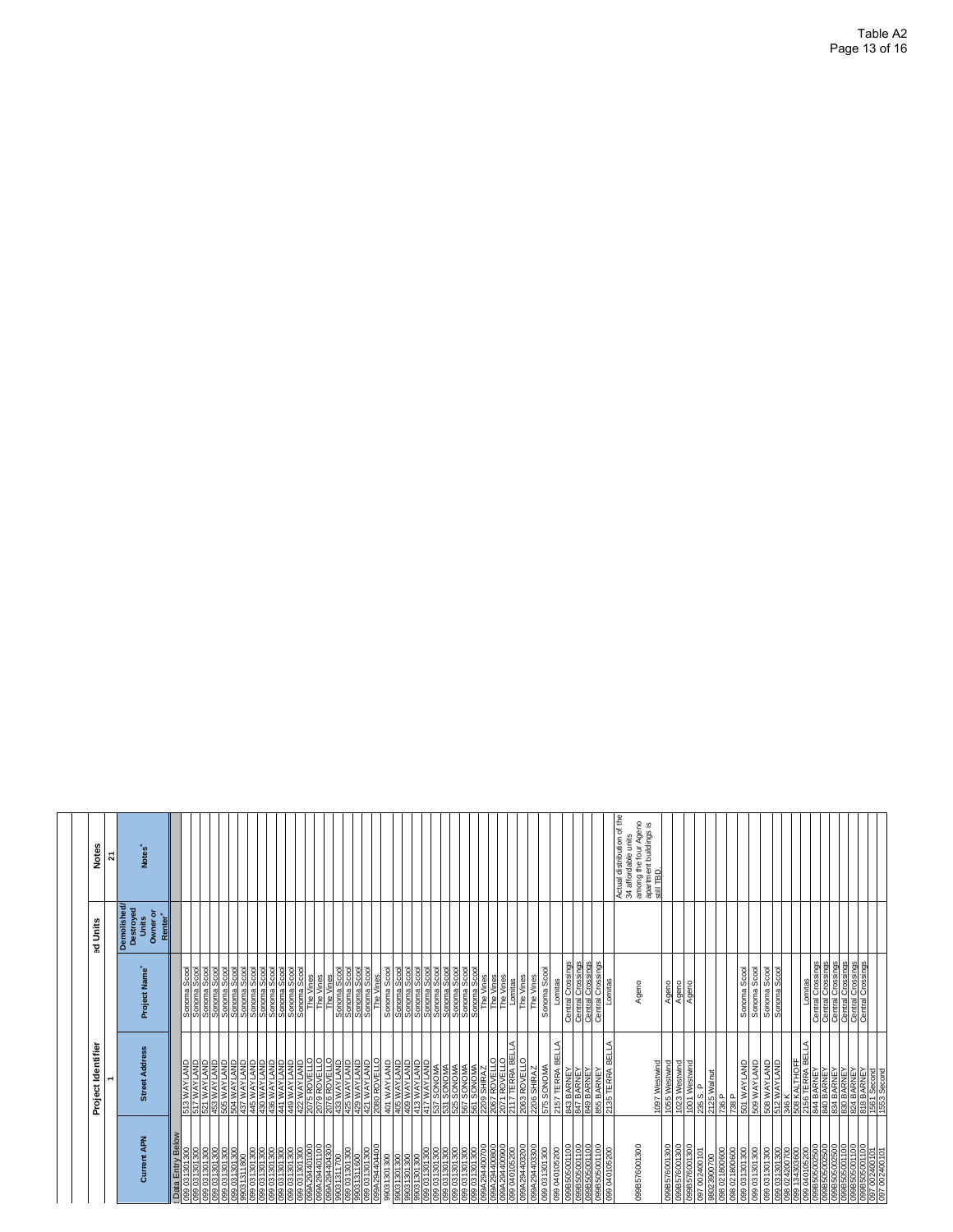|                                                                                                                         | Project Identifier<br>-                                                                                                                                                                                                                                                                                                                                                          |                                                                            | ad Units                                                             | <b>Notes</b>             |
|-------------------------------------------------------------------------------------------------------------------------|----------------------------------------------------------------------------------------------------------------------------------------------------------------------------------------------------------------------------------------------------------------------------------------------------------------------------------------------------------------------------------|----------------------------------------------------------------------------|----------------------------------------------------------------------|--------------------------|
| Current APN                                                                                                             | <b>Street Address</b>                                                                                                                                                                                                                                                                                                                                                            | Project Name <sup>+</sup>                                                  | Demolished/<br>Destroyed<br>Units<br>Owner or<br>Renter <sup>+</sup> | Notes <sup>'</sup><br>21 |
| 097 002400101                                                                                                           | 1545 Second                                                                                                                                                                                                                                                                                                                                                                      |                                                                            |                                                                      |                          |
| 099A294400400<br>099A294400500                                                                                          | 2231 SHIRAZ<br>2223 SHIRAZ                                                                                                                                                                                                                                                                                                                                                       | The Vines<br>The Vines                                                     |                                                                      |                          |
| 099A294400600                                                                                                           | 2217 SHIRAZ                                                                                                                                                                                                                                                                                                                                                                      | The Vines                                                                  |                                                                      |                          |
| 099A294403400                                                                                                           | 2220 SHIRAZ                                                                                                                                                                                                                                                                                                                                                                      | The Vines<br>The Vines                                                     |                                                                      |                          |
| 099A294403500<br>099 040105200                                                                                          | 2228 SHIRAZ<br>2175 TERRA BEL                                                                                                                                                                                                                                                                                                                                                    | Lomitas                                                                    |                                                                      |                          |
| 099 040 105 200                                                                                                         | ⋖<br>2193 TERRA BEI                                                                                                                                                                                                                                                                                                                                                              | Lomitas<br>Lomitas                                                         |                                                                      |                          |
| 0075095189660<br>007901090660<br>007901090660                                                                           | 2194 TERRA BELLA<br>2170 TERRA BELLA                                                                                                                                                                                                                                                                                                                                             | Lomitas                                                                    |                                                                      |                          |
|                                                                                                                         | 857 BARNEY                                                                                                                                                                                                                                                                                                                                                                       | Central Crossings                                                          |                                                                      |                          |
| $\begin{array}{l} 0998613303300 \\ \hline 0998813303400 \\ \hline 0998613303500 \\ \hline 0998613303500 \\ \end{array}$ | 861 BARNEY<br>865 BARNEY<br>875 BARNEY<br>875 BARNEY                                                                                                                                                                                                                                                                                                                             | Central Crossings<br>Central Crossings<br>Central Crossings                |                                                                      |                          |
|                                                                                                                         |                                                                                                                                                                                                                                                                                                                                                                                  |                                                                            |                                                                      |                          |
| 099A294403600                                                                                                           | 2236 SHIRAZ                                                                                                                                                                                                                                                                                                                                                                      | The Vines                                                                  |                                                                      |                          |
| 099A294403700                                                                                                           | 2244 SHIRAZ                                                                                                                                                                                                                                                                                                                                                                      | The Vines                                                                  |                                                                      |                          |
| 099A294403800                                                                                                           | 2252 SHIRAZ<br>2260 SHIRAZ                                                                                                                                                                                                                                                                                                                                                       | The Vines<br>The Vines                                                     |                                                                      |                          |
| 099A294403900<br>099 005600901                                                                                          |                                                                                                                                                                                                                                                                                                                                                                                  | Aubum Grove                                                                |                                                                      |                          |
| 099040106500                                                                                                            | ₹<br>202 PLUM TREE<br>2122 TERRA BELI                                                                                                                                                                                                                                                                                                                                            | Lomitas                                                                    |                                                                      |                          |
| 099 005601002                                                                                                           | 3703 FIRST                                                                                                                                                                                                                                                                                                                                                                       |                                                                            |                                                                      |                          |
| Z00109500 660<br>200109500 660<br>200109500 660                                                                         | 18 THE REST<br>101 APRICOT<br>18 THE RST                                                                                                                                                                                                                                                                                                                                         | Aubum Grove                                                                |                                                                      |                          |
|                                                                                                                         |                                                                                                                                                                                                                                                                                                                                                                                  |                                                                            |                                                                      |                          |
| 097 005401200<br>099 005600901                                                                                          | 3727 FIRST                                                                                                                                                                                                                                                                                                                                                                       |                                                                            |                                                                      |                          |
| 99130906200                                                                                                             | 2317 SIXTH<br>1497 MORNING<br>S31 THUNDER                                                                                                                                                                                                                                                                                                                                        |                                                                            |                                                                      |                          |
| 099B576000900                                                                                                           |                                                                                                                                                                                                                                                                                                                                                                                  | Brisa                                                                      |                                                                      |                          |
| 0                                                                                                                       |                                                                                                                                                                                                                                                                                                                                                                                  |                                                                            |                                                                      |                          |
| 099B576000800<br>099 002200504                                                                                          |                                                                                                                                                                                                                                                                                                                                                                                  | Brisa                                                                      |                                                                      |                          |
| 903 001005500<br>903 001503800                                                                                          |                                                                                                                                                                                                                                                                                                                                                                                  |                                                                            |                                                                      |                          |
| 003 001503800                                                                                                           |                                                                                                                                                                                                                                                                                                                                                                                  | Shea Sage<br>Shea Sage<br>Shea Sage<br>Shea Sage<br>Shea Sage<br>Shea Sage |                                                                      |                          |
| 903001503800                                                                                                            |                                                                                                                                                                                                                                                                                                                                                                                  |                                                                            |                                                                      |                          |
| 903001503800<br>903001503800                                                                                            |                                                                                                                                                                                                                                                                                                                                                                                  |                                                                            |                                                                      |                          |
|                                                                                                                         | 298 FENNEL                                                                                                                                                                                                                                                                                                                                                                       |                                                                            |                                                                      |                          |
| 903 001503800<br>099 072520900                                                                                          | 2289 VINTAGE                                                                                                                                                                                                                                                                                                                                                                     |                                                                            |                                                                      |                          |
| 903001400900                                                                                                            | 586 SANDALWOOD<br>796 TRANQUILITY                                                                                                                                                                                                                                                                                                                                                | Shea Sage                                                                  |                                                                      |                          |
| 903001400900                                                                                                            |                                                                                                                                                                                                                                                                                                                                                                                  | Shea Sage                                                                  |                                                                      |                          |
| 098 026400401<br>098 026400401<br>098 026400401                                                                         | 101 GANESHA<br>107 GANESHA                                                                                                                                                                                                                                                                                                                                                       | Gardella<br>Gardella                                                       |                                                                      |                          |
|                                                                                                                         | 740 TRANQUILITY<br>732 TRANQUILITY<br>740 TRANQUILITY                                                                                                                                                                                                                                                                                                                            | Gardella                                                                   |                                                                      |                          |
| 903 001400900<br>903 001400900                                                                                          |                                                                                                                                                                                                                                                                                                                                                                                  | Shea Sage<br>Shea Sage                                                     |                                                                      |                          |
| 903001400900                                                                                                            | 748 TRANQUILITY                                                                                                                                                                                                                                                                                                                                                                  | Shea Sage<br>Gardella                                                      |                                                                      |                          |
|                                                                                                                         | 174 GANESHA<br>1720 CATALINA<br>167 GANESHA                                                                                                                                                                                                                                                                                                                                      |                                                                            |                                                                      |                          |
| 088 028400401<br>089 031 200303<br>080 028400401<br>080 022800104<br>080 031 30304040000<br>080 038 03844041000         | 848                                                                                                                                                                                                                                                                                                                                                                              | Gardella                                                                   |                                                                      |                          |
|                                                                                                                         | $\begin{array}{l} \underline{2165 \text{ UNDEN}}\\ \underline{1635 \text{ SONOMA}}\\ \underline{1637 \text{ ROVELLO}}\\ \underline{2037 \text{ ROVELLO}}\\ \underline{2105 \text{ MALEC}}\\ \underline{167 \text{ BARNEY}}\\ \underline{1685 \text{ BARNEY}}\\ \underline{1687 \text{ BAARUEY}}\\ \underline{2111 \text{ MALEC}}\\ \underline{1711 \text{ MALEC}}\\ \end{array}$ |                                                                            |                                                                      |                          |
|                                                                                                                         |                                                                                                                                                                                                                                                                                                                                                                                  | Sonoma School<br>The Vines                                                 |                                                                      |                          |
|                                                                                                                         |                                                                                                                                                                                                                                                                                                                                                                                  |                                                                            |                                                                      |                          |
|                                                                                                                         |                                                                                                                                                                                                                                                                                                                                                                                  | The Vines<br>Central Crossings                                             |                                                                      |                          |
| 0021009099660                                                                                                           |                                                                                                                                                                                                                                                                                                                                                                                  | Central Crossings                                                          |                                                                      |                          |
| 099B505001700<br>099A294404200                                                                                          |                                                                                                                                                                                                                                                                                                                                                                                  | Central Crossings<br>The Vines                                             |                                                                      |                          |
| 099A294404600                                                                                                           | 2108 MALBEC                                                                                                                                                                                                                                                                                                                                                                      | The Vines                                                                  |                                                                      |                          |
| 099A294404700                                                                                                           |                                                                                                                                                                                                                                                                                                                                                                                  | The Vines                                                                  |                                                                      |                          |
|                                                                                                                         |                                                                                                                                                                                                                                                                                                                                                                                  | The Vines                                                                  |                                                                      |                          |
|                                                                                                                         | 2102 MALBEC<br>2031 ROVELLO<br>203 BARNEY<br>803 BARNEY<br>809 BARNEY                                                                                                                                                                                                                                                                                                            | Central Crossings<br>Central Crossings<br>Central Crossings                |                                                                      |                          |
|                                                                                                                         |                                                                                                                                                                                                                                                                                                                                                                                  |                                                                            |                                                                      |                          |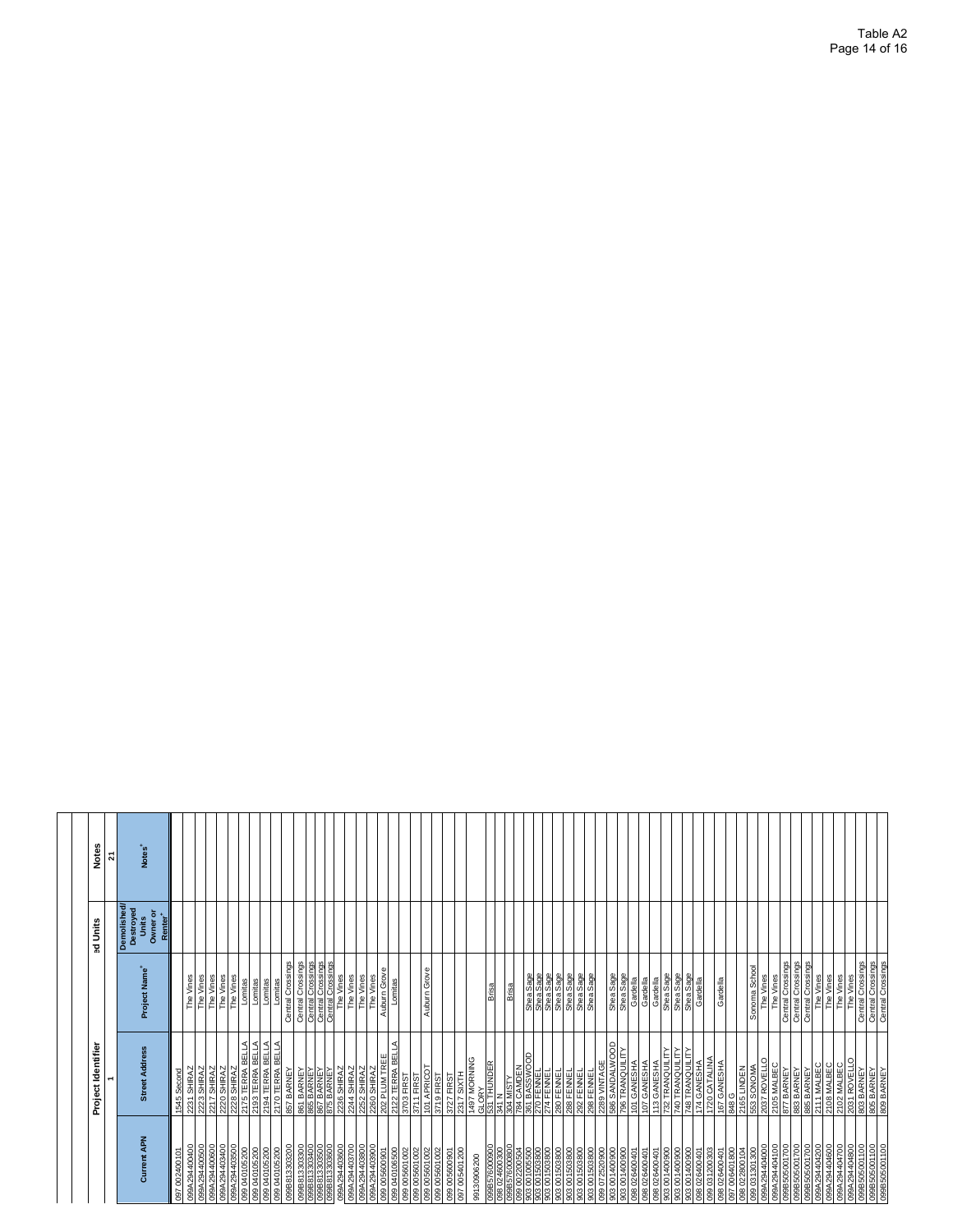|                                                                                                   | Project Identifier                                                                                                                                  |                                                                                                                                       | ad Units                                                            | Notes              |
|---------------------------------------------------------------------------------------------------|-----------------------------------------------------------------------------------------------------------------------------------------------------|---------------------------------------------------------------------------------------------------------------------------------------|---------------------------------------------------------------------|--------------------|
|                                                                                                   |                                                                                                                                                     |                                                                                                                                       |                                                                     | <u>ম</u>           |
| Current APN                                                                                       | <b>Street Address</b>                                                                                                                               | Project Name <sup>+</sup>                                                                                                             | Demolished<br>Destroyed<br>Units<br>Owner or<br>Renter <sup>1</sup> | Notes <sup>-</sup> |
| 의<br>18505001<br>18505001<br>o                                                                    | 811 BARNEY<br>806 BARNEY                                                                                                                            | Crossings<br>Crossings<br>Central<br>Central                                                                                          |                                                                     |                    |
| 8<br>◠                                                                                            |                                                                                                                                                     |                                                                                                                                       |                                                                     |                    |
|                                                                                                   |                                                                                                                                                     | Crossings<br>Central                                                                                                                  |                                                                     |                    |
|                                                                                                   |                                                                                                                                                     |                                                                                                                                       |                                                                     |                    |
|                                                                                                   |                                                                                                                                                     |                                                                                                                                       |                                                                     |                    |
| 099B505001100<br>099B505001100<br>099B505001100<br>099B51330600<br>099B505001100<br>099B505001100 | 802 BARNEY<br>815 BARNEY<br>817 BARNEY<br>821 BARNEY<br>814 BARNEY<br>810 BARNEY                                                                    | Central Crossings<br>Central Crossings<br>Central Crossings<br>Central Crossings<br>Central Crossings<br>Sonoma Scool<br>Sonoma Scool |                                                                     |                    |
|                                                                                                   |                                                                                                                                                     |                                                                                                                                       |                                                                     |                    |
| 099 031301300<br>099 031301300                                                                    | 557 WAYLAND                                                                                                                                         |                                                                                                                                       |                                                                     |                    |
|                                                                                                   | 561 WAYLAND                                                                                                                                         |                                                                                                                                       |                                                                     |                    |
| 099 031 301 300                                                                                   | 565 WAYLAND                                                                                                                                         |                                                                                                                                       |                                                                     |                    |
|                                                                                                   | <b>1889 WAYLAND</b><br>1877 WAYLAND<br>1877 WAYLAND<br>1877 WAYLAND<br>1880 WAYLAND<br>1880 WAYLAND<br>1880 WAYLAND<br>1880 WAYLAND<br>1880 WAYLAND |                                                                                                                                       |                                                                     |                    |
|                                                                                                   |                                                                                                                                                     |                                                                                                                                       |                                                                     |                    |
|                                                                                                   |                                                                                                                                                     |                                                                                                                                       |                                                                     |                    |
|                                                                                                   |                                                                                                                                                     |                                                                                                                                       |                                                                     |                    |
|                                                                                                   |                                                                                                                                                     |                                                                                                                                       |                                                                     |                    |
|                                                                                                   |                                                                                                                                                     |                                                                                                                                       |                                                                     |                    |
|                                                                                                   |                                                                                                                                                     |                                                                                                                                       |                                                                     |                    |
|                                                                                                   |                                                                                                                                                     |                                                                                                                                       |                                                                     |                    |
|                                                                                                   |                                                                                                                                                     |                                                                                                                                       |                                                                     |                    |
|                                                                                                   |                                                                                                                                                     |                                                                                                                                       |                                                                     |                    |
|                                                                                                   | 529 WAYLAND                                                                                                                                         |                                                                                                                                       |                                                                     |                    |
|                                                                                                   | 533 WAYLAND                                                                                                                                         |                                                                                                                                       |                                                                     |                    |
|                                                                                                   | 537 WAYLAND                                                                                                                                         |                                                                                                                                       |                                                                     |                    |
|                                                                                                   | <b>GNYTAYM SPS</b><br>GNYTAYM LPS                                                                                                                   |                                                                                                                                       |                                                                     |                    |
|                                                                                                   |                                                                                                                                                     |                                                                                                                                       |                                                                     |                    |
|                                                                                                   |                                                                                                                                                     |                                                                                                                                       |                                                                     |                    |
|                                                                                                   |                                                                                                                                                     |                                                                                                                                       |                                                                     |                    |
|                                                                                                   | <b>549 WAYLAND<br/>553 WAYLAND<br/>516 WAYLAND<br/>552 WAYLAND</b>                                                                                  | Sonoma Scool<br>Sonoma Scool<br>Sonoma Scool<br>Sonoma Scool                                                                          |                                                                     |                    |
|                                                                                                   |                                                                                                                                                     | The Vines                                                                                                                             |                                                                     |                    |
|                                                                                                   |                                                                                                                                                     |                                                                                                                                       |                                                                     |                    |
|                                                                                                   |                                                                                                                                                     | The Vines<br>The Vines<br>The Vines<br>The Vines                                                                                      |                                                                     |                    |
|                                                                                                   |                                                                                                                                                     |                                                                                                                                       |                                                                     |                    |
|                                                                                                   |                                                                                                                                                     |                                                                                                                                       |                                                                     |                    |
|                                                                                                   |                                                                                                                                                     |                                                                                                                                       | $\Omega$                                                            |                    |
|                                                                                                   | 2008 ROVELLO<br>2007 ROVELLO<br>2005 ROVELLO<br>2005 ROVELLO<br>3046 NK<br>3483 Fourth<br>2483 Fourth                                               |                                                                                                                                       |                                                                     |                    |
|                                                                                                   |                                                                                                                                                     |                                                                                                                                       |                                                                     |                    |
|                                                                                                   | 458 Portola                                                                                                                                         |                                                                                                                                       |                                                                     |                    |
| 100<br>08007500402<br>080414350210<br>08030705500<br>0803070500<br>0700880500<br>0700880500       | 5106 Lillian<br>720 Del Mar<br>2687 Klamath<br>5124 Quince                                                                                          |                                                                                                                                       |                                                                     |                    |
|                                                                                                   |                                                                                                                                                     |                                                                                                                                       |                                                                     |                    |
|                                                                                                   |                                                                                                                                                     |                                                                                                                                       |                                                                     |                    |
|                                                                                                   | 1080 Essex                                                                                                                                          |                                                                                                                                       |                                                                     |                    |
| 99067900600                                                                                       | Churchill Downs<br>3152                                                                                                                             |                                                                                                                                       |                                                                     |                    |
| 300<br>$\overline{5}$<br>$\sigma$                                                                 | osemite<br>$\epsilon$                                                                                                                               |                                                                                                                                       |                                                                     |                    |
|                                                                                                   |                                                                                                                                                     |                                                                                                                                       |                                                                     |                    |
|                                                                                                   | 3895 Harvard<br>4902 Candy<br>2136 Westbrook<br>1391 Fairbrook<br>4902 Cand<br>2136 West<br>1391 Fairb<br>139 Alden                                 |                                                                                                                                       |                                                                     |                    |
|                                                                                                   |                                                                                                                                                     |                                                                                                                                       |                                                                     |                    |
|                                                                                                   |                                                                                                                                                     |                                                                                                                                       |                                                                     |                    |
| 098A0424001100<br>099A204700<br>09045204700<br>0908540201500<br>09029801800<br>09029801800        | 1024 Hansen<br>2064 Mars                                                                                                                            |                                                                                                                                       |                                                                     |                    |
|                                                                                                   |                                                                                                                                                     |                                                                                                                                       |                                                                     |                    |
| 99019102700                                                                                       | 157 Rainier                                                                                                                                         |                                                                                                                                       |                                                                     |                    |
| 99098500500<br>97005300213                                                                        | 2454 Seventh<br>2834 Carmen                                                                                                                         |                                                                                                                                       |                                                                     |                    |
| 99005101101                                                                                       | 3580 First                                                                                                                                          |                                                                                                                                       |                                                                     |                    |
| 098A041401202                                                                                     | 3622 East                                                                                                                                           |                                                                                                                                       |                                                                     |                    |
| 99005101202<br>98035003800                                                                        | 3596 First<br>981 Marylin                                                                                                                           |                                                                                                                                       |                                                                     |                    |
|                                                                                                   |                                                                                                                                                     |                                                                                                                                       |                                                                     |                    |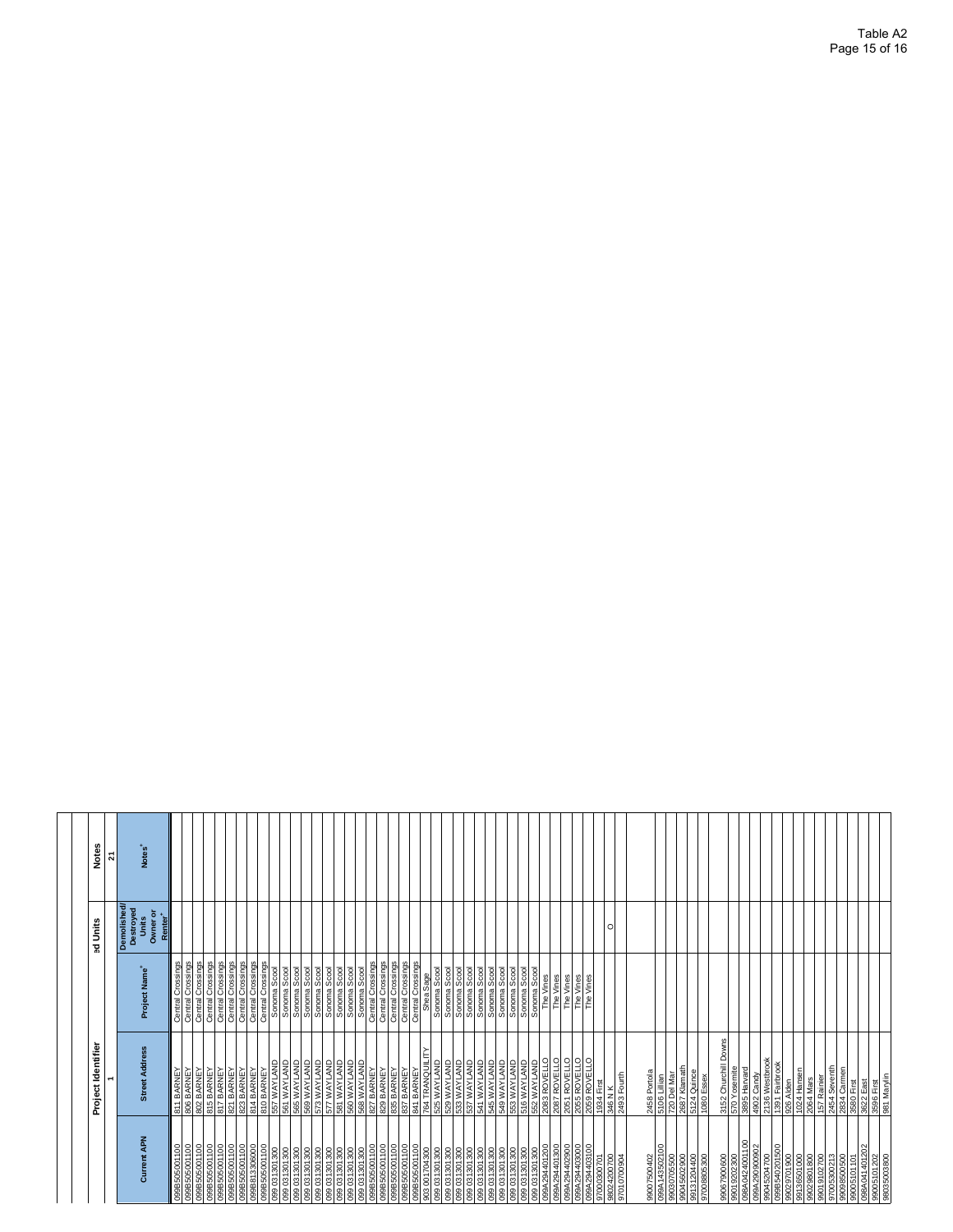|                    | Project Identifier    |                           | al Units                                                             | Notes              |
|--------------------|-----------------------|---------------------------|----------------------------------------------------------------------|--------------------|
|                    |                       |                           |                                                                      | 21                 |
| <b>Current APN</b> | <b>Street Address</b> | Project Name <sup>+</sup> | Demolished/<br>Destroyed<br>Owner or<br>Renter <sup>+</sup><br>Units | Notes <sup>+</sup> |
| 97011900400        | 674 Mcleod            |                           |                                                                      |                    |
| 098A042401302      | 875 Estates           |                           |                                                                      |                    |
| 99029800400        | 946 Saturn            |                           |                                                                      |                    |
| 97007301000        | 701 SL                |                           |                                                                      |                    |
| 99045301200        | 2376 Avon             |                           |                                                                      |                    |
| 97004200201        | 1584 Fifth            |                           |                                                                      |                    |
| 99070010900        | 2362 Tuscany          |                           |                                                                      |                    |
| 99137801400        | 4039 Sonia            |                           |                                                                      |                    |
| 98034906900        | 1270 Elm              |                           |                                                                      |                    |
| 98035610301        | 809 El Rancho         |                           |                                                                      |                    |
| 97010200703        | 788 S Livermore       |                           |                                                                      |                    |
| 99032600200        | 182 Amber             |                           |                                                                      |                    |
| 98025601100        | 404 N I St            |                           |                                                                      |                    |
| 99130301500        | 2350 Palomino         |                           |                                                                      |                    |
| 99040103700        | 2468 Calderon         |                           |                                                                      |                    |
| 98021603300        | 751 N M               |                           |                                                                      |                    |
| 098A041401102      | 3646 East             |                           |                                                                      |                    |
| 99070107100        | 2795 Vintage          |                           |                                                                      |                    |
| 099B540307500      | 1108 Meadow           |                           |                                                                      |                    |
| 099B540503100      | 6942 Bear Creek       |                           |                                                                      |                    |
| 98030201600        | 574 James             |                           |                                                                      |                    |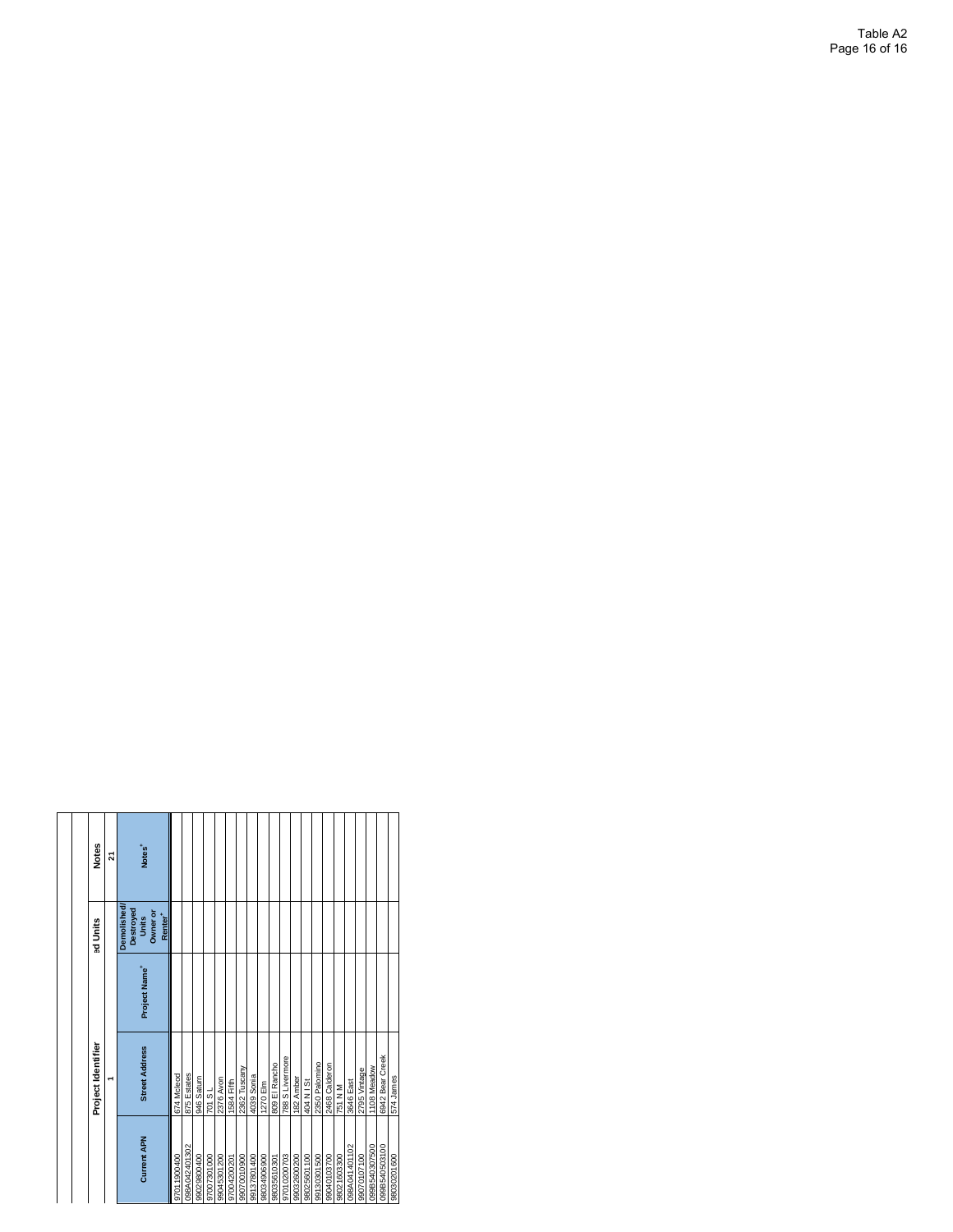|                    |                     |                                           |               |               |                 | Table B       |                                            |      |      |      |      |                                    |                                     |
|--------------------|---------------------|-------------------------------------------|---------------|---------------|-----------------|---------------|--------------------------------------------|------|------|------|------|------------------------------------|-------------------------------------|
|                    |                     |                                           |               |               |                 |               | Regional Housing Needs Allocation Progress |      |      |      |      |                                    |                                     |
|                    |                     |                                           |               |               |                 |               | Permitted Units Issued by Affordability    |      |      |      |      |                                    |                                     |
|                    |                     |                                           |               |               |                 |               |                                            |      |      |      |      |                                    |                                     |
|                    | Income Level        | <b>RHNA Allocation</b><br>by Income Level | 2015          | 2016          | 2017            | 2018          | <b>2019</b>                                | 2020 | 2021 | 2022 | 2023 | Date (all years)   by Income Level | Total Units to Total Remaining RHNA |
|                    | Deed Restricted     | 839                                       |               |               | $\overline{52}$ | 34            |                                            |      |      |      |      | 86                                 | 753                                 |
| Very Low           | Non-Deed Restricted |                                           |               |               |                 |               |                                            |      |      |      |      |                                    |                                     |
|                    | Deed Restricted     | 474                                       | Ν             |               | $^{24}$         | $\tilde{a}$   |                                            |      |      |      |      | 48                                 | 426                                 |
| Lοw                | Non-Deed Restricted |                                           |               | $\tilde{c}$   |                 |               |                                            |      |      |      |      |                                    |                                     |
|                    | Deed Restricted     | 496                                       |               |               |                 | ∞             |                                            |      |      |      |      | 450                                | \$                                  |
| Moderate           | Non-Deed Restricted |                                           | $\frac{4}{4}$ | 395           | $\frac{15}{2}$  | $\frac{8}{2}$ |                                            |      |      |      |      |                                    |                                     |
| Above Moderate     |                     | 920                                       | 420           | $\frac{6}{1}$ | 311             | 235           |                                            |      |      |      |      | 981                                |                                     |
| Total RHNA         |                     | 2729                                      |               |               |                 |               |                                            |      |      |      |      |                                    |                                     |
| <b>Total Units</b> |                     |                                           | 436           | 422           | 402             | 305           |                                            |      |      |      |      | 1565                               | 1225                                |

Note: units serving extremely low-income households are included in the very low-income permitted units totals Note: units serving extremely low-income households are included in the very low-income permitted units totals<br>Cells in grey contain auto-calculation formulas

Cells in grey contain auto-calculation formulas

Table B Page 1 of 1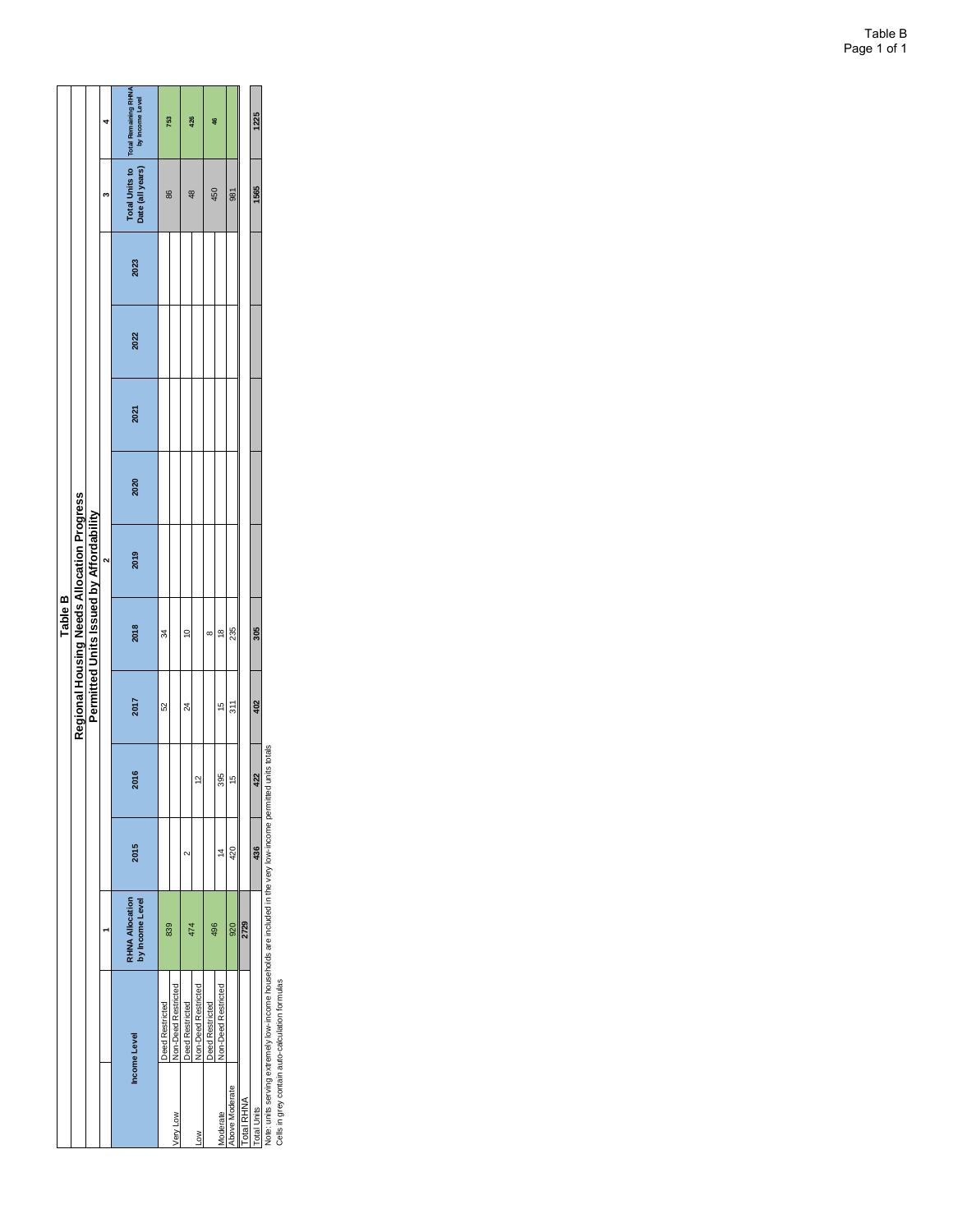|         |                                                                   |                                   |                      | Description of Existing<br>Uses                              |                                     |  |  |  |  |  |  |  |
|---------|-------------------------------------------------------------------|-----------------------------------|----------------------|--------------------------------------------------------------|-------------------------------------|--|--|--|--|--|--|--|
|         |                                                                   |                                   | ٩                    | <b>Vacant/Nonvacant</b>                                      |                                     |  |  |  |  |  |  |  |
|         |                                                                   |                                   | G.                   | Realistic<br>Capacity                                        |                                     |  |  |  |  |  |  |  |
|         |                                                                   | <b>Sites Description</b>          |                      |                                                              |                                     |  |  |  |  |  |  |  |
|         |                                                                   |                                   | œ                    | Minimum<br>Density Allowed Density Allowed                   |                                     |  |  |  |  |  |  |  |
|         |                                                                   |                                   |                      | Zoning                                                       |                                     |  |  |  |  |  |  |  |
|         |                                                                   |                                   | G                    | General Plan<br>Designation                                  |                                     |  |  |  |  |  |  |  |
|         |                                                                   |                                   | u.                   | Parcel Size<br>(Acres)                                       |                                     |  |  |  |  |  |  |  |
|         |                                                                   | Type of Shortfall                 |                      |                                                              |                                     |  |  |  |  |  |  |  |
| Table C |                                                                   |                                   |                      |                                                              |                                     |  |  |  |  |  |  |  |
|         | Sites Identified or Rezoned to Accommodate Shortfall Housing Need |                                   |                      | Moderate Income Above Moderate - Type of Shortfall<br>Income |                                     |  |  |  |  |  |  |  |
|         |                                                                   | Affordability by Household Income |                      |                                                              |                                     |  |  |  |  |  |  |  |
|         |                                                                   |                                   |                      |                                                              |                                     |  |  |  |  |  |  |  |
|         |                                                                   | Date of Rezone                    | $\ddot{\phantom{0}}$ | Date of Rezone Very-Low Income Low-Income                    |                                     |  |  |  |  |  |  |  |
|         |                                                                   |                                   |                      | Local<br>Jurisdiction<br>Tracking ID*                        |                                     |  |  |  |  |  |  |  |
|         |                                                                   |                                   |                      | Project Name*                                                |                                     |  |  |  |  |  |  |  |
|         |                                                                   | Project Identifier                |                      | <b>Street Address</b>                                        |                                     |  |  |  |  |  |  |  |
|         |                                                                   |                                   |                      | <b>APN</b>                                                   | Summary Row: Start Data Entry Below |  |  |  |  |  |  |  |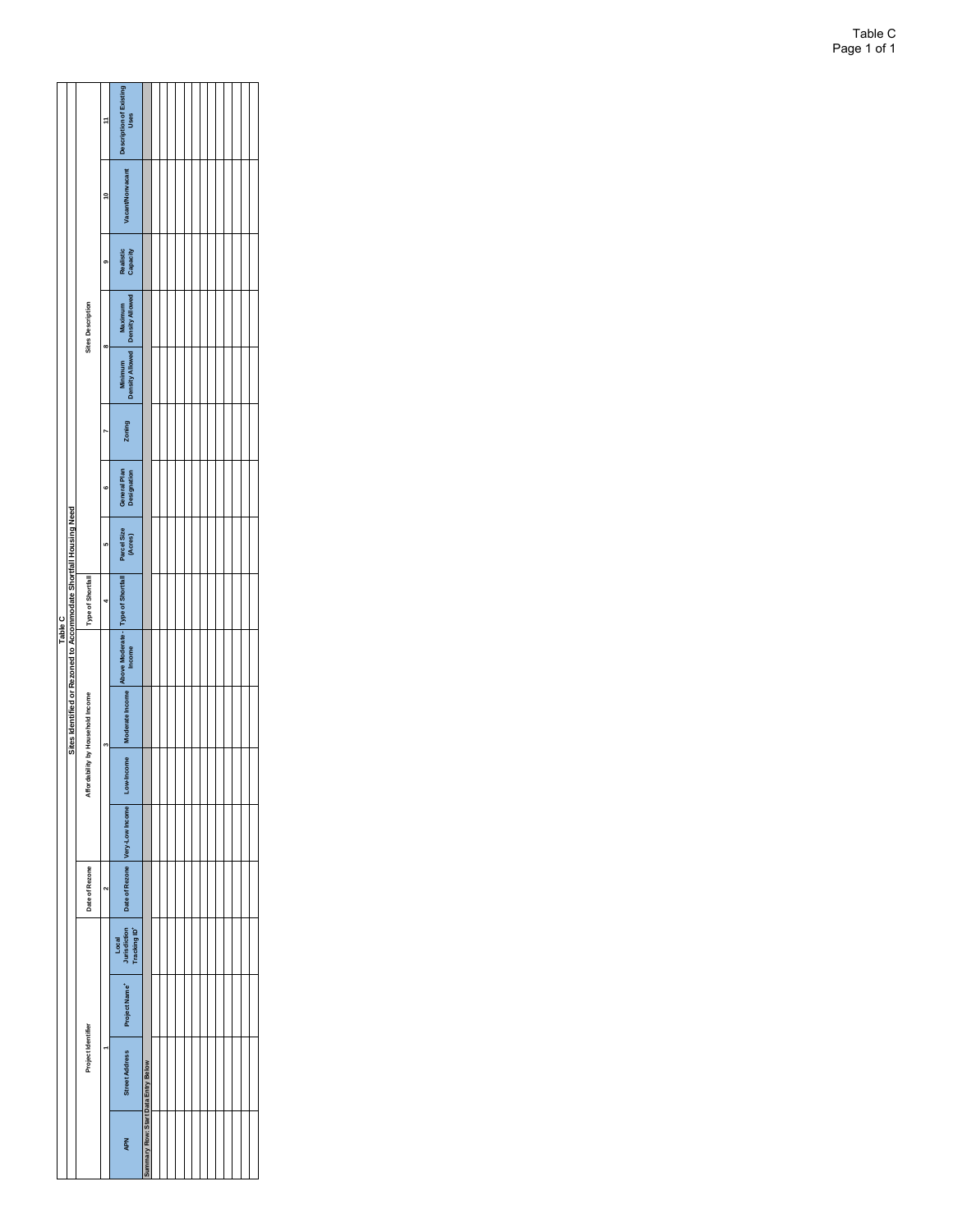|                                                                                                                                                                                                                                    |              | Table D                                 | Program Implementation Status pursuant to GC Section 65583                                                                                                                                                                                                                                                            |
|------------------------------------------------------------------------------------------------------------------------------------------------------------------------------------------------------------------------------------|--------------|-----------------------------------------|-----------------------------------------------------------------------------------------------------------------------------------------------------------------------------------------------------------------------------------------------------------------------------------------------------------------------|
|                                                                                                                                                                                                                                    |              | <b>Housing Programs Progress Report</b> | Describe progress of all programs including local efforts to remove governmental constraints to the maintenance, improvement, and development of housing as identified in the housing element.                                                                                                                        |
| $\mathbf{1}$                                                                                                                                                                                                                       | $\mathbf{2}$ | $\mathbf{3}$                            | 4                                                                                                                                                                                                                                                                                                                     |
| <b>Name of Program</b>                                                                                                                                                                                                             | Objective    | Timeframe in H.E                        | <b>Status of Program Implementation</b>                                                                                                                                                                                                                                                                               |
| GOAL 1: Diversity of<br>Housing Choice - Address<br>the diverse housing needs of<br>all economic segments of<br>the community by allowing<br>for a range of housing types,<br>price levels, and density.                           |              |                                         |                                                                                                                                                                                                                                                                                                                       |
| Policy 1.1: Develop and<br>maintain an inventory of<br>land with adequate densities<br>and development standards<br>to meet the Regional<br>Housing Needs Allocation<br>(RHNA) in all income<br>categories.                        |              |                                         |                                                                                                                                                                                                                                                                                                                       |
| Program 1.1.1: Land<br>Inventory                                                                                                                                                                                                   |              |                                         |                                                                                                                                                                                                                                                                                                                       |
| Develop a land inventory<br>that provides sufficient sites<br>to meet the Regional<br>Housing Needs Allocation<br>(RHNA) of 2,729 units (839<br>very-low, 474 low, 496<br>moderate-income, and 920<br>above moderate).             | n/a          | Completed for the 2015-<br>2022 Cycle   | Complete. In March 2015, the City adopted an updated Housing Element for the 2015-<br>2025 cycle that included a Land Inventory with sufficient sites to meet the RHNA. HCD<br>certified the Housing Element on April 20, 2015.                                                                                       |
| In the event that a site<br>included in the City's land<br>inventory is developed<br>commercially or with other<br>non-residential uses, identify<br>an additional site with the<br>same or more capacity as<br>the previous site. | n/a          | Ongoing                                 | Ongoing. No sites listed in the Land Inventory were redesignated to a non-residential<br>use in 2018.                                                                                                                                                                                                                 |
| Should a proposed density<br>reduction decrease the<br>number of units below the<br>City's RHNA for the Housing<br>Element period, identify<br>additional sites/units to<br>ensure the RHNA can still be<br>met.                   | n/a          | Ongoing                                 | Ongoing. The City did not process any projects in 2018 that would decrease the number<br>of units below the City's RHNA.                                                                                                                                                                                              |
| Maintain a file in the<br>Planning Division of vacant<br>residential acreage to assist<br>developers in identifying land n/a<br>suitable for single-family and<br>multi-family residential<br>development.                         |              | Ongoing                                 | Ongoing. Staff offers the Land Inventory to prospective home builders.                                                                                                                                                                                                                                                |
| Maintain maps indicating<br>current zoning as well as<br>public facilities and services<br>to these sites.                                                                                                                         | n/a          | Ongoing                                 | Ongoing. The zoning map is available on the City's website. The City's GIS system<br>provides updated general plan and zoning information, and map layers of the location of<br>public facilities and services available to residential sites. The City made some of the<br>GIS layers publically accessible in 2017. |
| Monitor on an annual basis<br>the development of<br>underutilized or vacant<br>residential sites identified to<br>meet the RHNA.                                                                                                   | n/a          | Annually                                | Completed as part of the Annual Progress Report.                                                                                                                                                                                                                                                                      |
| Following future<br>amendments to the General<br>Plan's Safety Element,<br>ensure consistency with the<br>Housing Element, including<br>the land inventory.                                                                        | n/a          | As needed                               | The Safety Element was updated in 2018 to include a new goal, objectives and policies<br>relating to and supporting the Tri-Valley Hazard Mitigation Plan. The goal, objectives and<br>policies address natural hazard mitigation and protecting people, property and the<br>environmental from natural hazards.      |
| Policy 1.2: Facilitate the<br>development of a range of<br>housing types through area<br>planning efforts and the<br>Development Code.                                                                                             |              |                                         |                                                                                                                                                                                                                                                                                                                       |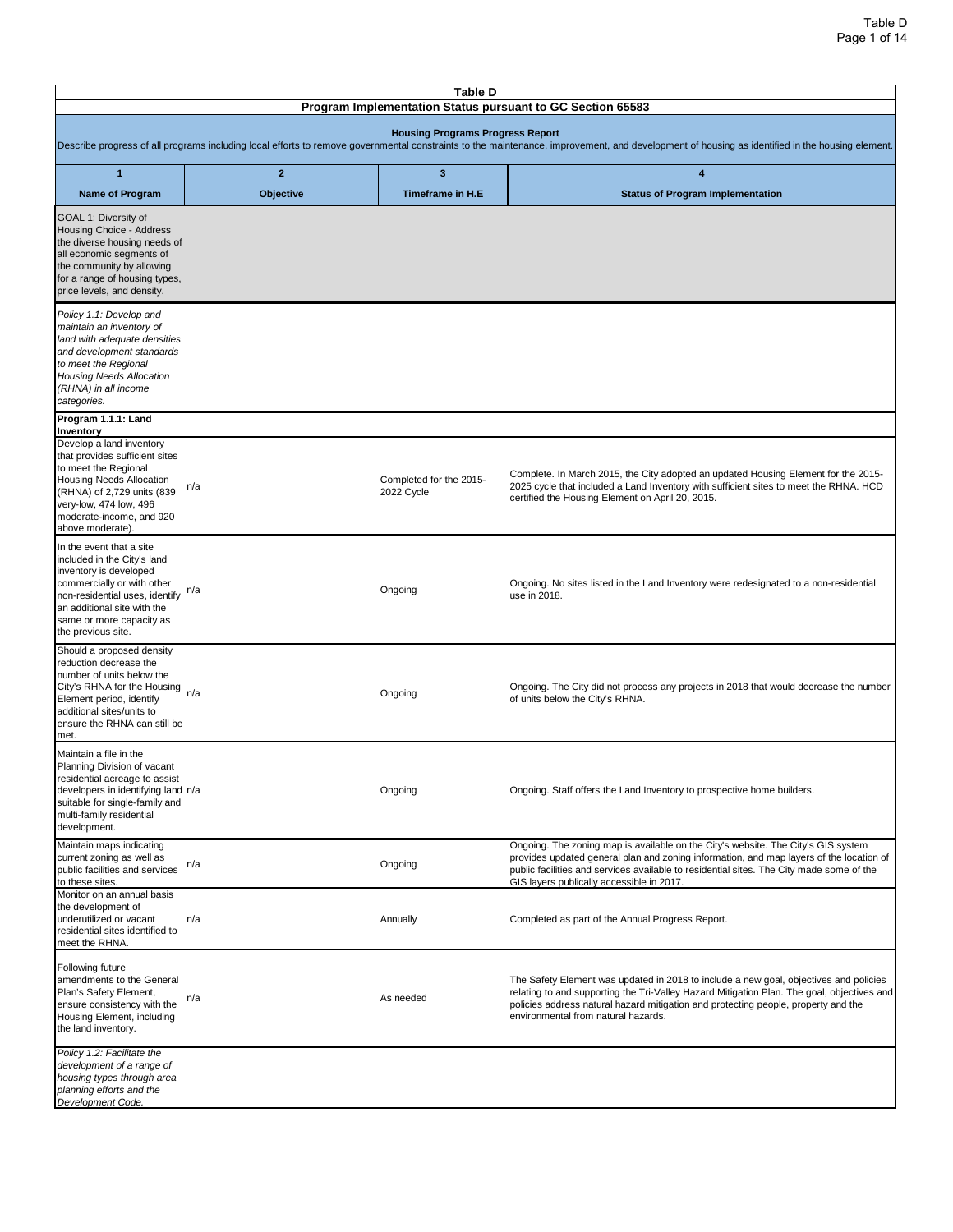| Program 1.2.1:<br>Implementation of the<br>General Plan, Downtown<br>Specific Plan, and<br><b>Development Code</b>                                                                                                                                                                                                                      |                                                              |                                                                                |                                                                                                                                                                                                                                                                                                                                                                                                                                                                                                                                                                                                                                                   |
|-----------------------------------------------------------------------------------------------------------------------------------------------------------------------------------------------------------------------------------------------------------------------------------------------------------------------------------------|--------------------------------------------------------------|--------------------------------------------------------------------------------|---------------------------------------------------------------------------------------------------------------------------------------------------------------------------------------------------------------------------------------------------------------------------------------------------------------------------------------------------------------------------------------------------------------------------------------------------------------------------------------------------------------------------------------------------------------------------------------------------------------------------------------------------|
| Continue to update and<br>amend the General Plan as<br>needed and appropriate to<br>provide a range of housing<br>types, densities, and<br>affordability levels.                                                                                                                                                                        | n/a                                                          | As projects are proposed;<br>reviewed annually                                 | Ongoing. In 2018 the City Council directed staff to initiate a General Plan amendment to<br>redesignate a portion of the Civic Center site to allow the development of an affordable<br>senior housing project. The new Urban High Residential designation allows a density<br>range of 38 to 55 dwellings per acre.                                                                                                                                                                                                                                                                                                                              |
| Continue to update and<br>amend the Downtown<br>Specific Plan as needed and<br>appropriate to facilitate<br>downtown revitalization, the<br>provision of affordable<br>housing, and mixed-use<br>development.                                                                                                                           | n/a                                                          | As projects are proposed;<br>reviewed annually                                 | Ongoing. In 2018 the City continued its downtown redevelopment efforts by drafting a<br>plan with a variety of amenities, including 130 units of affordable workforce housing. A<br>Downtown Specific Plan amendment to facilitate the redevelopment plan is scheduled<br>for spring 2019.                                                                                                                                                                                                                                                                                                                                                        |
| Analyze potential<br>Development Code updates<br>that would expand<br>opportunities for attached<br>housing (e.g., small<br>apartment complexes) and<br>smaller unit types (e.g.,<br>studios and cottages).                                                                                                                             | n/a                                                          | Ongoing                                                                        | An update to the Accessory Dwelling Unit Ordinance was approved in 2018. Staff is<br>currently working on additional Development Code updates including an update to the<br>Density Bonus section of the Code.                                                                                                                                                                                                                                                                                                                                                                                                                                    |
| Evaluate specific barriers to<br>residential development of<br>small properties                                                                                                                                                                                                                                                         | n/a                                                          | Ongoing                                                                        | Staff is working on a Development Code update that will involve new development<br>standards for small-lot single family residential development.                                                                                                                                                                                                                                                                                                                                                                                                                                                                                                 |
| Program 1.2.2: Isabel<br><b>BART Station Specific</b><br>Plan                                                                                                                                                                                                                                                                           |                                                              |                                                                                |                                                                                                                                                                                                                                                                                                                                                                                                                                                                                                                                                                                                                                                   |
| Develop a Specific Plan for<br>the area surrounding the<br>future Isabel BART Station,<br>and revise the General Plan<br>and Zoning designations<br>accordingly to allow for<br>residential transit-oriented<br>development.                                                                                                            | n/a                                                          | By 2017                                                                        | Ongoing. In 2018, City Council approved the Isabel Neighborhood Specific Plan (INSP)<br>which called for over 4,000 new dwelling units in a range of attached housing types and<br>would have helped add diversity to the City's housing stock. However, the INSP<br>approval was contingent upon the approval of the BART extension of Livermore, which<br>was not approved by the BART Board of Directors. Staff is now coordinating with a new<br>Regional Rail Authority to establish the Valley Link connection to BART and will revisit<br>the INSP within this new context. Council will provide direction on the revised INSP in<br>2019. |
| Program 1.2.3: Mobile and<br><b>Manufactured Homes</b>                                                                                                                                                                                                                                                                                  |                                                              |                                                                                |                                                                                                                                                                                                                                                                                                                                                                                                                                                                                                                                                                                                                                                   |
| Continue to allow mobile and<br>manufactured homes that<br>meet State and City codes,<br>as well as the City's design<br>review requirements, in all<br>residential districts.                                                                                                                                                          | 40 new mobile or manufactured homes<br>over the next 8 years | Ongoing                                                                        | Ongoing. Based on data from the California Department of Finance, no new mobile<br>homes were built in 2018.                                                                                                                                                                                                                                                                                                                                                                                                                                                                                                                                      |
| Program 1.2.4: Secondary<br><b>Dwelling Units</b>                                                                                                                                                                                                                                                                                       |                                                              |                                                                                |                                                                                                                                                                                                                                                                                                                                                                                                                                                                                                                                                                                                                                                   |
| Continue to encourage the<br>development of secondary<br>dwelling units by exempting<br>them from certain<br>development impact fees.                                                                                                                                                                                                   | n/a                                                          | Ongoing                                                                        | Ongoing. The City waives the Traffic Impact Fee (TIF), Downtown Revitalization Fee,<br>and Parks Facility Fee for ADUs. The City issued permits for 18 ADUs in 2018, 12<br>ADUs each in 2016 and 2017, 9 in 2015, and 6 in 2014.                                                                                                                                                                                                                                                                                                                                                                                                                  |
| Program 1.2.5: Reduce<br><b>Governmental Constraints</b>                                                                                                                                                                                                                                                                                |                                                              |                                                                                |                                                                                                                                                                                                                                                                                                                                                                                                                                                                                                                                                                                                                                                   |
| The City of Livermore<br>facilitates and encourages<br>the development of a variety<br>of housing in the community.<br>The City will monitor its<br>development fees to ensure<br>they are reasonable and do<br>not unduly constrain<br>development, while<br>protecting the quality, health,<br>and public safety of the<br>community. | n/a                                                          | Ongoing; as changes are<br>made to development fees<br>Make changes as needed. | Ongoing. As part of the Housing Element update completed in 2015, the City determined<br>that its development impact fees are comparable to nearby jurisdictions with similar<br>markets and are not constraining housing production. The City continues to use various<br>practices to offset potential negative effects of development impact fees on housing<br>development and cost. The City updated its development fees in 2018 to reflect cost of<br>living changes, in accordance with local ordinance.                                                                                                                                  |
| Policy 1.3: Encourage the<br>development of housing for<br>individuals with disabilities.                                                                                                                                                                                                                                               |                                                              |                                                                                |                                                                                                                                                                                                                                                                                                                                                                                                                                                                                                                                                                                                                                                   |
| Program 1.3.1: Licensed<br><b>Community Residential</b><br><b>Care Facilities</b>                                                                                                                                                                                                                                                       |                                                              |                                                                                |                                                                                                                                                                                                                                                                                                                                                                                                                                                                                                                                                                                                                                                   |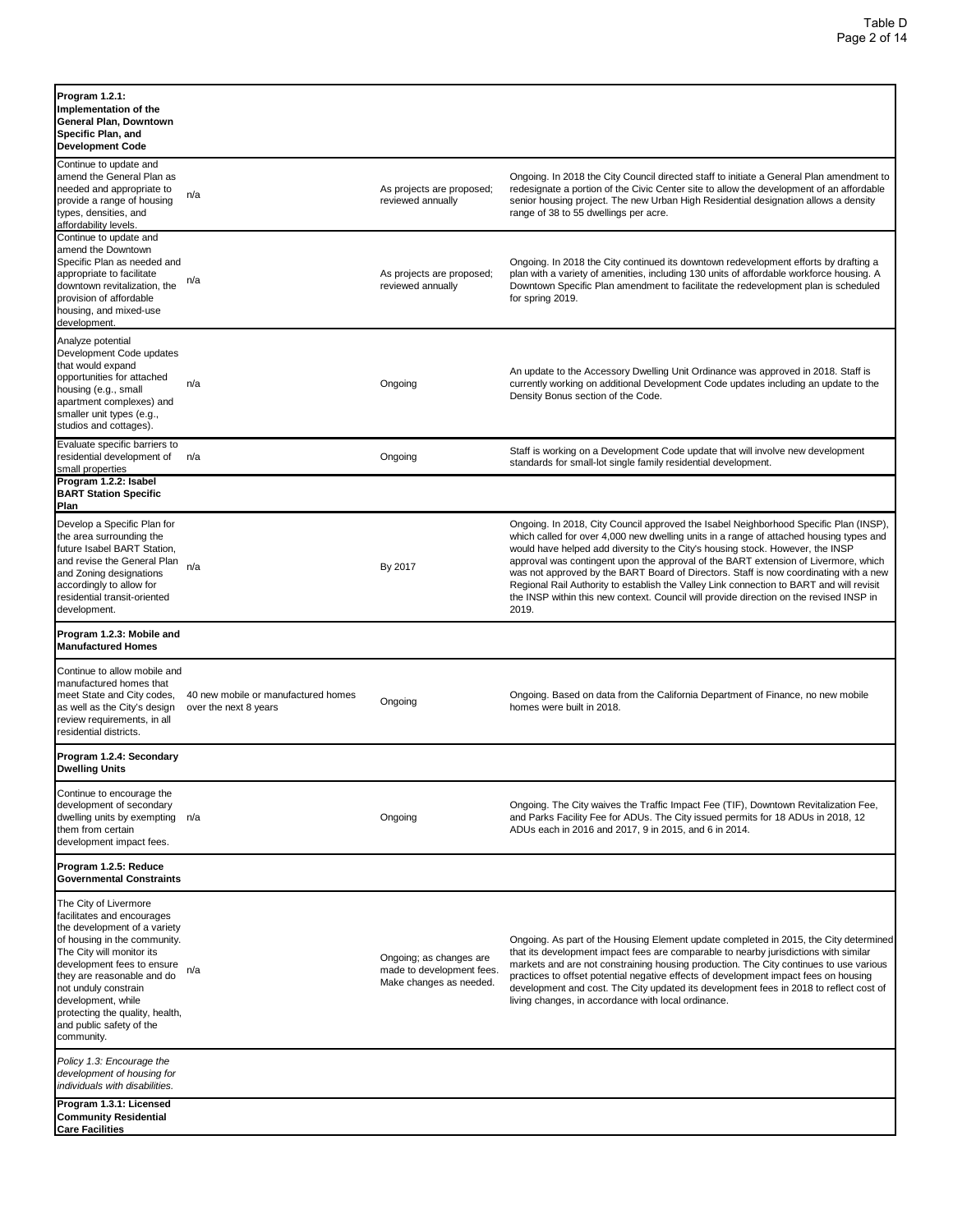| Consistent with State law,<br>continue to allow licensed<br>community residential care<br>facilities serving 6 or fewer<br>persons in all residential<br>districts as a means of<br>providing housing for these<br>special needs groups.                                  | n/a | Ongoing                                                                                                   | Ongoing. The Livermore Development Code continues to allow licensed community<br>residential care facilities in the residential zoning districts.                                                                                                                                                                                                                                                                                                                                                                                                                                                                                                                                                                                                                                                                                                                                                                                |
|---------------------------------------------------------------------------------------------------------------------------------------------------------------------------------------------------------------------------------------------------------------------------|-----|-----------------------------------------------------------------------------------------------------------|----------------------------------------------------------------------------------------------------------------------------------------------------------------------------------------------------------------------------------------------------------------------------------------------------------------------------------------------------------------------------------------------------------------------------------------------------------------------------------------------------------------------------------------------------------------------------------------------------------------------------------------------------------------------------------------------------------------------------------------------------------------------------------------------------------------------------------------------------------------------------------------------------------------------------------|
| Program 1.3.2: Universal<br>Design                                                                                                                                                                                                                                        |     |                                                                                                           |                                                                                                                                                                                                                                                                                                                                                                                                                                                                                                                                                                                                                                                                                                                                                                                                                                                                                                                                  |
| Continue to include universal<br>design features as project<br>specific criteria to achieve a<br>higher project-specific rating n/a<br>during competitive years of<br>the Housing Implementation<br>Program (HIP).                                                        |     | 2014-2016 and 2017-2019<br><b>HIP Cycles</b>                                                              | Ongoing. The City updated the HIP for the 2017-2019 three-year cycle. Allocations are<br>awarded on a first come first serve basis (no competition). The City will continue to<br>include universal design as an emphasized category in future competitive HIP programs.                                                                                                                                                                                                                                                                                                                                                                                                                                                                                                                                                                                                                                                         |
| Update the City's residential<br>design guidelines and<br>standards to encourage<br>'visitability" and universal<br>design features in new<br>homes.                                                                                                                      | n/a | By 2020                                                                                                   | Incomplete. The City intends to update the residential design guidelines and standards<br>as part of the next comprehensive General Plan update, tentatively scheduled to begin in<br>2020.                                                                                                                                                                                                                                                                                                                                                                                                                                                                                                                                                                                                                                                                                                                                      |
| <b>Expand consumer</b><br>awareness by providing<br>information on universal<br>design features at the City's<br>Permit Center and develop<br>resource information for the<br>City's Permit Center<br>website.                                                            | n/a | By 2018                                                                                                   | Ongoing. The City has not yet developed Livermore-specific resources on universal<br>design features, but provides information and guidance upon request at the Permit<br>Center.                                                                                                                                                                                                                                                                                                                                                                                                                                                                                                                                                                                                                                                                                                                                                |
| Program 1.3.3:<br>Development of Housing<br>for Persons with<br><b>Disabilities</b>                                                                                                                                                                                       |     |                                                                                                           |                                                                                                                                                                                                                                                                                                                                                                                                                                                                                                                                                                                                                                                                                                                                                                                                                                                                                                                                  |
| Continue to provide<br>monetary subsidies to<br>market-rate developers and<br>non-profits to encourage the<br>development of new housing<br>for persons with disabilities,<br>including developmental<br>disabilities, and for the<br>improvement of existing<br>housing. | n/a | As projects are proposed or<br>through annual Housing &<br>Human Services Grant<br>allocation process     | In 2017, the City approved a proposal from Sunflower Hill and MidPen Housing to<br>develop 44-units of affordable, services-enriched housing for persons with<br>developmental disabilities and their request for acquisition loan funding through the<br>City's Affordable Housing Trust Fund. In 2018, staff worked with MidPen Housing, the<br>lead developer, to position the project for Tax Credit financing. The City also worked with<br>Housing Consortium of the East Bay, a non-profit developer of disabled/special needs<br>housing, to refinance a private mortgage for shared, permanent housing for 2<br>developmentally disabled adults.                                                                                                                                                                                                                                                                        |
| Seek state and federal<br>funding to increase<br>resources available for this<br>program.                                                                                                                                                                                 |     |                                                                                                           | Ongoing. Staff looks out for funding opportunities on a daily basis. For example, our<br>subscription to the California Office of Planning Research (OPR) list serves made us<br>aware of the Strategic Growth Council's Affordable Housing and Sustainable<br>Communities Program. Other sources that staff monitors on at least a monthly basis<br>include: Alameda County Housing and Community Development Department, State<br>Housing and Community Development Department (HCD) Office of Financial<br>Assistance, and federal sources through outreach to Congressional district staff. In<br>2018, Staff requested MidPen Housing to secure HUD Section 811 funding for the<br>Chestnut Square Family apartments project. The project received an award of funds<br>which will provide 8 affordable units for persons with disablities in the new project.                                                              |
| Consider regulatory<br>incentives for projects<br>targeted for persons with<br>disabilities, including<br>persons with developmental<br>disabilities.                                                                                                                     | n/a | Annually, or as projects are<br>proposed                                                                  | Ongoing. The Development Code update process may include an analysis of potential<br>regulatory incentives. The City provides some specific fee reductions for developers of<br>affordable housing, including those targeting persons with disabilities.                                                                                                                                                                                                                                                                                                                                                                                                                                                                                                                                                                                                                                                                         |
| Support "aging in place"<br>through community design,<br>partnering with organizations<br>that provide support<br>services, and encouraging<br>accessibility improvements<br>to rental housing.                                                                           | n/a | Annual renewal of Housing &<br>Human Services Grant<br>funding agreements and as<br>projects are proposed | Ongoing. The City has provided grant funds to a several nonprofit agencies that provide<br>senior support and disabled services to individuals: Senior Support Program of the Tri-<br>Valley and Community Resources for Independent Living (CRIL) encourage seniors' and<br>disabled persons to age in place and to facilitate independent living skills. In 2016, the<br>City contracted with Habitat for Humanity East Bay/Silicon Valley to administer the City's<br>owner-occupied housing rehabilitation program, which assists seniors with home<br>accessibility improvements. In 2018, the City made significant progress in the<br>development of two apartment communities serving low income seniors, which will<br>provide up to 212 new affordable units (located at Chestnut Senior and Pacific Avenue<br>sites) with services and amenities for seniors to allow them to live independently and<br>age in place. |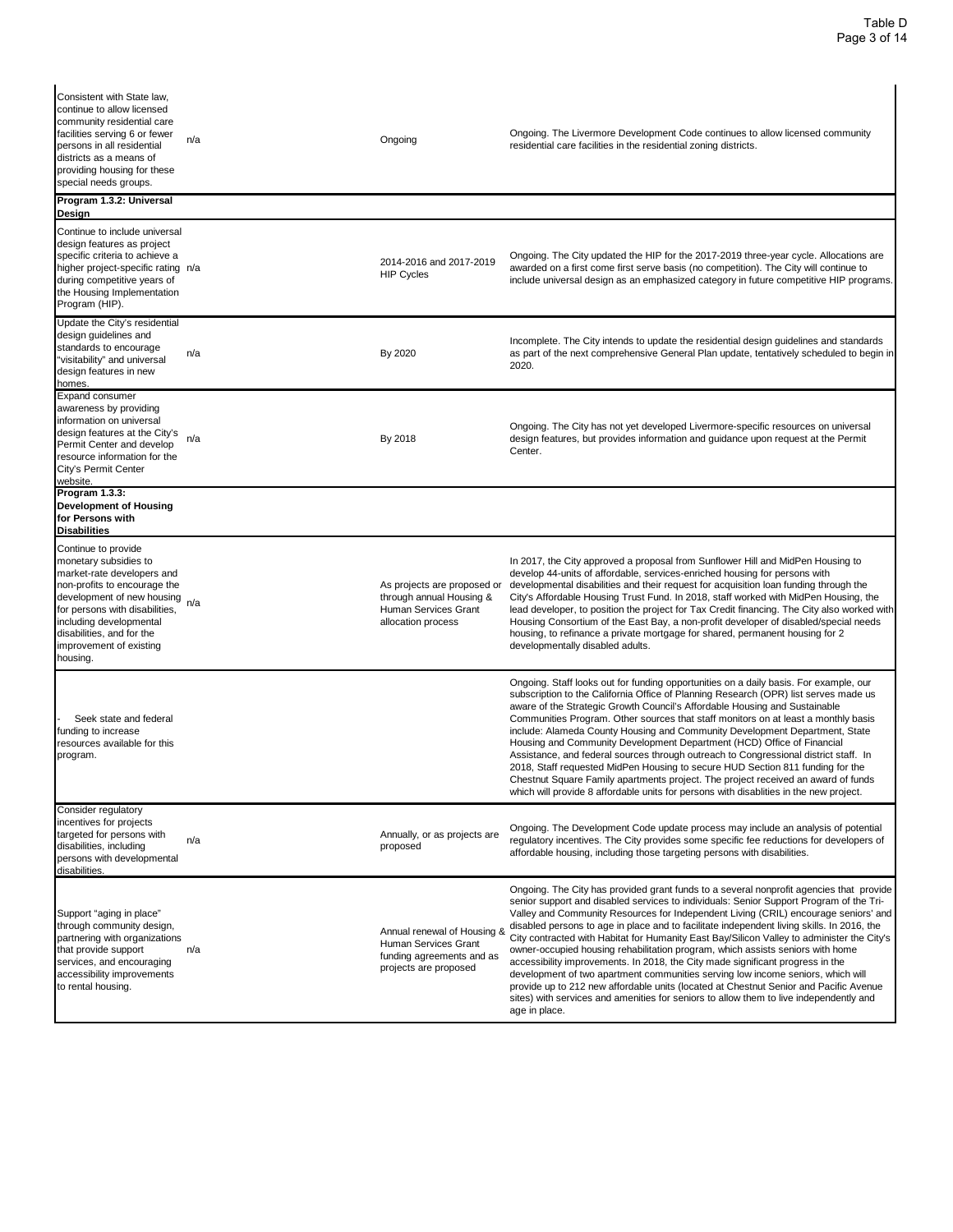| Goal 2: Well Managed<br>Growth - Manage residential<br>growth to promote (1) the<br>production of housing to<br>meet local and regional<br>housing needs; (2) a growth<br>rate balanced with the<br>provision of infrastructure<br>capacity and public services;<br>(3) a balanced relationship<br>between residential and non-<br>residential development; (4)<br>the highest quality design for<br>all residential units and<br>neighborhoods; and (5) open<br>space preservation. |     |             |                                                                                                                                                                                                                                                                                                                                                                   |
|--------------------------------------------------------------------------------------------------------------------------------------------------------------------------------------------------------------------------------------------------------------------------------------------------------------------------------------------------------------------------------------------------------------------------------------------------------------------------------------|-----|-------------|-------------------------------------------------------------------------------------------------------------------------------------------------------------------------------------------------------------------------------------------------------------------------------------------------------------------------------------------------------------------|
| Policy 2.1: Encourage the<br>provision of lower income<br>housing, infill development,<br>and mixed-use projects in<br>locations served by existing<br>infrastructure, particularly<br>transit services.                                                                                                                                                                                                                                                                             |     |             |                                                                                                                                                                                                                                                                                                                                                                   |
| Program 2.1.1: Housing<br><b>Implementation Program</b><br>(HIP)                                                                                                                                                                                                                                                                                                                                                                                                                     |     |             |                                                                                                                                                                                                                                                                                                                                                                   |
| Ensure that future HIP<br>programs address the need<br>to provide very low- and low-<br>income housing units<br>(according to the City's<br>RHNA) by establishing<br>sufficient allocations for<br>development of sites<br>identified in the land<br>inventory.                                                                                                                                                                                                                      | n/a | Ongoing     | The HIP includes sufficient allocations for development sites identified in the Land<br>Inventory, including 1,566 in the Downtown area.                                                                                                                                                                                                                          |
| Re-evaluate and continue<br>HIP exemptions as needed<br>to facilitate housing<br>construction,<br>redevelopment, and large<br>scale catalyst projects in the<br>Downtown area.                                                                                                                                                                                                                                                                                                       | n/a | Ongoing     | The 2017-19 HIP does not put further limitations on growth in the Downtown area.                                                                                                                                                                                                                                                                                  |
| Continue to allow<br>exemptions from the HIP in<br>conjunction with the TDC<br>Program to encourage infill<br>development.                                                                                                                                                                                                                                                                                                                                                           | n/a | Ongoing     | The 2017-19 HIP continues to allow exemptions in conjunction with the TDC program.                                                                                                                                                                                                                                                                                |
| Continue to use emphasized<br>categories during<br>competitive years as a<br>mechanism to encourage<br>infill development, mixed-<br>use (commercial/residential)<br>projects, and lot<br>consolidation for larger<br>projects.                                                                                                                                                                                                                                                      | n/a | Ongoing     | Ongoing. The City updated the HIP for the 2017-2019 three-year cycle. Allocations are<br>awarded on a first come first serve basis (no competition). The City will consider using<br>emphasized categories in future HIP programs that involve a competition, in order to<br>incentivize infill development.                                                      |
| Provide information on the<br>HIP on the Community and<br>Economic Development<br>website and conduct<br>outreach to local developers.<br>Conduct 2-3 developer<br>workshops during the 2015-                                                                                                                                                                                                                                                                                        | n/a | Ongoing     | Ongoing. Information on the HIP program and application process are posted on the city<br>website. City planning staff is also available to meet and answer questions one-on-one<br>with potential applicants. The City also conducts notification and outreach to local<br>developers. The City attended the Chamber of Commerce Real Estate Roundup in<br>2018. |
| 2022 period.<br>Conduct outreach at the<br>yearly Real Estate Roundup.                                                                                                                                                                                                                                                                                                                                                                                                               |     |             |                                                                                                                                                                                                                                                                                                                                                                   |
| Program 2.1.2: Monitor<br><b>Infrastructure Needs</b>                                                                                                                                                                                                                                                                                                                                                                                                                                |     |             |                                                                                                                                                                                                                                                                                                                                                                   |
| Continue to analyze<br>infrastructure needs and<br>capacity to guide HIP<br>allocations in a manner that<br>balances residential growth<br>with the provision of<br>adequate infrastructure and<br>services.                                                                                                                                                                                                                                                                         | n/a | HIP process | The City prepares a "Community Services and Infrastructure Report" (CSIR) every three<br>Every three years, as part of years as the basis for establishing HIP allocations, in order to ensure the growth rate<br>does not exceed the City's capability to provide services and infrastructure. The most<br>recent CSIR was prepared for the 2017-2019 HIP Cycle. |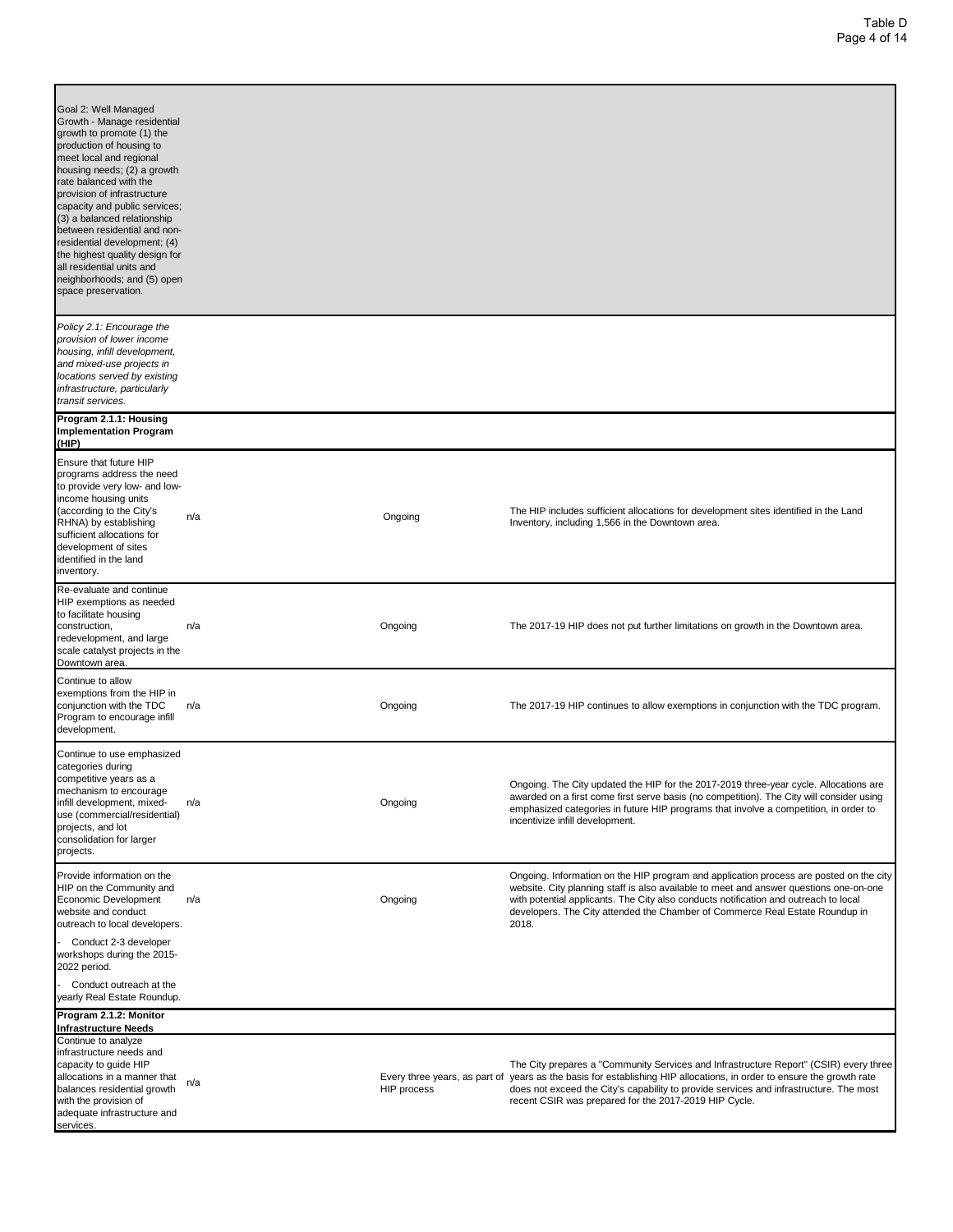| Review infrastructure needs<br>to support intensified<br>development on infill sites<br>within City limits and in the<br>Downtown area; program<br>improvements and upgrades<br>into the City's Capital<br>Improvement Program<br>(CIP).      | n/a | Annually, as part of CIP<br>updates                                                              | The City annually reviews and amends its CIP as needed to accommodate upgrades to<br>support intensified development. The 2017-2019 CIP includes funding for Downtown<br>Revitalization Projects such as infill site acquisition, infrastructure for the mixed use<br>Livermore Village catalyst site, relocation of the Railroad Depot, and demolition of<br>vacant buildings for the purpose of future affordable housing construction.                                                                                                                                                                                                                                                                                                                                                                                                                                        |
|-----------------------------------------------------------------------------------------------------------------------------------------------------------------------------------------------------------------------------------------------|-----|--------------------------------------------------------------------------------------------------|----------------------------------------------------------------------------------------------------------------------------------------------------------------------------------------------------------------------------------------------------------------------------------------------------------------------------------------------------------------------------------------------------------------------------------------------------------------------------------------------------------------------------------------------------------------------------------------------------------------------------------------------------------------------------------------------------------------------------------------------------------------------------------------------------------------------------------------------------------------------------------|
| Work with the City's water<br>and sewer provider in order<br>to ensure the availability and<br>adequate capacity of water<br>and wastewater systems to<br>accommodate the housing<br>needs during the planning<br>period.                     | n/a | Ongoing; as projects are<br>proposed                                                             | The City evaluates the capacity for water and wastewater systems to accommodate<br>housing needs as part of the Community Services and Infrastructure Report prepared<br>for the three-year HIP cycles. The City's 2017-2019 CIP includes<br>improvements/upgrades to the sewer system. The City is currently updating its Water<br>Master Plan to evaluate long-term water supply and infrastructure needs. The City<br>continues to work with Cal Water Company during the review of projects within their<br>service area.                                                                                                                                                                                                                                                                                                                                                    |
| Prioritize proposed<br>developments that include<br>housing affordable to lower-<br>income households.                                                                                                                                        | n/a | As needed                                                                                        | Ongoing. For example, in January 2017, the City approved the Chestnut Square project,<br>which includes 114 units affordable to lower income seniors and families. There is<br>sufficient capacity of public infrastructure and services to accommodate demands<br>resulting from the project.                                                                                                                                                                                                                                                                                                                                                                                                                                                                                                                                                                                   |
| Provide a copy of the<br>Housing Element and any<br>future amendments to the<br>utility providers immediately<br>after adoption.                                                                                                              | n/a | After adoption of the<br>Housing Element and as<br>needed                                        | Complete for the 2015-2022 Housing Element update.                                                                                                                                                                                                                                                                                                                                                                                                                                                                                                                                                                                                                                                                                                                                                                                                                               |
| Program 2.1.3: Support<br>Mixed-Use and Transit-<br><b>Oriented Development</b>                                                                                                                                                               |     |                                                                                                  |                                                                                                                                                                                                                                                                                                                                                                                                                                                                                                                                                                                                                                                                                                                                                                                                                                                                                  |
| Promote lot consolidation to<br>increase opportunities for<br>mixed-use development.                                                                                                                                                          | n/a | Ongoing                                                                                          | Ongoing. Following the dissolution of redevelopment agencies, the City continues to<br>explore funding sources to assist with lot consolidation and increase opportunities for<br>mixed use development in Priority Development Areas (PDA).                                                                                                                                                                                                                                                                                                                                                                                                                                                                                                                                                                                                                                     |
| Continue to require minimum<br>residential densities in areas<br>designated for transit-<br>oriented, mixed-use<br>development to ensure<br>higher density in these<br>areas.                                                                 | n/a | Underway                                                                                         | Ongoing. There are minimum residential densities in the Downtown area to support<br>higher density housing in this mixed use, transit-oriented neighborhood. The City also<br>prepared a Specific Plan for the Isabel Neighborhood, a Priority Development Area<br>(PDA) to guide development around the proposed BART station. The BART extension<br>was not approved and the City will now revise the Isabel Neighborhood Specific Plan for<br>the proposed Valley Link rail line. The Plan will still call for a mix of higher density<br>housing types to take advantage of regional transit access and support Housing<br>Element goals. In addition, the City's Development Code includes form-based zoning for<br>two mixed-use sites that requires a minimum percentage of residential development.                                                                      |
| Continue to use existing<br>density incentives and<br>develop additional incentives<br>to promote mixed-use and<br>more intense residential<br>development near transit.                                                                      | n/a | Ongoing                                                                                          | Ongoing. For example, the City allows a 25% density bonus for sites in close proximity<br>to the Transit Center, under the Downtown Specific Plan. In addition, the Chestnut<br>Square project, which is currently under construction, used the City's Density Bonus<br>provision to provide affordable rental units (see Program 3.2.1 for more detail).                                                                                                                                                                                                                                                                                                                                                                                                                                                                                                                        |
| Identify additional areas<br>served by transit where<br>density incentives should be<br>encouraged.                                                                                                                                           |     |                                                                                                  | Ongoing. The City continues to explore opportunities for promoting high density<br>residential development. The City is revising the Isabel Neighborhood Specific Plan,<br>which established a goal for 25 percent of the approximately 4,095 new housing units to<br>be offered at affordable prices/rents, with a project-level minimum of 20 percent.<br>Projects within the Isabel area may also use the City's Density Bonus. The revised Plan<br>will likely still provide flexible development standards and parking requirements, allow for<br>master planning across adjacent blocks, and facilitate environmental streamlining, as<br>incentives to encourage mixed-use, transit-oriented development. The City will also<br>consider density incentives for the Eastside PDA, which includes the Vasco ACE station<br>and a potential Greenville Valley Link station. |
| Goal 3: Production of<br>Affordable Housing -<br>Encourage the provision and<br>long-term availability of<br>housing affordable to all<br>economic segments of the<br>community, and dispersed<br>and integrated throughout<br>the community. |     |                                                                                                  |                                                                                                                                                                                                                                                                                                                                                                                                                                                                                                                                                                                                                                                                                                                                                                                                                                                                                  |
| Policy 3.1: Facilitate the<br>production of affordable<br>housing through the<br>regulation of and incentives<br>to new development.                                                                                                          |     |                                                                                                  |                                                                                                                                                                                                                                                                                                                                                                                                                                                                                                                                                                                                                                                                                                                                                                                                                                                                                  |
| Program 3.1.1:<br>Inclusionary Housing<br><b>Ordinance</b>                                                                                                                                                                                    |     |                                                                                                  |                                                                                                                                                                                                                                                                                                                                                                                                                                                                                                                                                                                                                                                                                                                                                                                                                                                                                  |
| Continue to implement the<br>inclusionary housing<br>ordinance.                                                                                                                                                                               | n/a | Ongoing; review every 5<br>years for adjustment to<br>market conditions or as<br>needed/required | Ongoing. Approved projects have been providing below market rate units on-site and/or<br>paying in-lieu fees to comply with the policy. It continues to be a major tool in promoting<br>affordable housing production in the city. In 2018, a total of 18 inclusionary units were<br>built and sold to low and moderate income households as part of the Auburn Grove,<br>Central Crossings, Sanoma School site, and Vines projects.                                                                                                                                                                                                                                                                                                                                                                                                                                             |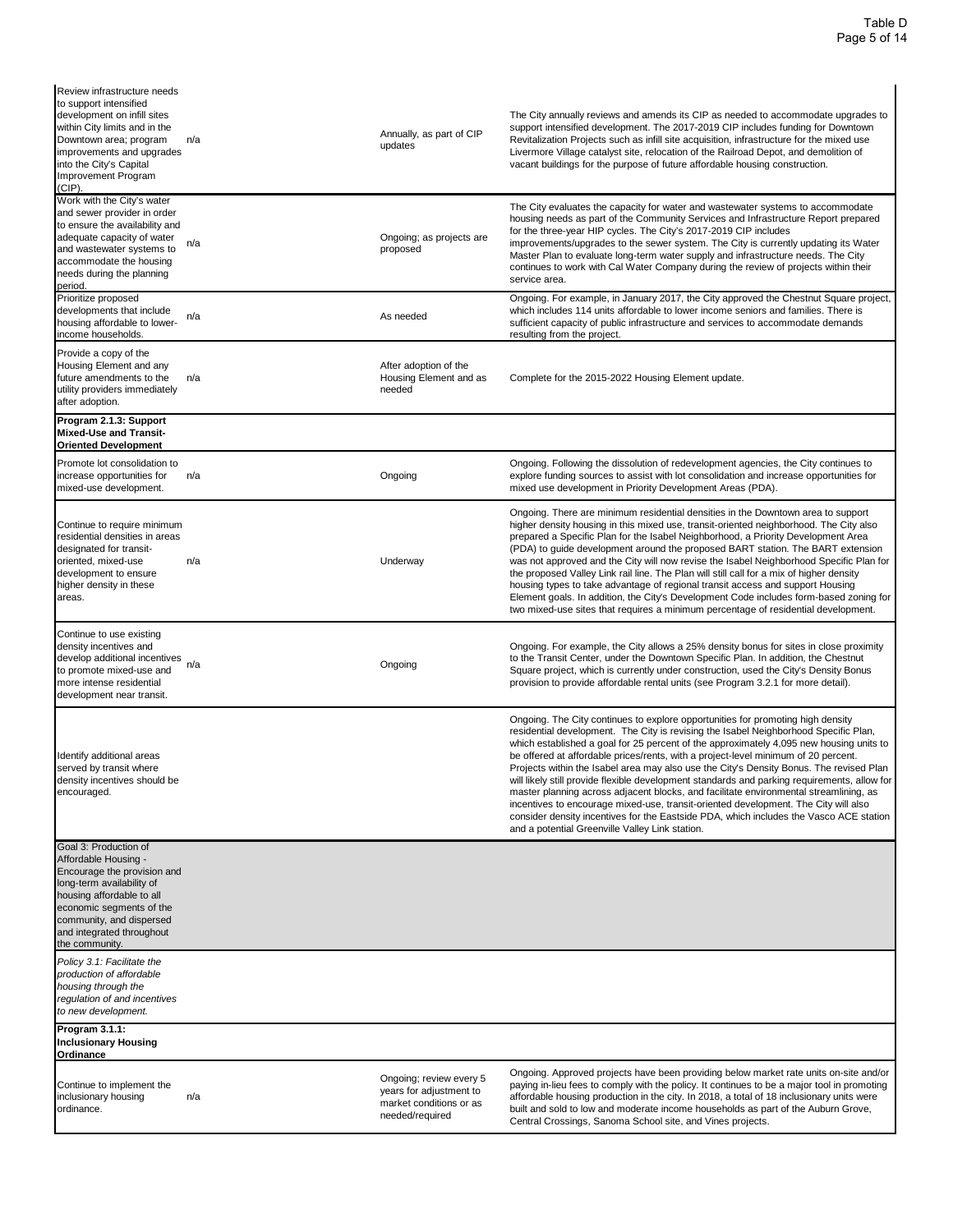| Continue to require<br>developers to identify the<br>location of inclusionary units.                                                                                                                                                                                                                                                                                                      | n/a                                                                                | Ongoing                                                                                         | Ongoing, as part of the entitlement process for development projects.                                                                                                                                                                                                                                                                                                                                                                                                                                                                                                                                                                                                                                                                                                                                                                                                                                                                                                                                                                                                                                                                                                                                                                                                                                                                                                                                                                                                                                                                                    |
|-------------------------------------------------------------------------------------------------------------------------------------------------------------------------------------------------------------------------------------------------------------------------------------------------------------------------------------------------------------------------------------------|------------------------------------------------------------------------------------|-------------------------------------------------------------------------------------------------|----------------------------------------------------------------------------------------------------------------------------------------------------------------------------------------------------------------------------------------------------------------------------------------------------------------------------------------------------------------------------------------------------------------------------------------------------------------------------------------------------------------------------------------------------------------------------------------------------------------------------------------------------------------------------------------------------------------------------------------------------------------------------------------------------------------------------------------------------------------------------------------------------------------------------------------------------------------------------------------------------------------------------------------------------------------------------------------------------------------------------------------------------------------------------------------------------------------------------------------------------------------------------------------------------------------------------------------------------------------------------------------------------------------------------------------------------------------------------------------------------------------------------------------------------------|
| Update feasibility analysis of<br>inclusionary housing<br>ordinance to reflect current<br>market conditions. As part of<br>feasibility study, the City will<br>evaluate the must-build<br>component of the<br>inclusionary Housing<br>Ordinance to allow<br>developers to choose one of<br>the alternative means of<br>compliance without<br>discretionary review by the<br>City Council. | n/a                                                                                | By 2019; review every 5<br>years for adjustment to<br>market conditions or as<br>needed/require | Complete. The 2013 Residential Nexus Analysis and 2013 Financial Feasibility Analysis<br>demonstrated the direct impact of homebuilding on the need for additional affordable<br>housing and the inclusionary housing must-build requirement for ownership housing was<br>reinstated in 2015. Concurrently, the In-Lieu fee was adjusted to a square foot<br>assessment basis per the Market Feasibility Study. The updated fee became effective<br>January 1, 2015. In 2018, staff worked with a consultant to review the feasibility of<br>reinstating the must-build requirement for rental developments.                                                                                                                                                                                                                                                                                                                                                                                                                                                                                                                                                                                                                                                                                                                                                                                                                                                                                                                                             |
| Program 3.1.2: Density<br><b>Bonuses and Incentives</b>                                                                                                                                                                                                                                                                                                                                   |                                                                                    |                                                                                                 |                                                                                                                                                                                                                                                                                                                                                                                                                                                                                                                                                                                                                                                                                                                                                                                                                                                                                                                                                                                                                                                                                                                                                                                                                                                                                                                                                                                                                                                                                                                                                          |
| Continue to ensure new<br>residential projects are<br>consistent with current State<br>Density Bonus regulations.                                                                                                                                                                                                                                                                         | n/a                                                                                | Ongoing.                                                                                        | Ongoing. The City updated Chapter 6.02.030 of the Livermore Development Code to be<br>consistent with State Density Bonus regulations as part of the 2010 update. Staff will<br>complete another review of State density bonus law, and update the Livermore<br>Development Code, as needed, in 2019. The City reviews requests for Density Bonuses<br>during the development review process.                                                                                                                                                                                                                                                                                                                                                                                                                                                                                                                                                                                                                                                                                                                                                                                                                                                                                                                                                                                                                                                                                                                                                            |
| Continue to encourage the<br>use of both the State Density<br>Bonus Program and the<br>City's density incentives for<br>senior and very-low income<br>housing.                                                                                                                                                                                                                            | n/a                                                                                | Ongoing                                                                                         | Ongoing. The City recently approved the Chestnut Square project, which used a Density<br>Bonus to provide affordable rental units (see Program 3.2.1 for more detail).                                                                                                                                                                                                                                                                                                                                                                                                                                                                                                                                                                                                                                                                                                                                                                                                                                                                                                                                                                                                                                                                                                                                                                                                                                                                                                                                                                                   |
| Policy 3.2: Actively pursue<br>and utilize a variety of<br>funding resources and<br>public/private partnerships<br>in the development or<br>purchase of housing<br>affordable to lower and<br>moderate-income<br>households.                                                                                                                                                              |                                                                                    |                                                                                                 |                                                                                                                                                                                                                                                                                                                                                                                                                                                                                                                                                                                                                                                                                                                                                                                                                                                                                                                                                                                                                                                                                                                                                                                                                                                                                                                                                                                                                                                                                                                                                          |
|                                                                                                                                                                                                                                                                                                                                                                                           |                                                                                    |                                                                                                 |                                                                                                                                                                                                                                                                                                                                                                                                                                                                                                                                                                                                                                                                                                                                                                                                                                                                                                                                                                                                                                                                                                                                                                                                                                                                                                                                                                                                                                                                                                                                                          |
| Program 3.2.1: Affordable<br><b>Housing Fund</b>                                                                                                                                                                                                                                                                                                                                          |                                                                                    |                                                                                                 |                                                                                                                                                                                                                                                                                                                                                                                                                                                                                                                                                                                                                                                                                                                                                                                                                                                                                                                                                                                                                                                                                                                                                                                                                                                                                                                                                                                                                                                                                                                                                          |
|                                                                                                                                                                                                                                                                                                                                                                                           | Assist in the development of an average of<br>10 to 15 lower-income units annually | Ongoing                                                                                         | Ongoing. The City has been able to utilize its Affordable Housing Fund (which includes<br>Housing Impact Fees and Inclusionary "In-Lieu" Fees) to secure key sites for future new<br>affordable units. The City is working with MidPen Housing Corporation to complete the<br>development of the 5-acre Chestnut Square project site. The City acquired and<br>assembled the site using the Affordable Housing Fund and the dedication of property as<br>part of an Affordable Housing requirement. Chestnut Square will include 114 rental units<br>that will be affordable to lower-income seniors and families. The mixed income project<br>also proposes 44 market-rate townhouses to help finance the affordable project and<br>increase the range of homeownership opportunities in the Downtown area. In 2018, the<br>City provided a development loan to MidPen for the Family apartments, and transferred<br>ownership of the townhouse site to Warmington homes. The City also provided an<br>acquisition and development loan to Housing Consortium of the East Bay to purchase<br>and develop a site that will provide up to 24 units of supportive housing and<br>approximately 10,000 s.f. of commercial space for a resource center serving persons<br>who are homeless and a commerical food kitchen that will benefit food insecure people<br>in Livermore. The City also provided a predevelopment loan to Eden Housing to begin<br>site planning for a workforce housing project of up to 130 units within the Downtown Plan<br>area. |
| Continue to use the<br>Affordable Housing Fund to<br>provide affordable housing<br>opportunities for lower<br>income households.<br>Continue to apply the Low-<br>Income Housing Impact fee<br>to generate funds for the<br>Affordable Housing Fund.                                                                                                                                      |                                                                                    | Ongoing; as projects are<br>proposed                                                            | Ongoing. The City generated \$1,814,750.78 in 2018.                                                                                                                                                                                                                                                                                                                                                                                                                                                                                                                                                                                                                                                                                                                                                                                                                                                                                                                                                                                                                                                                                                                                                                                                                                                                                                                                                                                                                                                                                                      |
| Continue to allow the<br>payment of In-lieu fees as an<br>alternative compliance<br>method under the<br>Inclusionary Housing<br>Ordinance (with City Council<br>approval).                                                                                                                                                                                                                |                                                                                    | Ongoing; as projects are<br>proposed                                                            | Ongoing. For example, the proposed Lassen Road project (193 units) will use a<br>combination of subsidizing on-site units and paying in-lieu fees to comply with the<br>Inclusionary Housing policy, in accordance with a development agreement.                                                                                                                                                                                                                                                                                                                                                                                                                                                                                                                                                                                                                                                                                                                                                                                                                                                                                                                                                                                                                                                                                                                                                                                                                                                                                                         |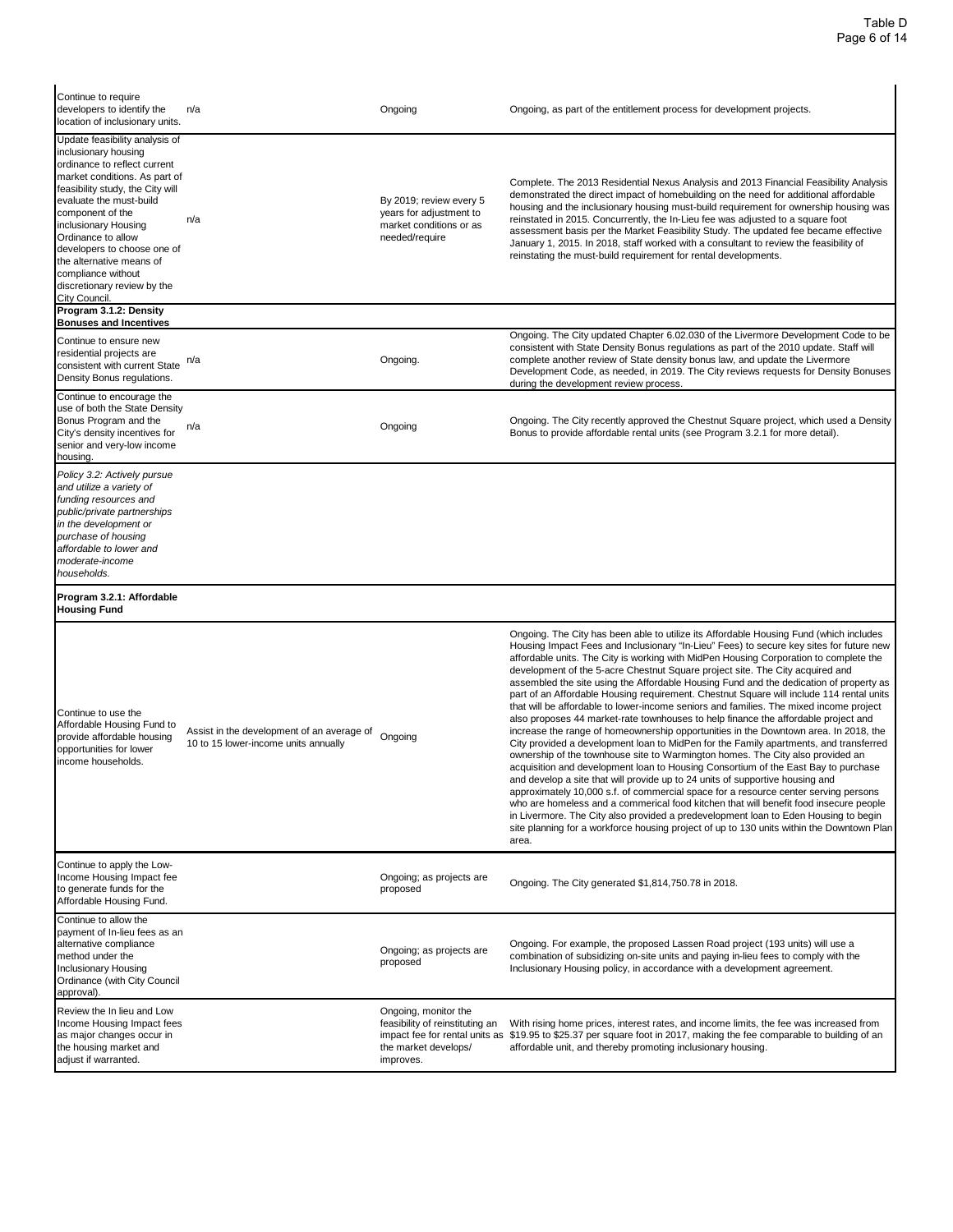| Explore additional funding<br>sources and opportunities to<br>leverage existing funding to<br>increase resources for<br>affordable housing<br>programs.                                                |                                                                                     | Ongoing monitoring (see<br>Program 1.3.3)                                                                         | Ongoing. Staff has received training on HCD's Affordable Housing and Sustainable<br>Communities Program (AHSC) as a potential source of funding. The City has<br>designated three PDA's under the regional Sustainable Communities Strategy (Plan Bay<br>Area), which may provide additional opportunities. Staff is coordinating with Alameda<br>County on plans to leverage the City's Affordable Housing Trust Funds with the local and<br>regional allocations of Measure A1 Housing Bond Funds which were approved by voters<br>in 2016.                                                                                                                                                      |
|--------------------------------------------------------------------------------------------------------------------------------------------------------------------------------------------------------|-------------------------------------------------------------------------------------|-------------------------------------------------------------------------------------------------------------------|----------------------------------------------------------------------------------------------------------------------------------------------------------------------------------------------------------------------------------------------------------------------------------------------------------------------------------------------------------------------------------------------------------------------------------------------------------------------------------------------------------------------------------------------------------------------------------------------------------------------------------------------------------------------------------------------------|
| Program 3.2.2: Acquire<br>Land for Affordable                                                                                                                                                          |                                                                                     |                                                                                                                   |                                                                                                                                                                                                                                                                                                                                                                                                                                                                                                                                                                                                                                                                                                    |
| <u>Housing</u><br>Utilize a variety of funding<br>sources to increase the<br>City's inventory of City-<br>controlled properties to be<br>set aside for future<br>development of affordable<br>housing. | n/a                                                                                 | Ongoing                                                                                                           | The City owns five project sites (total of 19 parcels) for the future development of<br>affordable housing. The City Council authorized staff to begin plans to rezone a 3-acre<br>parcel adjacent to the Civic Center campus for a senior housing project of up to 140<br>units in 2018.                                                                                                                                                                                                                                                                                                                                                                                                          |
| Continue to allow land<br>dedication as an alternative<br>compliance method under<br>the Inclusionary Housing<br>Ordinance (with City Council<br>approval).                                            |                                                                                     |                                                                                                                   |                                                                                                                                                                                                                                                                                                                                                                                                                                                                                                                                                                                                                                                                                                    |
| Program 3.2.3: Partner<br>with Affordable Housing<br>Developers                                                                                                                                        |                                                                                     |                                                                                                                   |                                                                                                                                                                                                                                                                                                                                                                                                                                                                                                                                                                                                                                                                                                    |
| Coordinate with nonprofit<br>housing developers and<br>applicable federal, state and<br>regional agencies to<br>facilitate the development of<br>quality affordable housing.                           | n/a                                                                                 | Ongoing; as projects are<br>proposed                                                                              | Ongoing.                                                                                                                                                                                                                                                                                                                                                                                                                                                                                                                                                                                                                                                                                           |
| Continue to foster<br>relationships with nonprofit<br>housing developers active in<br>the region.                                                                                                      | n/a                                                                                 | Ongoing; as opportunities<br>arise                                                                                | Staff sends out Requests for Proposals (RFPs) for partnerships, as City-owned site<br>development opportunities arise, and as projects propose support from the City's<br>Affordable Housing Fund. Staff also communicates with developers and housing<br>services providers via participation in community-based and regional committees to<br>address housing needs (see Goal 6 below).                                                                                                                                                                                                                                                                                                          |
| Program 3.2.4: Conversion<br>of Market-Rate to<br>Affordable Units                                                                                                                                     |                                                                                     |                                                                                                                   |                                                                                                                                                                                                                                                                                                                                                                                                                                                                                                                                                                                                                                                                                                    |
| Continue to provide financial<br>resources to non-profit<br>organizations to convert and<br>increase the existing<br>affordable housing stock.                                                         | Assist in the conversion of 2 to 3 units from<br>market-rate to affordable per year | Ongoing; with monthly<br>coordination with non-profit<br>development partners to<br>identify potential properties | The City was unable to provide assistance for the conversion of units from market-rate<br>to affordable in 2018.                                                                                                                                                                                                                                                                                                                                                                                                                                                                                                                                                                                   |
| Program 3.2.5: Subsidies<br>and Incentives                                                                                                                                                             |                                                                                     |                                                                                                                   |                                                                                                                                                                                                                                                                                                                                                                                                                                                                                                                                                                                                                                                                                                    |
| Continue to provide<br>subsidies to affordable<br>housing projects, prioritizing<br>those that provide the<br>greatest level of affordability<br>and serve special needs<br>households.                | n/a                                                                                 | Ongoing; as opportunities<br>arise and through annual<br>Grant allocation process                                 | Ongoing. The City continues to provide subsidies to projects that meet city goals to<br>provide affordable housing. The City provided subsidies to three affordable housing<br>projects in 2018: the Chestnut Square Family project, the Vineyard housing/community<br>facility project, and the Downtown Workforce Housing project. (See programs 1.3.3 and<br>Housing & Human Services 3.2.1 for more detail). The Chestnut Square project will provide affordable rental units for<br>seniors and families with very low and low incomes, disabled persons and 15 homeless<br>households. The Vineyard project will serve formerly homeless households, including<br>persons with disabilities. |
| Consider fee waivers for<br>affordable units, direct<br>subsidy through the<br>Affordable Housing Fund, or<br>providing land reserved for<br>affordable housing.                                       |                                                                                     |                                                                                                                   |                                                                                                                                                                                                                                                                                                                                                                                                                                                                                                                                                                                                                                                                                                    |
| Continue to allow the HIP<br>exemption for projects with<br>at least 35% very-low<br>income units; emphasize<br>affordable projects during<br>competitive years.                                       | n/a                                                                                 | Ongoing; as projects are<br>proposed                                                                              | Ongoing.                                                                                                                                                                                                                                                                                                                                                                                                                                                                                                                                                                                                                                                                                           |
| Continue to allow developers<br>of affordable units to<br>amortize the payment of<br>applicable development<br>impact fees over time to<br>help meet affordable<br>housing targets.                    | n/a                                                                                 | Ongoing; as projects are<br>proposed                                                                              | Ongoing.                                                                                                                                                                                                                                                                                                                                                                                                                                                                                                                                                                                                                                                                                           |
| Continue to meet regularly<br>with developers to discuss<br>incentive opportunities and<br>provide information at<br>workshops.                                                                        | n/a                                                                                 | Ongoing; annually at a<br>minimum                                                                                 | Ongoing.                                                                                                                                                                                                                                                                                                                                                                                                                                                                                                                                                                                                                                                                                           |
| Program 3.2.6: Public<br>Outreach                                                                                                                                                                      |                                                                                     |                                                                                                                   |                                                                                                                                                                                                                                                                                                                                                                                                                                                                                                                                                                                                                                                                                                    |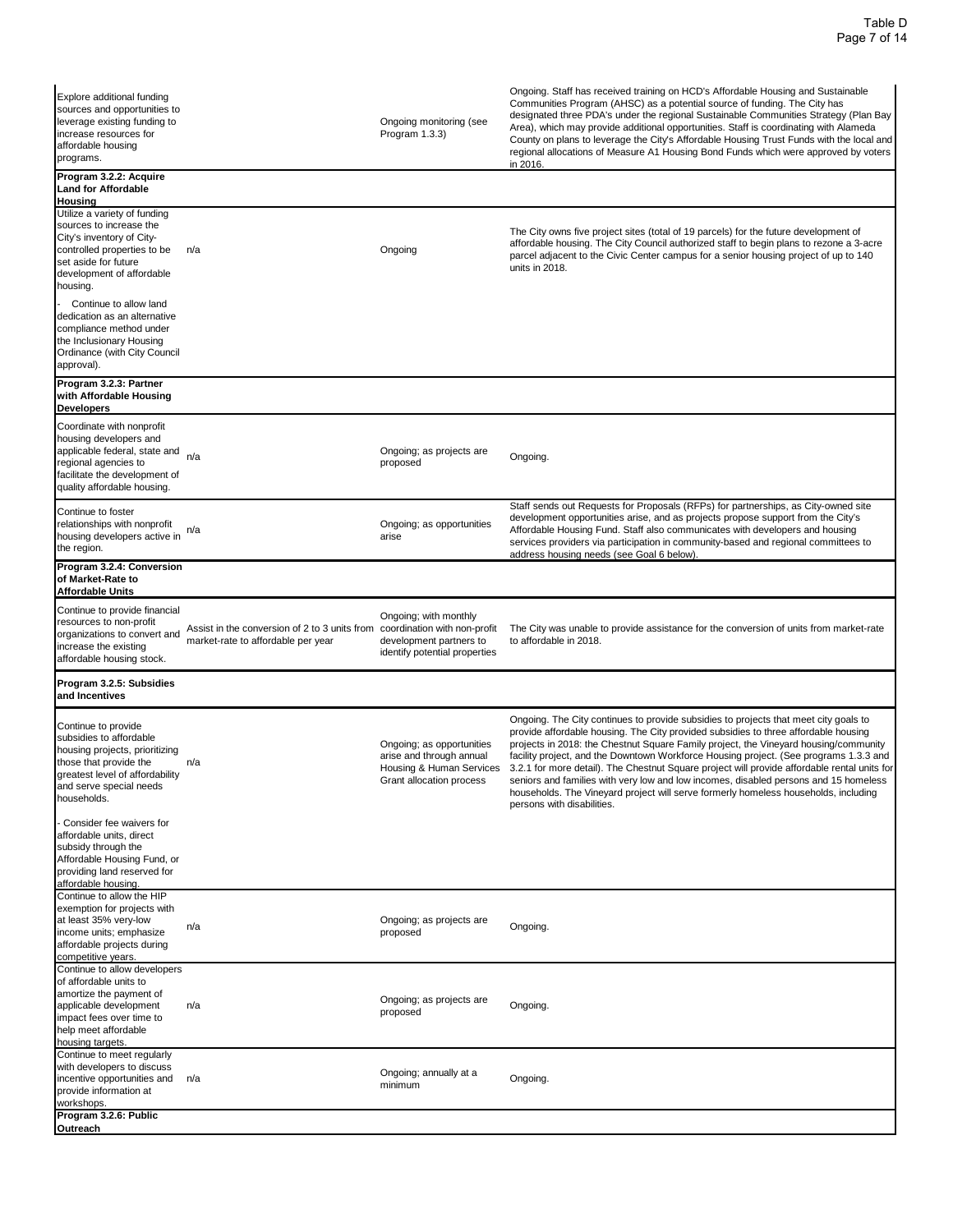Improve communication with the public to increase awareness of policies, programs, and permit processes that support the production of affordable housing. n/a Ongoing; monthly participation in communitybased meetings to distribute info Ongoing. Staff continued to coordinate on improving access via the traditional methods of developer contact to increase knowledge of incentives available for projects that support the inclusion of affordable housing. *Policy 3.3: Provide housing assistance to lower and moderate-income households and other households with special needs.* **Program 3.3.1: First-Time Homebuyer Down Payment Assistance Program** Continue to provide mortgage assistance for down payment, closing costs, and secondary financing to low- and moderate-income first-time homebuyers. Continue to provide First-Time Homebuyer Mortgage Assistance to an average of 10- 15 low and moderate-income households annually 2015 through 2022 Ongoing. In 2017 through 2018, the City provided seven second mortgage loans to low and moderate income first-time homebuyers through its Mortgage Assistance Program. Continue to target persons with disabilities for participation in the program. n/a Chinued to seek and discuss opportunities for fully accessible inclusionary units with developers. Continue to promote and provide information about the program on the City's website, newsletter, through e-mail distribution, local advertising, and with brochures and handouts at the City's permit center counter. n/a Ongoing Ongoing. **Program 3.3.2: Rental Assistance** Pursue additional funding to maintain the Section 8 Rental Assistance Program and enhance support for other rental assistance programs. n/a Ongoing Ongoing. City worked with the Livermore Housing Authority to apply Project Based Vouchers on the Chestnut Square Senior project. The City worked with MidPen to encourage and support an application for HUD 811 funds for persons with disabilities. Assist Livermore Housing Authority (LHA) to maintain and/or increase the amount of rental housing available to very-low income households, as well as the amount of households assisted through the Section 8 program: n/a Ongoing; monthly coordination meetings with LHA Ongoing. The City continues to work with the Livermore Housing Authority on a plan to renovate their three affordable apartment complexes Bluebell, Chestnut, and Los Posadas. The City is currently reviewing the financial feasibility of the projects and exploring options with LHA. Provide technical assistance with property acquisition and administrative assistance to the Advisory Board. Continue to provide capital funds as needed to the LHA to upgrade rental housing owned and managed by the LHA Increase promotion of the Section 8 program to the development community, property owners, and possible participants. n/a Update information as Ongoing.<br>
needed or annually<br> **Congoing.** Provide information on LHA on City's website. Continue to advertise the program through the City's newsletter and brochures at the permit center and other public counters. Support partners that provide outreach to landlords about voucher programs with aim of increasing housing opportunities for recipients of rental assistance. Collaborate to hold one annual outreach event for landlords. Ongoing; annual workshops and quarterly coordination with other cities Ongoing.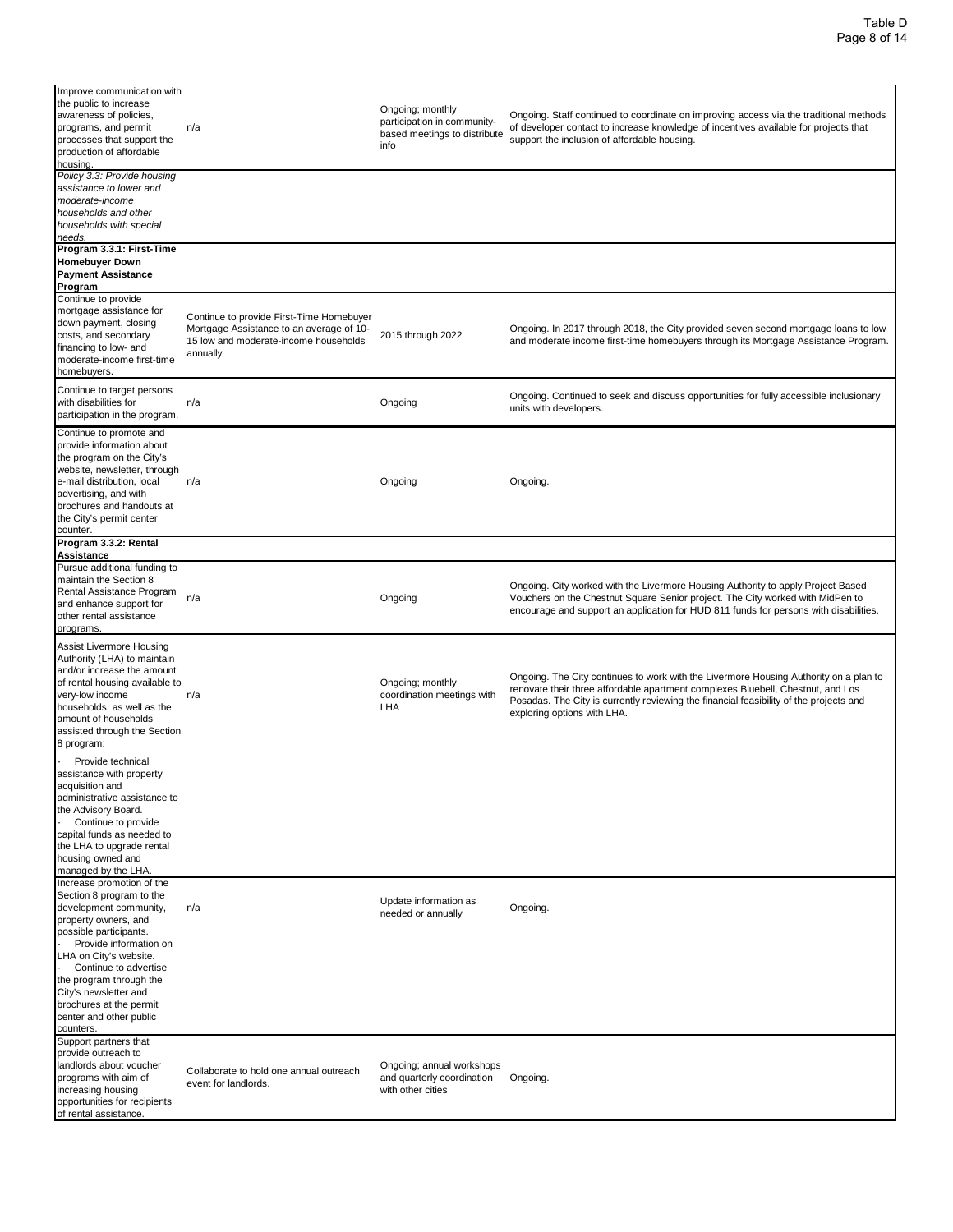| Program 3.3.3:<br><b>Homelessness Prevention</b><br>and Intervention                                                                                                                                                                                                                                              |                                                                             |                                                                                                                                  |                                                                                                                                                                                                                                                                                                                                                                                                                                                                                                                                                                            |
|-------------------------------------------------------------------------------------------------------------------------------------------------------------------------------------------------------------------------------------------------------------------------------------------------------------------|-----------------------------------------------------------------------------|----------------------------------------------------------------------------------------------------------------------------------|----------------------------------------------------------------------------------------------------------------------------------------------------------------------------------------------------------------------------------------------------------------------------------------------------------------------------------------------------------------------------------------------------------------------------------------------------------------------------------------------------------------------------------------------------------------------------|
| Amend the Development<br>Code to modify the definition<br>of transitional and supportive<br>housing and update the use<br>tables, listing transitional and<br>supportive housing as a<br>residential use subject to the<br>same permit requirements<br>as a residential use of the<br>same type in the same zone. | n/a                                                                         | Completed at the time of<br>Housing Element adoption<br>(2015)                                                                   | Complete.                                                                                                                                                                                                                                                                                                                                                                                                                                                                                                                                                                  |
| Implement the Housing First<br>Program model aimed at<br>most vulnerable populations<br>in Livermore.                                                                                                                                                                                                             | ending homelessness for the Goal to decrease homelessness by 2022           | Established in 2017                                                                                                              | Under the Housing First Model, a person who is homeless is moved into permanent<br>housing as quickly as possible and is provided with the necessary services that will<br>enable them to maintain their housing indefinitely. The program will relies on a variety of<br>strategies to produce and acquire new affordable units, expand support services, and<br>increase rental assistance.                                                                                                                                                                              |
| Continue to provide support<br>(rental subsidies and case<br>management) to<br>emancipated youth through<br>the Tenant Based Rental<br>Assistance Program.                                                                                                                                                        | Provide funding assistance to 16-32<br>individuals and/or families annually | Ongoing; through annual<br>Housing & Human Services<br>Grant allocation process                                                  | Ongoing. The City has awarded funding to Abode to implement its "Housing First"<br>model, through its Tenant Based Rental Assistance Program. In FY2017-18 Abode<br>assisted 18 households in securing permanent housing.                                                                                                                                                                                                                                                                                                                                                  |
| Provide homelessness<br>prevention/intervention<br>support services and rental<br>assistance through Abode<br>Services' AC Impact<br>program.                                                                                                                                                                     | Provide funding assistance to 8-9<br>individuals annually                   | Ongoing; monthly<br>coordination with Alameda<br>County                                                                          | Ongoing. Abode through their AC Impact program is providing housing to eight (8)<br>formerly chronically homeless persons. Each client was previously designated as being<br>homeless in Livermore for at least 10 years. All clients have maintained their housing<br>since entering the program. The city continues to fund case management services to<br>ensure that the individuals remain on a road to self-sufficency. Services focus on<br>building independent living skills, money management and dealing with any behavioral<br>issues.                         |
| Provide rental subsidies and<br>related assistance to<br>households at risk of<br>homelessness through<br>ECHO Housing.                                                                                                                                                                                           | Provide funding assistance to 4-5<br>individuals or families annually       | Ongoing; through annual<br>Housing & Human Services<br>Grant allocation process                                                  | Ongoing. The City provided federal HOME and CDBG funding to ECHO Housing to<br>provide up to 24 months of tenant based rental assistance (TBRA) and case<br>management services to four families and/or individuals at risk of homelessness and/or<br>those currently homeless. The program provides assistance with independent living<br>skills to help ensure families and individuals do not fall back into homelessness.                                                                                                                                              |
| Facilitate the coordination of<br>the faith-based community<br>and providers of homeless<br>services, building upon the<br>Mayor's Homeless Summit.                                                                                                                                                               | n/a                                                                         | Ongoing; through City-<br>hosted subcommittee<br>meetings                                                                        | Ongoing, in January 2019, faith based and non-profit providers of homeless services<br>assisted in the development and implementation of the County's survey of persons<br>experiencing homelessness. Annually, four churches coordinate to provide a rotating<br>Warming Center during winter months for adults experiencing homelessness to have a<br>safe refuge for people who need a place to stay in Livermore regardless of race, creed,<br>or religion. The City is working with the Faith Community to identify locations for a<br>Homeless Safe Parking Program. |
| Support the efforts of the<br>Homeless Street Outreach<br>(HSO) Team to proactively<br>connect homeless<br>individuals to resources.                                                                                                                                                                              | n/a                                                                         | Ongoing; monthly oversight<br>and coordination                                                                                   | In FY 2017-2018, the Homeless Outreach Team engaged 60 homeless individuals and<br>provided housing to eight chronically homeless individuals.                                                                                                                                                                                                                                                                                                                                                                                                                             |
| Goal 4: Preservation and<br><b>Improvement of Affordable</b><br>Housing - Preserve and<br>improve the existing stock of<br>affordable housing and<br>residential neighborhoods.                                                                                                                                   |                                                                             |                                                                                                                                  |                                                                                                                                                                                                                                                                                                                                                                                                                                                                                                                                                                            |
| Policy 4.1: Improve the<br>quality of existing affordable<br>housing.                                                                                                                                                                                                                                             |                                                                             |                                                                                                                                  |                                                                                                                                                                                                                                                                                                                                                                                                                                                                                                                                                                            |
| Program 4.1.1: Minor<br>Home Repair Program                                                                                                                                                                                                                                                                       |                                                                             |                                                                                                                                  |                                                                                                                                                                                                                                                                                                                                                                                                                                                                                                                                                                            |
| Continue to provide<br>rehabilitation grants to lower<br>income households and<br>occupants of mobile homes<br>to cover the cost of minor<br>repairs such as plumbing,<br>weather stripping, electrical<br>work, and accessibility<br>improvements.                                                               | Assist up to 11 single-family and mobile<br>home owner occupied units.      | Ongoing; through<br>identification of applicants<br>through Neighborhood<br>Preservation contacts and<br>requests for assistance | Ongoing. The City is working with Habitat for Humanity to assist 22 homeowners in the<br>pipeline with grants and loans to cover code violations, health and safety repair items<br>and general maintenance issues.                                                                                                                                                                                                                                                                                                                                                        |
| Continue to advertise the<br>program through the City's<br>website, newsletter, targeted<br>mailings, and brochures<br>distributed at public counters<br>and to local agencies.                                                                                                                                   | n/a                                                                         | Ongoing                                                                                                                          | Ongoing.                                                                                                                                                                                                                                                                                                                                                                                                                                                                                                                                                                   |
| Program 4.1.2: Owner-<br><b>Occupied Housing</b><br><b>Rehabilitation Loan</b><br>Program                                                                                                                                                                                                                         |                                                                             |                                                                                                                                  |                                                                                                                                                                                                                                                                                                                                                                                                                                                                                                                                                                            |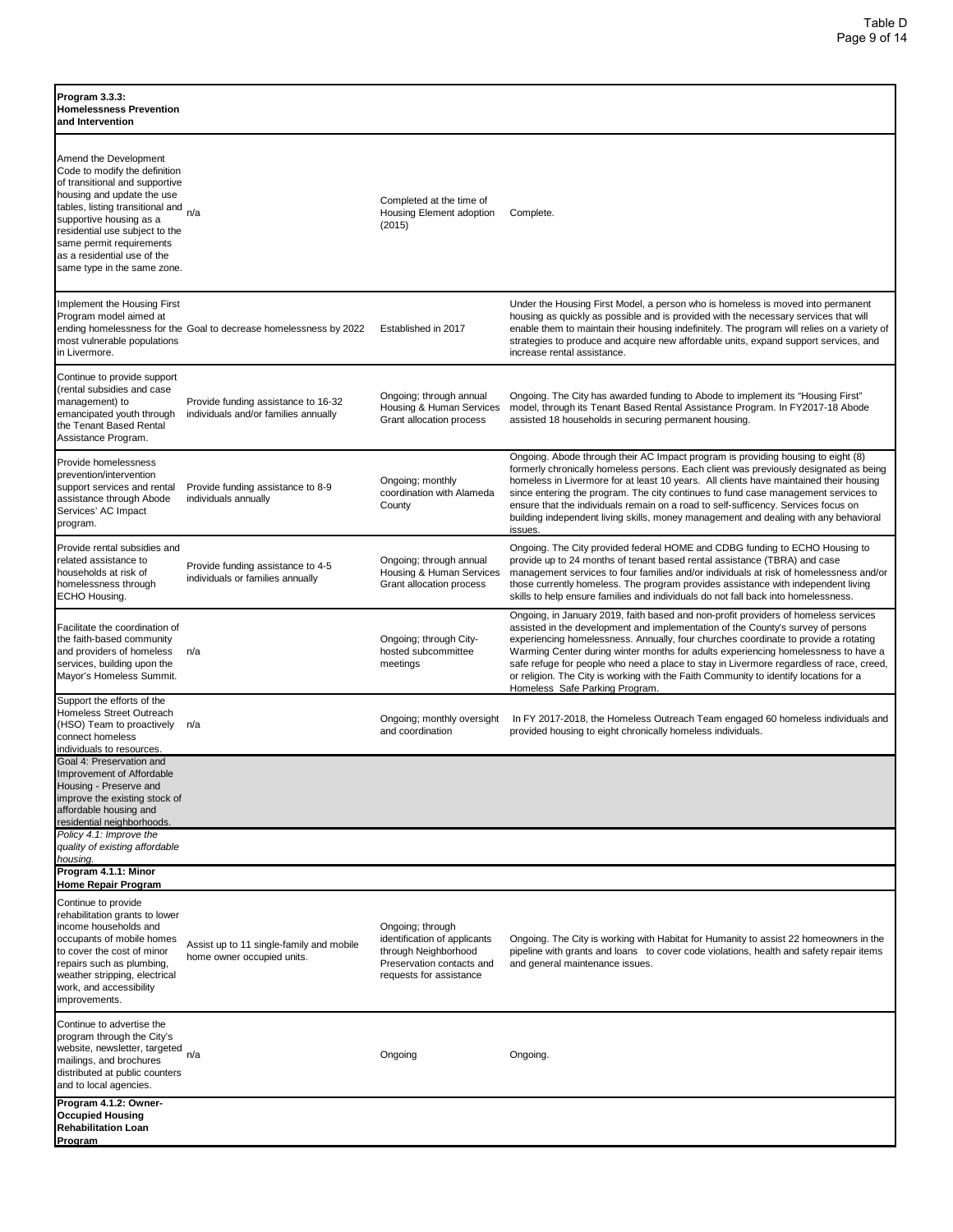| Provide assistance to lower<br>income households in the<br>form of deferred payment<br>loans for major repairs (roof,<br>furnace, electrical,<br>plumbing), or for installation<br>of wheelchair ramps,<br>support rail systems, or<br>security/safety devices in<br>housing occupied by elderly<br>and disabled. | Assistance to 3-4 lower income households<br>annually                        | 2015 through 2022                           | Ongoing. The City revised the program guidelines and corresponding loan and grant<br>documents to align with funding sources during the FY17-18. The program has now<br>resumed and Habitat is working through a pipeline of 22 Livermore residents that will<br>receive assistance in FY18-19.                                                              |
|-------------------------------------------------------------------------------------------------------------------------------------------------------------------------------------------------------------------------------------------------------------------------------------------------------------------|------------------------------------------------------------------------------|---------------------------------------------|--------------------------------------------------------------------------------------------------------------------------------------------------------------------------------------------------------------------------------------------------------------------------------------------------------------------------------------------------------------|
| Continue to advertise the<br>program through the City's<br>website, newsletter, targeted<br>mailings, and brochures<br>distributed at public counters<br>and to local agencies.                                                                                                                                   | n/a                                                                          | Update information annually<br>or as needed | Ongoing.                                                                                                                                                                                                                                                                                                                                                     |
| Collaborate with nonprofit<br>agencies such as GRID<br>Alternatives to assist with<br>energy-related<br>improvements.                                                                                                                                                                                             | n/a                                                                          | Ongoing; as projects are<br>proposed        | Ongoing. No households in Livermore participated in the GRID Alternatives program in<br>2018.                                                                                                                                                                                                                                                                |
| Develop a Healthy Homes<br>Initiative that provides<br>outreach and education to<br>help people maintain their<br>homes.                                                                                                                                                                                          | n/a                                                                          | 2015-2016                                   | Ongoing. Funding is currently unavailable, and the City continues to seek funding to<br>implement.                                                                                                                                                                                                                                                           |
| Program 4.1.3: Historic<br><b>Preservation Tax Credits</b><br>(Mills Act)                                                                                                                                                                                                                                         |                                                                              |                                             |                                                                                                                                                                                                                                                                                                                                                              |
| Investigate the feasibility of<br>participation in the Mills Act<br>Property Tax Abatement<br>Program to encourage the<br>restoration and maintenance<br>of historic properties.                                                                                                                                  | n/a                                                                          | Underway                                    | Ongoing.                                                                                                                                                                                                                                                                                                                                                     |
| Program 4.1.4:<br>Neighborhood<br>Improvement                                                                                                                                                                                                                                                                     |                                                                              |                                             |                                                                                                                                                                                                                                                                                                                                                              |
| Continue to upgrade the<br>quality of the living<br>environment of older<br>neighborhoods through<br>mprovements to<br>infrastructure and public<br>facilities.                                                                                                                                                   | n/a                                                                          | Ongoing                                     | Ongoing. The City's CIP includes ongoing/annual improvements for street resurfacing,<br>sidewalk repair, and ADA access ramps.                                                                                                                                                                                                                               |
| Continue funding the<br>sidewalk repair program and<br>ADA sidewalk curb cuts and<br>access ramps to improve<br>sidewalk-to-street access for<br>Livermore's disabled<br>citizens.                                                                                                                                | n/a                                                                          | Ongoing                                     | Ongoing. The City's CIP includes ongoing/annual improvements for street resurfacing,<br>sidewalk repair, and ADA access ramps adjacent to City properties. In 2018 the City<br>adopted a resolution discontinuing both the City subsidy of private sidewalk repairs and<br>the practice of the City completing repairs on behalf of private property owners. |
| Pursue funding available for<br>acquisition and rehabilitation<br>of foreclosed, vacant, and/or<br>blighted properties.                                                                                                                                                                                           | See 3.2.4                                                                    | Annually                                    | Ongoing. The City continues to work with non-profit housing agencies to identify<br>prospective acquisition and rehabilitation opportunities that could rehabilitate blighted<br>and distressed properties within the City and provide safe, clean and affordable rental<br>housing opportunities.                                                           |
| Program 4.1.5:<br>Neighborhood<br><b>Preservation Program</b>                                                                                                                                                                                                                                                     |                                                                              |                                             |                                                                                                                                                                                                                                                                                                                                                              |
| Encourage low-income<br>homeowners who need<br>financial assistance to<br>correct code violations to<br>utilize the Housing<br>Rehabilitation programs.                                                                                                                                                           | Assistance to an average of 10 qualified<br>lower-income households annually | Ongoing                                     | Ongoing. Neighborhood Preservation continues to refer homeowners to the Housing and<br>Human Services Division, Owner Occupied Single-family Rehabilitation Program, which<br>provides information and financial loan and grant assistance for needed home<br>rehabilitation and repairs.                                                                    |
| Continue to identify and<br>provide assistance to<br>rehabilitate units needing<br>substantial renovation due to<br>severe deterioration.                                                                                                                                                                         | n/a                                                                          | Ongoing                                     | Staff sends out Requests for Proposals (RFPs) for partnerships, as City-owned site<br>development opportunities arise, and as projects propose support from the City's<br>Affordable Housing Fund. Staff also communicates with developers and housing<br>services providers.                                                                                |
| Continue the Housing<br>Quality Inspections for multi-<br>family complexes that have n/a<br>received CDBG and HOME<br>funding.                                                                                                                                                                                    |                                                                              | Ongoing                                     | Ongoing. HOME regulations now require the City to monitor and complete inspections<br>on HOME funded properties every two-three years based on the Uniform Physical<br>Condition Standard (UPCS). In 2018 the City completed the UPCS monitoring of all<br>federally funded properties.                                                                      |
| Continue to promote<br>Neighborhood Preservation<br>programs and clean-up<br>events through the City's<br>website.                                                                                                                                                                                                | n/a                                                                          | Ongoing                                     | Ongoing. The City's website contains information on upcoming events related to<br>neighborhood nuisance and cleanup, including clutter support groups.                                                                                                                                                                                                       |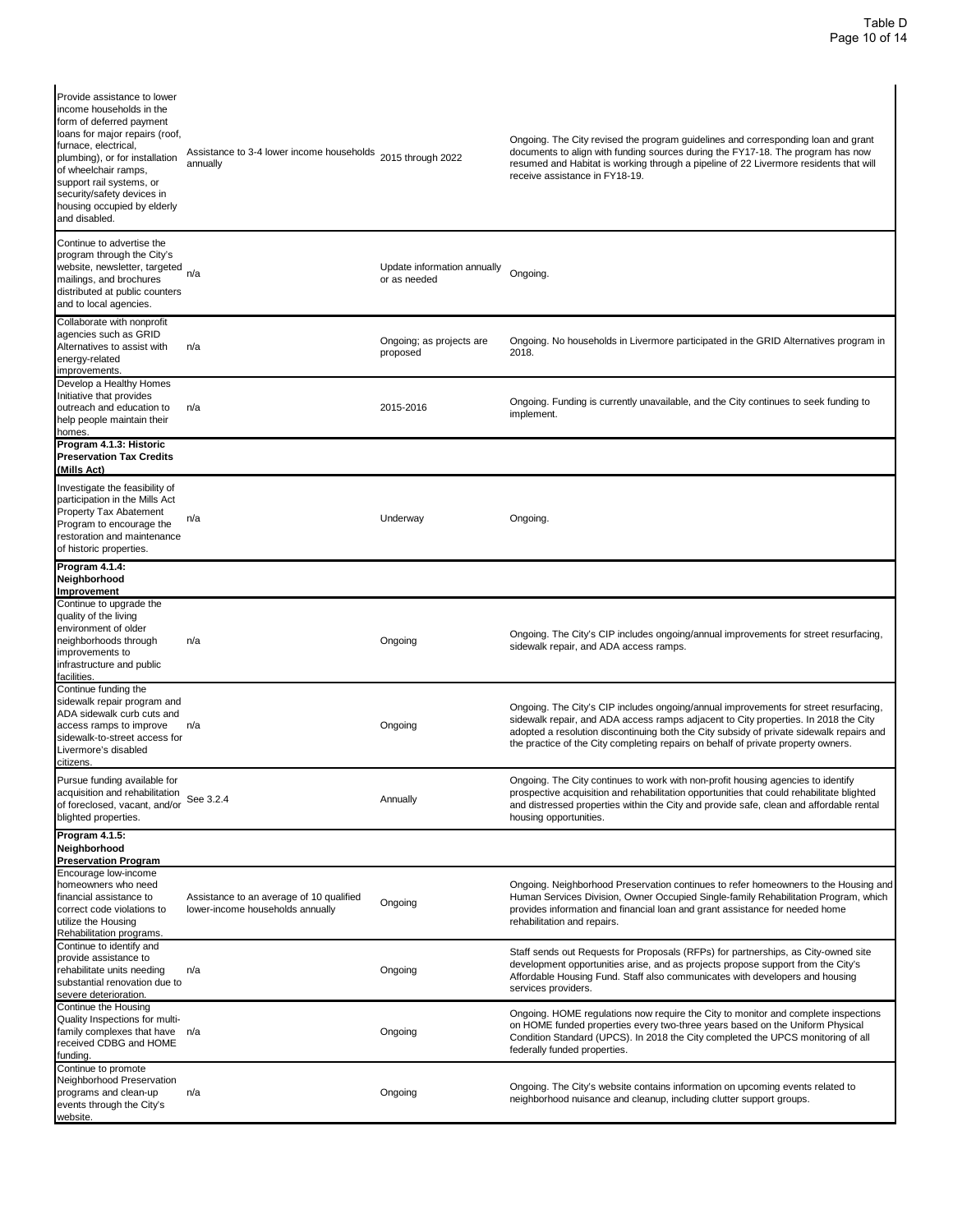| Use volunteer assistance<br>clean-up teams specifically<br>to assist frail elderly and<br>disabled homeowners that<br>have received code<br>complaints for property<br>upkeep.                                                                                                                                                                                 | n/a                                                              | Ongoing            | Ongoing.                                                       |
|----------------------------------------------------------------------------------------------------------------------------------------------------------------------------------------------------------------------------------------------------------------------------------------------------------------------------------------------------------------|------------------------------------------------------------------|--------------------|----------------------------------------------------------------|
| Policy 4.2: Preserve<br>affordable housing that is at<br>risk of converting to market<br>rate housing.                                                                                                                                                                                                                                                         |                                                                  |                    |                                                                |
| Program 4.2.1:<br>Preservation of<br><b>Subsidized Housing at-</b><br>risk of Conversion to<br><u>Market Rate</u>                                                                                                                                                                                                                                              |                                                                  |                    |                                                                |
| Monitor the at-risk status of<br>affordable housing projects                                                                                                                                                                                                                                                                                                   | n/a                                                              | Annually           | Ongoing.                                                       |
| Send a list of potentially<br>at-risk housing projects to<br>nonprofit developers to<br>solicit participation in the<br>City's efforts to preserve the<br>units.                                                                                                                                                                                               |                                                                  |                    |                                                                |
| Contact project owners<br>of at-risk projects to discuss<br>preservation<br>options/incentives and<br>facilitate collaboration with<br>potentially interested non-<br>profits; and<br>Notify tenants according<br>to State and Federal<br>requirements.                                                                                                        |                                                                  |                    |                                                                |
| Communicate with tenants<br>and respond to notices of<br>intent filed by property<br>owners in a timely manner.                                                                                                                                                                                                                                                | n/a                                                              | Ongoing, as needed | Ongoing.                                                       |
| Work to preserve at-risk<br>housing units by providing<br>financial incentives to<br>landlords who in turn agree<br>to continue to provide<br>affordable units.                                                                                                                                                                                                | n/a                                                              | Ongoing            | Ongoing.                                                       |
| Pursue State funding<br>available for the<br>preservation of at-risk<br>housing.                                                                                                                                                                                                                                                                               | Preservation of 36 units at risk of<br>conversion to market rate | Annually           | Ongoing.                                                       |
| Program 4.2.2: Maintain<br>Affordability of Housing<br><b>Stock</b>                                                                                                                                                                                                                                                                                            |                                                                  |                    |                                                                |
| Support the preservation of<br>existing market rate housing<br>that is affordable to lower<br>income households through<br>rehabilitation and rental<br>assistance programs.                                                                                                                                                                                   | n/a                                                              | Ongoing            | Ongoing. See Programs 3.3.2, 4.1.1, and 4.1.2 for more detail. |
| Goal 5: Provision of Equal<br>Housing Opportunity -<br>Promote equal opportunity to<br>secure safe, sanitary, and<br>affordable housing for all<br>persons in the community<br>regardless of race, religion,<br>sex, marital status, ancestry,<br>national origin, color,<br>disability, or any other<br>arbitrary factor covered by<br>state and federal law. |                                                                  |                    |                                                                |
| Policy 5.1: Support and<br>implement state and federal<br>laws that prohibit<br>discriminatory housing<br>practices.                                                                                                                                                                                                                                           |                                                                  |                    |                                                                |
| Program 5.1.1: Support<br><b>Non-Profit Organizations</b><br>Specializing in Fair<br><b>Housing Services</b>                                                                                                                                                                                                                                                   |                                                                  |                    |                                                                |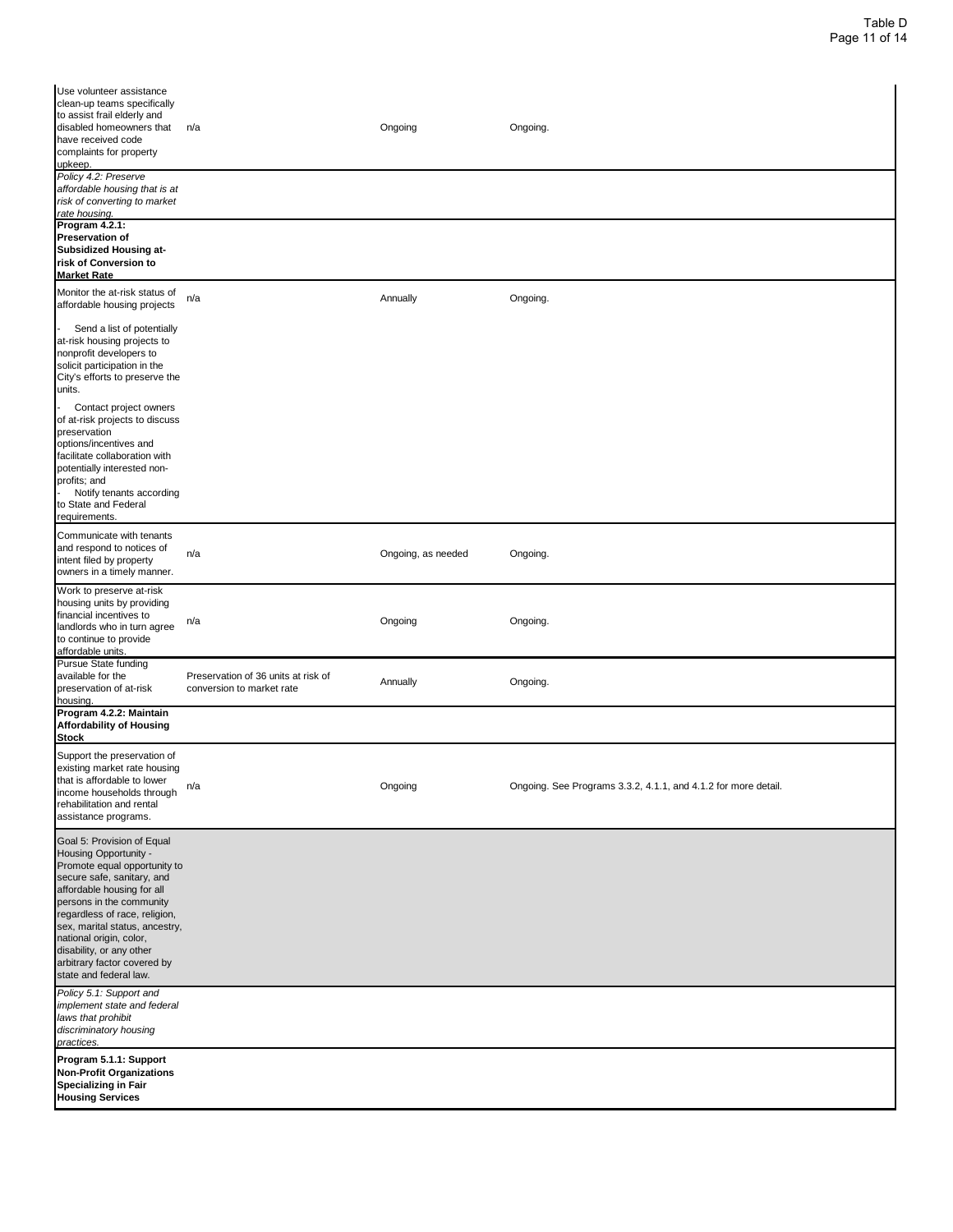| Continue to provide financial<br>assistance and<br>administrative support to<br>local non-profit organizations<br>that specialize in reducing<br>discriminatory housing<br>practices through fair<br>housing counseling,<br>tenant/landlord mediation,<br>education/outreach, and<br>rental assistance. | n/a | Ongoing; through annual<br>Housing & Human Services<br>Grant allocation process  | Ongoing. In FY 2017-18, ECHO was allocated \$30,000 in funding from local housing in-<br>lieu funds to provide services to assist residents with fair housing complaints, tenant<br>landlord disputes, accessing and fair housing education. In FY 2017-18 ECHO assisted<br>407 clients.                                                                                                                                                                                                                                                                                                                                                                                                                                                                                                                                                                                                                                                                                                                                                                                                                                                                                                          |
|---------------------------------------------------------------------------------------------------------------------------------------------------------------------------------------------------------------------------------------------------------------------------------------------------------|-----|----------------------------------------------------------------------------------|---------------------------------------------------------------------------------------------------------------------------------------------------------------------------------------------------------------------------------------------------------------------------------------------------------------------------------------------------------------------------------------------------------------------------------------------------------------------------------------------------------------------------------------------------------------------------------------------------------------------------------------------------------------------------------------------------------------------------------------------------------------------------------------------------------------------------------------------------------------------------------------------------------------------------------------------------------------------------------------------------------------------------------------------------------------------------------------------------------------------------------------------------------------------------------------------------|
| Continue to refer complaints<br>of discriminatory housing<br>practices to LHA and ECHO<br>Housing.                                                                                                                                                                                                      | n/a | Ongoing                                                                          | Ongoing. In FY2017-18, ECHO completed 134 property audits in 14 jurisdictions. In 21<br>(16%) of the email tests, the Majority tester received a response. In 113 (84%) tests,<br>there was no differential treatment. . ECHO tested 10 Livermore properties, and the<br>audit results showed a 30 percent level of race differential treatment (three property<br>owners of the 10 exhibited differential treatment to the testers).                                                                                                                                                                                                                                                                                                                                                                                                                                                                                                                                                                                                                                                                                                                                                             |
| Continue to refer complaints<br>and requests for housing for<br>the disabled to partner<br>organizations.                                                                                                                                                                                               | n/a | Ongoing                                                                          | Ongoing. In FY2017-18 CRIL provided services to 59 disabled persons                                                                                                                                                                                                                                                                                                                                                                                                                                                                                                                                                                                                                                                                                                                                                                                                                                                                                                                                                                                                                                                                                                                               |
| Continue to assist in the<br>distribution of fair housing<br>brochures at public<br>locations, such as city<br>counters, public libraries,<br>community/senior centers,<br>and service providers.                                                                                                       | n/a | Annually, or as needed                                                           | Ongoing.                                                                                                                                                                                                                                                                                                                                                                                                                                                                                                                                                                                                                                                                                                                                                                                                                                                                                                                                                                                                                                                                                                                                                                                          |
| Continue to expand<br>outreach and access to<br>information for limited<br>English-speaking residents.                                                                                                                                                                                                  |     |                                                                                  |                                                                                                                                                                                                                                                                                                                                                                                                                                                                                                                                                                                                                                                                                                                                                                                                                                                                                                                                                                                                                                                                                                                                                                                                   |
| Continue to provide financial<br>support for the City's Fair<br>Housing Audit conducted by<br>ECHO and the<br>dissemination of audit<br>results and information on<br>fair housing laws to<br>landlords, rental housing<br>organizations and the public.                                                | n/a | Annually, through annual<br>Housing & Human Services<br>Grant allocation process | Ongoing. In FY2017-18, ECHO completed 134 property audits in 14 jurisdictions. In 21<br>(16%) of the email tests, the Majority tester received a response. In 113 (84%) tests,<br>there was no differential treatment. . ECHO tested 10 Livermore properties, and the<br>audit results showed a 30 percent level of race differential treatment (three property<br>owners of the 10 exhibited differential treatment to the testers). ECHO provides an<br>annual report on the Fair Housing Audits during the Human Services Commission public<br>meeting and provides training to landlords who fail to comply with federal and state fair<br>housing laws.<br>ECHO also works with other nonprofit agencies such as East Bay Community Law<br>Center, Bay Area Legal Aid and Centro Legal de la Raza to provide clients with<br>appropriate legal services to stabilize their housing situation. ECHO collaborates with<br>CRIL an agency dedicated to serving individuals with disabilities - to provide CRIL clients<br>with housing counseling. Lastly, ECHO holds various public Fair Housing education<br>workshops to educate the public, landlords, tenants and community organizations. |
| Program 5.1.2:<br>Reasonable<br>Accommodation                                                                                                                                                                                                                                                           |     |                                                                                  |                                                                                                                                                                                                                                                                                                                                                                                                                                                                                                                                                                                                                                                                                                                                                                                                                                                                                                                                                                                                                                                                                                                                                                                                   |
| Consistent with state and<br>federal laws, continue to<br>provide individuals with<br>disabilities reasonable<br>accommodation in rules,<br>policies, practices, and<br>procedures through the<br>building permit and<br>development review<br>processes.                                               | n/a | Ongoing                                                                          | Ongoing. The Livermore Development Code outlines procedures to address reasonable<br>accommodation (Chapter 9.06).                                                                                                                                                                                                                                                                                                                                                                                                                                                                                                                                                                                                                                                                                                                                                                                                                                                                                                                                                                                                                                                                                |
| Continue to partner with<br>ECHO to conduct fair<br>housing tests for reasonable n/a<br>accommodations in multi-<br>family rental properties.                                                                                                                                                           |     | Ongoing                                                                          | As described in Program 5.1.1, the City partners with ECHO to conduct a fair housing<br>audit of 10 rental properties each year. Recent audits have tested for reasonable<br>accommodations. For example, the obligation of landlords to allow therapy/service<br>animals in the residence without a pet deposit or other fees was tested in FY2013-14,<br>while the obligation to allow disabled tenants to use medical marijuana was tested in<br>FY2014-15. These audits found discriminatory treatment at 1 out of 10 properties tested<br>in Livermore. ECHO provided the landlords of these properties with training and<br>information regarding disability laws and tenant/landlord rights and responsibilities. In<br>addition, ECHO offered free fair housing training to the owners and managers of the<br>rental properties tested during the FY2010-11 audit, which tested for requests for<br>wheelchair access.                                                                                                                                                                                                                                                                    |
| Provide regular training<br>to landlords.<br>Work with Livermore<br>Housing Authority and<br>partner organizations to<br>identify landlords in need of<br>assistance with making<br>modifications for persons<br>with disabilities within the<br>Section 8 program.                                     | n/a | Ongoing; as project<br>opportunities occur                                       | Ongoing.                                                                                                                                                                                                                                                                                                                                                                                                                                                                                                                                                                                                                                                                                                                                                                                                                                                                                                                                                                                                                                                                                                                                                                                          |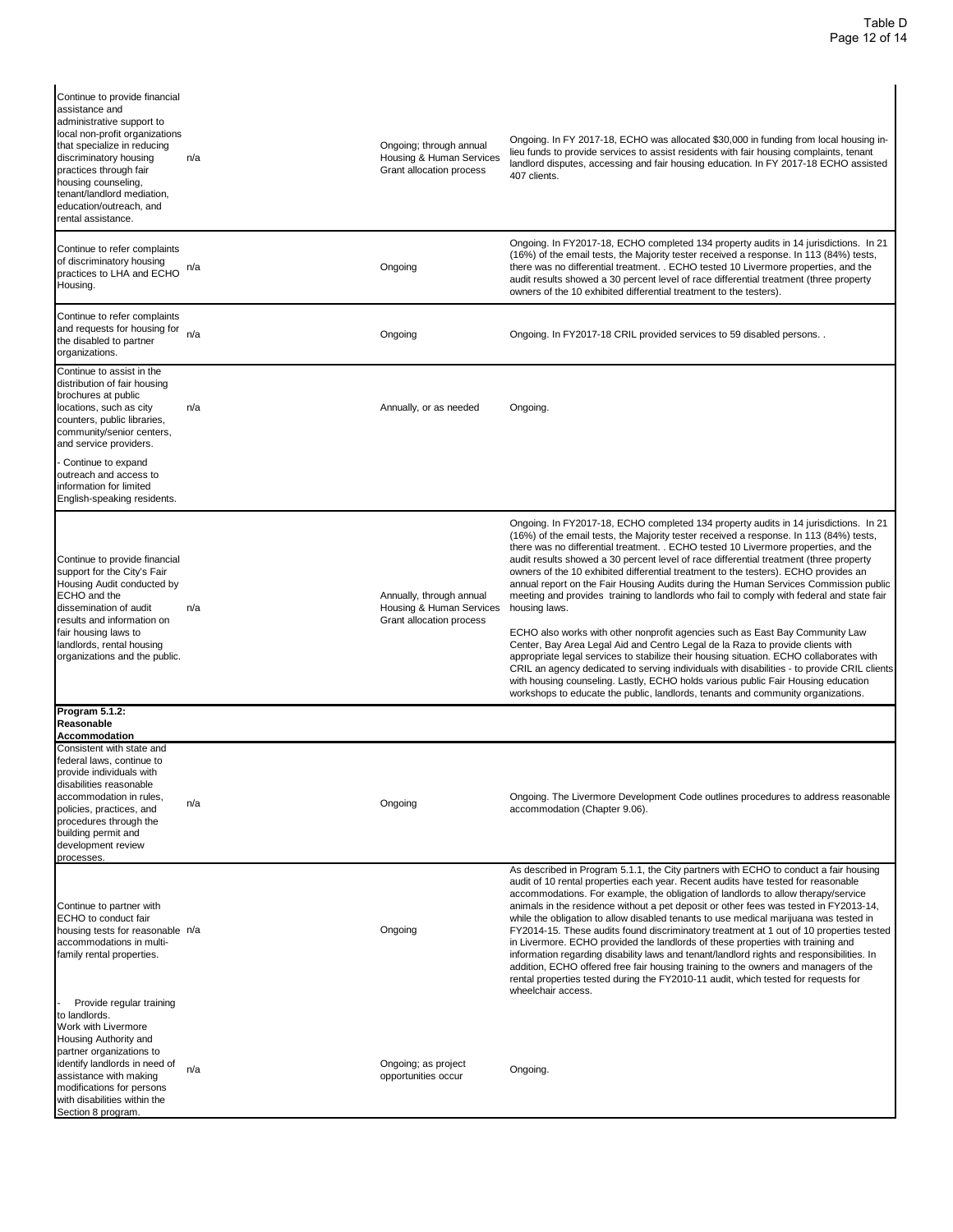| Goal 6: Regional<br><b>Cooperation to Address</b><br>Housing Needs: Participate<br>in and/or initiate coordinated<br>efforts with communities in<br>the region in order to<br>effectively address<br>affordable housing needs.                                                                                      |                                                                                                                                                                             |                                                                                          |                                                                                                                                                                                                                                                                                                                                                                                                                                                                              |
|---------------------------------------------------------------------------------------------------------------------------------------------------------------------------------------------------------------------------------------------------------------------------------------------------------------------|-----------------------------------------------------------------------------------------------------------------------------------------------------------------------------|------------------------------------------------------------------------------------------|------------------------------------------------------------------------------------------------------------------------------------------------------------------------------------------------------------------------------------------------------------------------------------------------------------------------------------------------------------------------------------------------------------------------------------------------------------------------------|
| Policy 6.1: Foster regional<br>cooperation and<br>partnerships to address<br>regional housing issues<br>related to affordability,<br>homelessness, and special<br>housing needs                                                                                                                                     | Provide funding to regional organizations to<br>serve an average of 450 persons who are,<br>or are at risk of becoming, homeless<br>annually during the 2015 - 2022 period. |                                                                                          | The City provided funding to several local and regional organizations. Together, these<br>agencies provided rental assistance to 16 households, permanent housing for 22<br>households, and temporary shelter for 192 people in 2017. In June of 2018, the cities<br>awarded CityServe of the Tri-Valley a County Grant to provide crisis intervention to<br>unsheltered homeless individuals and families.                                                                  |
| Program 6.1.1: Tri-Valley<br>Affordable Housing<br>Committee                                                                                                                                                                                                                                                        |                                                                                                                                                                             |                                                                                          |                                                                                                                                                                                                                                                                                                                                                                                                                                                                              |
| Continue to participate in Tri-<br>Valley Affordable Housing<br>Committee to identify<br>regional housing issues and<br>to develop multi-jurisdictional $n/a$<br>approaches to solving<br>affordable housing<br>problems.                                                                                           |                                                                                                                                                                             | Ongoing,                                                                                 | Ongoing. Two Livermore City Councilmember are members of the Tri-Valley Affordable<br>Housing Committee, and the City also provides a staff liaison to the Committee, who<br>regularly attends the quarterly meetings.                                                                                                                                                                                                                                                       |
| Program 6.1.2:<br>Emergency, Transitional,<br>and Supportive Housing<br>Services                                                                                                                                                                                                                                    |                                                                                                                                                                             |                                                                                          |                                                                                                                                                                                                                                                                                                                                                                                                                                                                              |
| Continue to coordinate with<br>other local jurisdictions to<br>provide for the acquisition,<br>rehabilitation, and operation<br>of emergency housing for<br>families.                                                                                                                                               | n/a                                                                                                                                                                         | Ongoing; through annual<br>Housing & Human Services<br>Grant allocation process          | Ongoing. In FY 2016-17 the City allocated \$25,000 to Tri-Valley Haven to fund its<br>domestic violence shelters and \$10,565 to provide case management services to<br>victims of domestic violence. Tri-Valley Haven served 113 people in FY 2017-18.                                                                                                                                                                                                                      |
| Support the Tri-Valley Haven<br>in providing outreach, case<br>management counseling,<br>social services, and referrals<br>to people with disabilities,<br>survivors of domestic<br>violence, and homeless or<br>those at risk of being<br>homeless.                                                                |                                                                                                                                                                             |                                                                                          | In June of 2018, the cities awarded submitted a regional application and were awarded<br>funds to contract with CityServe of the Tri-Valley to provide crisis intervention to<br>unsheltered homeless individuals and families.                                                                                                                                                                                                                                              |
| Pursue opportunities to<br>secure joint funding with<br>neighboring and local<br>urisdictions to aid homeless<br>and at-risk households.                                                                                                                                                                            | n/a                                                                                                                                                                         | In 2015, and annually as<br>opportunities arise                                          | Ongoing.                                                                                                                                                                                                                                                                                                                                                                                                                                                                     |
| Assist in implementing the<br>County-wide Homeless and<br>Special Needs Housing Plan<br>'EveryOne Home".                                                                                                                                                                                                            | n/a                                                                                                                                                                         | Ongoing                                                                                  | Ongoing. The City represents the Tri-Valley and is a part of the Everyone Home<br>Leadership Board. The board provides all direction for implementing the Everyone Home<br>Coordinated Entry System (CES). The City works closely with the Tri-Valley Housing<br>Resource Center (HRC) and Abode Services. The HRC offices are located in the City's<br>Multi Service Center. In addition, the City provides funding for outreach and case<br>management to support the CES. |
| Maintain membership in the<br>HOPE Partnership, which<br>oversees the HOPE Mobile<br>Services Unit.                                                                                                                                                                                                                 | n/a                                                                                                                                                                         | Ongoing; through annual<br>Housing & Human Services Ongoing.<br>Grant allocation process |                                                                                                                                                                                                                                                                                                                                                                                                                                                                              |
| Work with local and regional<br>organizations such as Tri-<br>Valley REACH to provide<br>information on housing and<br>services available for<br>persons with disabilities,<br>including developmental<br>disabilities.<br>Provide information<br>through the City's website<br>and at the Multi-service<br>Center. | n/a                                                                                                                                                                         | Ongoing                                                                                  | Ongoing.                                                                                                                                                                                                                                                                                                                                                                                                                                                                     |
| Program 6.1.3: Regional<br>Home Ownership<br><b>Education and Counseling</b>                                                                                                                                                                                                                                        |                                                                                                                                                                             |                                                                                          |                                                                                                                                                                                                                                                                                                                                                                                                                                                                              |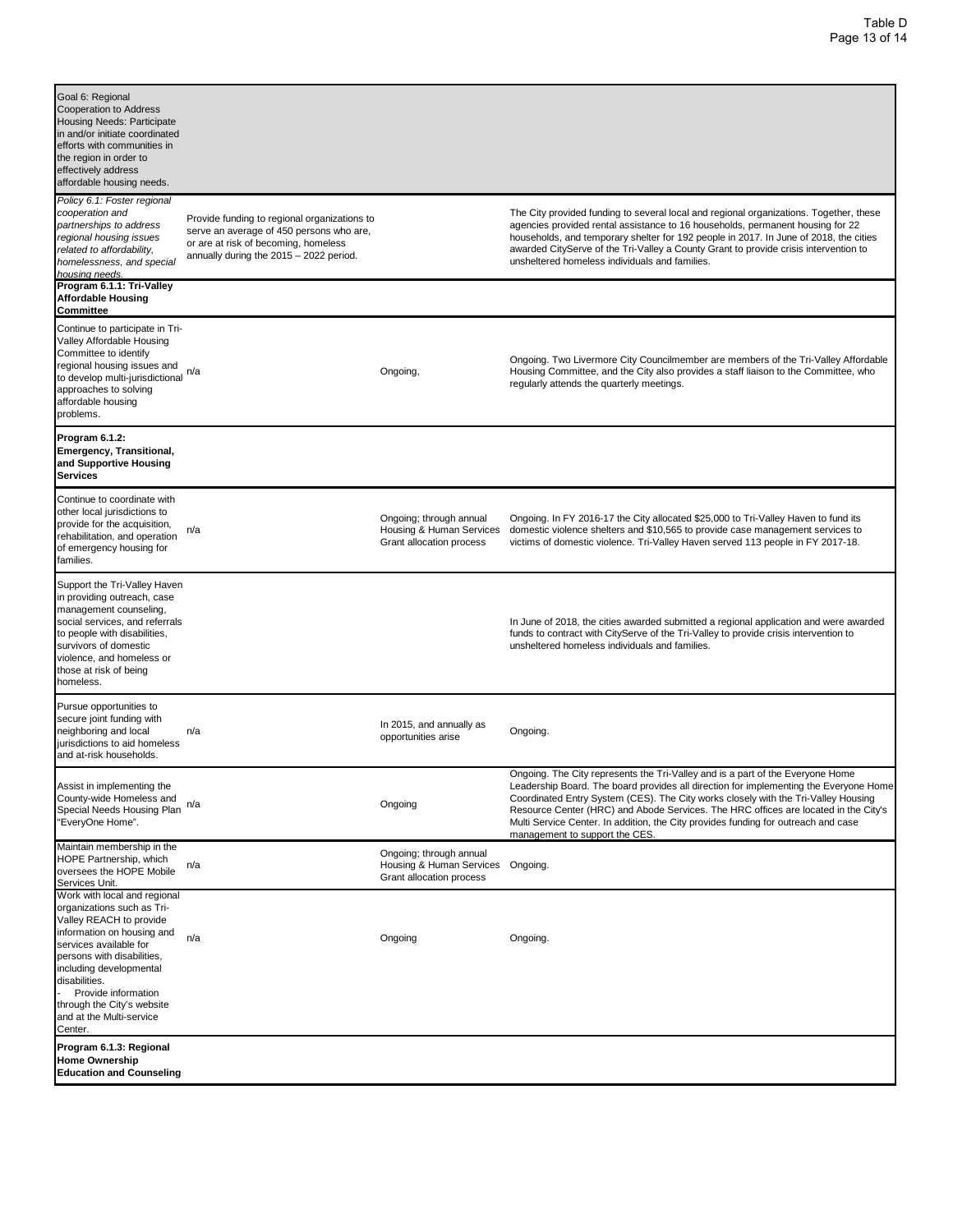| Continue to cooperate with<br>Tri-Valley cities to support<br>locally accessible home<br>ownership counseling and<br>foreclosure intervention<br>services through regional<br>and local agencies such as<br>the Eden Council for Hope<br>and Opportunity Housing<br><b>Opportunity Center (ECHO</b><br>HOC)                                                      | n/a | Ongoing; through monthly<br>services agreement with<br><b>ECHO</b> | Ongoing. In 2017, the City provided a variety of supports to ECHO Housing Opportunity<br>Center to assist them in completing pre and post homeownership counseling and<br>educational workshops. The ECHO Housing Opportunity Center provided 453<br>counseling sessions addressing these topics to 406 households.      |
|------------------------------------------------------------------------------------------------------------------------------------------------------------------------------------------------------------------------------------------------------------------------------------------------------------------------------------------------------------------|-----|--------------------------------------------------------------------|--------------------------------------------------------------------------------------------------------------------------------------------------------------------------------------------------------------------------------------------------------------------------------------------------------------------------|
| Goal 7: Energy Efficiency -<br>Reduce the energy-related<br>costs of housing and the<br>associated emissions of<br>greenhouse gases.                                                                                                                                                                                                                             |     |                                                                    |                                                                                                                                                                                                                                                                                                                          |
| Policy 7.1: Promote the use<br>of energy conservation<br>features in the design and<br>siting of new residential<br>structures and in the retrofit<br>of existing residential units.                                                                                                                                                                             |     |                                                                    |                                                                                                                                                                                                                                                                                                                          |
| Program 7.1.11: Green<br><b>Building</b>                                                                                                                                                                                                                                                                                                                         |     |                                                                    |                                                                                                                                                                                                                                                                                                                          |
| Continue to enforce State<br>Energy Code when<br>reviewing construction plans n/a<br>submitted in order to obtain<br>building permits.                                                                                                                                                                                                                           |     | Ongoing                                                            | Ongoing. The Building division continues to implement State Energy Code requirements<br>as part of the plan check process to obtain building permits. This includes Part 11 - the<br>California Green Building Standards Code ("CALGreen"), which was last updated in<br>2016 and will be updated again by January 2020. |
| Encourage developers to<br>exceed the minimum green<br>building point requirement<br>by:                                                                                                                                                                                                                                                                         | n/a | Ongoing, as requested                                              | Ongoing.                                                                                                                                                                                                                                                                                                                 |
| Maintaining and regularly<br>updating the Green Building<br>Resource Center and the<br>City's website                                                                                                                                                                                                                                                            |     |                                                                    | Ongoing.                                                                                                                                                                                                                                                                                                                 |
| Allowing Electronic Submittal<br>for Solar PV Permit<br>Applications to streamline<br>the permitting process.                                                                                                                                                                                                                                                    |     |                                                                    | Ongoing.                                                                                                                                                                                                                                                                                                                 |
| Providing one on-one-<br>consultation with certified or<br>accredited staff to assist<br>with project design and<br>incorporating green building<br>measures                                                                                                                                                                                                     |     |                                                                    | Building Division staff are available to meet with project applicants to discuss green<br>building measures over the counter at the Permit Center, or by appointment.                                                                                                                                                    |
| As part of the Housing<br>Implementation Program<br>(HIP), require applicants to<br>either: 1) provide a<br>photovoltaic system(s) that<br>generates a minimum of<br>10% of the total anticipated n/a<br>energy demand of the<br>project, or 2) achieve Tier 2<br>California Green Building<br>Code Energy Conservation<br>Compliance for the entire<br>project. |     | Ongoing                                                            | Ongoing. The 2014-2016 HIP required minimum energy efficiency measures in order to<br>qualify for allocations. The 2017-19 HIP does not include this requirement.                                                                                                                                                        |
| Program 7.1.2: Climate<br><b>Action Plan</b>                                                                                                                                                                                                                                                                                                                     |     |                                                                    |                                                                                                                                                                                                                                                                                                                          |
| Implement Climate Action<br>Plan to reduce energy use<br>and emissions associated<br>with residential<br>development.                                                                                                                                                                                                                                            | n/a | Ongoing                                                            | Ongoing. The City is implementing its Climate Action Plan, adopted in 2012. The City will<br>update this plan starting in 2019.                                                                                                                                                                                          |
| <b>General Comments:</b>                                                                                                                                                                                                                                                                                                                                         |     |                                                                    |                                                                                                                                                                                                                                                                                                                          |
|                                                                                                                                                                                                                                                                                                                                                                  |     |                                                                    |                                                                                                                                                                                                                                                                                                                          |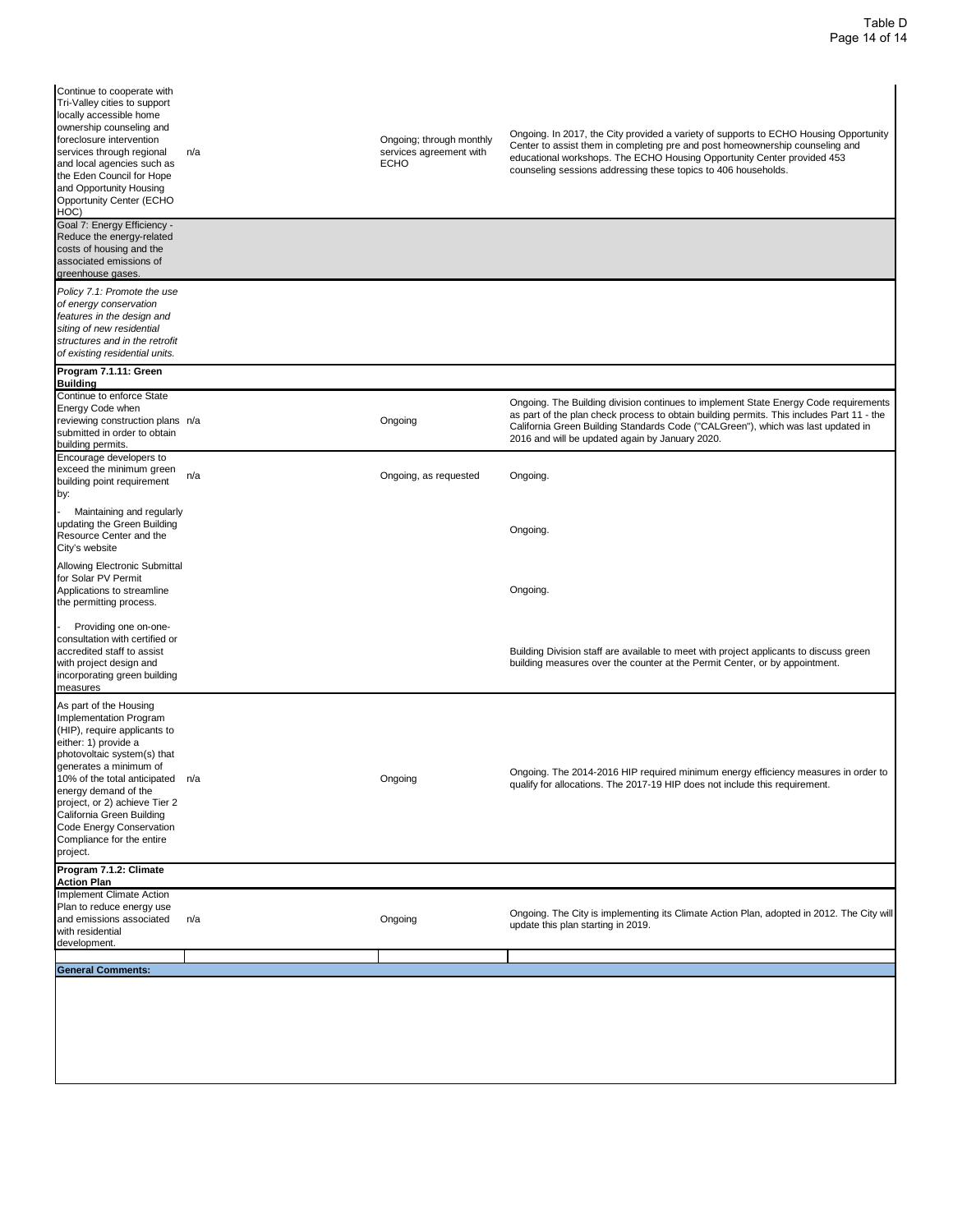|                |                                                                      | Commercial Development Bonus<br>Date Approved         |  | <b>Commercial Development Bonus</b><br>Date Approved  |                                     |  |  |  |  |  |  |  |  |
|----------------|----------------------------------------------------------------------|-------------------------------------------------------|--|-------------------------------------------------------|-------------------------------------|--|--|--|--|--|--|--|--|
| <b>Table E</b> |                                                                      | Description of Commercial<br><b>Development Bonus</b> |  | Description of Commercial<br><b>Development Bonus</b> |                                     |  |  |  |  |  |  |  |  |
|                |                                                                      |                                                       |  | <b>Above Moderate</b><br>Income                       |                                     |  |  |  |  |  |  |  |  |
|                | Commercial Development Bonus Approved pursuant to GC Section 65915.7 | Units Constructed as Part of Agreement                |  | Moderate<br>Income                                    |                                     |  |  |  |  |  |  |  |  |
|                |                                                                      |                                                       |  | Low<br>Income                                         |                                     |  |  |  |  |  |  |  |  |
|                |                                                                      |                                                       |  | Very Low<br>Income                                    |                                     |  |  |  |  |  |  |  |  |
|                |                                                                      |                                                       |  | Local Jurisdiction<br>Tracking ID*                    |                                     |  |  |  |  |  |  |  |  |
|                |                                                                      |                                                       |  | Project Name*                                         |                                     |  |  |  |  |  |  |  |  |
|                |                                                                      | Project Identifier                                    |  | <b>Street Address</b>                                 |                                     |  |  |  |  |  |  |  |  |
|                |                                                                      |                                                       |  | <b>APN</b>                                            | Summary Row: Start Data Entry Below |  |  |  |  |  |  |  |  |

## Table E Page 1 of 1

January 2019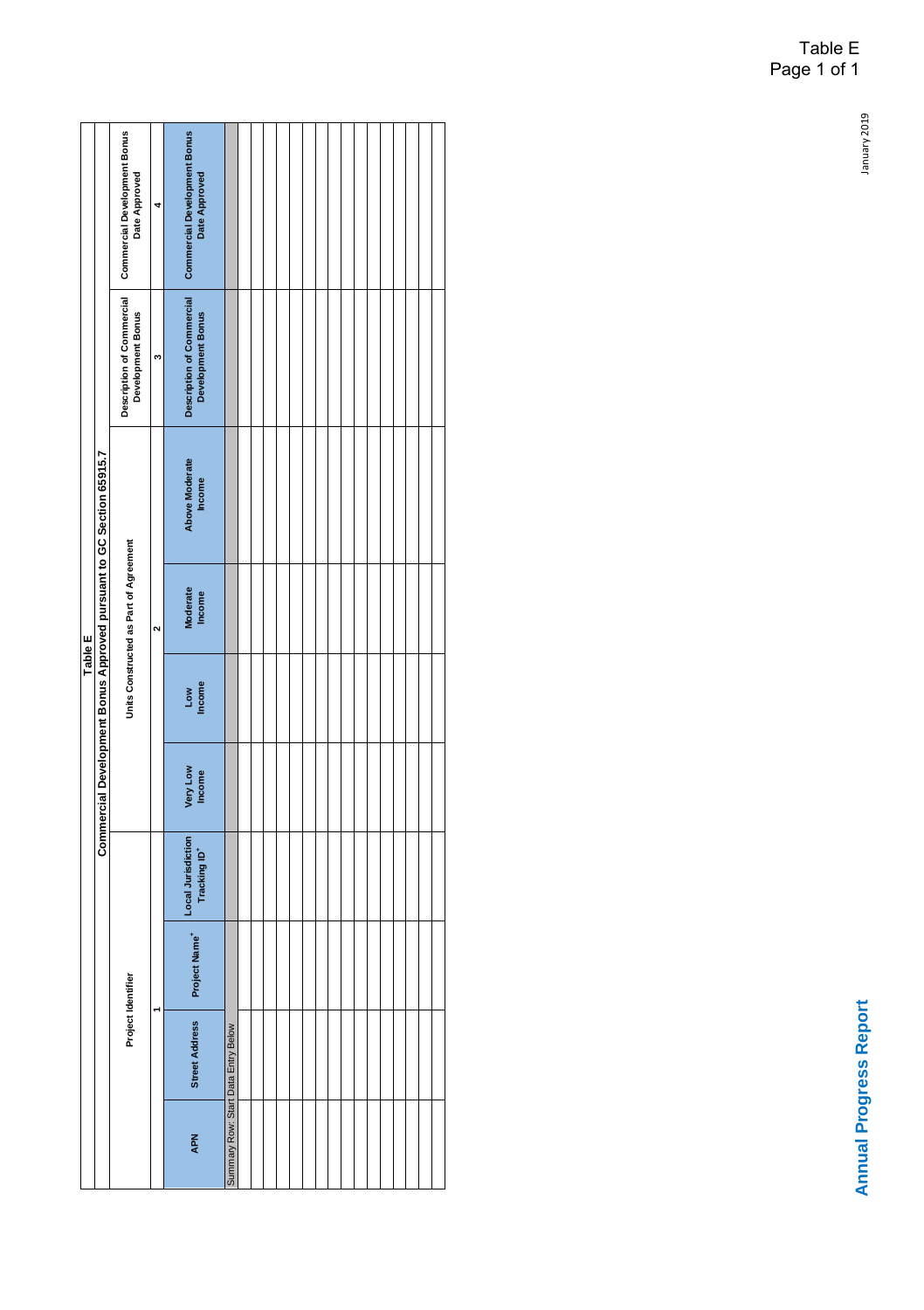**ANNUAL ELEMENT PROGRESS REPORT<br>Housing Element Implementation**<br>CCR Title 25 §6202) **ANNUAL ELEMENT PROGRESS REPORT** *Housing Element Implementation* (CCR Title 25 §6202)

**Reporting Period 2018** (Jan. 1 - Dec. 31) (Jan. 1 - Dec. 31) Cells in grey contain auto-calculation formulas  $(Jan. 1 - Dec. 31)$ Livermore **Jurisdiction** Livermore 2018 **Jurisdiction<br>Reporting Period** 

Note: + Optional field<br>Cells in grey contain auto-calculation formulas Note: + Optional field

|                                                                                                    |                                       | Units Rehabilitated, Preserved and Acquired for Alternative Adequate Sites pursuant to Government Code section 65583.1(c)(2) |           |              | Table F                                                                  |                                                                         |                                                                     |                     |                                                                                                                                                                                                                                                                                                                                                                                               |
|----------------------------------------------------------------------------------------------------|---------------------------------------|------------------------------------------------------------------------------------------------------------------------------|-----------|--------------|--------------------------------------------------------------------------|-------------------------------------------------------------------------|---------------------------------------------------------------------|---------------------|-----------------------------------------------------------------------------------------------------------------------------------------------------------------------------------------------------------------------------------------------------------------------------------------------------------------------------------------------------------------------------------------------|
| This table is optional. Jurisdictions may list (for informational purposes only) units that do not |                                       |                                                                                                                              |           |              |                                                                          |                                                                         |                                                                     |                     | APR@hod.ca.gov. HCD will provide a pasy fields. Units may only be credited to the table below when a jurisdiction has included a program in its housing element to rehabilitate, preserve or acquire units to accommodate a po<br>count toward RHNA, but were substantially rehabilitated, acquired or preserved. To enter units in this table as progress toward RHNA, please contact HCD at |
| <b>Activity Type</b>                                                                               |                                       | Units that Do Not Count Towards RHNA*<br>Listed for Informational Purposes Only                                              |           |              | counted, please contact HCD to receive the password that will enable you | Units that Count Towards RHNA <sup>+</sup><br>to populate these fields. | Note - Because the statutory requirements severly limit what can be |                     | The description should adequately document how each<br>unit complies with subsection (c)(7) of Government                                                                                                                                                                                                                                                                                     |
|                                                                                                    | Extremely Low-<br>Income <sup>+</sup> | Very Low-Income <sup>+</sup>                                                                                                 | Low-Incom | TOTAL UNITS* | Extremely Low-<br>Income <sup>+</sup>                                    | Very Low-<br>Income <sup>+</sup>                                        | Low-Income <sup>+</sup>                                             | <b>TOTAL UNITS'</b> | Code Section 65583.1                                                                                                                                                                                                                                                                                                                                                                          |
| Rehabilitation Activity                                                                            |                                       |                                                                                                                              |           |              |                                                                          |                                                                         |                                                                     |                     |                                                                                                                                                                                                                                                                                                                                                                                               |
| Preservation of Units At-Risk                                                                      |                                       |                                                                                                                              |           |              |                                                                          |                                                                         |                                                                     |                     |                                                                                                                                                                                                                                                                                                                                                                                               |
| Acquisition of Units                                                                               |                                       |                                                                                                                              |           |              |                                                                          |                                                                         |                                                                     |                     |                                                                                                                                                                                                                                                                                                                                                                                               |
| Total Units by Income                                                                              |                                       |                                                                                                                              |           |              |                                                                          |                                                                         |                                                                     |                     |                                                                                                                                                                                                                                                                                                                                                                                               |